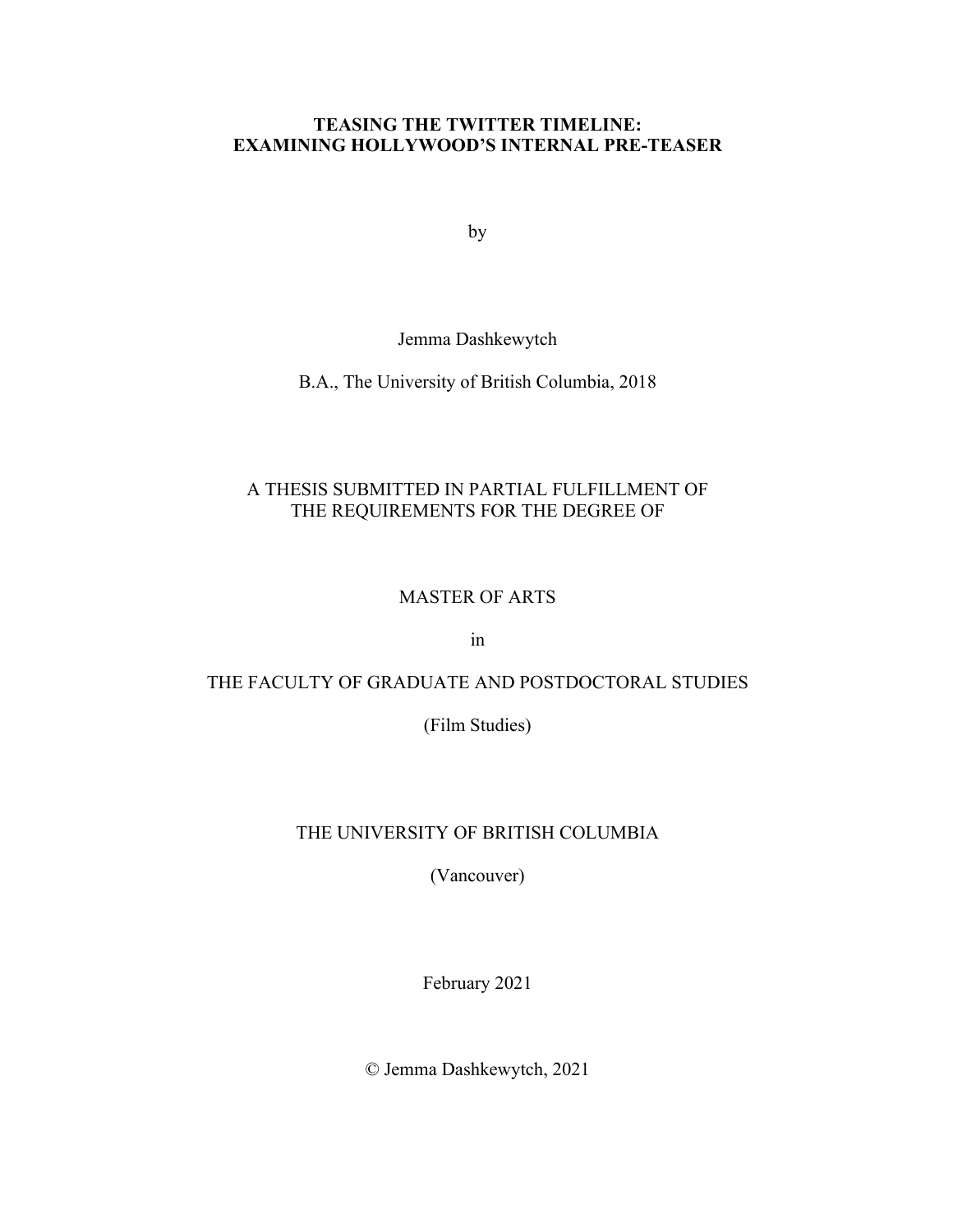The following individuals certify that they have read, and recommend to the Faculty of Graduate and Postdoctoral Studies for acceptance, a thesis entitled:

Teasing the Twitter Timeline: Examining Hollywood's Internal Pre-Teaser

|                                                                | submitted by Jemma Dashkewytch                                | in partial fulfillment of the requirements for |  |  |  |
|----------------------------------------------------------------|---------------------------------------------------------------|------------------------------------------------|--|--|--|
|                                                                | the degree of Master of Arts                                  |                                                |  |  |  |
| in                                                             | Film Studies                                                  |                                                |  |  |  |
| <b>Examining Committee:</b>                                    |                                                               |                                                |  |  |  |
| Lisa Coulthard, Professor, Department of Theatre and Film, UBC |                                                               |                                                |  |  |  |
| Supervisor                                                     |                                                               |                                                |  |  |  |
|                                                                | Brian McIlroy, Professor, Department of Theatre and Film, UBC |                                                |  |  |  |

Supervisory Committee Member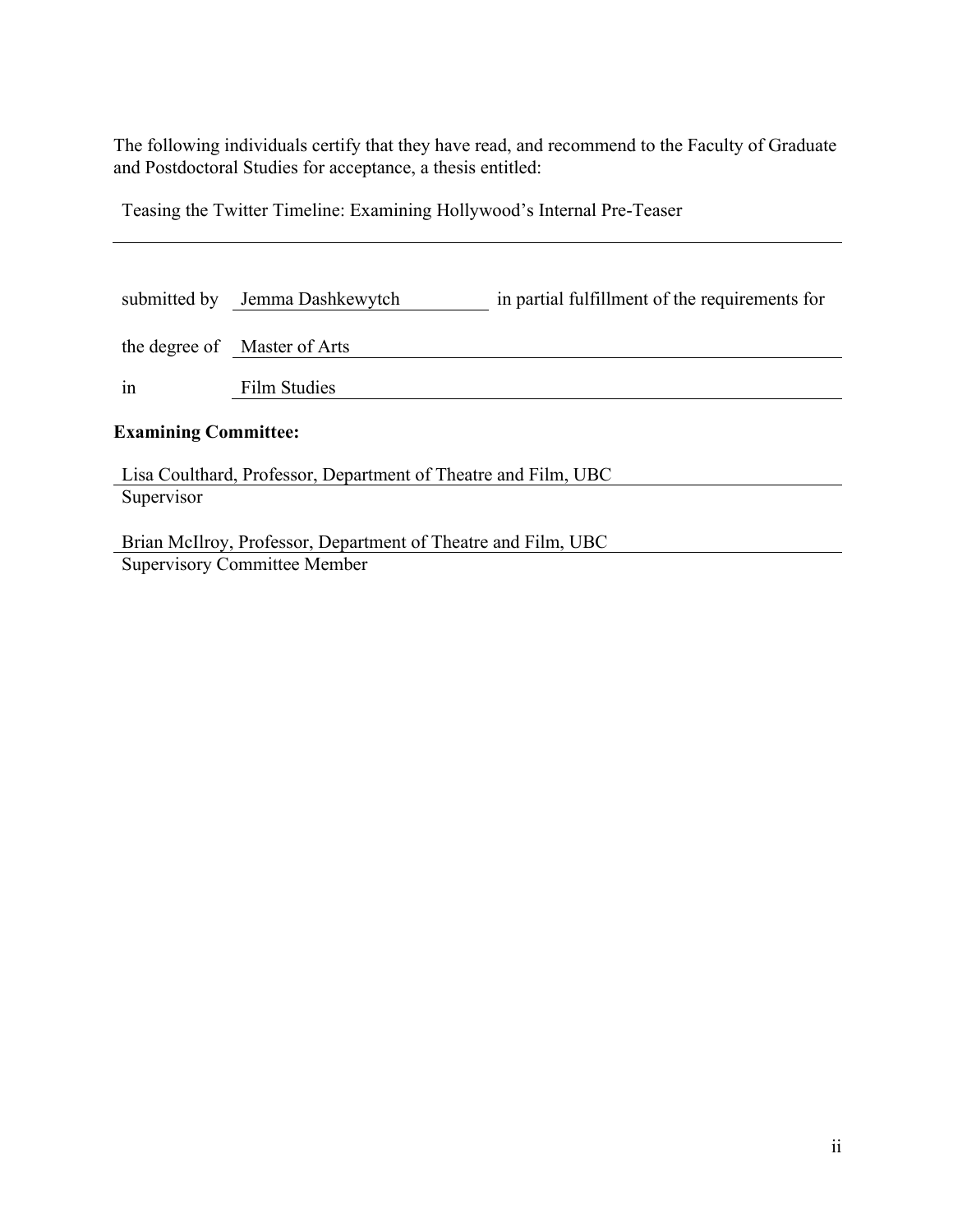### **Abstract**

The endless scroll of social media complexifies today's era of film promotion, expanding and fragmenting promotional materials such as trailers and teasers that proliferate in endless abundance. The social media user frequently scrolls upon such texts unintentionally, perhaps never continuing to view their source films. Many have acknowledged the internet's liberation of movie trailers from the theatrical screen, but less considered is the new intimacy these texts find in the social media screen. The social media timeline now teems with stand-alone encounters that alter the form and function of the modern Hollywood trailer.

Foregrounding the Twitter platform and its video autoplay technology, this thesis unpacks how these conditions evoke a new convention in the Hollywood trailer text. Specifically, it connects the 2015 advent of autoplay on Twitter with the 2016 outbreak of teasers-within-the trailers, excerpts or micromontages edited *within* the opening seconds of official trailers and yet signalled as separate from the trailer with an 'Official Trailer' title card. Proposing the term *internal pre-teaser* (IPT) to account for this online phenomenon, this work maps the convention's formal parameters and historicizes its emergence, offering a timeline and arguing that key events in technology and industry contributed to this formulaic opening device.

Engaging with theories of network temporality, this work considers the centrality of immediacy and incessancy in both the conditions of the Twitter timeline and the IPT's textual strategies. Ultimately, it argues that the central significance of the internal pre-teaser is the interplay it reveals between platform and text. Exploiting the forced flow of autoplay, the internal pre-teaser deploys spectacle and speed to cause an affective *jolt* that ultimately stops the scroll. Exchanging narrative investment for an entrapment of eyeballs, the internal pre-teaser reveals a recasting of persuasive strategies in the online Hollywood trailer.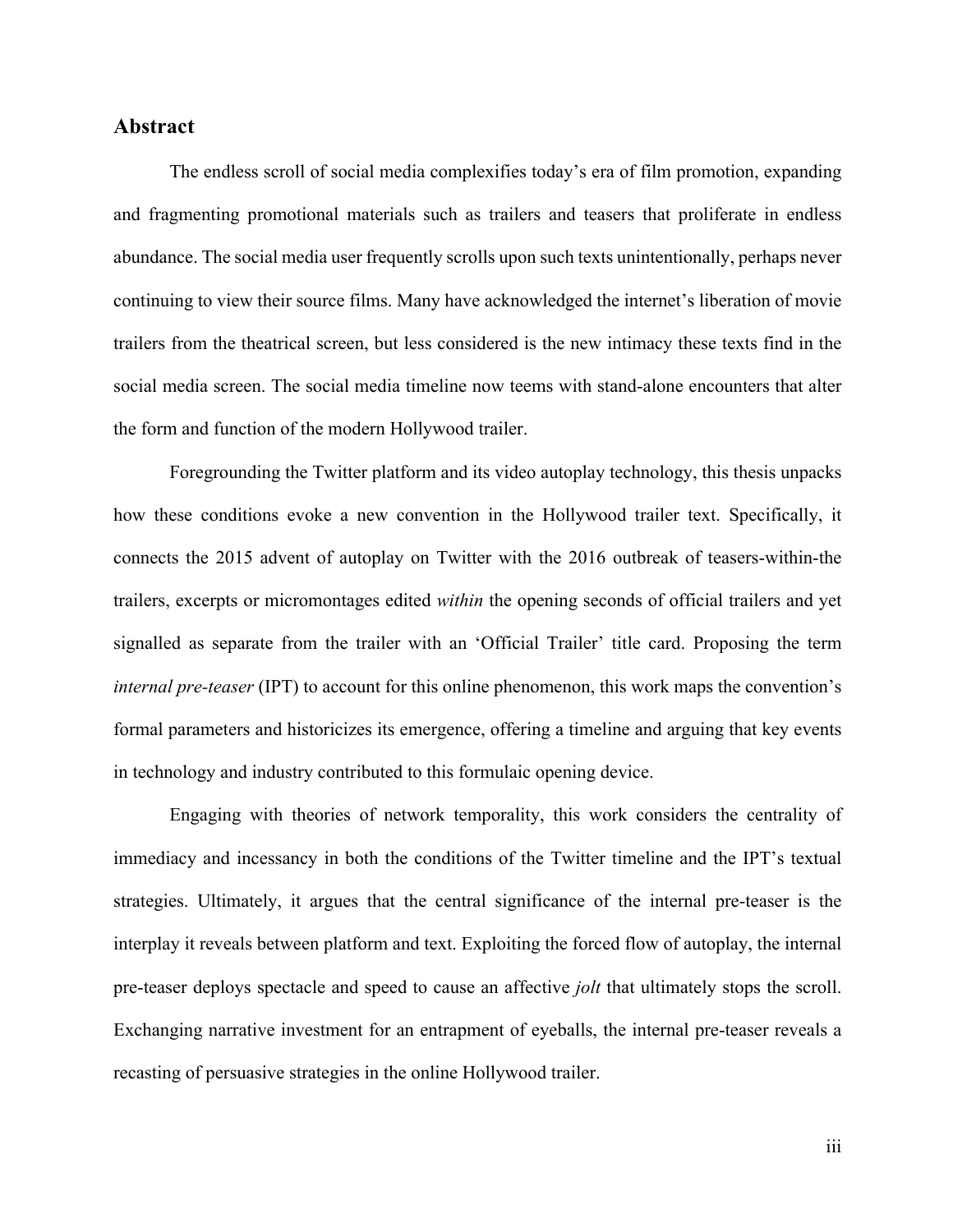### **Lay Summary**

Twitter's 2015 adoption of video autoplay contributed to solidifying a new convention among social media-circulated Hollywood trailers: the *internal pre-teaser* (IPT). Conspicuously edited into a film trailer's opening seconds, and yet differentiated from the trailer in tone, tempo, and an 'Official Trailer' title-card, this teaser-within-a-trailer phenomenon gained sudden popularity in 2016. Grounding its research in a collection of Hollywood trailers embedded on Twitter between 2016-2018, this thesis maps the novel convention's formal parameters and contextualizes its emergence in a timeline of events including YouTube's adoption of TrueView advertising and the MPAA's relaxing of trailer tag guidelines. Working with theories of network temporality, the IPT convention reveals an interplay between Twitter's platform, video autoplay, and the text that recasts the Hollywood film trailer's persuasive mode. Bolstered by aesthetic and structural patterns, the text absorbs and exploits the immediacy of an incessant Twitter timeline to compete for eyeballs in an attention economy.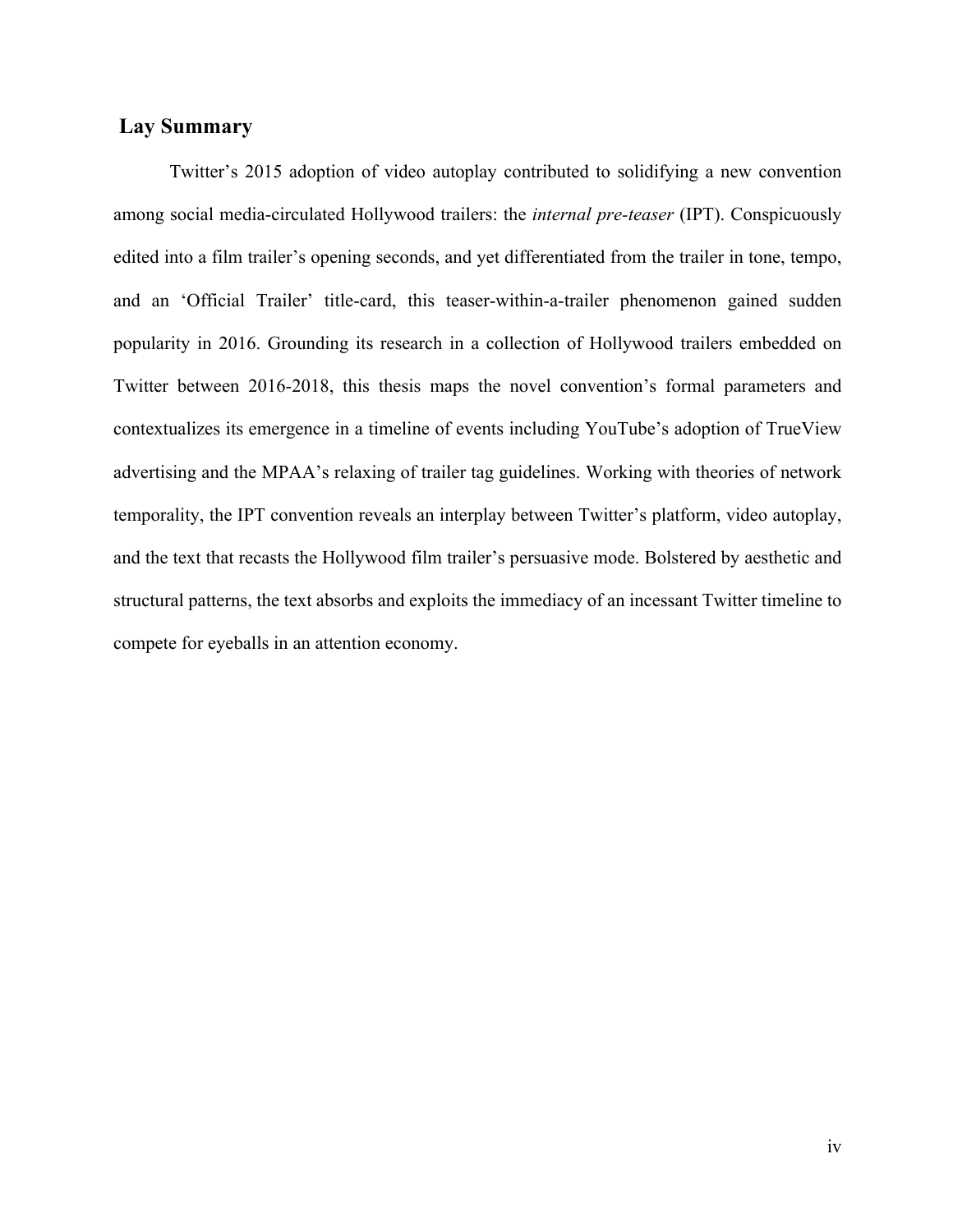## **Preface**

This thesis is original, unpublished, independent work by the author, Jemma Dashkewytch.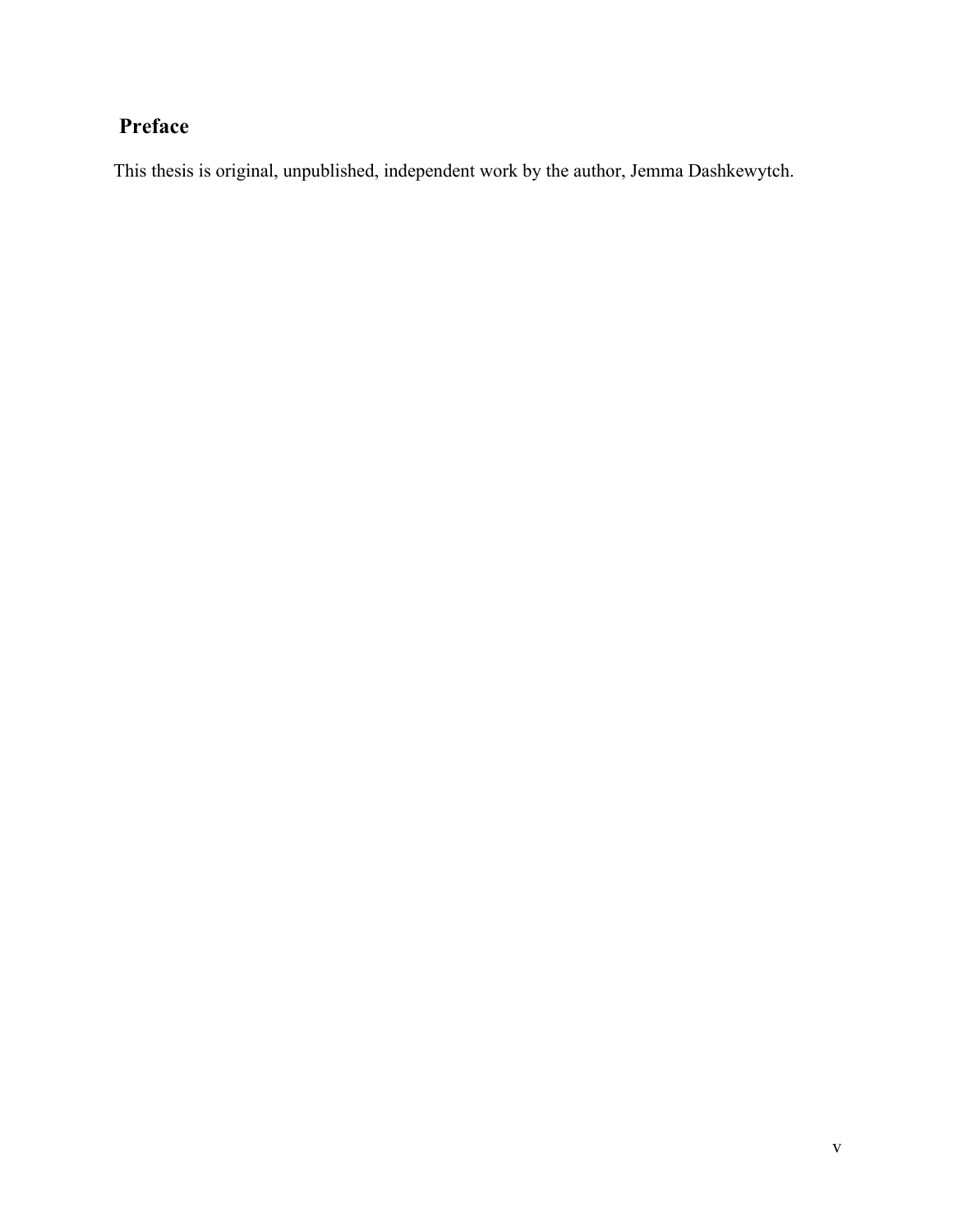## **Table of Contents**

| 1.1   |                                                           |  |
|-------|-----------------------------------------------------------|--|
| 1.2   |                                                           |  |
| 1.2.1 |                                                           |  |
| 1.2.2 | Rhythm: Pulses and Crescendos through Editing and Sound30 |  |
| 1.2.3 |                                                           |  |
|       |                                                           |  |
|       |                                                           |  |
| 2.1   |                                                           |  |
| 2.2   |                                                           |  |
| 2.3   |                                                           |  |
| 2.4   |                                                           |  |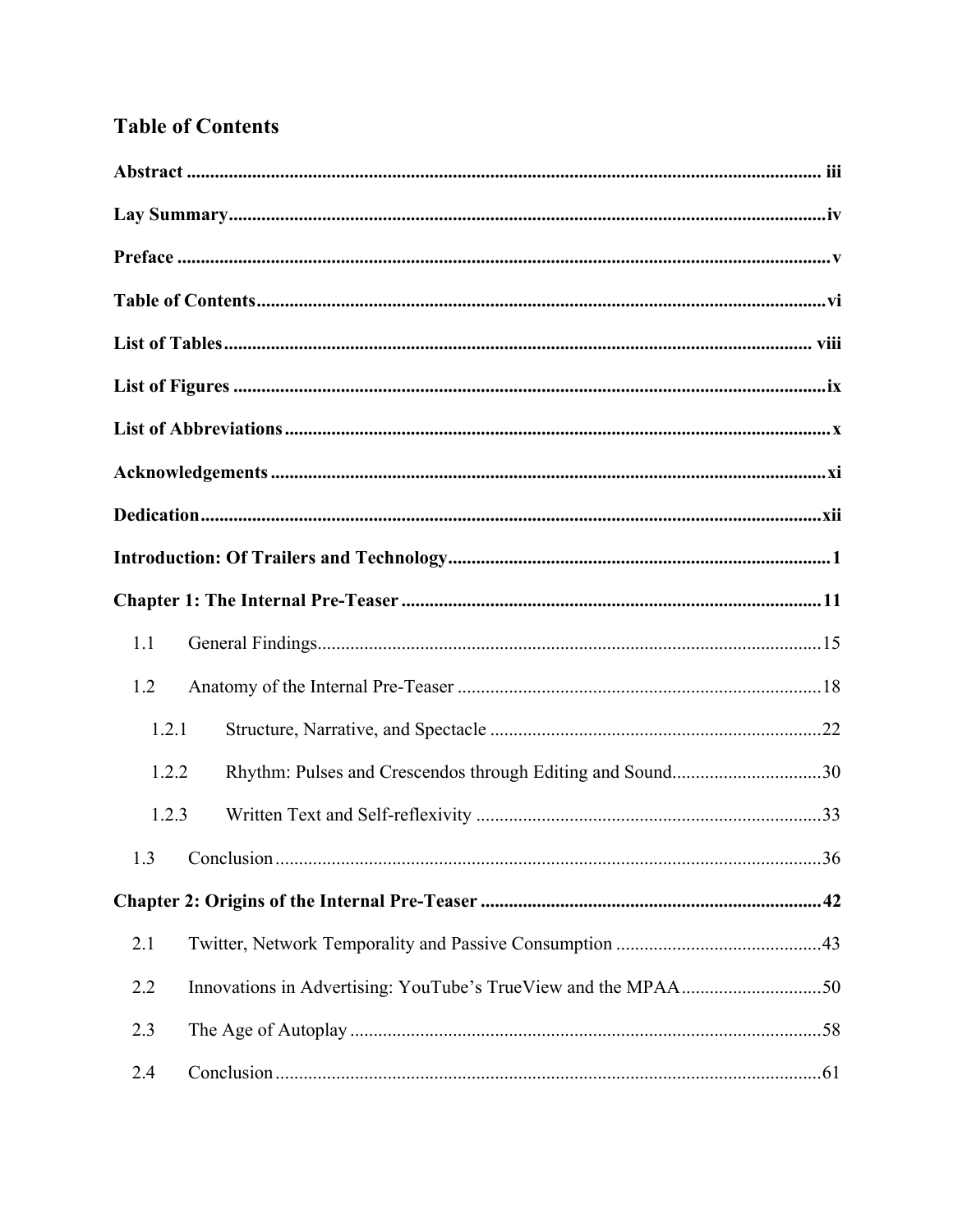| 3.1 |  |  |
|-----|--|--|
| 3.2 |  |  |
| 3.3 |  |  |
| 3.4 |  |  |
| 3.5 |  |  |
| 3.6 |  |  |
|     |  |  |
|     |  |  |
|     |  |  |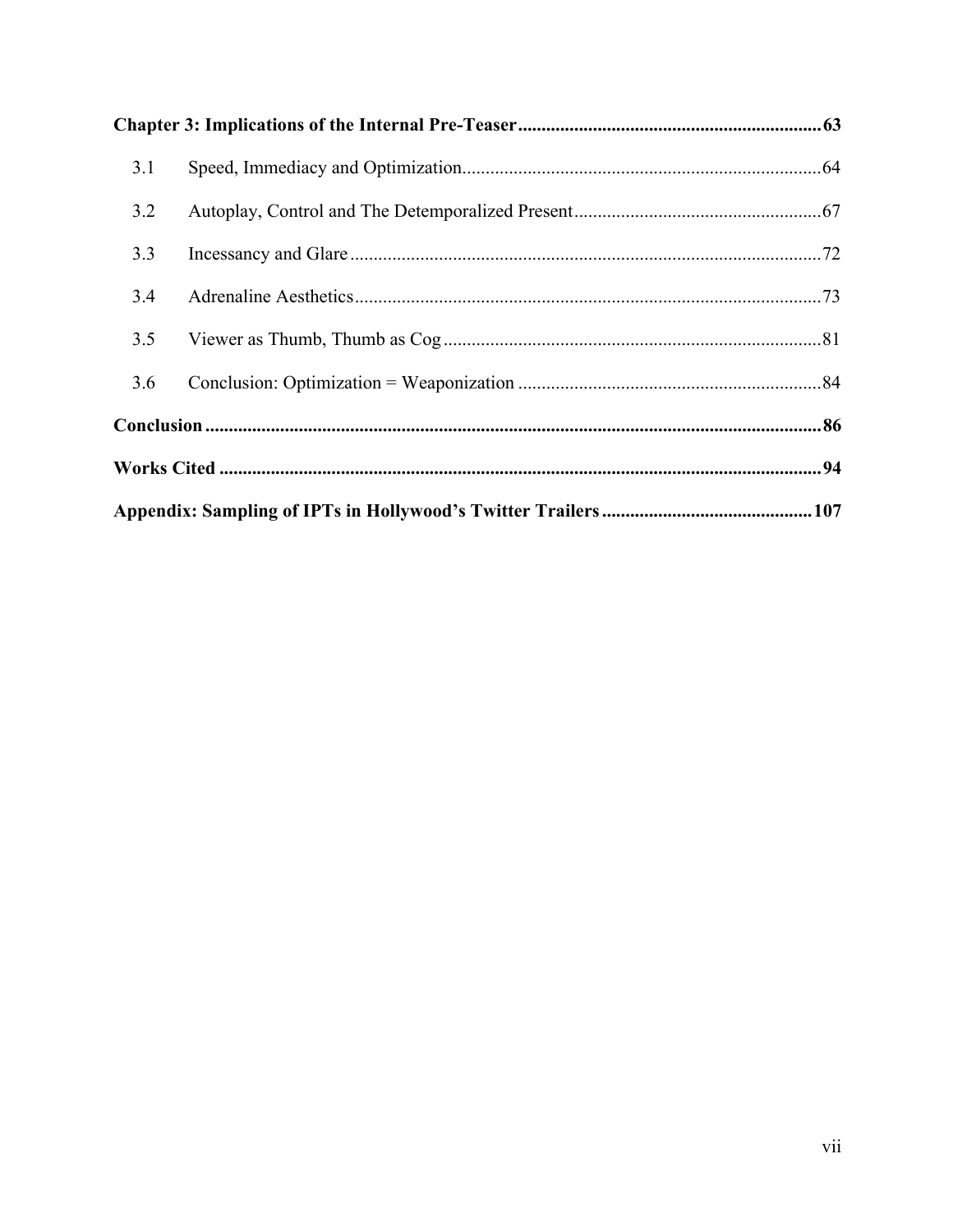## **List of Tables**

|--|--|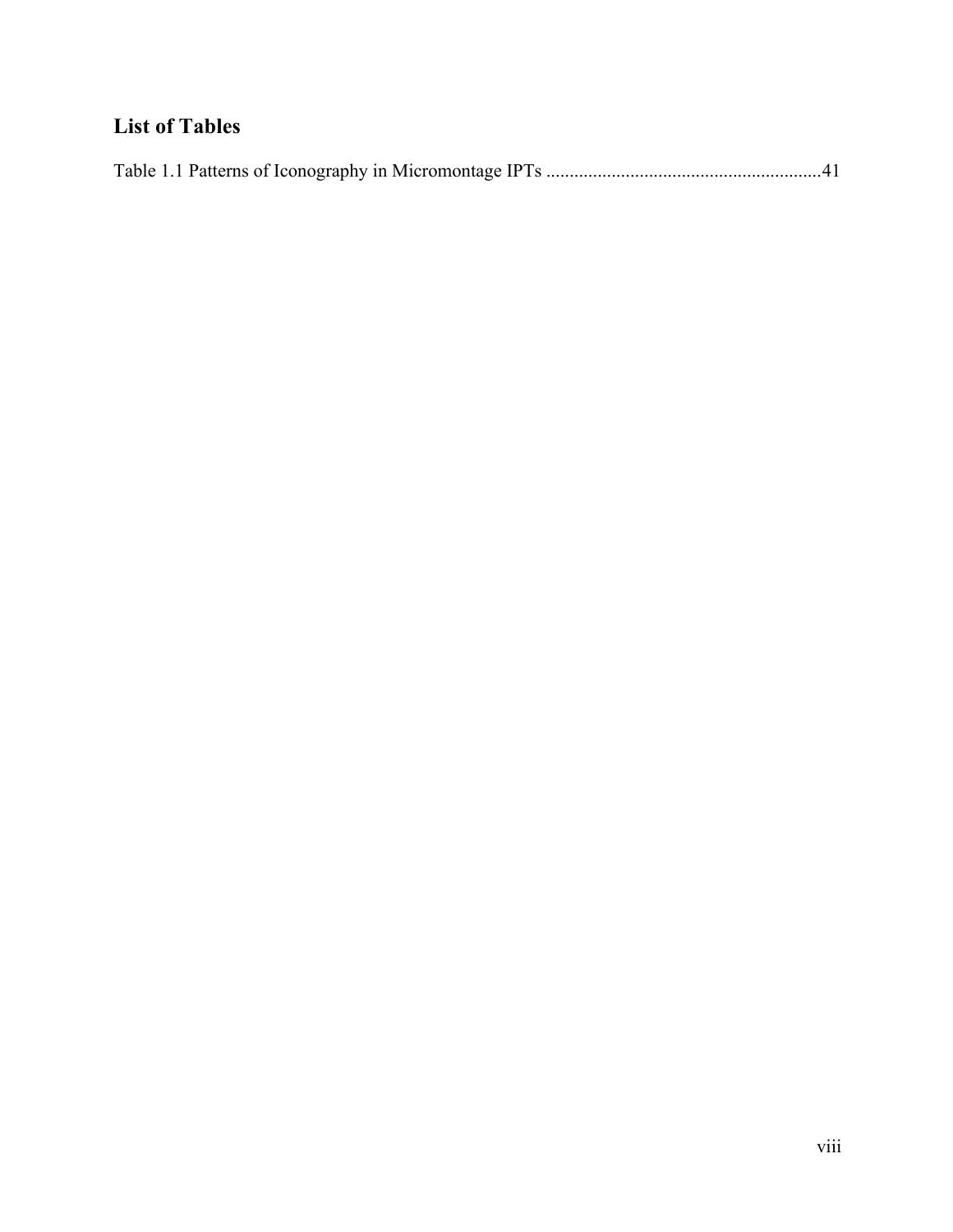# **List of Figures**

| Figure 1.2 Rising Popularity of Embedded Trailers on Promotional Twitter Timelines 40 |  |
|---------------------------------------------------------------------------------------|--|
|                                                                                       |  |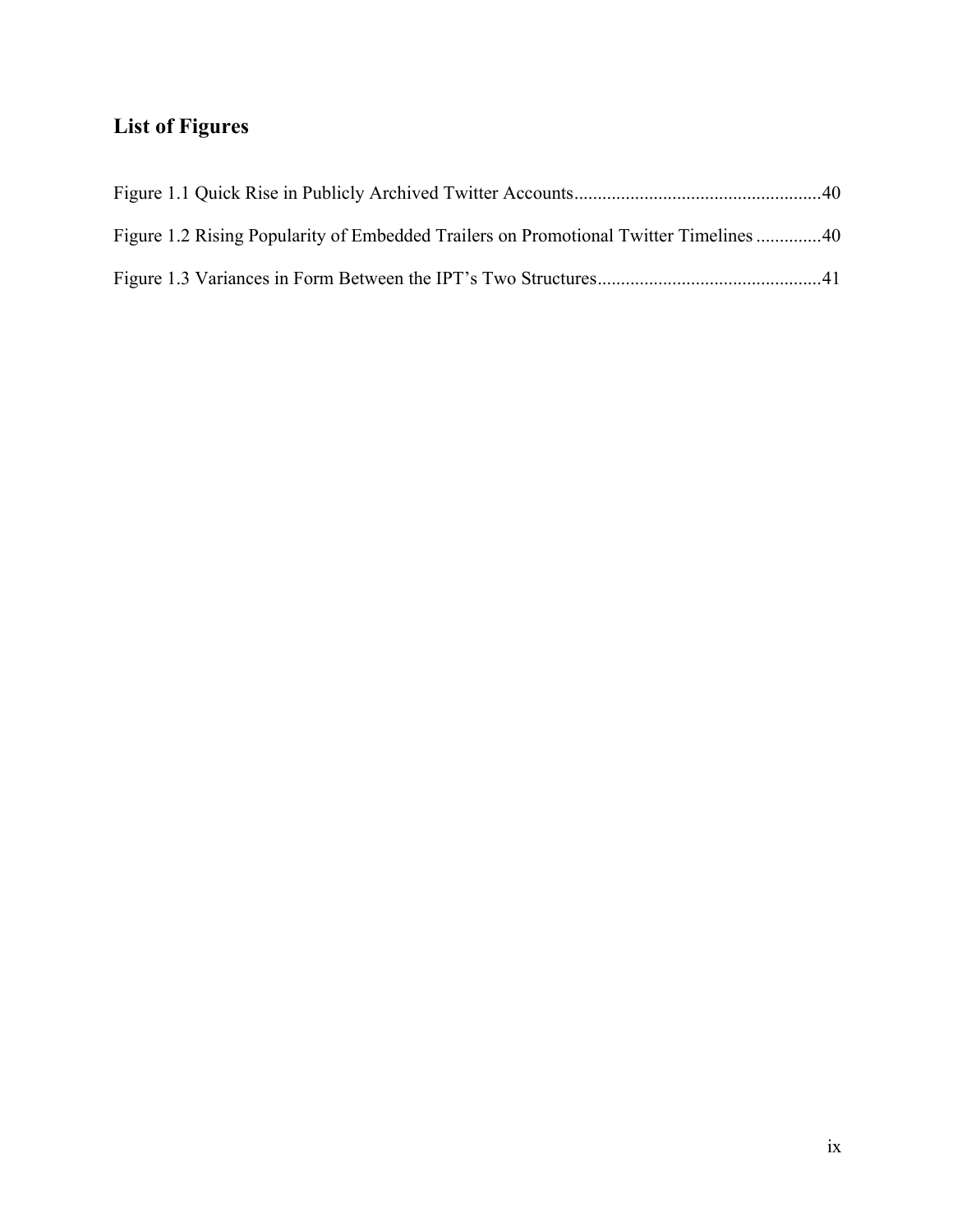## **List of Abbreviations**

**IPT** Internal Pre-Teaser<br>**MPAA** Motion Picture Asse Motion Picture Association of America, Inc.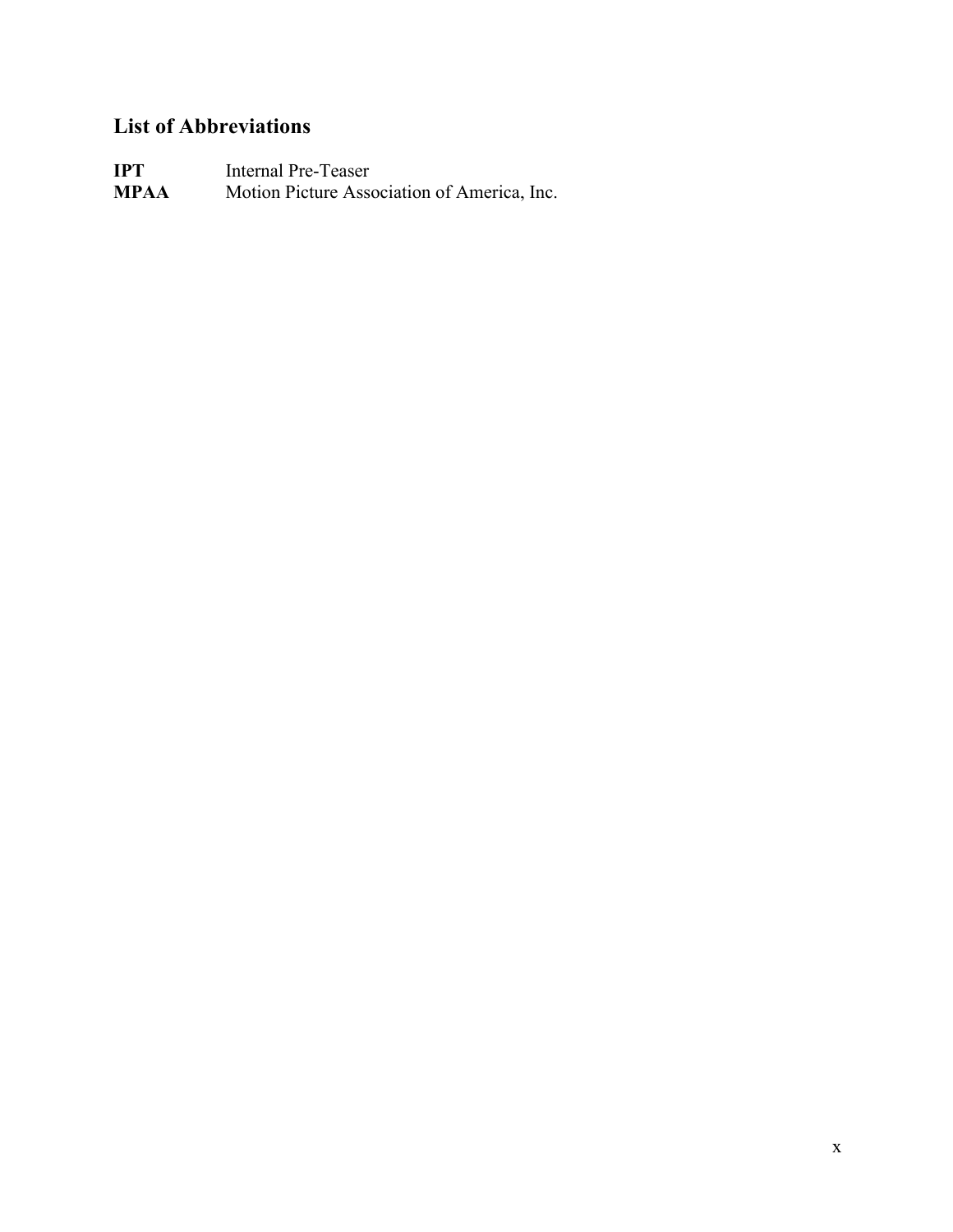### **Acknowledgements**

For some time, I've avoided writing these acknowledgements. Not for a lack of gratitude, but because this exercise suggests completion of this work — an achievement I feel humbled and overjoyed to reach.

But now that I *am* writing this, I realize yet another unconquerable task lies ahead, in somehow finding words to communicate my profound gratitude for so many during this process.

Writing alongside the devastation of the COVID-19 pandemic has been difficult, but I am forever indebted to the network of professors and colleagues, family and friends that have motivated, inspired and listened every step of the way.

Like so many, I am eternally grateful to Dr. Lisa Coulthard, the most extraordinary supervisor. Thank you, Lisa, for your lessons over the years, both in film and in the world of academia. You've guided me through it all and shaped me into the scholar I am today. I can never thank you enough!

To the bastions of the film studies department who have helped me forge my understanding of cinema: Christine Evans, Brian McIlroy, Mila Zuo, Ernest Mathijs and Brent Strang. Thank you!

I am further beholden to the unmatched brilliance of my colleagues and friends, Harrison Wade, Ellie Berry, Kate Wise, Zoë Sherman, and Jared Aronoff. You have expanded my outlook, interests and passions and in doing so, my heart. Thank you for your endless insight, zest, and community.

Finally, to my family, I appreciate you all so much. To Alec, for anchoring me with reality TV and delicious homecooked meals. My mother Kerstin, for your supernatural patience during my incoherent Facetime calls. My father Peter, for first instilling in me the love of movies. And to my younger siblings, Marah and Jarvis, for being proud of me. I love you all.

Finally, to my pug Lola, who stayed dutifully curled in my lap as I wrote this.

You are a very good girl.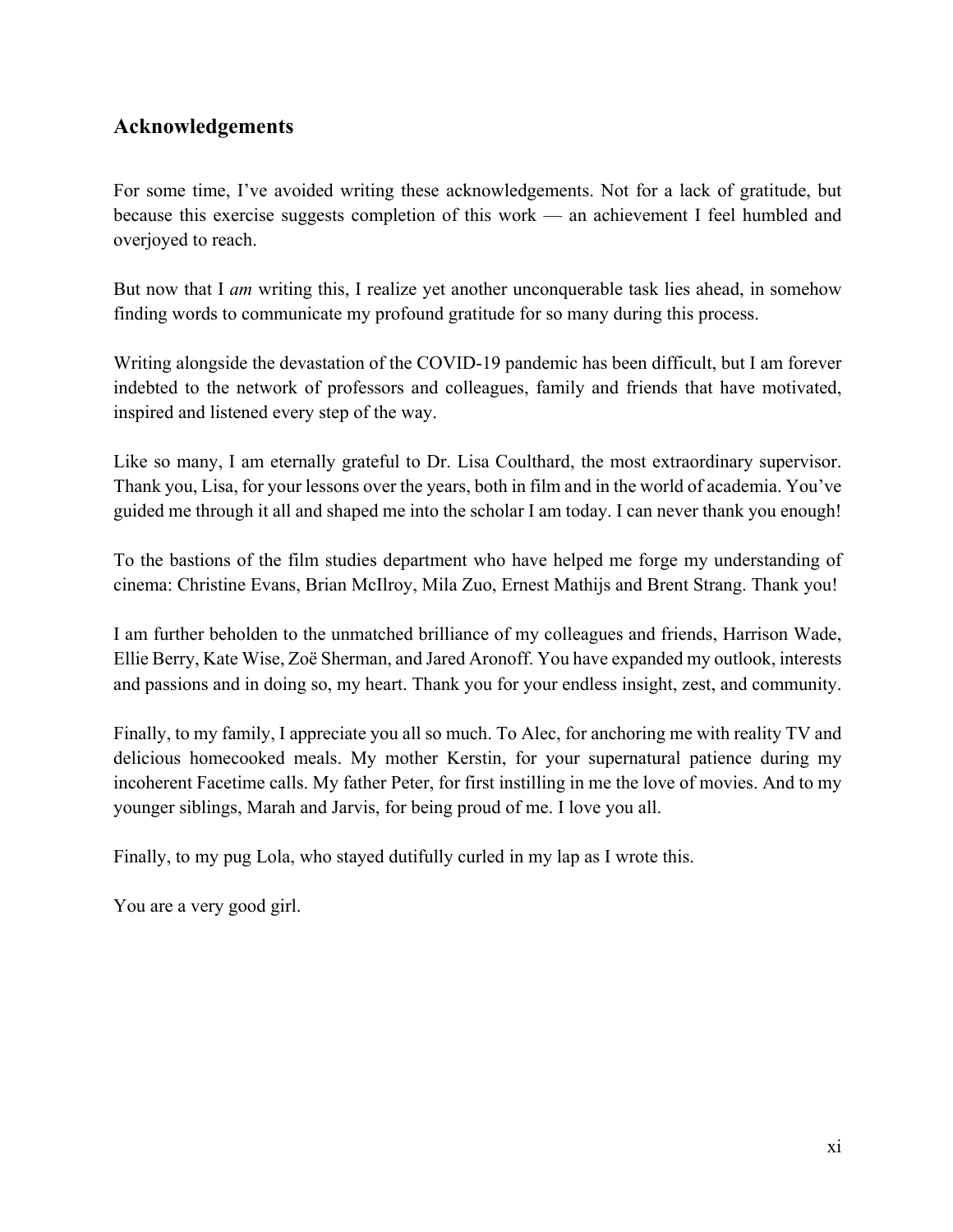## **Dedication**

To my family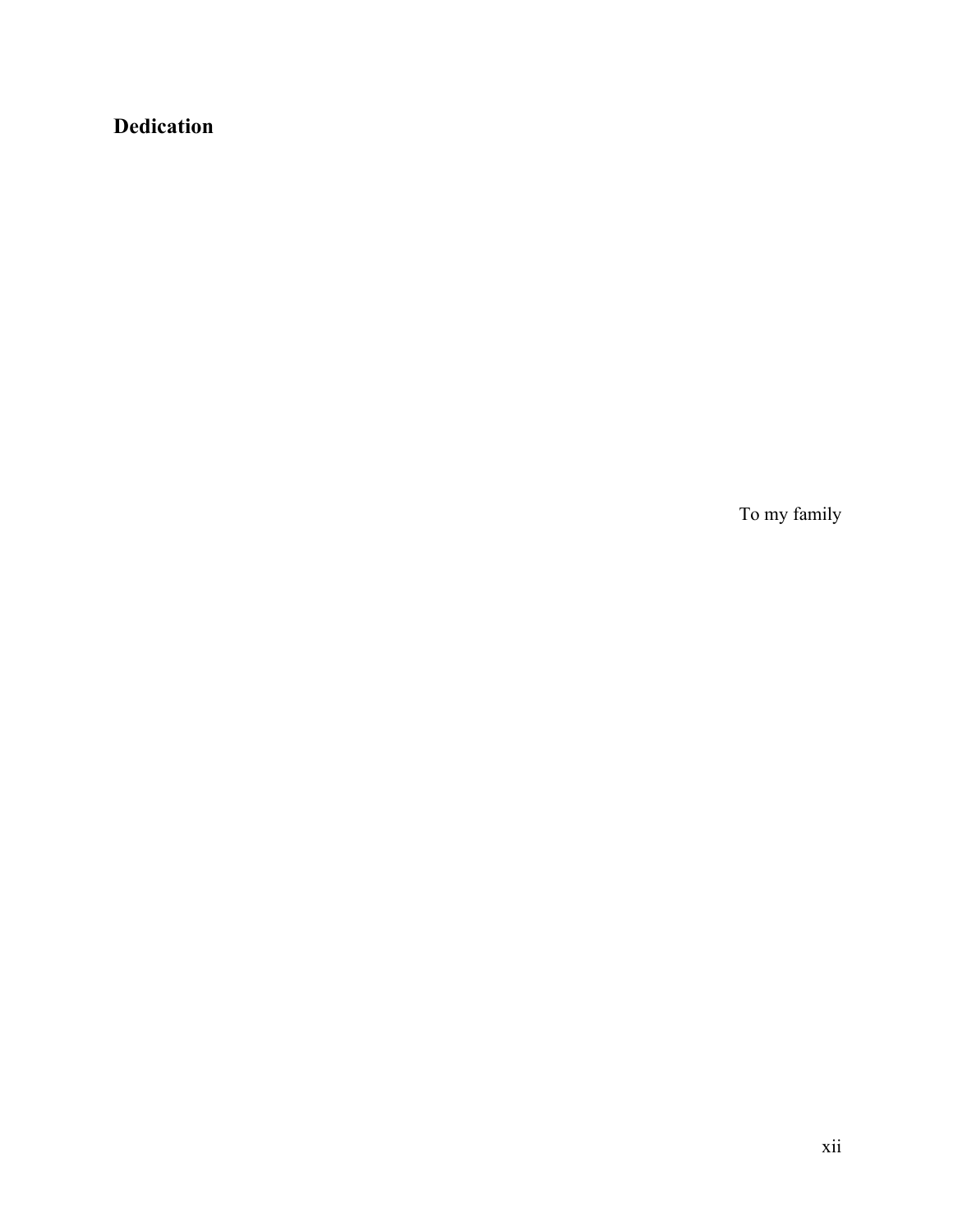### **Introduction: Of Trailers and Technology**

Where did you last encounter a movie trailer? In our present era of mobile phones and social media platforms, the answer is likely to be: online. <sup>1</sup> While the experience of the movie trailer was once centralized and singular — confined to a darkened cinema, contained to a pre-stipulated lineup — now we click and scroll through an endless online abundance. The movie trailer encounter on social media is lighter, faster, and the texts themselves have become the same. The past decade has seen a rise in shortened promotional texts, which circulate online in the form of teasers, clips, GIFs, and even branded memes. In 2016, the preeminent awards ceremony for film and television promotions, The Golden Trailer Awards, introduced a separate category to celebrate the best teaser. <sup>2</sup> Shorter in length and usually distributed earlier in a film's promotional campaign than a trailer, the teaser text is typically associated with tentpole movies. Teasers contribute to the cycle of anticipation and excitement surrounding big-budget films — their heightened status dictates the creation and circulation of teaser texts which in turn stoke anticipation and excitement even higher.

The Hollywood teaser text has enjoyed an especially prolific decade. The explosion of franchise installations and remakes in recent years has found an apt promotional vehicle in the teaser, which is typically simpler in structure than the trailer.<sup>3</sup> Whereas the movie trailer must make a longer sales pitch, the teaser operates by offering less — and herein lies its nomenclature.

<sup>&</sup>lt;sup>1</sup> Against the shuttered theatres of the COVID-19 pandemic — the backdrop of this thesis — this statement is especially true.

<sup>2</sup> See The Golden Trailer Awards' program book archives at https://goldentrailer.com/category/program-book/.

 $3$  This simplicity is well-suited to drive up anticipation about motifs (both visual and musical) that are already highly recognized. Teasers for Disney remakes such as *Beauty and the Beast* (2017) and *Aladdin* (2019) are exemplary of this less-is-more strategy.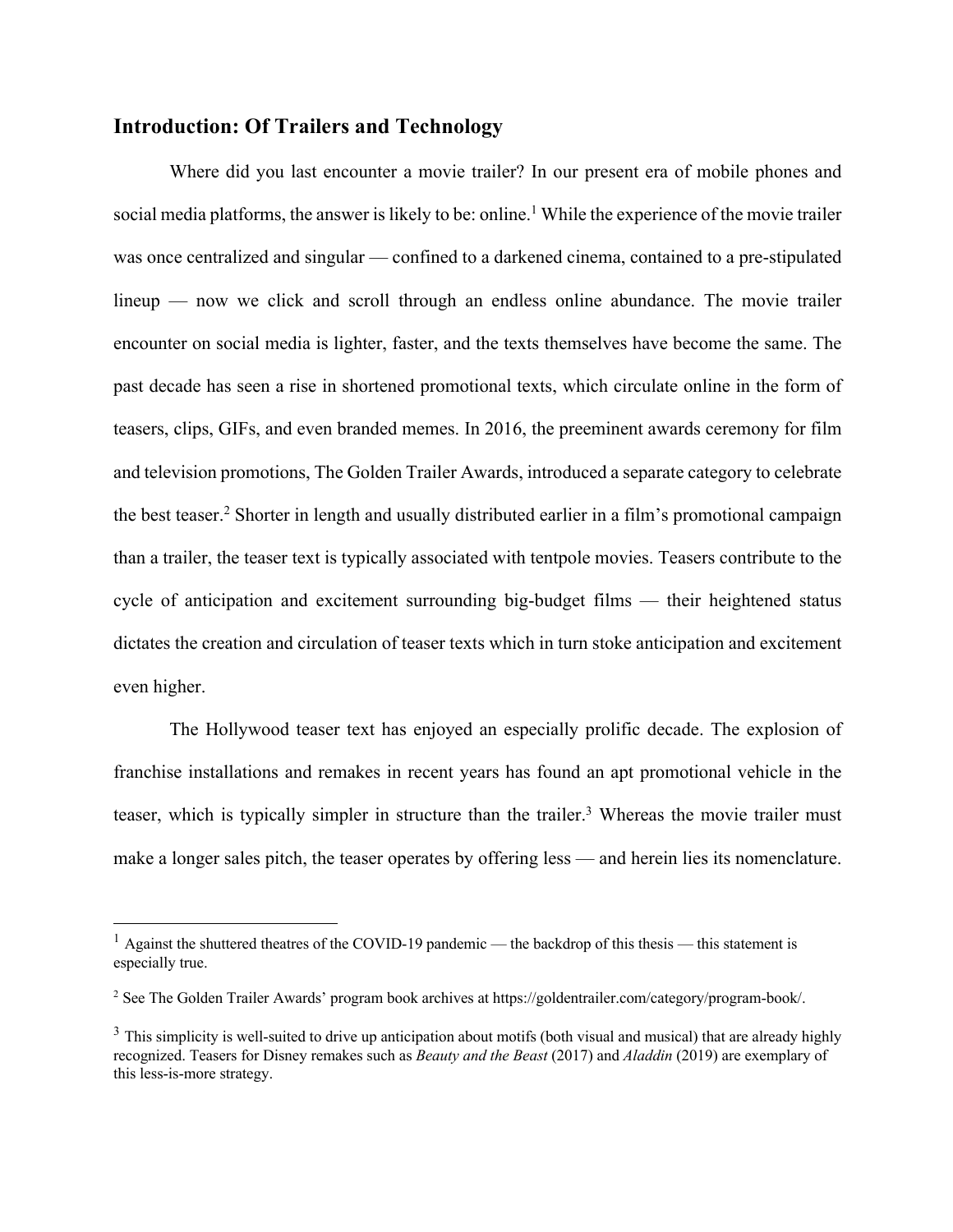Oftentimes, the teaser is constructed before or during a film's production, when little footage is available to cut together the longer trailer (Barnwell 80). Because of this, the teaser tends to be short, simple, and powerful, convincing viewers of the desirability of its highly anticipated source. In recent years, teasers dominate headlines for accumulating record-breaking views upon online release.<sup>4</sup> Think back to the movie trailer encounter recalled on the previous page — are you sure it was a trailer? Or was it a teaser?

At first glance, the focus of this project only confuses this distinction further. It is not the separate teaser, nor the movie trailer, that guides this inquiry. Rather, this project considers a subtype of teaser appearing *within* the parameters of the trailer text, a phenomenon that I term the *internal pre-teaser* (IPT). The following chapters detail the IPT as a recent element of the Hollywood trailer and as a convention with deep ties to social media culture and temporalities. More conclusively, it presents the IPT as a cornerstone of evolving persuasive strategies, traceable in Hollywood's online trailer texts. Through identifying, historicizing and theorizing the internal pre-teaser, this thesis traces the curves of our modern trailer encounter, one located at the intersection of the new screens of social media and the silver screens of the Hollywood dream. How does our current mode of contact with the screen — *the scroll* — shape these texts and our encounters with them?

This treatment of the Hollywood teaser explicitly foregrounds the role of technology, and this approach is indebted to Keith M. Johnston, who paves the way in his 2009 book, *Coming Soon: Film Trailers and the Selling of Hollywood Technology*. In this work, Johnston unifies the Hollywood movie trailer and the evolution of audiovisual technologies, offering by way of

<sup>&</sup>lt;sup>4</sup> Although, ironically, these headlines often use terms like "teaser" and "trailer" interchangeably, confusing

distinctions and audiences. Consider the *Variety* headline following the release of the *Lion King* (2019) teaser trailer, "The Lion King' Trailer Sets Disney record for Most Views in 24 Hours" (Nyren).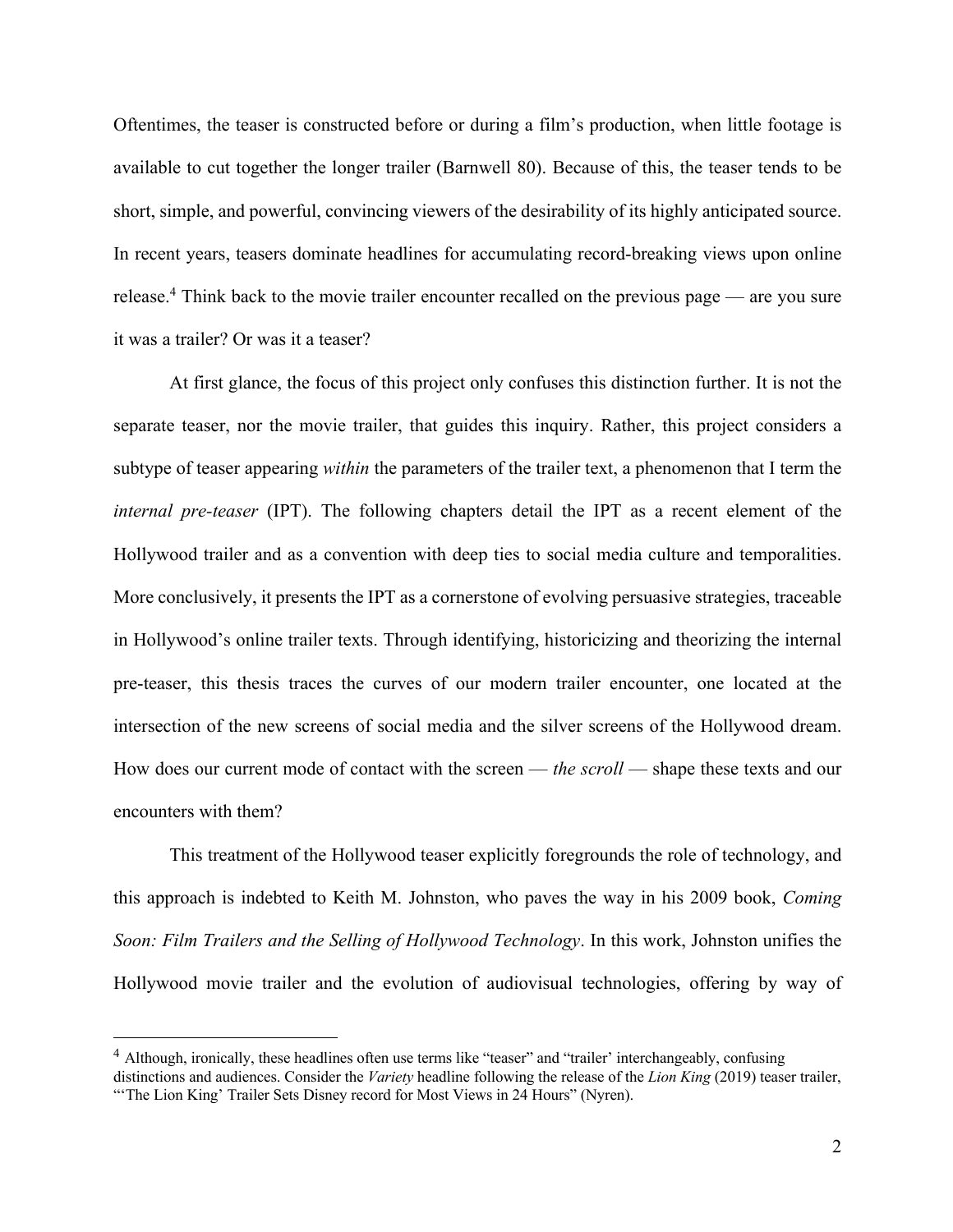example a lens that "situates a text in its historical network of discourses and knowledge [and uses] that network to deepen our understanding and analysis of the text itself" (24).<sup>5</sup> Covering an impressive temporal scope and considering the movie trailer as "short films in their own right" (143), Johnston's case studies highlight distinct "moments of disruption" (24) wherein technological developments materialize in and are highlighted through movie trailer form. Johnston's final chapter opens the way for this present work, both in contextualizing the preceding history of the mobile trailer and illustrating this methodology. His exploration of the cinematic release — and, subsequent fan-driven digitization — of the *Star Wars Episode 1: The Phantom Menace* (1999 dir. George Lucas) teaser trailer provides a fitting starting point for this expedition.

In November 1998, the highly anticipated teaser for *Star Wars Episode 1: The Phantom Menace* was released in theatres. As Johnston explores in his chapter on the mobile trailer, this event quickly illustrated the significance of the internet in redefining the Hollywood trailer encounter, which in turn altered characteristics of the text itself. First shown exclusively in the cinema, the *Phantom Menace* teaser release presented an opportune moment for fans armed with recording devices. Almost immediately, bootleg copies of the teaser circulated widely online despite YouTube's non-existence at this time. <sup>6</sup> LucasFilm, attempting to regain control over distribution of the teaser trailer, finally conceded to the demands of fans and eventually uploaded the text to their own website, www.starwars.com. Fans noticed immediately what production companies later learned: as ephemeral and highly anticipated texts, trailers and teasers are perfect candidates for online circulation.

<sup>5</sup> Johnston credits Janet Staiger's influential piece, "Announcing Wares, Winning Patrons, Voicing Ideals: Thinking about the History and Theory of Film Advertising" (1990) which earlier called for a similar approach: the economic, cultural and historical contextualization of studies of promotional media.

<sup>6</sup> YouTube would not be created until 2005.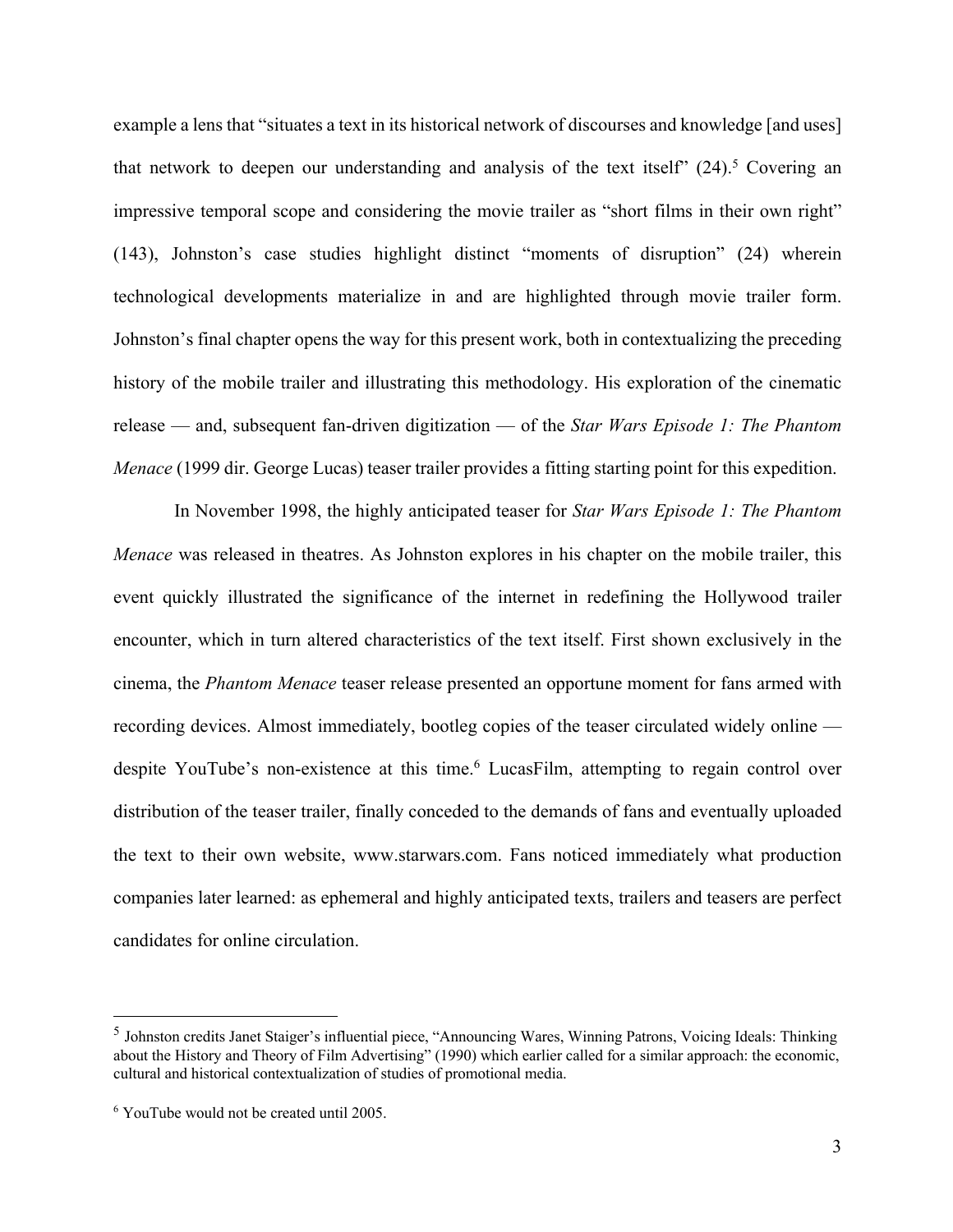So began the distribution of movie trailers on the internet, a momentous event that reshaped trailer production practices and moulded new trailer interactions. No longer limited to theatrical conditions, the viewer of the internet trailer enjoyed new opportunities to participate with the text, rewind and pause as much as she wanted. This in turn influenced production practices, and editors "increas[ed] the pitch of editing to a point where the casual viewer might miss a piece of information. The dedicated fan could, however, discover it through downloading, pausing and rewatching the trailer text" (Johnston 137). The internet amplified possibilities to participate with the trailer, and editors rewarded this engagement by embedding 'spoilers' or unknown details in quick edits. The internet's disruptive impact on the movie trailer extended beyond the encounter and into the text itself.

Although the above considers only a single example, Johnston's entire work shows how deeply interwoven technology has always been to trailer form and function. This is a line of inquiry I advance in this project, which takes social media — specifically, Twitter — as its guiding technology. It is interesting that we can already trace in Johnston's *Star Wars* case study the precursors of social media behaviours, particularly the desire to share and connect online through movie trailers. The two decades since have witnessed a steady progression towards streamlining this impulse, through the invention of YouTube and the advent of social networking sites such as Twitter and Facebook (amongst others). These events have intensified the processes through which trailers circulate and find their audiences, and proven a dozen times over the "resurgence of trailers within popular culture" (160) Johnston observed a decade ago.

While this project advances this techno-centric approach to a newer crop of Hollywood trailer texts, it is critical to situate this present work among the wider literature on movie trailers currently existing in the field. Indeed, Johnston's treatment of the trailer as a unique short film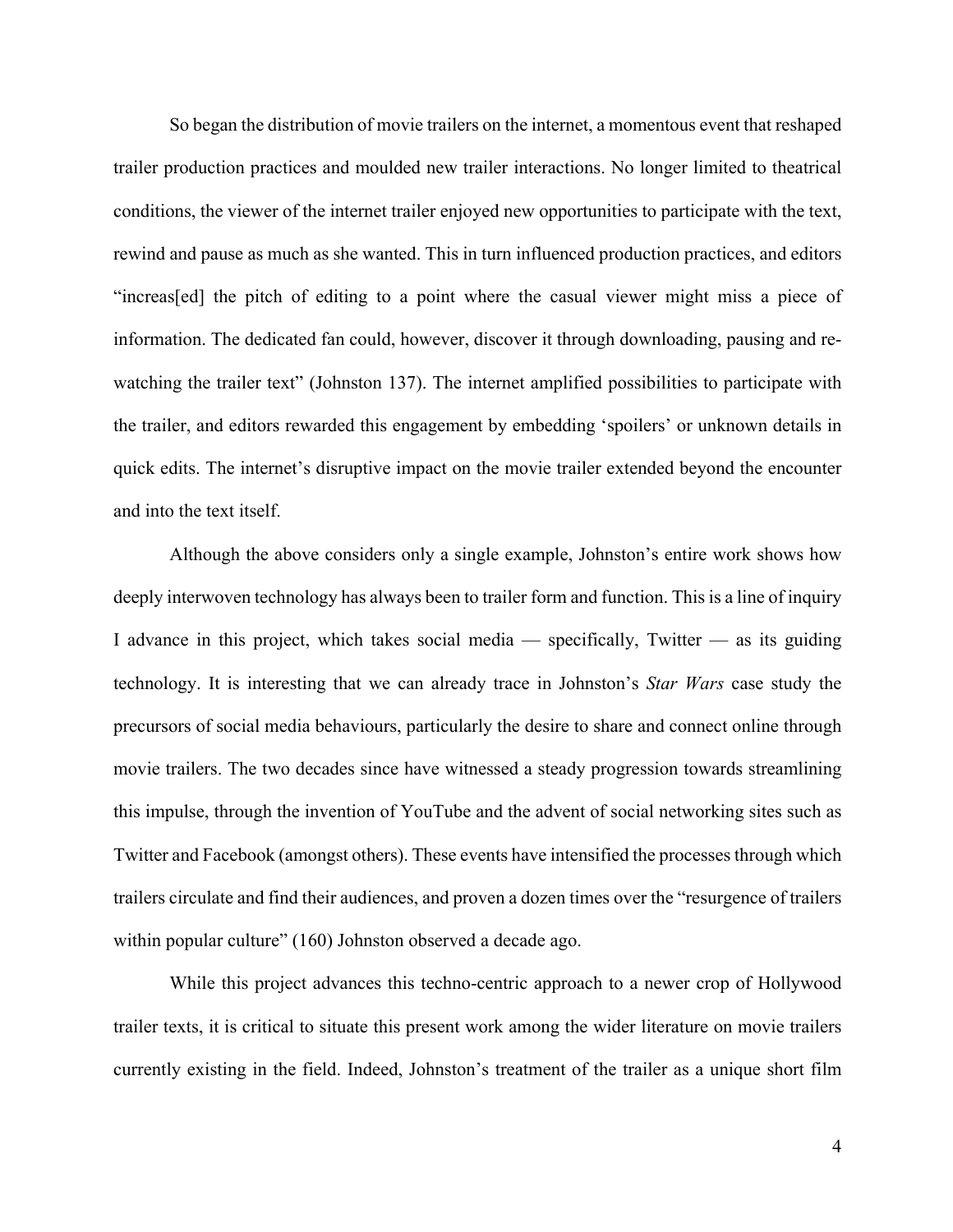diverges from much of trailer studies, which tend to foreground the trailer's relationship to its source film. Although Jonathan Gray's book, *Show Sold Separately: Promos, Spoilers and other Media Paratexts* (2010) extends beyond the trailer alone, his application of a theory of paratextuality to film and television media embodies the coupling of promotional text with (promoted) source text rampant in trailer scholarship. Following the lead of Gérard Genette, who first outlined how literary components (such as book covers and prefaces — what he termed "paratexts") create or revise meaning and shape interpretation of their source texts (in this case, the book), <sup>7</sup> Gray frames promotional media such as trailers, posters and merchandise as filmic equivalents, *film paratexts*.<sup>8</sup> This theory of paratextuality, according to Gray, confers a heightened valuation to texts otherwise regarded as ancillary, and this framework has been taken up enthusiastically in trailer studies literature since.<sup>9</sup> By applying Genette's framework, scholars explore how movie trailers create meaning or shape interpretation of their respective films and story worlds.

Though limited, earlier book-length studies focusing on the movie trailer foreground similar assumptions. Vinzenz Hediger's *Verführung zum Film: der Amerikanische Kinotrailer seit 1912* (2001) and Lisa Kernan's *Coming Attractions: Reading American Movie Trailers* (2004) form the groundwork in the field. Both books present a historical analysis of trailer form and rhetoric, and trace the movie trailer's central tension as "fundamentally contradictory texts" that

<sup>7</sup> Genette establishes the tenets of paratext theory in his 1987 book, *Seuils* which was later translated into English as *Paratexts: Thresholds of Interpretation* in 1997.

<sup>8</sup> Kathryn Batchelor, in her work on the paratext, clarifies that Gray was not the first to apply a theory of paratextuality to film. She lists de Mourgues (1994), Kreimeier and Stanitzek (2004) and Böhnke (2007) as preceding work that drew out similar connections. Hediger, too, directly cites Genette in terming the movie trailer a paratext (2001 27).

<sup>&</sup>lt;sup>9</sup> Johnston acknowledges the popularity of Gray's application of paratext theory to promotional media scholarship in the introduction to a 2013 special issue of *Frames* dedicated to "Promotional Media".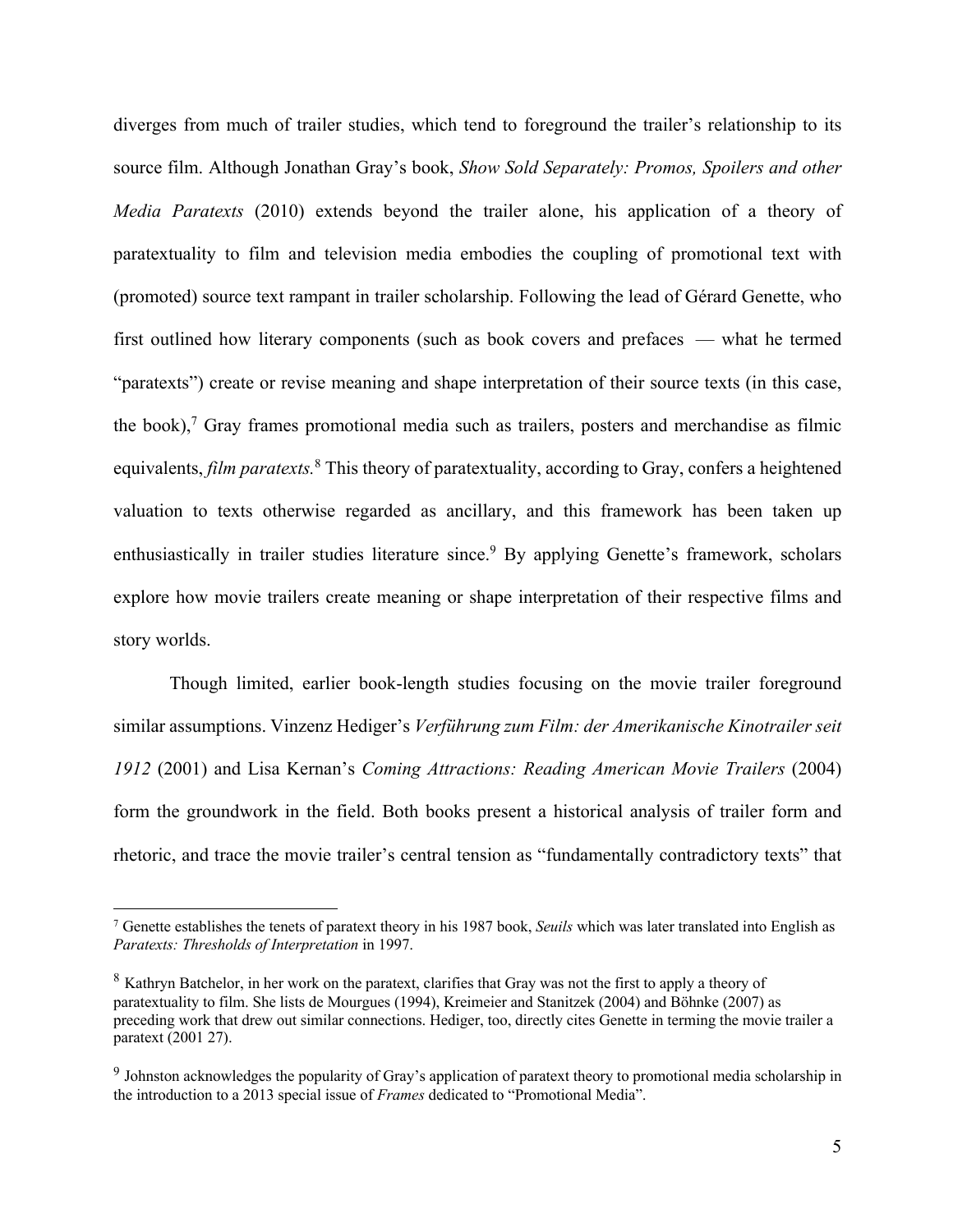must carefully balance their revelation of narrative information to draw audiences into theatres without giving too much of the story away (Kernan 16). Although Kernan and Hediger share an exacting focus on the movie trailer text, both fasten to their endeavours an inherent acknowledgement of the trailer's primary purpose: to sell the narrative world of the film.<sup>10</sup> Framing the trailer's relationship to its film as central, both emphasize the trailer's identity as a primarily persuasive text. 11

Recent movie trailer scholarship is infused with this paratextual lens, and while this bestows a welcomed interest in the text, it also constrains how to think about movie trailers. In a recent round-table for the University of British Columbia's film journal, *Cinephile*, Keith M. Johnston joins Jesse Balzer and Erin Pearson to discuss the value of this "paratextual turn" (40) and the hierarchical organization of the text it applies.<sup>12</sup> While a paratextual lens entrusts value onto a trailer (or other promotional media) for its ability to create meaning for the "contingent entity" (Gray 7) that is the experience (or storyworld) of its source, this invariably yokes academic consideration of the movie trailer to another object — the film. Yet the reality of the contemporary, online encounter with the movie trailer has moved away from this intimacy between film and

 $10$  Hediger writes that the film's story "represents the essence of the product" the trailer sells and is therefore central to its structure (24). Author's translation. The original line reads: "Die Story hingegen darf man nicht preisgeben, weil sie die Essenz des Produktes darstellt: Sie verleiht den einzelnen Elementen ihren Zusammenhalt und ihre Ordnung".

 $11$  The majority of trailer scholarship read early for this work follows this paratextual lens. For examples, see Preece, 2010; Deaville, 2014; Gamaker, 2018; Moulton, 2018 Oja, 2019. A comprehensive overview of similar applications of paratext theory in film and television scholarship can be found in "Introduction: Trailers, Titles and End Credits" written by Phil Powrie and Guido Heldt for a 2014 special issue of *Music, Sound, and the Moving Image*.

<sup>&</sup>lt;sup>12</sup> Gray himself takes up this issue along with Robert Brookey in a preface titled, "Not Merely Para: Continuing Steps in Paratextual Research" (2017). Here, Gray clarifies points from his 2010 *Show Sold Separately*, specifically his position that paratexts are inseparable from their larger works (rather than positioned *against* a source text) and that hierarchies of value dictated by paratextuality are always shifting. Later in the discussion, Brookey briefly acknowledges autoplay and digital flow — concepts explored later in this thesis.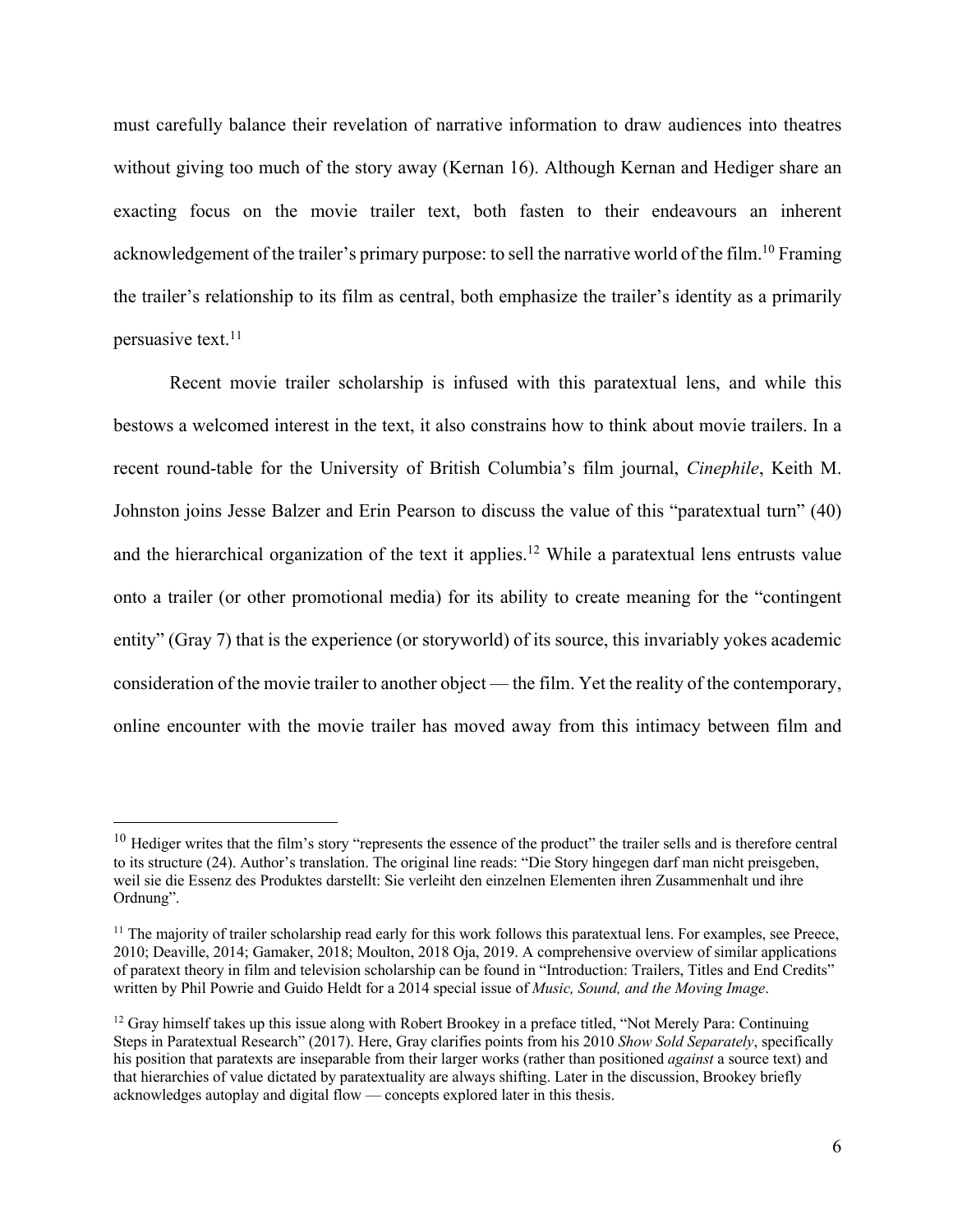trailer. The hurried fragmentation of promotional material on social media in recent years has troubled this assumption, as Jesse Balzer highlights in the discussion,

> Gray's book sees the paratext as one of the many entry points to a larger nexus, but one of the things I keep trying to think about is all the times that you turn down a paratext, when you watch the trailer for the movie and then decide not to watch it (40).

On the timeline, where paid advertisements appear unexpectedly and one may scroll past video excerpts quickly, this divorce between trailer and film is especially pronounced. The promotional texts flowing incessantly through these spaces invariably normalize this type of stand-alone encounter — wherein the viewer does not further consider or ever view the promoted text. As productions compete in an online attention economy by intensifying the reach of their campaigns and further fragmenting their promotional media, we may today encounter more movie trailers than we do movies. 13

How does the movie trailer's mode shift when its conditions confer this degree of separation from its promoted film? The cultural consensus of movie trailers<sup>14</sup> as primarily persuasive texts rests on an assumption of paratextuality, yet this framework may be ill-suited to describe the unintentional (and ephemeral) stand-alone encounter that unfolds in the timeline. The internal pre-teaser recasts our understanding of the movie trailer's persuasive aim: it does not attempt to sell the film, but sells *itself.* Constructed for the social media timeline, the IPT foregrounds the technologies in which the trailer is embedded, drawing our perspective away from

 $13$ This may be especially true in terms of intent. While it is common to happen across a trailer on social media, it is less common to happen across a film, and especially a Hollywood film (usually protected by copyrights). The circumstances in which one *could* unintentionally happen across a Hollywood film are few and mostly necessitate some level of intention (either on a streaming platform or similar website, cable, or else walking by a theatre).

<sup>14</sup> It should be clarified that here I am referring to the consensus regarding *professional* film trailers, created and distributed by production companies to sell films. As Kathleen Williams' work on the recut trailer suggest, amateur or fan-made trailers may exist more-so to play with modes of anticipation and entertain, rather than sell a specific film (2010).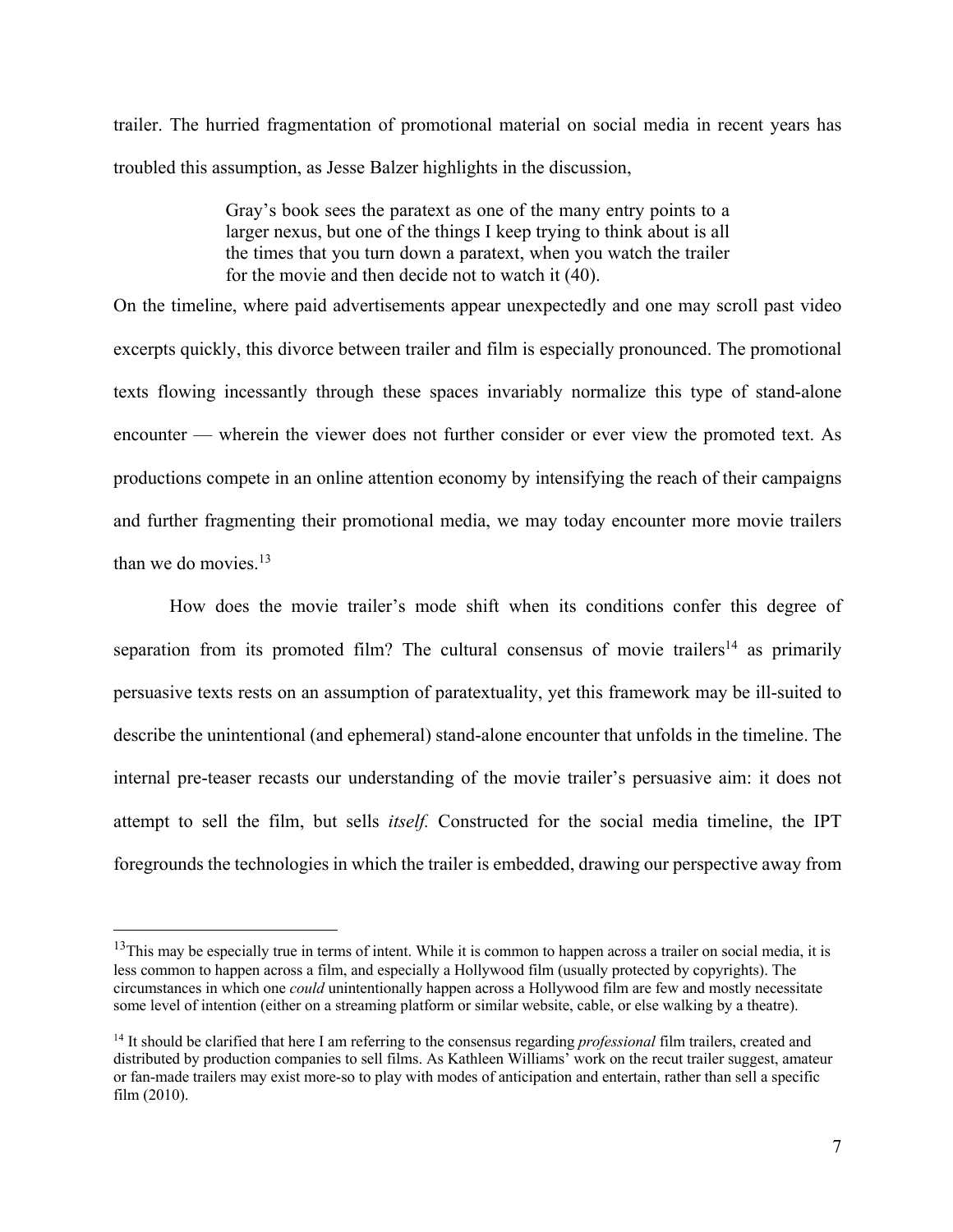the increasingly fraught connection between trailer and film afforded by this environment.<sup>15</sup> Extracted from both the trailer proper and its assumptions of paratextuality, the internal pre-teaser becomes a symbol of social media(ted) persuasive strategies. Highlighting Twitter and video autoplay as a contemporary "moment of disruption" (Johnston), this thesis thinks differently about how movie trailers impact us on the Twitter timeline. It asks, how does social media provoke a renegotiation of persuasive strategies in the Hollywood trailer, wherein narrative investment is exchanged for attention-grabbing stimulation? The following chapters answer this question through a comprehensive analysis of the IPT, outlining its anatomy, emergence and most critically, its operations.

 The first chapter leads the reader through the methodology and general findings of this project's primary research. Contextualizing the emergence of the IPT against a larger study of Hollywood Twitter timelines between 2012-2018, I then narrow my focus to consult a sampling of IPTs (released between 2016-2018) located through this preliminary research.<sup>16</sup> Analyzing this sampling, I map the convention's formal parameters and parse out its structural and aesthetic patterns. Detailing how the IPT's ephemeral duration, habitual rhythms, written text and editing patterns emphasize affect over narrative, I posit the IPT as an unparalleled distillation of Tom Gunning's influential cinema of attractions that exposes the comparative persistence of narrative in traditional trailers. Ultimately, it is within the internal pre-teaser's quintessential urgency and accelerated atmosphere that we trace the absorption of the temporal pressures of its environment,

<sup>&</sup>lt;sup>15</sup> Though these 'stand-alone' encounters come in assorted forms and various technologies (e.g. in Instagram stories or as 'pop-up' ads in mobile games) it is the experience of happening across a movie trailer on the *Twitter* timeline — and having that video begin to play automatically, due to autoplay — at the forefront of this work.

<sup>&</sup>lt;sup>16</sup> The comprehensive list of Twitter-embedded IPTs (and links) included in this sampling can be found in the appendix at the end of this thesis.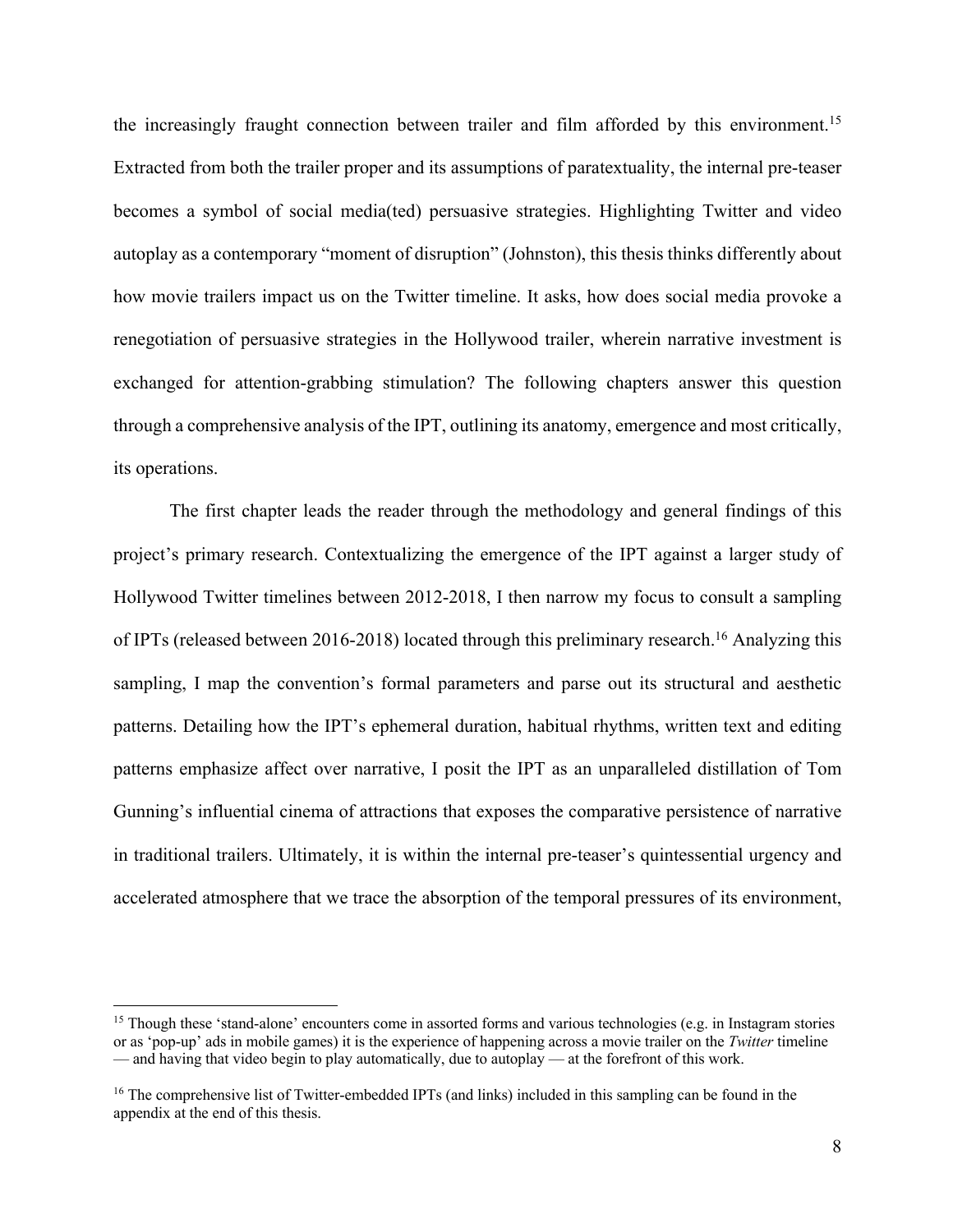and the beginnings of a novel persuasive tactic unfolding in the interplay between platform and trailer.

Chapter two extends this focus of temporality to the technological history preceding the IPT convention. Beginning with the advent of Twitter in 2006, the chapter explores the culminating effect of the technological and cultural embedding of network temporality specifically, *incessancy* and *immediacy* — into the Twitter timeline and the IPT text itself. Following a brief exploration of Twitter's history and incremental engineering of passive consumption, I connect YouTube's 2010 adoption of TrueView advertising to the Motion Picture Association of America, Inc. (MPAA)'s relaxing of online trailer tag guidelines in 2013. Illustrating through the timeline the progressive intensification of temporal pressures on movie trailers (and the subsequent creative flexibility it evoked in production practices), I point to Twitter's adoption of video autoplay in 2015 as the final stroke contributing to the outbreak of internal pre-teasers in Hollywood movie trailers in 2016. The chapter concludes in reaffirming the centrality of the Twitter platform to the internal pre-teaser, and connects these temporal pressures to an internalization of persuasion on the level of the text.

The final chapter delves deeper into issues of immediacy, incessancy, and passive consumption. Building on studies of temporality in a networked age, I theorize the troubling implications of video autoplay on viewer control unfolding in the *scrolled upon* encounter. Embedded in this interface, the Hollywood trailer's deployment of the internal preteaser conspires with the platform to blur persuasion with force. This interplay between text and platform is conceptualized as a singular encounter, wherein the text's strategy of speed and adrenaline aesthetics (Duffy) deliver a *jolt* that momentarily renders the viewer static, and thereby submerged into the flow of the timeline. While the harmony of Twitter's conditions and the IPT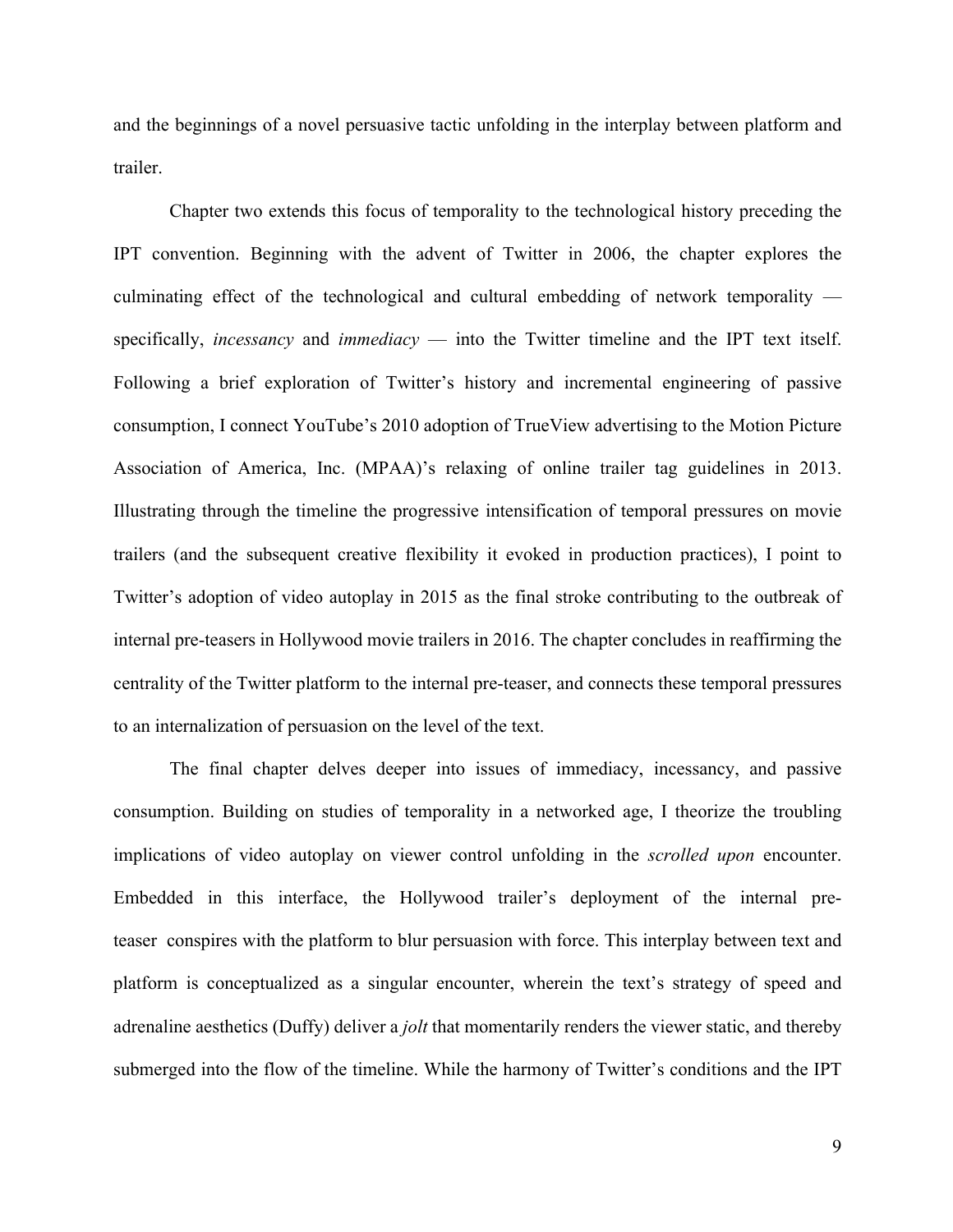render these operations largely undetectable, the chapter considers the capacity of this collusion to physically modify behaviour. Ultimately, the internal pre-teaser is conceptualized as a weaponization of the online Hollywood trailer competing for eyeballs in an attention economy.

These three chapters add upon one another to draw out the fundamental argument of this thesis, namely that the *interaction between platform and movie trailer* (as evidenced through the internal pre-teaser) is critical to understanding the recasting of persuasion in Hollywood's social media-circulated promotions. Rather than place our encounter with the IPT in the context of the storyworld of its film or fans, I am interested in contextualizing this viewing experience exclusively through its platform embeddedness and operations. In doing so, I call upon theorists of network temporality and new media, such as Jonathan Crary, John Tomlinson, and Carmen Leccardi (among others) to offer a fresh perspective that foregrounds Twitter and video autoplay in the Hollywood movie trailer encounter. While once predestined to the source film's orbit beginning with its theatrical origins and now, in the paratextual turn — the movie trailer today finds a new gravitational pull in autoplay and the scroll. It is the goal of this thesis to center *this*  relationship — between trailer and platform — rather than trailer and film.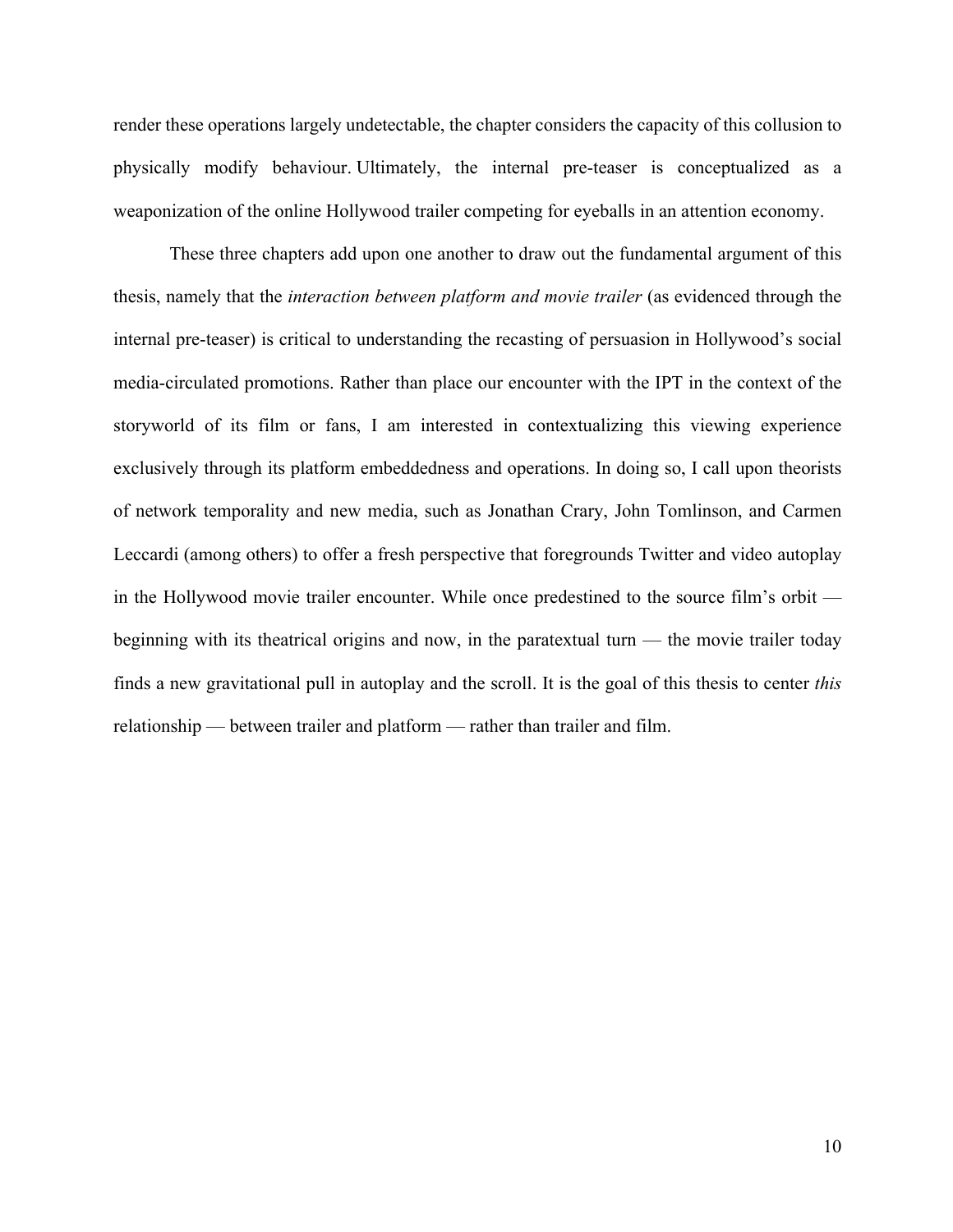### **Chapter 1: The Internal Pre-Teaser**

Around 2016, Hollywood's online-circulated movie trailers began testing a new approach. The change was conspicuous, immediately noticeable — movie trailers were incorporating fastmoving montages into their opening seconds, fragmented cuts of *themselves.* Quick to comment on the burgeoning trend, journalists penned response pieces, "Why movie trailers now begin with five-second ads for themselves" (Plante), "Movie trailers have a new trick to keep you watching — and the people who make them hate it" (Guerrasio), and "2 New Movie Trailers From This Week Show How Hollywood Is Evolving the Format" (Thilk). Appearing in big-budget Hollywood trailers, the novel convention appeared to emerge abruptly, prompting spirited discourse that ranged from celebration to disdain. Diverging from long-standing formulaic traditions, the opening micro-montage caused a noticeable disruption to trailer viewing experiences. While platforms like Twitter and Facebook had long circulated movie trailers, suddenly the trailers that circulated via these avenues began to look and feel *different.*

Marked by a brief excerpt or quickened montage, written text, and a crescendoing soundscape, the opening segment constructs an urgent plea, as if aware of the fleeting attention spans on the other side of the social media screen. Hosting a dissimilar tone and tempo, the opening seconds contrast the trailer proper — even though both are contained within the same textual parameters. Critics and viewers alike recognized this separateness, offering terms like 'pre-trailer' (McLaughlin) and 'micro-teaser' (Plante) to signal the new convention that supplemented rather than replaced — the trailer. Embodying a shift in persuasive strategy on the level of the Hollywood trailer text, this teaser prelude exposes a strategy of social media optimization, traceable in the calculated temporal, aesthetic and structural qualities best suited for the scroll.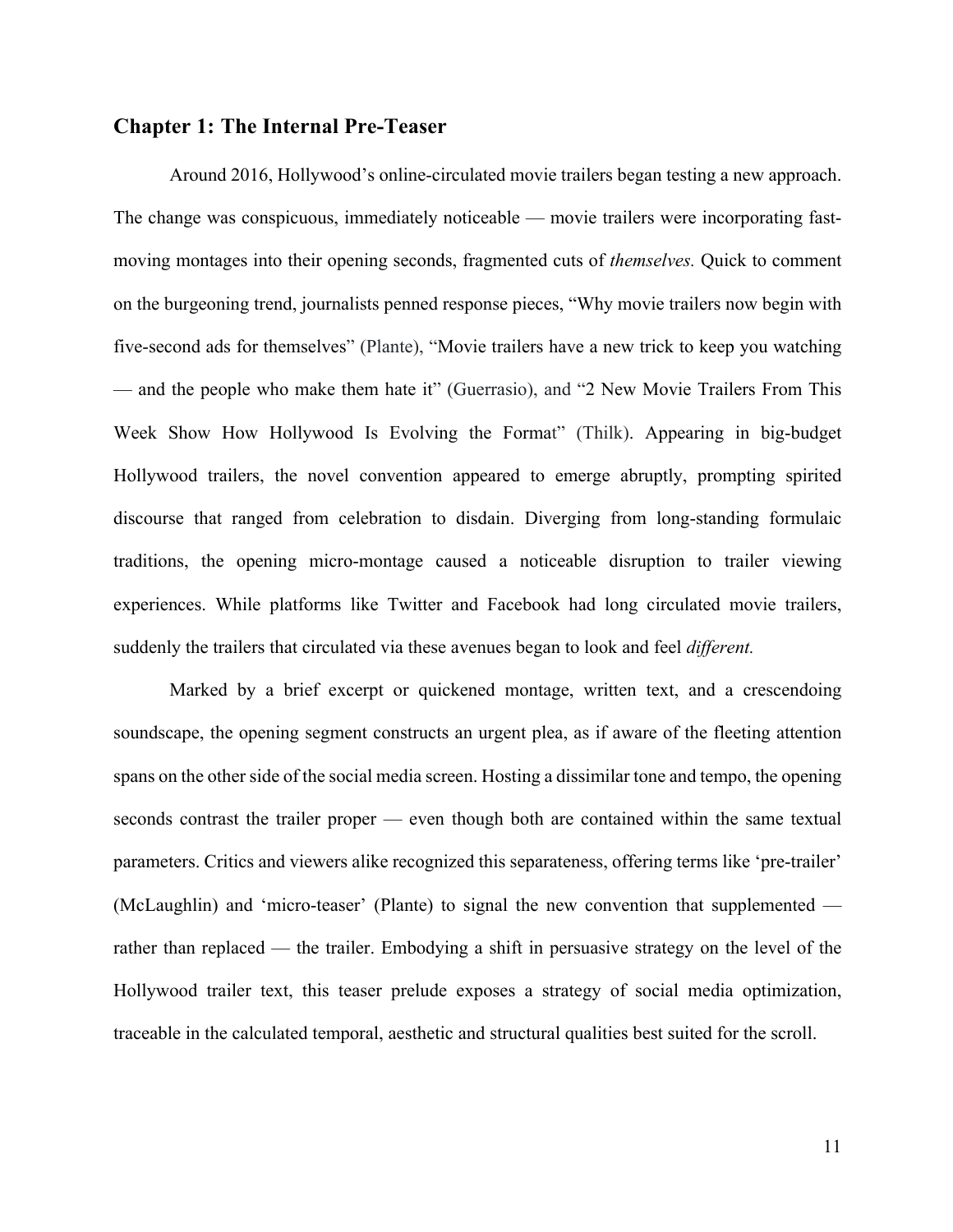It is these opening seconds that I propose to term the '*internal pre-teaser*' (IPT). Preceding the trailer and yet embedded within its textual limits, this term foregrounds the convention's positionality and central *teasing* mode. Borrowing audiovisual fragments from the trailer proper, — but formally segregated by a title-card — the internal pre-teaser constitutes a strangely liminal space, neither completely detached nor fully intrinsic to its trailer. My term underscores both the significance of the convention's location and this tension between separateness and coalescence. 1 Though the IPT extracts the trailer's content and operates within its textual parameters, it is marked by a different, more immediate aim.

Interrogating *how* the internal pre-teaser chases its aims necessitates a clearer understanding of its anatomy. What exactly does the internal pre-teaser look like? What does it sound like? How does it feel? The primary research outlined in this chapter offers answers. Assembled from Twitter-embedded trailers for Hollywood films, a sampling of IPTs illuminates the convention's structural and aesthetic patterns. Close readings of these attributes elucidate the IPT's primary mode, which emphasizes atmosphere and affect over narrative linearity or coherence. These findings suggest the internal pre-teaser diverges not only from the trailer itself, but from traditional conventions of Hollywood trailers which stoke comparatively greater narrative investment and interpretive functionality — two measures otherwise relegated as nugatory by the internal pre-teaser.

This curated sampling develops from practical necessity — a Google search for "movie trailer" prompts nearly two billion individual webpages. Too expansive to be conclusively surveyed, my scope narrows to review only Twitter-embedded Hollywood trailers. Through delineating the interplay between IPT convention and social media (Twitter) temporality, this

 $1$  I show later the frontal positioning of the IPT to be critical to the efficacy of its operations in an immediate, autoplay environment.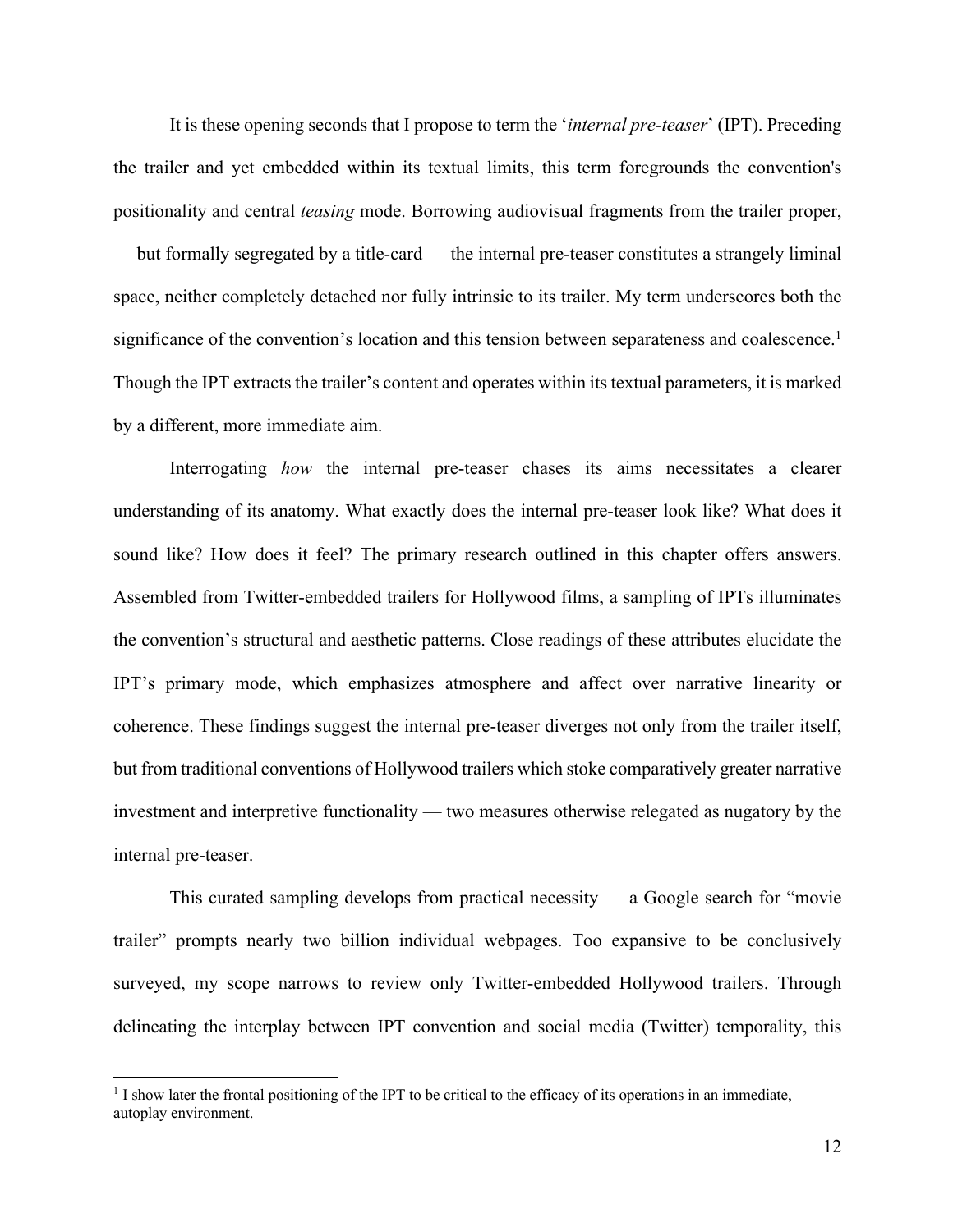limitation will be further justified. In brief, Twitter offers an explicit manifestation of *network temporality* — a concept that guides my later theorization of the IPT — and its inherent archival properties facilitate data collection. My entry to this vast field is limited to Twitter-embedded trailers, and my methodology follows a straightforward manual search process. 2

To further hone in on Hollywood, I consider only films distributed by studio members of the Motion Picture Association of America (MPAA) during the time period of interest (2012- 2018).<sup>3</sup> Along with constituting the bedrock of big-budget Hollywood productions, these studios helm globally successful campaigns that in turn shape industry standards worldwide. MPAA studios are also uniquely positioned to access cutting-edge marketing research and trailer production agencies. These heavily funded promotional campaigns produce wider-reaching materials that can be more accessible or better archived than the materials of lesser funded or independent films.

Lastly, the MPAA provides extensive resources and data to the public, including an annual Market Statistics Report. Focusing only on films with accessible social media presences, I consulted the 'Top 25 Films by U.S./Canada Box Office Earnings' report (included in the annual Market Statistics Booklet published by the MPAA) for the years 2012, 2013, 2014, 2015, 2016, 2017, and 20184 to predetermine a list of big-budget Hollywood trailers. While this report

<sup>&</sup>lt;sup>2</sup> First, the official (verified by Twitter) branded account for a promoted film was located using the Google search engine. Some films did not have individual branded accounts, and in these cases, the official studio account was reviewed. Each account provided chronological documentation of all Tweets shared that was then reviewed in its entirety. In other words, I scrolled to the end of the timeline and recorded the earliest tweet containing a movie trailer.

<sup>3</sup> During this period, members of the MPAA were: Paramount Pictures, Sony Pictures, 20th Century Fox, Universal Pictures, Walt Disney Studios and Warner Bros.

<sup>&</sup>lt;sup>4</sup> I chose this time period by extending from 2016, the year during which there appeared to be a heightened discourse about the internal pre-teaser. I reviewed the top Hollywood trailers of the preceding four years in the pursuit of uncovering earlier iterations or more information about its development.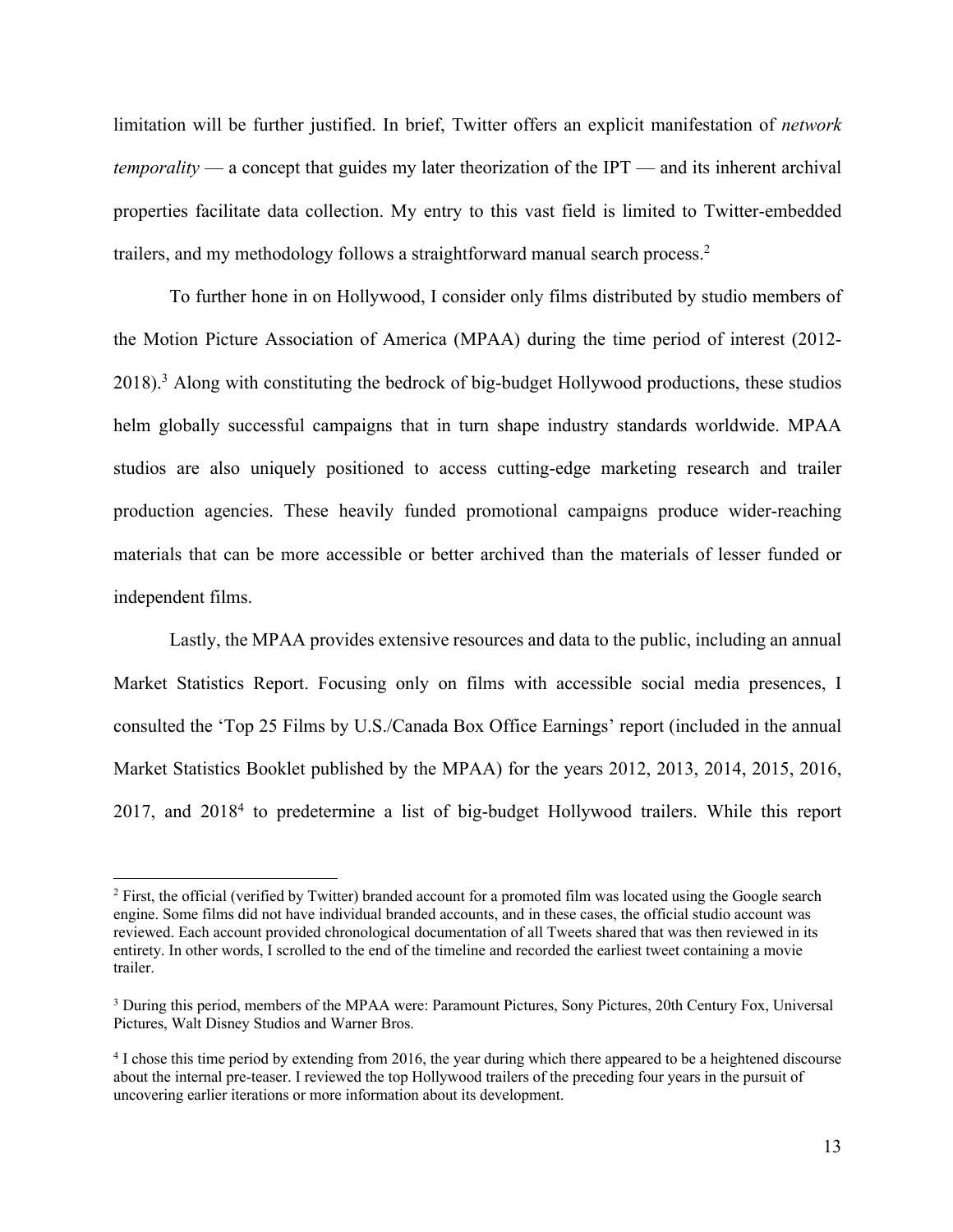stipulated 25 individual titles per year, I surveyed roughly twice this amount (52 Top U.S./Canada box office performing, MPAA studio movie trailers) for the year 2016. <sup>5</sup> In the first phase of this research, I sourced and reviewed Twitter-embedded trailers for 202 Hollywood titles over a span of 7 years (2012-2018). In the second stage of research, I closely analyzed a narrowed sampling of 16 internal pre-teasers, released over just 3 years (2016-2018).

Relying heavily on the archival properties of Twitter, several limitations emerged during the first stage of research. Occasional challenges included broken links and retired or rebranded Twitter accounts. For example, while the promotional Twitter account @DisneyFrozen was created in May 2013 (in time for the November 2013 release of *Frozen*, directed by Jennifer Lee and Chris Buck), the timeline showed no tweets dated prior to 2019. In other words, @DisneyFrozen's timeline consisted only of tweets promoting the most recent installation of the franchise, *Frozen 2* (2019). While the Twitter account was very involved in this promotion for *Frozen 2* (2019 dir. Jennifer Lee and Chris Buck), it is difficult to say whether @DisneyFrozen actively promoted the first film on this same timeline — such tweets may have been simply deleted, or perhaps were never uploaded.<sup>6</sup>

This sampling of movie trailers is hardly representative of the entirety of movie trailer production. As mentioned, it is necessary to set parameters when examining such a vast field.<sup>7</sup>

<sup>5</sup> 2016 is the year in which I locate the earliest IPT, and the year when an influx of discourse about this convention in popular culture appeared (see Plante, Guerrasio, Thilk, McLaughlin).

<sup>6</sup> This challenge is itself a symptom of network temporality, which brings in its immediacy an emphasis and prioritization on the 'now'. The fragmented and precarious online archive poses particular problems for historical work on movie trailers. Again, Keith M. Johnston offers ways to mediate these challenges in his recent article, "Researching Historical Promotional Materials: Towards a New Methodology" (2019).

 $<sup>7</sup>$  I also recognize that the sampling chosen is imbued with largely Western, American-centric practices and that it</sup> would be irresponsible to claim these findings are representative of larger global trends in trailer production.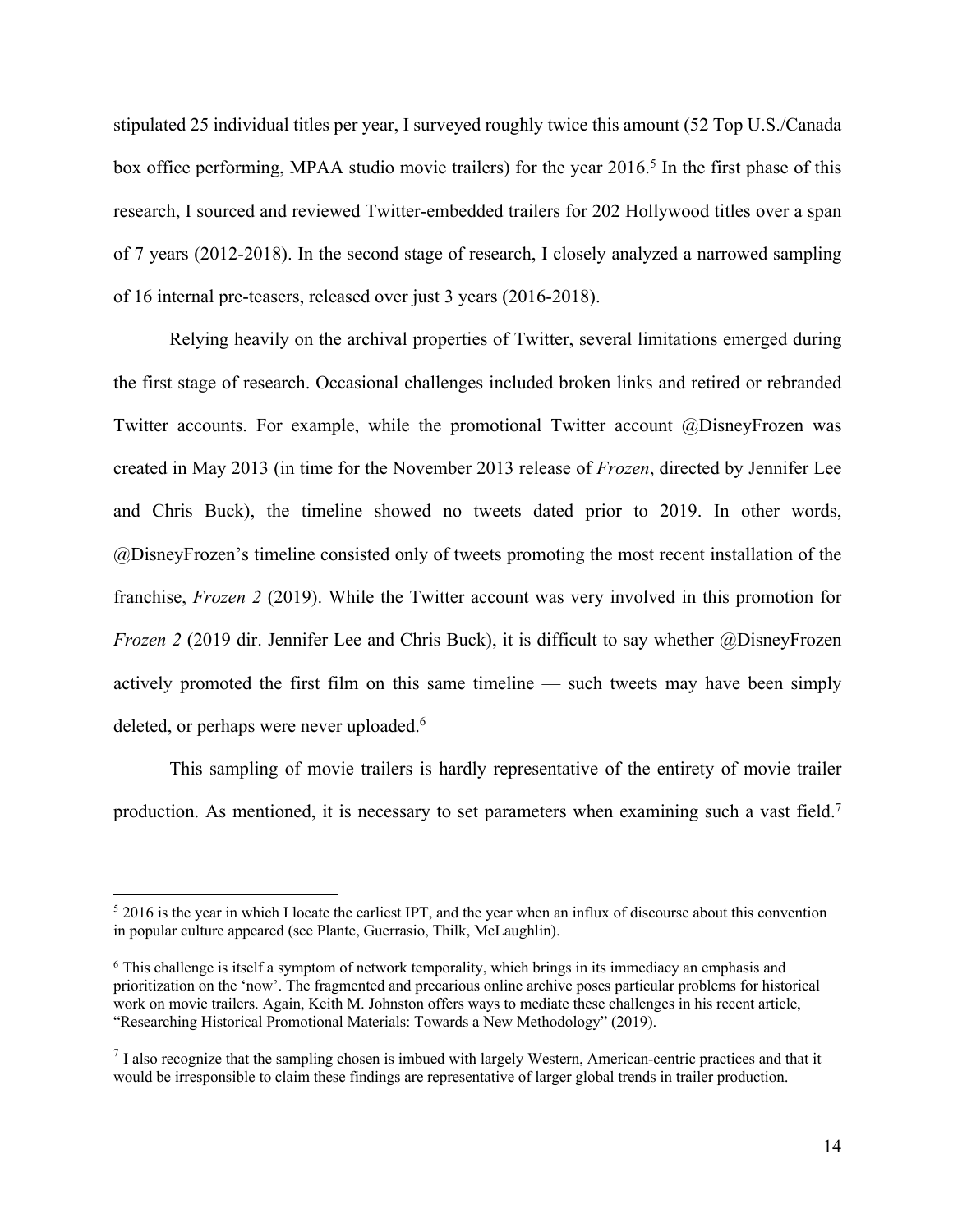This research approached a small and selective snapshot of top-performing Hollywood movie trailers using publicly accessible data released by the MPAA. Compiling the top U.S./Canada box office performing titles from 2012 to 2018, corresponding promotional Twitter campaigns were identified (or not found) for each title. While the internet suggests that these trailers *are* invariably accessible to a global audience, future work is required to draw any international conclusions regarding implications.

#### **1.1 General Findings**

The findings show rapid integration of Twitter in Hollywood's promotional strategies, with branded accounts spiking in popularity between 2012 and 2013. Of the 25 top U.S./Canada box office releases in 2012, only 15 (60%) had locatable promotional Twitter accounts. <sup>8</sup> This percentage jumped significantly in every year following, showing the percentage of films *with* publicly-archived promotional Twitter accounts rising and staying above 90% in 2013, 2014, 2015, 2016, 2017 and 2018 (see fig. 1.1). Two of 2012's top-grossing films, *The Avengers* (dir. Joss Whedon) and *The Hunger Games* (dir. Gary Ross) had branded accounts at the time of their release, but neither timeline showed any tweets dated during this earlier time period.<sup>9</sup> Whereas Twitter timelines for 2013-2018 releases were largely archived and accessible, promotional branded accounts for 2012 titles were, comparatively, sparse.

Of the branded accounts that shared trailers to their timeline for 2012 and 2013 releases, 100% of these trailers were shared in the form of a link to an external website. In other words, the

<sup>&</sup>lt;sup>8</sup> I must preface that this and all other statements about the accessibility of Twitter accounts pertain to the period of time in which this research was conducted, from September 2020 to December 2020. It is unfortunately possible that some accounts were deactivated prior to this period, or that accounts will be deactivated or deleted since.

<sup>&</sup>lt;sup>9</sup> Instead, the earliest dated tweet on  $@$ Avenger's timeline is dated 2014, whilst the earliest tweet shared to @TheHungerGames timeline is dated 2016. Prior to these dates, no tweets were archived on the timelines (although they may have existed).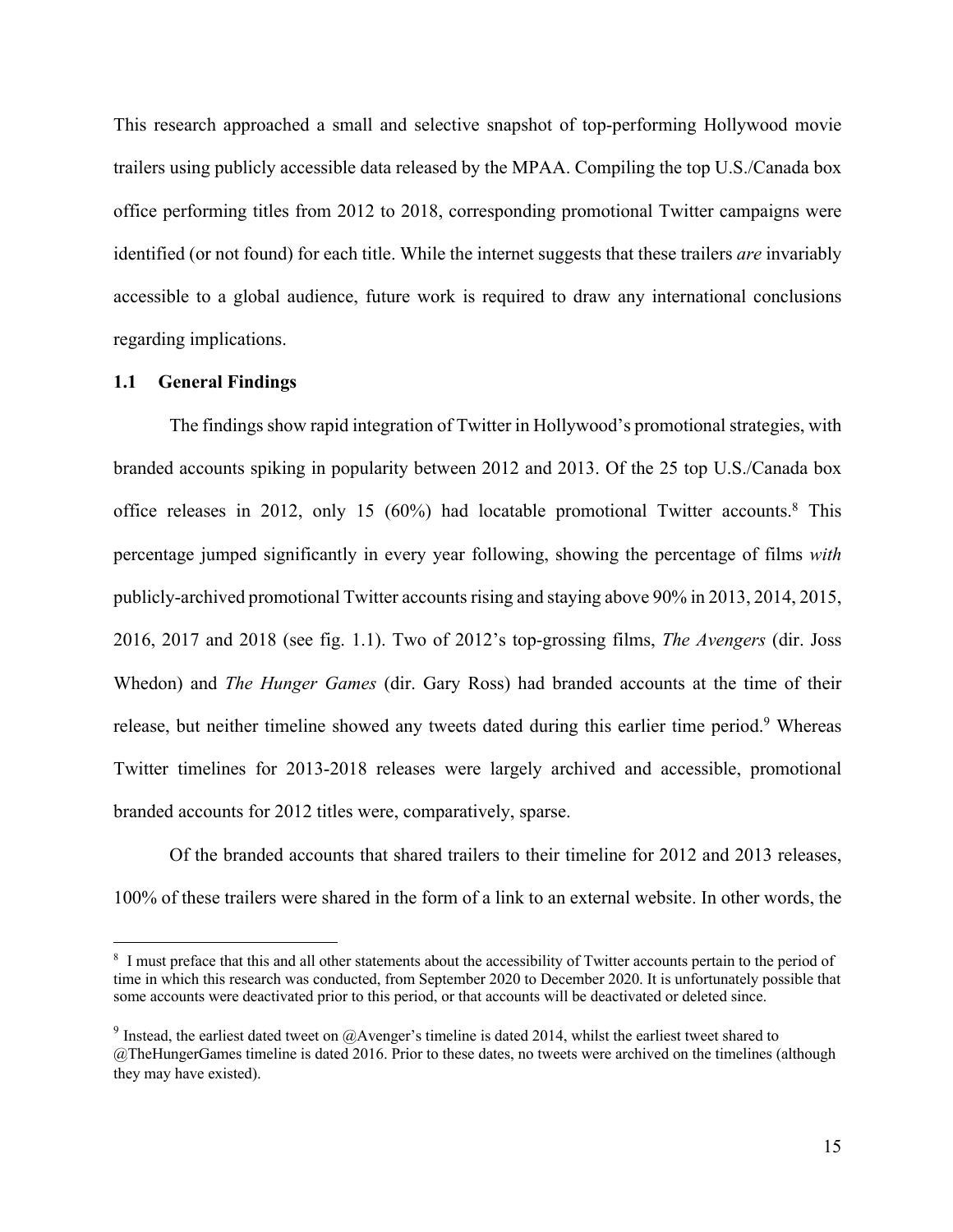trailer itself did not appear in the tweet, but rather, the trailer was *linked to* within the tweet. This link was most often to YouTube, but also frequently to Apple's official trailer database, trailers.apple.com. This finding is hardly surprising as Twitter had yet to officially enable users the ability to upload videos straight to the Twitter platform. While Twitter rolled out this feature for users in March of 2015, embedded movie trailers first emerged in 2014 (see fig. 1.2).<sup>10</sup> The earliest *embedded* trailer<sup>11</sup> in this sample was released on the  $22<sup>nd</sup>$  of May, 2014 for *Lucy* (2014) dir. Luc Besson), a sci-fi action film by Universal Studios.

Of the 22 top-grossing 2014 titles with accessible Twitter accounts, only three (13.63%) shared their movie trailers as embedded video media, rather than a link. But embedding video media directly to the Twitter platform — rather than linking to external websites such as apple.trailers.com or YouTube — rapidly became the industry standard, as reflected in the uptick of embedded trailers observed in the following year. In 2015, 11 out of 24 branded Twitter accounts for the top 25 titles were embedded (45%). By 2017, this ratio jumped to 100% — *all* the top titles were uploaded directly to the Twitter platform, rather than linked. This measurement extended to 2018 as well, wherein 100% of the top-grossing films included embedded trailers in their Twitter timelines.

As a whole, these findings point to the incremental fusion of Twitter with Hollywood promotional campaigns. The ratio of 'Top 25' Hollywood releases in 2012 with branded Twitter accounts (60%) suggests the practice was still considered discretionary at this time. Yet the consistently high use of branded Twitter accounts observed in every year following (>90%)

 $10$  Studios were likely the "premiere content creators" granted early access to this ability. I discuss this relationship between Hollywood promotion and Twitter updates at length in the following chapter.

 $11$  Embedded here is used as 'included in the body of the tweet' rather than linked to an external source.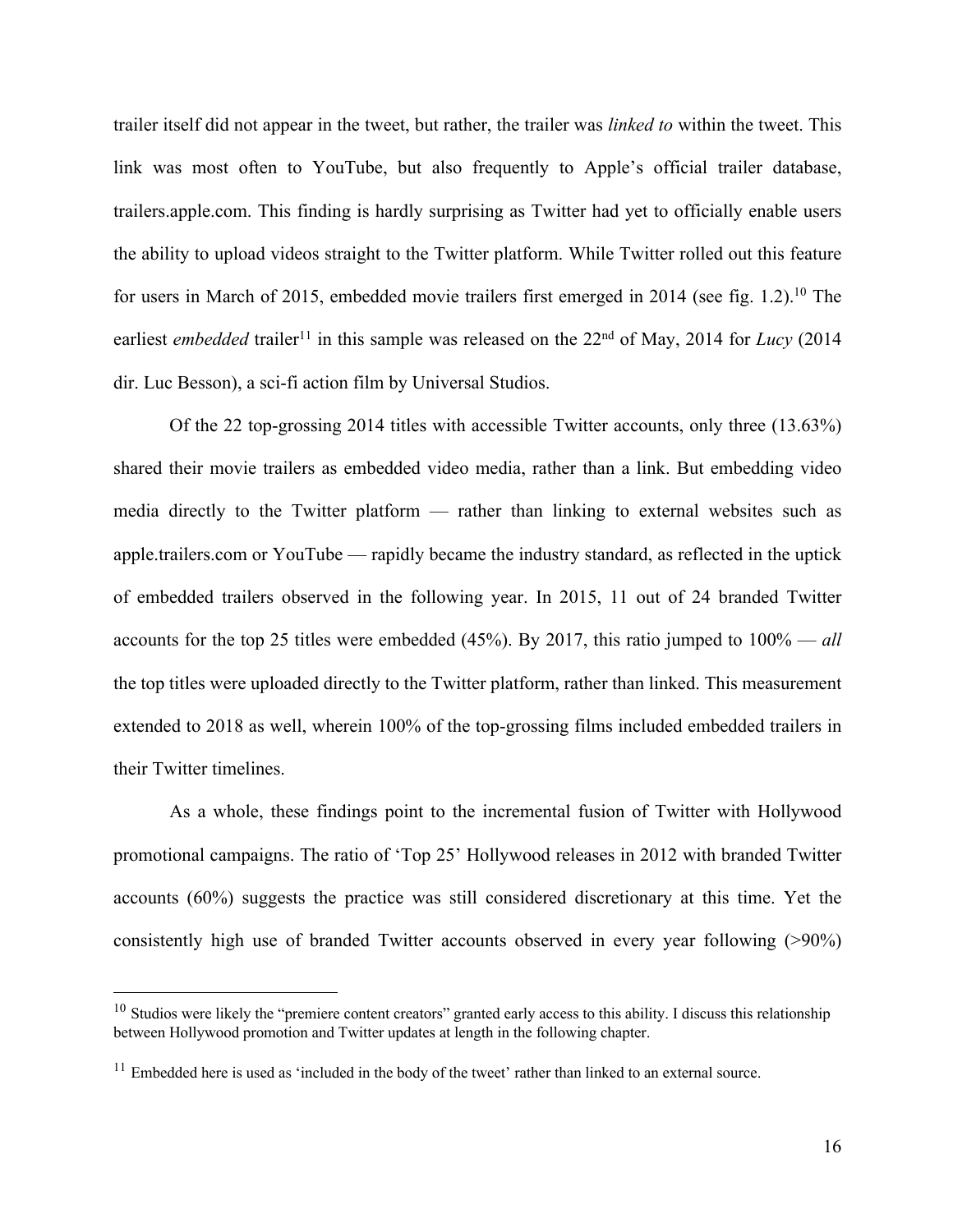suggests a rapid and lasting adoption of Twitter in campaign strategies. Throughout this period, Twitter became a heavier presence in top Hollywood campaigns as a prerequisite for optimal circulation of marketing materials. However, this relationship has since evolved, Twitter's role transforming from a distribution avenue to become an active agent in shaping the media it circulates. Though Hollywood campaigns first used Twitter to distribute links (thereby guiding users to trailers and promotional material on external websites) by 2014 these materials became more centralized on the Twitter platform. By 2017, Hollywood campaigns became adept at this strategy, uploading and organizing marketing materials in a way that engaged directly with the Twitter platform.

This incremental integration of marketing efforts with the Twitter platform contextualizes the sampling of 2016-2018 internal pre-teasers guiding this chapter and thesis. We may trace throughout this period shifts in trailer production practices, wherein the individual needs of platforms became more prioritized. There was a growing awareness amongst industry professionals and agencies that "platform agnostic" promotional material was becoming obsolete (Yang). To compete in hypercompetitive social media arenas, promotional materials needed to absorb the needs of their varied platforms. Bolstered by algorithmic marketing research and the "rise of the social media manager" (Yang), this increased sensitivity to divergent platform viewing experiences ushered in a new swath of Hollywood trailer practices. As LA-based trailer producer Houston Yang explains, "optimizing for platforms became a full-time job for a full team of people". Foregrounding how trailers became optimized for the Twitter platform specifically, this research considers just one outcome of these efforts: the short and fast opening device designed to immediately *hook* the scrolling viewer — the internal pre-teaser.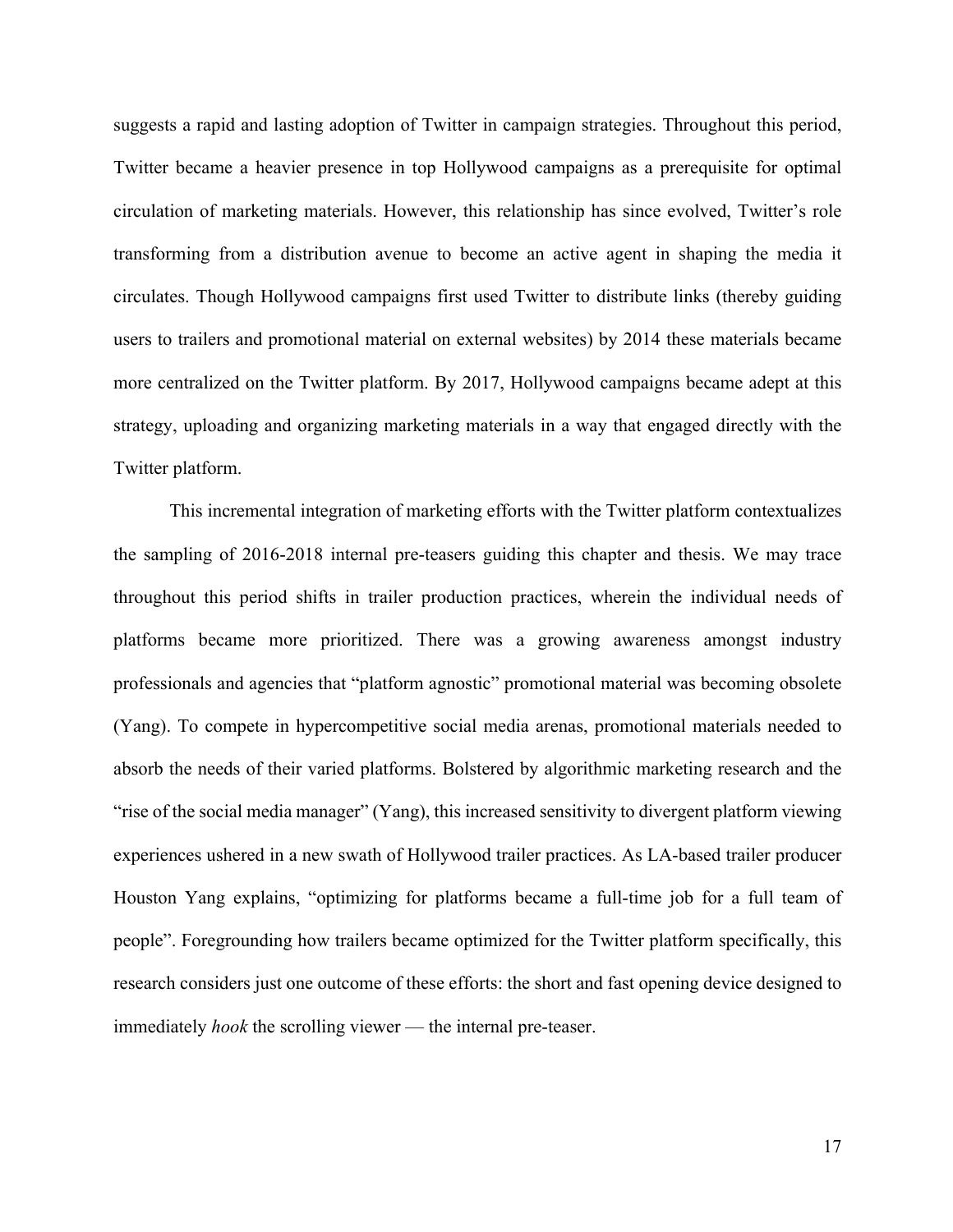### **1.2 Anatomy of the Internal Pre-Teaser**

The earliest internal pre-teaser identified in this research comes in a tweet uploaded on April 20th, 2016. The tweet promotes the upcoming action film, *Jason Bourne* (2016 dir. Paul Greengrass) and appears on the film's official promotional account, @JasonBourne. Along with the video, the tweet includes a caption: "This July, Matt Damon is #JasonBourne. WATCH the trailer now." (@JasonBourne). The entire duration of the video is 2 minutes and 29 seconds. However, the first 5 seconds, siphoned off from the full trailer by a title-card, offers a separate audiovisual experience. This prototypical internal pre-teaser demonstrates a number of key characteristics, including title cards, rhythmic editing, and a crescendoing soundscape. These elements combine to create a quintessential *atmosphere of urgency* that I argue is central to the convention.

The *Jason Bourne* IPT consists of three shots. Interspersed between them are three title cards that directly address the viewer. The non-diegetic inserts fragment the visualization of a single scene. Condensed to just five seconds, the shot-intertitle-shot pattern adopts a quickened tempo that makes its central pulse feel pressing — as if building up to something critical. The brief imagery connotes a physical confrontation that further supports this sense of urgency. Lasting less than a second, the first shot shows Jason Bourne in a medium close-up. The camera is outdoors, showing Bourne surrounded by a group of men in a rocky terrain. The shot is so ephemeral that these details may be lost on the unsuspecting viewer. Jason moves to take off his hoodie, but an intertitle interrupts the action. Luminous silver font shines against an otherwise black screen, the intertitle implicates the viewer assertively and in capitals: "YOU KNOW".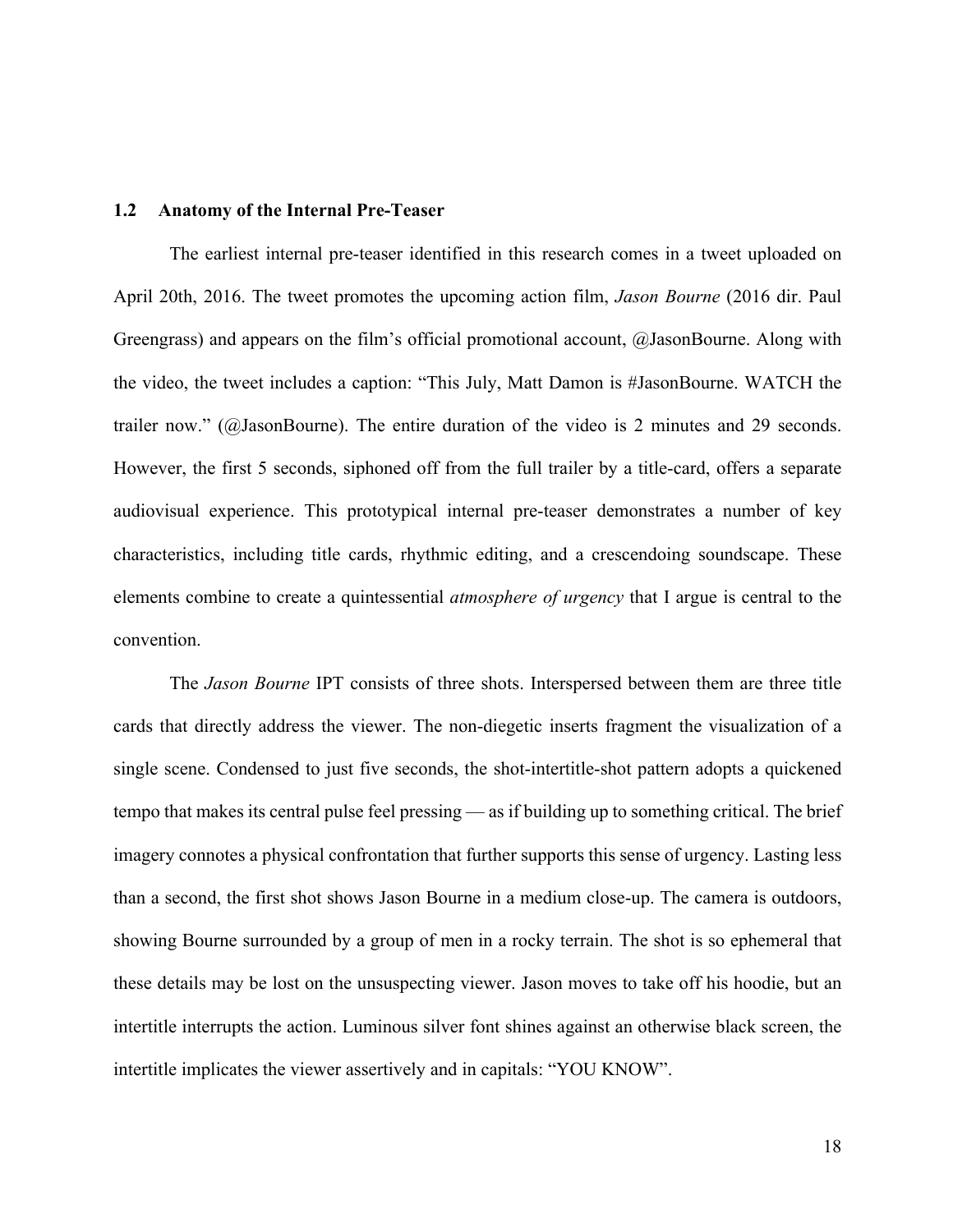We return to Jason Bourne and the men, now framed in a medium-long shot. This shot lasts a second and a half. The bare back of an unidentified man fills the foreground and moves towards Bourne (who is also suddenly shirtless — in the previous shot a tank top was visible under his hoodie). The camera moves closer as the two men confront each other. Bourne throws a single punch, knocking out the other man who begins to fall to the ground. The camera jolts after his twisting, falling body, but cuts out suddenly before it makes impact with the earth. A second intertitle continues from the first, "HIS NAME". The final shot is briefer, lasting for merely a second. It shows a close-up of Bourne's face as he glances over his shoulder, still surrounded by men. Finally, the third title card, in the same graphic style as the first two, makes its grand announcement: "JASON BOURNE: OFFICIAL TRAILER". <sup>12</sup> We cut to black before transitioning to the slower-paced, official trailer.

Throughout these first five seconds, the soundscape grows louder and more dynamic, coating the pulsing shot-intertitle-shot structure with another level of rhythmic intensity. Beginning with a low rumble, the sound becomes increasingly high-pitched, layered and metallic. While the three shots of Jason Bourne are without diegetic noise, a sharp and metallic *slash* sound syncs with Bourne's single punch in the second shot. Rather than any diegetic fidelity (a punch simply does not sound like a metallic '*slash'*) this sound contributes to the IPT's atmospheric rhythm. Sound displaces narrative coherence, Bourne's punch becomes abstracted from the story, transformed into a structural imperative of acceleration.

While this exercise of parsing out each shot indelibly foregrounds narrative, the condensed run-time of the IPT does not distinguish these details as clearly as I have above. Rather, the real-

 $12$  Along with the film's title, copyright and ratings information is included in the lower half of the frame, as well as the logo for 20th Century Fox.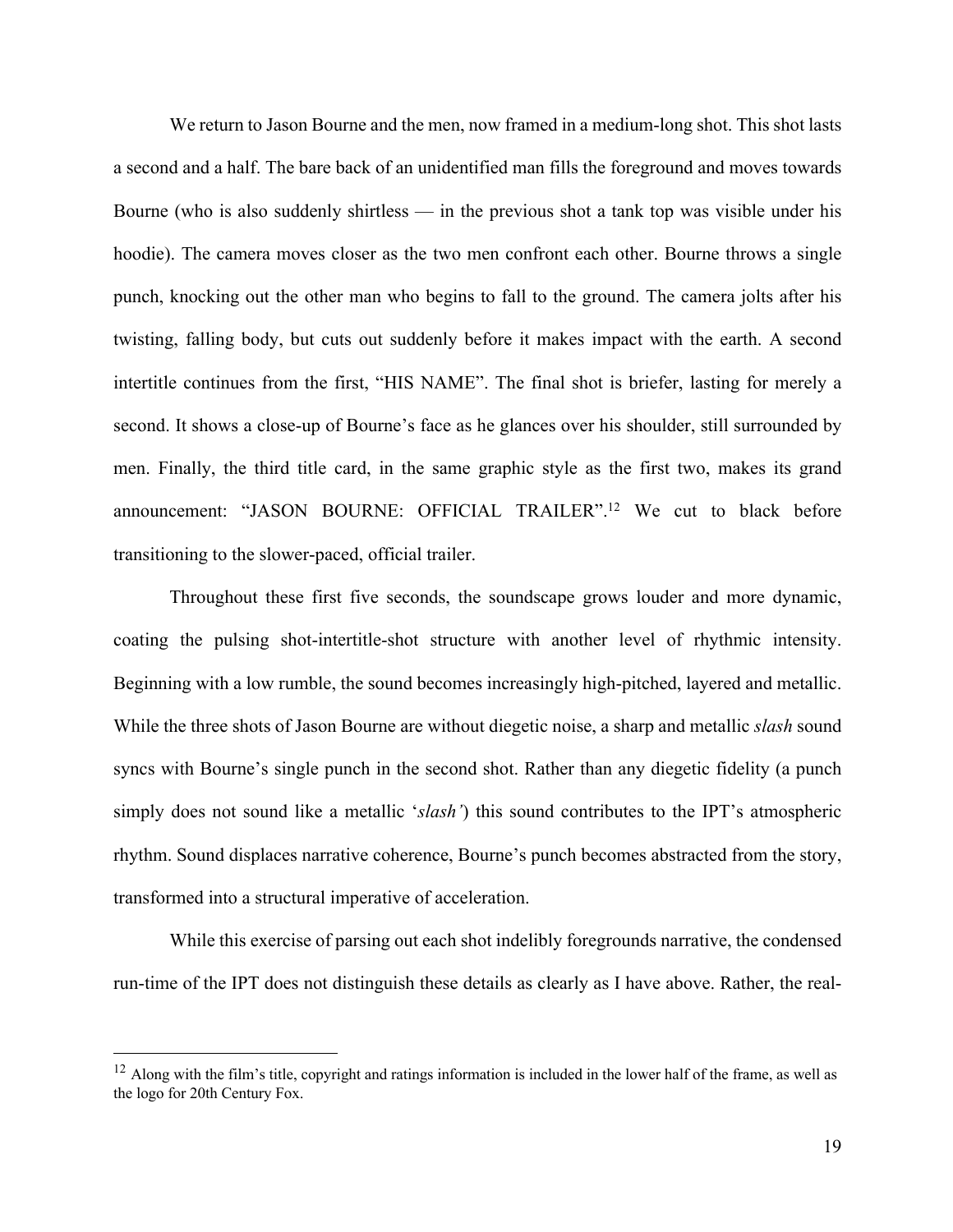time spectatorial experience of watching the *Jason Bourne* IPT underscores its prioritization of atmosphere and affective impact. The brevity of shot lengths and interruption of the visuals by intertitles obfuscate details about the storyworld and sidestep explanation, while the rhythmic editing and crescendoing sound prioritize a *sense* of pressing urgency. In this way, the *Jason Bourne* IPT's prioritization of affect aligns with long-standing traditions of promotional media resembling Tom Gunning's "cinema of attractions" (56) wherein "direct stimulation" overtakes "narrative absorption"  $(58)$ . <sup>13</sup> Many have recognized the suitability of the Hollywood movie trailer as a "cinema of attractions par excellence" (Kernan 17). Given this context, the IPT convention may be conceptualized as a simple reincarnation of the Hollywood trailer's traditional mode that stresses spectacle and affect to a greater degree than its source film.

But I want to move beyond comparing the trailer text with its full-length film. It is the *stand-alone event* of encountering the trailer on social media (Twitter, specifically) guiding this inquiry. Measuring the IPT against the trailer text is more productive than comparisons to the full source film — after all, it is the former (conjoined) texts constituting this stand-alone encounter. It is true that, compared to the feature film, the Hollywood trailer operates by the rules of Gunning's cinema of attractions. But shifting this lens to consider *only* the trailer and the IPT exposes how this strategy becomes *even more intensified* in the latter. The IPT's immediate and aggressive pursuit of spectacle renews appreciation of the comparative narrative integrity that persists in their longer length predecessors. While the Hollywood trailer extracts spectacle from its source text to *zhuzh* up its narrative, the internal pre-teaser begins with an affective goal and extracts from an already spectacle-laden trailer. The result is an incremental filtering out of

<sup>&</sup>lt;sup>13</sup> Gunning traces this impulse in pre-1906 cinema, which tends to "directly solicit spectator attention, inciting visual curiosity, and supplying pleasure through an exciting spectacle… that is of interest in itself" (58). He continues "Theatrical display dominates over narrative absorption, emphasizing the direct stimulation of shock or surprise at the expense of unfolding a story or creating a diegetic universe" (59).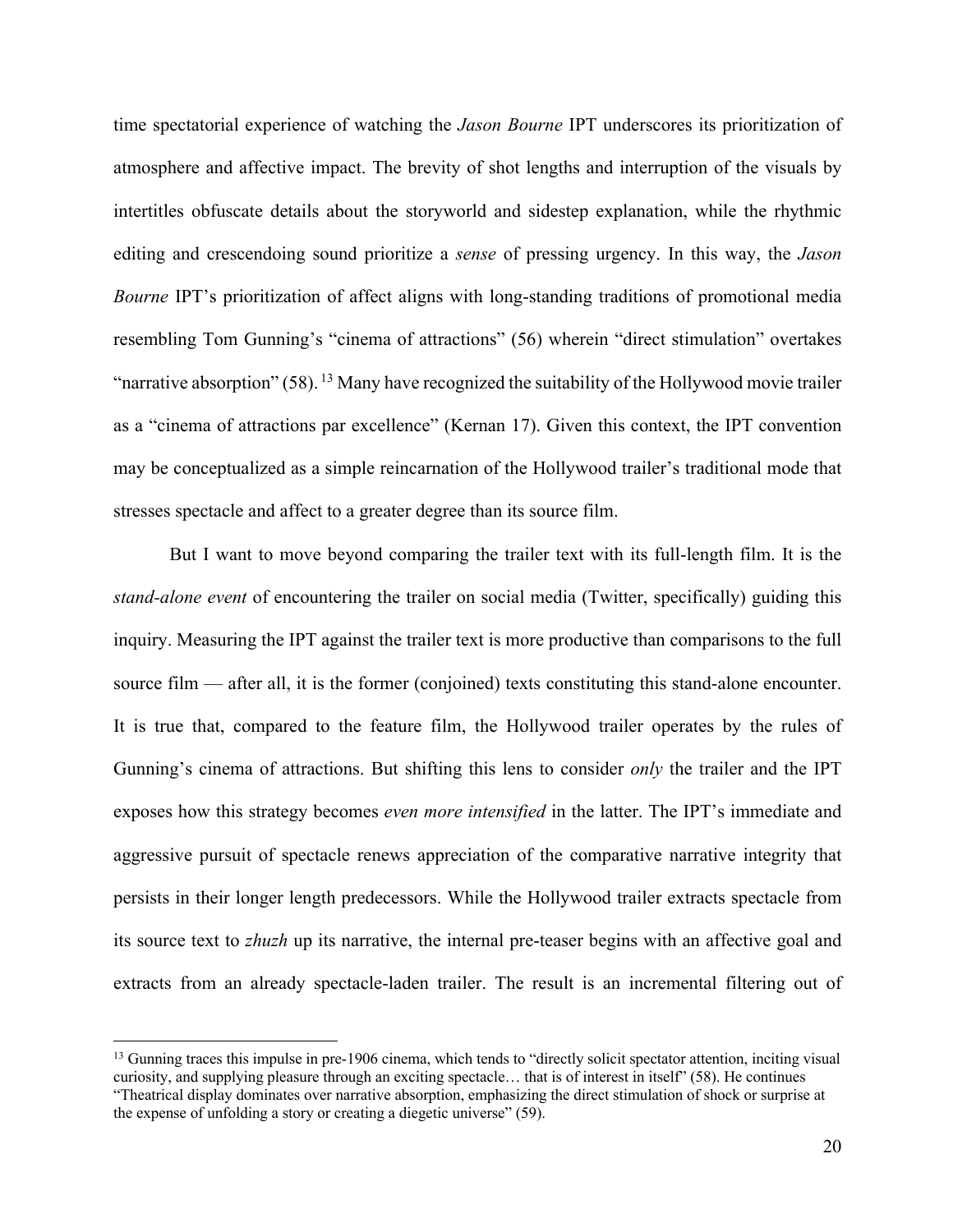narrative coherence that culminates with the internal pre-teaser offering the 'purest' hit of spectacle.

The internal pre-teaser distills this strategy because it chases more immediate aims. Unlike the traditional Hollywood trailer, it is not constructed to sell tickets. Instead, it sells the trailer itself, and it is aware of the conditions that structure its pursuit. The central motive of the internal pre-teaser is to *stop the scroll.* Its aesthetics and structure are subservient to these aims, incorporating elements with a mechanical efficiency at 'stopping thumbs'. Popular in digital marketing dialogue, the phrase *thumb-stopping power* identifies online content capable of momentarily pausing a viewer's scrolling behaviour — an aspirational aim for web and platform marketers (@LizCowie). Platform-circulated movie trailers mirror these ambitions, and this is clearly evidenced in the IPT convention, which demonstrates notable overlap between neuroscience-backed "drivers of thumb-stopping" and its formal characteristics, such as textual elements, the presence of people, and early story arcs  $(QLizCowie)$ .<sup>14</sup> In the context of movie trailers, thumb-stopping power refers not to an audience's investment in the promoted film's narrative, but the audience's immediate entrapment in the trailer encounter itself. Online movie trailers that wish to be *thumb-stopping* deploy the IPT, whose structural and aesthetic tactics mimic thumb-stopping drivers. Ultimately, these same characteristics sacrifice narrative coherence (which requires precious time to develop) whilst optimizing atmospheric urgency and impact.

<sup>&</sup>lt;sup>14</sup> In an article titled "How to Create Video with Thumb Stopping Power on Twitter", Twitter employee Lisa Cowie (@LizCowie) reports the findings of a research study by Omnicom Media Group (OMG) that used "neuroscience to measure brain activity as selected Twitter users browsed their timelines". The study, which used a brain imaging methodology, measured "neural processing speed" and involved 127 participants aged 18-49. The findings indicated that: "An early story arc means the video is 58% more likely to be viewed past 3 seconds" (although what constitutes an "early story-arc" is not directly explained), that "emotional intensity" and "presence of people" is critical to memory-encoding and that "videos with text are 11% more likely to be viewed and generate 28% high completion rates". See https://blog.twitter.com/en\_gb/a/en-gb/2017/how-to-create-video-with-thumb-stoppingpower-on-twitter.html for more details.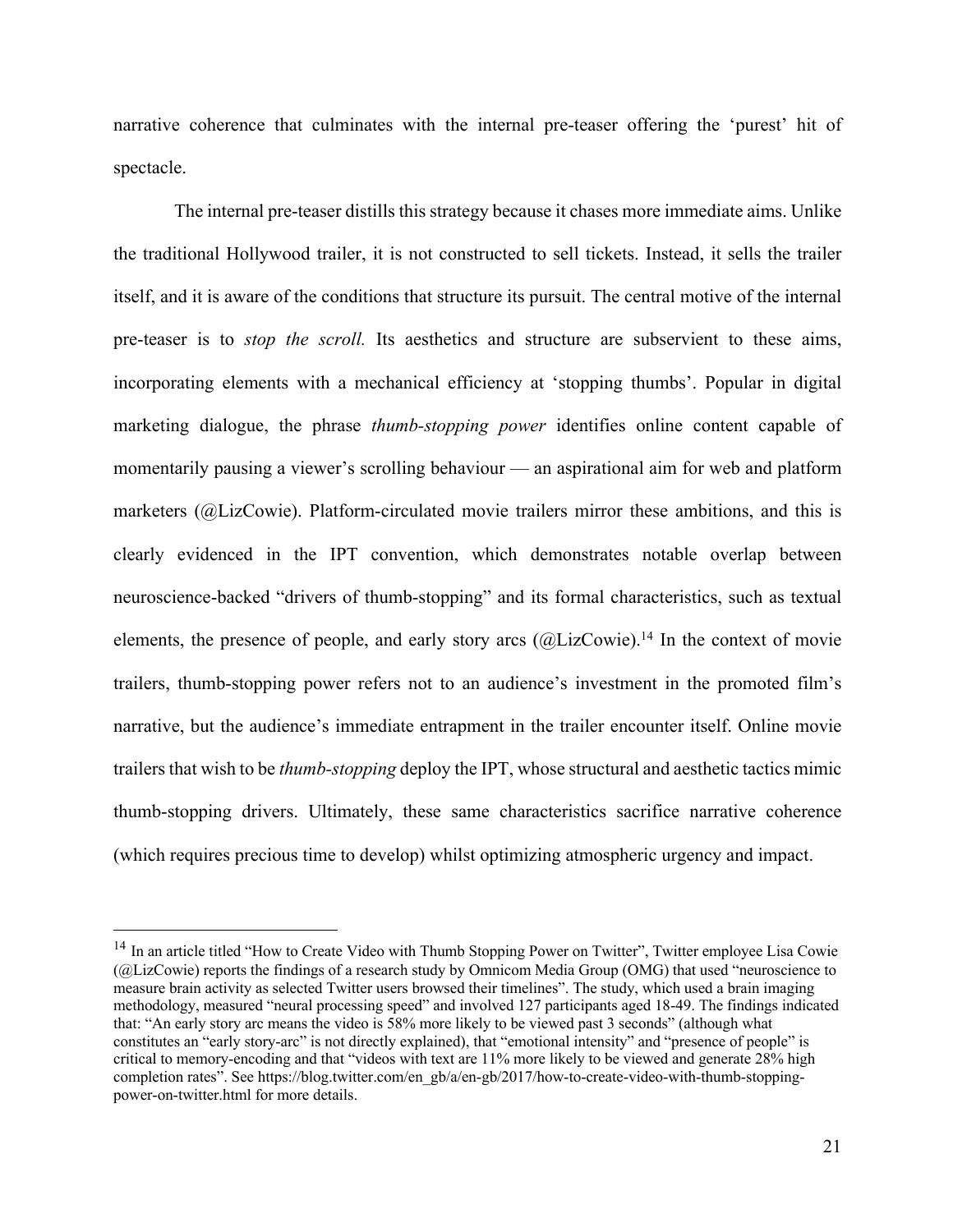Borrowing from social media viewing behaviour research and aware of the timeline's temporal pressures, the internal pre-teaser intensifies its strategy of spectacle and affect contrasting (and thereby revealing) the persistence of narrative in theatrical and pre-social media Hollywood trailers. The following section details how the IPT encodes these priorities and constructs a quintessential atmosphere of urgency. By either fragmenting a single scene (likely a 'high stakes' moment of confrontation, i.e. a collision or showdown) or cutting together an energetic and eye-catching montage, the internal pre-teaser evinces divergent structural strategies. Regardless of structure, rhythm (both sonic and visual) is a central element to the IPT which foregrounds a sense of *acceleration* and, often, a pulse-like tempo. Intertitles form rhythmic contributions and engage self-reflexively with the viewer and its social media conditions. Lastly, the IPT regularly asserts its own separateness through an 'Official Trailer' title-card.

### **1.2.1 Structure, Narrative, and Spectacle**

The reviewed internal pre-teasers exhibited two dominant structural logics, with each composition balancing narrative and affect in varying measures. The *Jason Bourne* IPT illustrates the first formation, which extracts a *single scene* from its larger narrative context. This structural strategy relies on a brief number of shots to communicate its sequence. The second dominant structure, the *micromontage*, uses a greater number of shots to visualize disparate sequences. Along with demonstrating consistent differences in formal elements such as average shot length and overall duration (see fig. 1.3), these two structures also show observable patterns in subject matter. Whilst both construct a 'thumb-stopping' experience for the viewer, the *fragmented excerpt* and *micromontage* achieve this aim through separate means — and distinct treatments of narrative.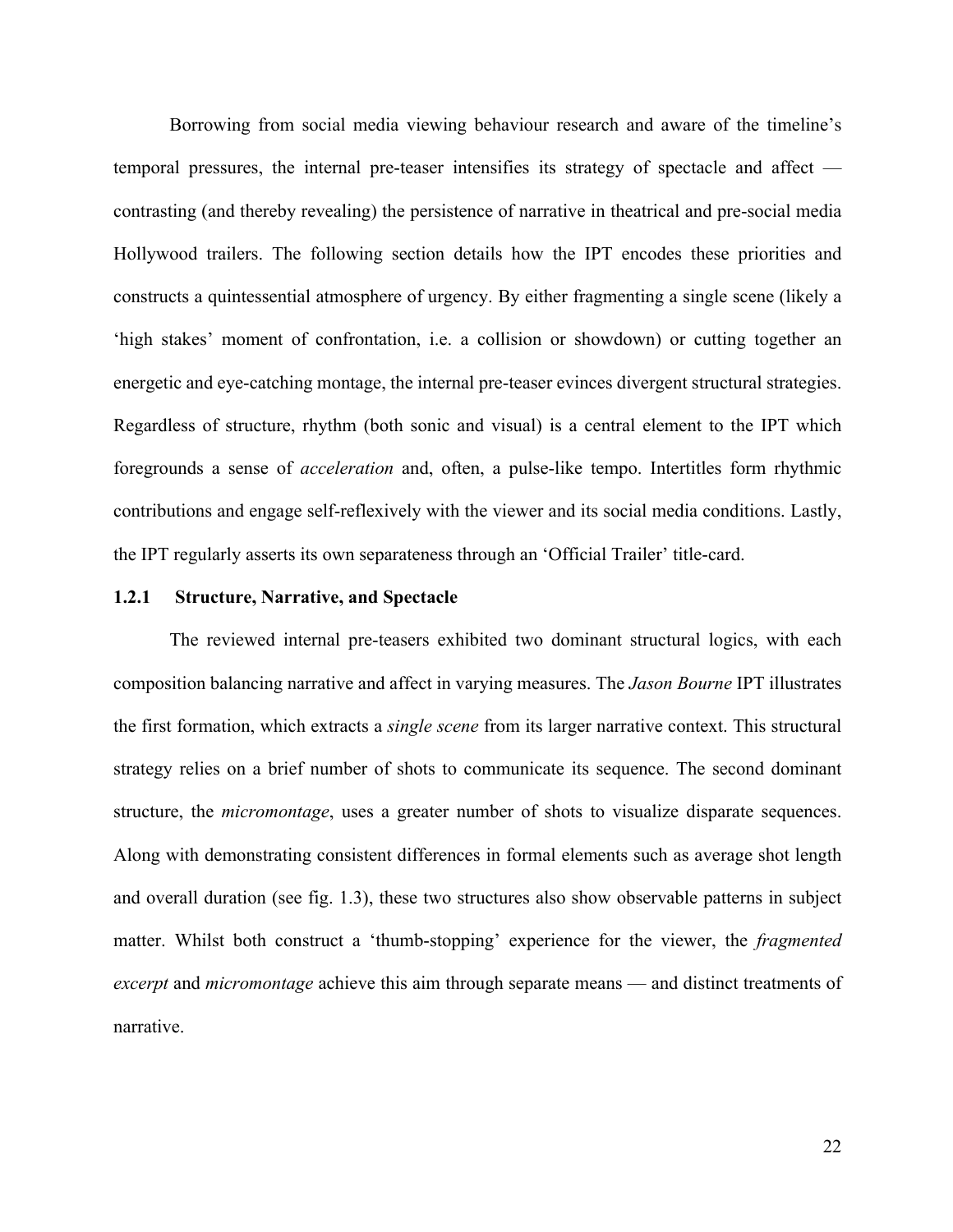The first structure, the *fragmented excerpt* illustrated by the *Jason Bourne* IPT, can be divided into two subtypes: those that offer coherent temporal and spatial relations between its shots, and those that purposely obfuscate these relations. The *Jason Bourne* IPT falls into the former camp — it is clear through editing that its three shots occur within the same space and it offers a largely linear sequence of events. Though the previous section underlined how the *Jason Bourne* IPT emphasizes affect over narrative, it should be clarified that this structural subtype resembles the traditional trailer's strategies more closely than other IPT structures. Consistently underscoring a 'high-stakes' moment (such as a fight or confrontation) the *fragmented excerpt* IPT relies on stoking — even just for a few seconds — a semblance of narrative investment.

The IPT for *Kong: Skull Island* (2016 dir. Jordan Vogt-Roberts) is prototypical of this subtype, it relies on spectacular imagery and a minimal number of shots. The *Kong* internal preteaser has no need for shot abundance because the scene's visual qualities are arresting enough. After an opening title-card briefly announces the film's title, the imagery shows a violent battle between King Kong and a group of dinosaurs (the frenzied motion of the camera is so quick, it is difficult to discern their exact number). Sonically, the moments of contact between Kong's body and his prehistoric assailants are emphasized, adding another layer to an already-frantic, pulsing soundscape. Chant-like vocalizations add to this crescendoing noise which ultimately culminates with Kong's mighty roar. This sound immediately fades out at the 0:05 second mark, and which time the final title card marks the end of the IPT.

The IPT for *Spider-Man: Homecoming* (2016 dir. Jon Watts) uses a similar structure. Lacking a giant CGI creature showdown, the *Spiderman* IPT doubles its shot count to dynamically represent *its* moment of confrontation. The first shot circles Spiderman as he clings to the very top of a tall structure — a helicopter is revealed in the background and Spiderman turns to face it. The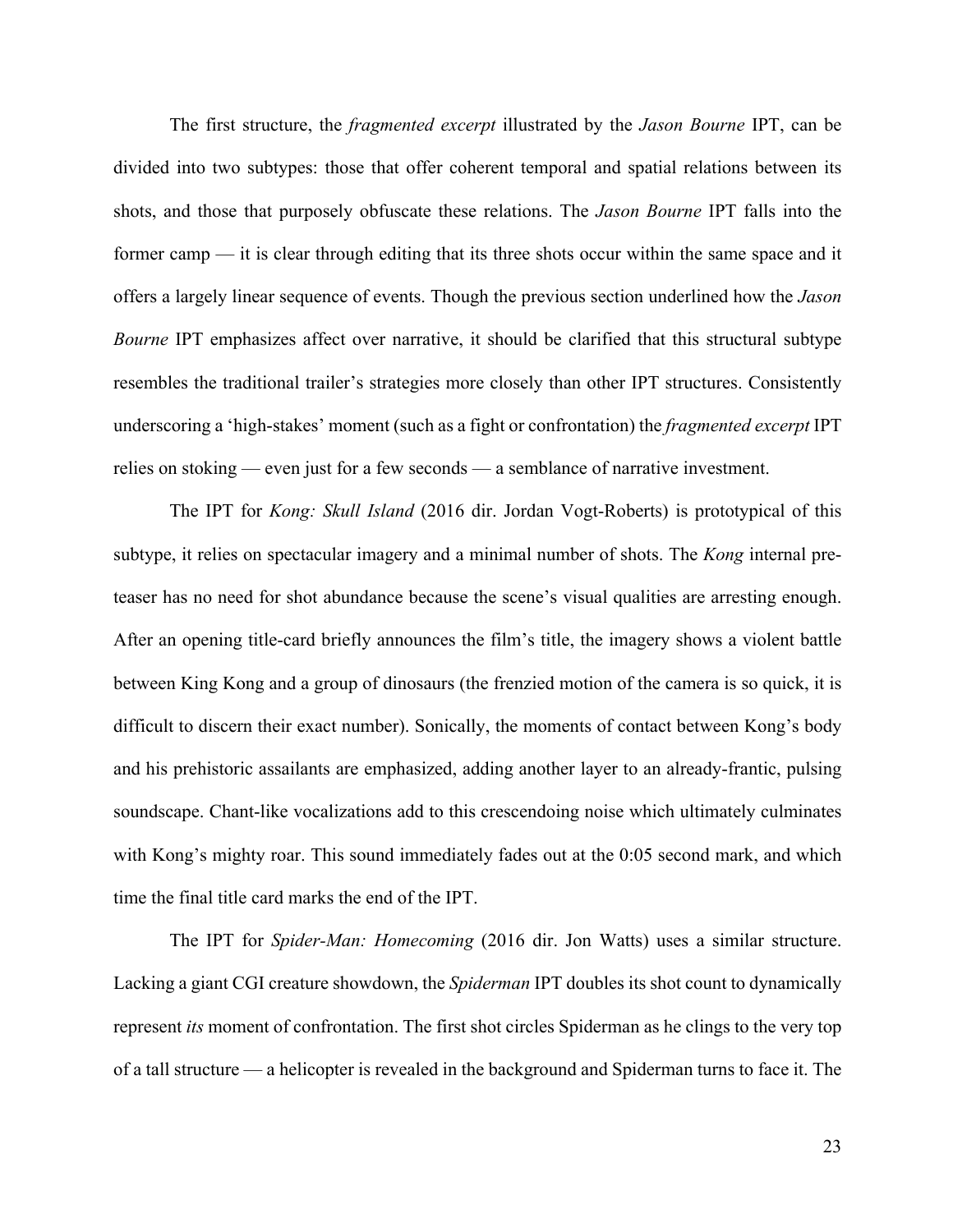second shot shows three policemen in the helicopter, one cocks a gun in Spiderman's direction. The third shot repeats the first as Spiderman jumps off the structure. The final shot follows Spiderman's body from a bird's eye angle as he hurls himself toward the helicopter. This fragmented scene cuts out at the 0:04 second mark and the title card announces 'SPIDER-MAN HOMECOMING: 7.7.17 OFFICIAL TRAILER". In terms of sound, the *Spider-Man* IPT offers a diegetic source for its crescendoing, rhythmic tempo – the whir of helicopter blades become progressively louder. 15

Taken together, these three internal pre-teasers (for *Jason Bourne*, *Kong*, and *Spider-Man* respectively) offer a concise yet coherent narrative snapshot. The viewer may be tempted to keep watching to answer lingering narrative questions (Do the policemen shoot at Spiderman? How many dinosaurs is King Kong fighting? Why is Jason Bourne punching that man?). Though their ephemeral duration and alarming sound design stresses the affective impact of their confrontations, some narrative manipulation persists. We may understand this subtype as inverting the "two-thirds structure" observed by Vinzenz Hediger in his study of movie trailers, wherein one third of a film's story arc is concealed to stoke interest (41). Kernan notes that trailers subscribing to this rhetorical strategy, "both satisfy and withhold satisfaction of audience desire to know about a film's story" (55). In extracting a high-stakes moment — and therein sidestepping the slower build-up — the IPT somewhat embodies this tactic, however instead of offering two-thirds of a story arc it *only*  teases one-third (and even that is generous). Compounding this brief narrative moment with

<sup>&</sup>lt;sup>15</sup> It should be noted that, while there is a diegetic source, the volume of the helicopter sound seems to be divorced from the spatial conditions of the shots, aligning instead with Spiderman's hearing. The second shot, which brings the camera *into* the helicopter, is not marked by an increase in the volume of the helicopter's whir. Instead, the volume gets progressively louder, culminating when Spiderman's body is above the machine in the fourth shot.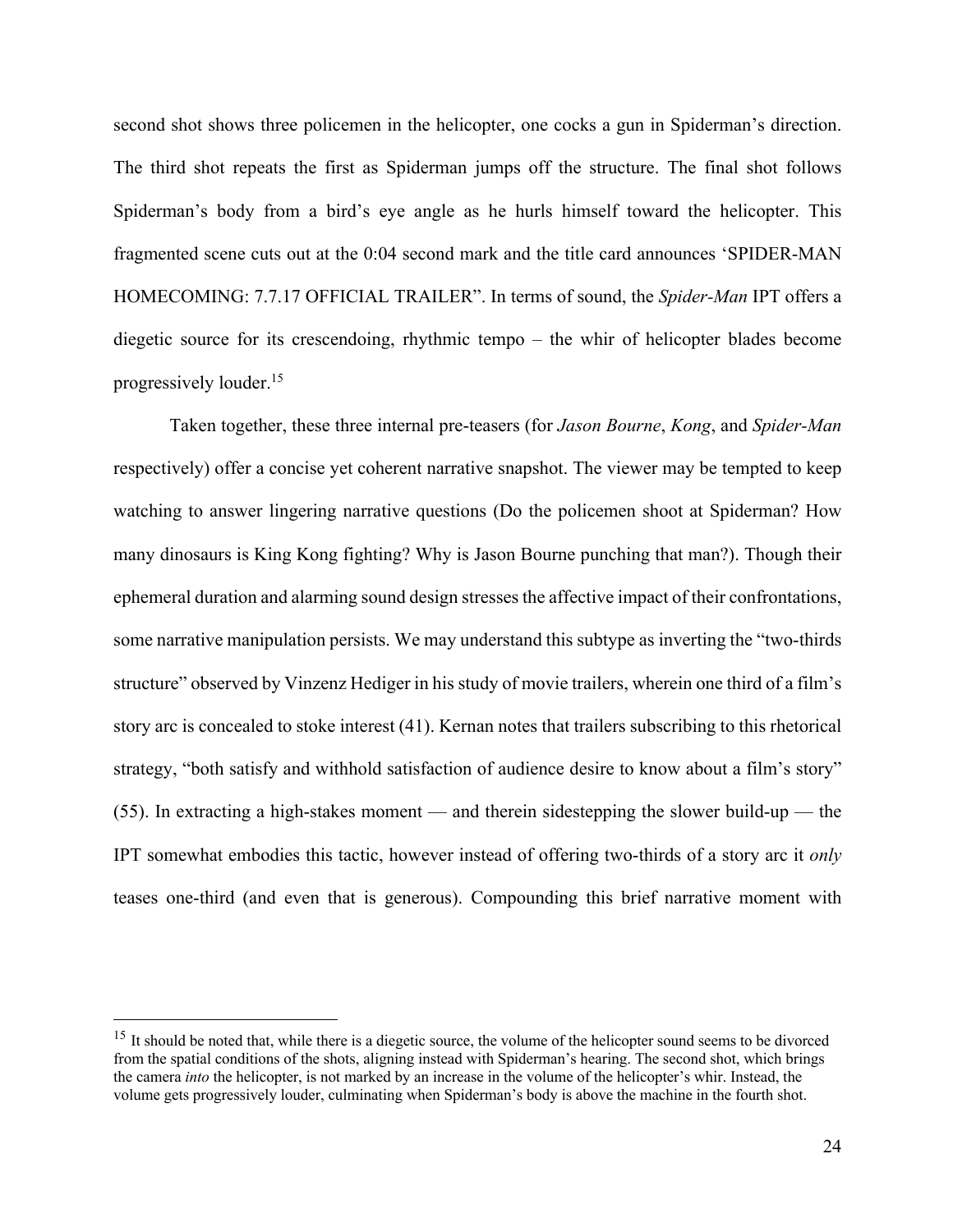elements that intensify affect, this structural subtype is most related to traditional trailers of all IPT structures, although also diverges in important ways.

The second subtype of the fragmented excerpt structure delves further away from narrativecentric traditions. Internal pre-teasers of this latter type — see *Arrival* (2016 dir. Denis Villeneuve), *Independence Day: Resurgence* (2016 dir. Roland Emmerich), and *Split* (2016 dir. M. Night Shyamalan) — also minimally tease a climactic encounter or confrontational moment. However, this subtype obfuscates the relations between their shots. While the former IPTs maintain clear spatial or temporal links between shots (and thus offer a legible, if rushed narrative moment) the latter fragment their excerpts more aggressively. Lacking clear spatial or temporal unity between shots, these IPTs purposely deny an establishment of time or place. Instead, IPTs for *Arrival, Independence Day*, and *Split* seem to suggest through editing a culmination of disparate moments. These IPTs similarly fragment a single scene through a minimal shot count, but construct through editing the *feel* of a montage.

Consider the IPT for *Arrival*, composed of four shots bookended by two intertitles. The first shot, — an extreme long shot — captures a massive egg-like structure hovering above an immense body of water. In the second shot, a group of people dressed in hazmat-suits walk, upside down, through a tunnel. Though the second and third shots contain a match on action (an admitted spatial and temporal link as Louise Banks — played by Amy Adams — raises her hand to a glowing white wall), the relationship between the opening shots and this final moment is not clear. Only the informed viewer would recognize that the latter three shots occur *within* the massive alien structure, and that the people trudging through the tunnel are heading towards the glowing white wall. Of course, another way to elucidate these details is to continue past the internal pre-teaser, to watch the full-length trailer.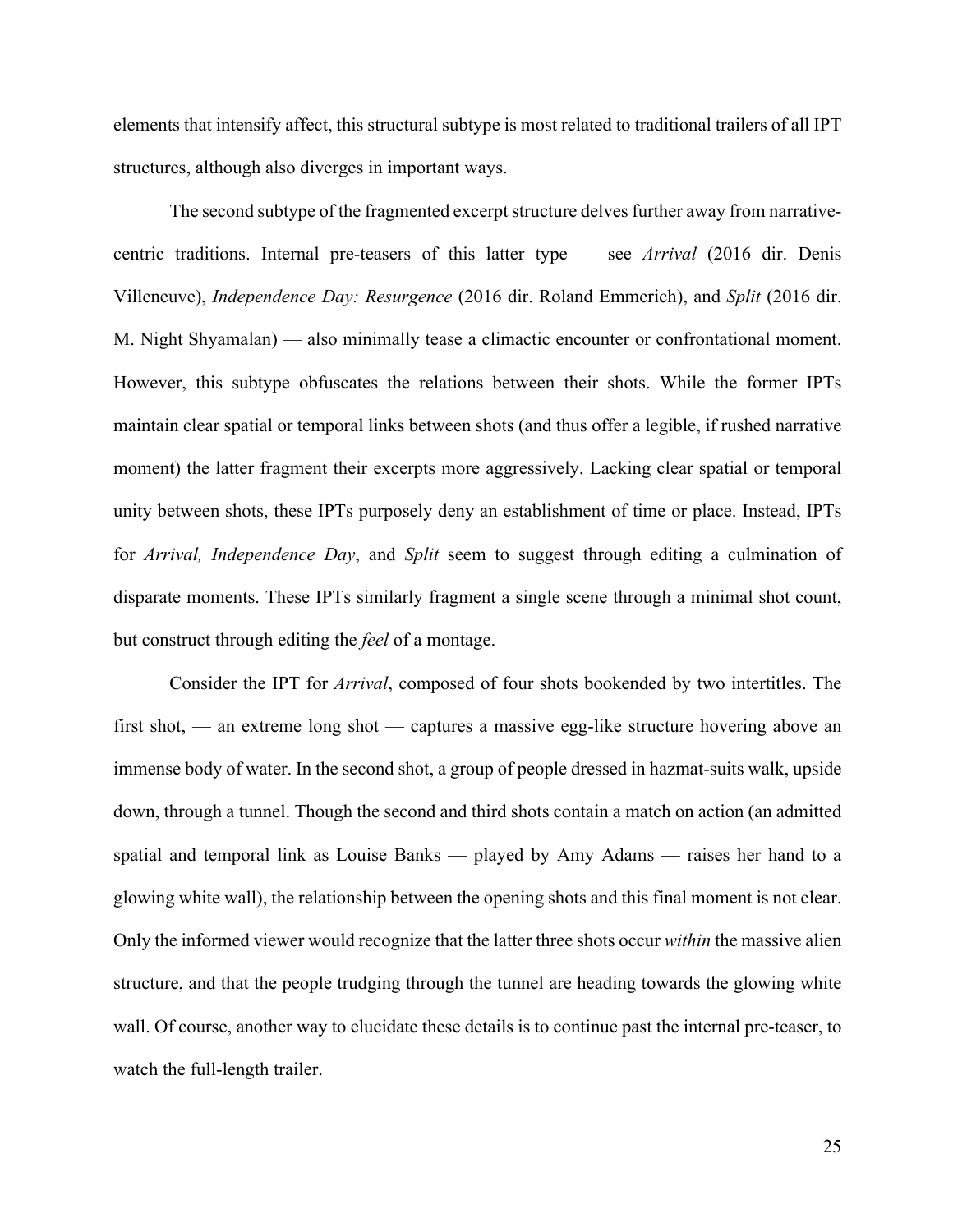Indeed, this structural subtype — exhibited in some IPTs that fragment an excerpt — relies on the full-length trailer to expound the relationship between its seemingly unrelated shots. Viewers will not find the connection clarified in the IPT alone. The internal pre-teaser for *Split* operates similarly, intensifying this disconnection by interrupting each of its four shots with black fade-outs. Although it too illustrates a single scene, the spatial or temporal parameters of the moment are difficult to discern. It is the full-length trailer for *Split* that expands on and elucidates this disorienting treatment. The role of the trailer here diverges from the trailers following IPTs that present a coherent or straightforward single scene. Rather than provide the conclusion or outcome of a climax, trailers following this jumbled representation rescue the viewer from narrative disorientation.

Moving from a traditional strategy of concealing unknown story details to pointedly constructing narrative disorientation, the latter subtype offers the more unprecedented treatment of narrative, and I argue that this treatment is in direct response to the pressures of the social media timeline. In purposefully disorienting its viewer, this IPT subtype pushes the task of stoking narrative investment to the full-length trailer — its own involvement with narrative is one of disarrangement. It implies that contextualization and closure is achievable only through continuing onto the trailer text, which will (quite literally in the case of *Split*) close the gaps between shots. This structural subtype parrots the fragmented and decontextualized normality that already permeates throughout the timeline. In doing so, it pivots further away from selling the story and instead impacts through disorientation — this effect being compounded (as we will explore in the following section) by a rhythmic emphasis on urgency.

The second dominant structure amongst IPTs — *the micromontage* — intensifies this strategy of disorientation. This structure creates spectacle through collision — cramming together

26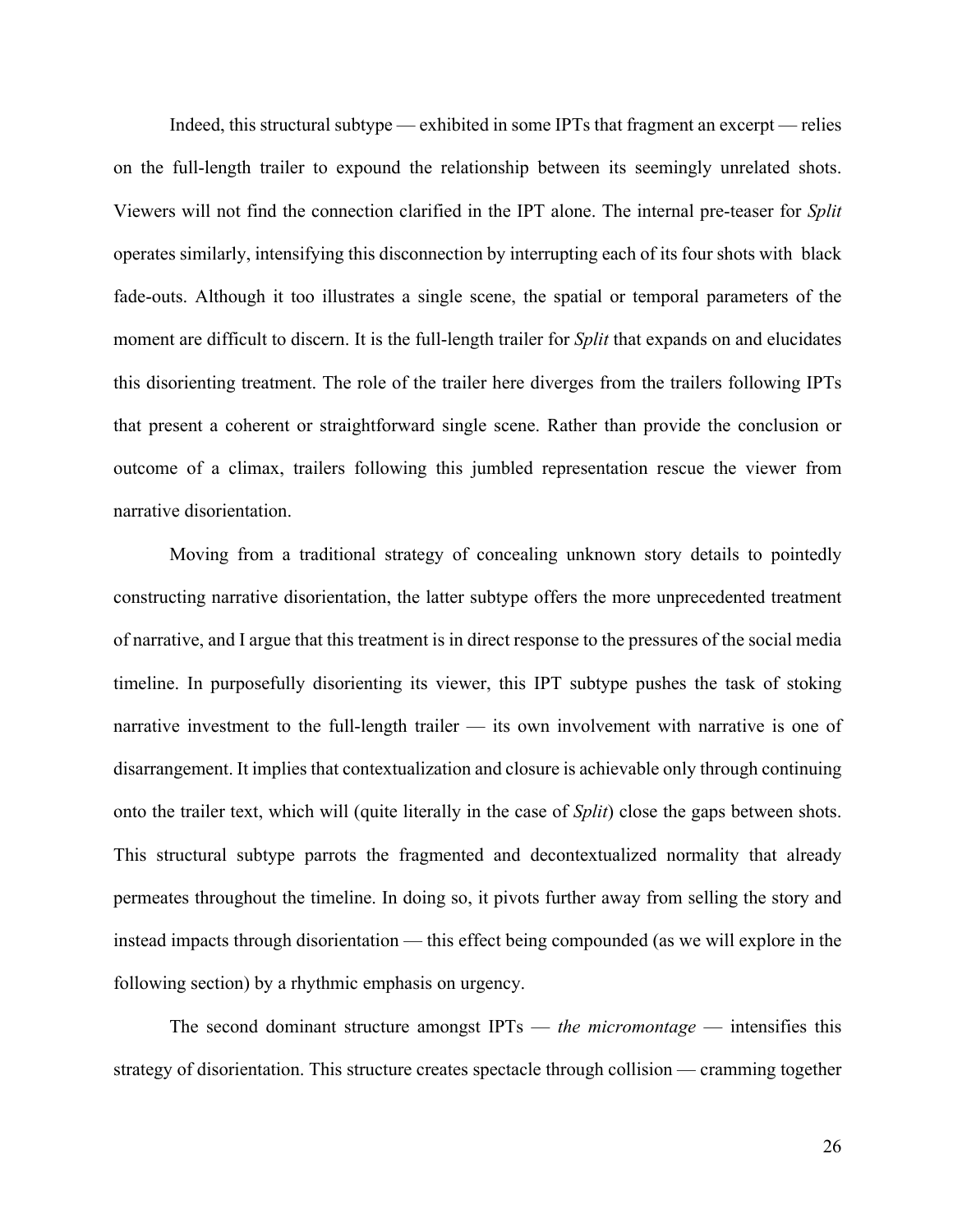disparate moments to construct an eye-catching culmination. Of the 16 internal pre-teasers examined in this study, nine were micromontages, making it the more dominant structure among the sampling. <sup>16</sup> Returning to figure 1.3, micromontage IPTs are marked by longer durations, typically consist of a greater number of shorter-length shots than their fragmented excerpt counterparts. In cramming in this brief abundance of imagery, this IPT subtype aggressively layers scenes to emphasize spectacle and stimulation through composition. Of the three structural subtypes — the coherent fragmented excerpt, the disorienting fragmented excerpt and the micromontage — it is this last iteration that most adeptly sheds narrative integrity and coherency.

An example of this structure can be found in the IPT for the action film *Inferno* (2016 dir. Ron Howard). Featuring nine shots over eight seconds (one of the lengthiest IPTs in this project's sample)<sup>17</sup> the imagery is arresting and action-filled. The opening shot follows a man hurling through the air, having just fallen from a high roof. Other images include a watery explosion (again) throwing a man through the air, characters running through a leafy thicket, and a helicopter hovering overtop an expansive mosque building. The impact is overwhelming and action-filled, movement is deployed to catch the eye. In addition to its lengthier duration and high number of shots, *Inferno* is prototypical of the micromontage structure in terms of subject matter. Whereas IPTs that fragment excerpts tend to visualize a singular confrontation or 'high-stakes' moment, micromontage IPTs emphasize spectacle and action, and typically deploy select explosive and violent iconography.

<sup>&</sup>lt;sup>16</sup> The micromontage and fragmented single scene structures featured throughout the sample's timeline in relatively equal numbers. Other IPTs that were not included in this sample but evince this structure can be found in the trailers for *Passengers* (2016 dir. Morten Tyldum) and *Horizon Line* (2020 dir. Mikael Marcimain).

<sup>17</sup> Three IPTs in my sample had longer lengths: *The Accountant*, *Kingsman* and *Mission Impossible*. All used the micromontage structure.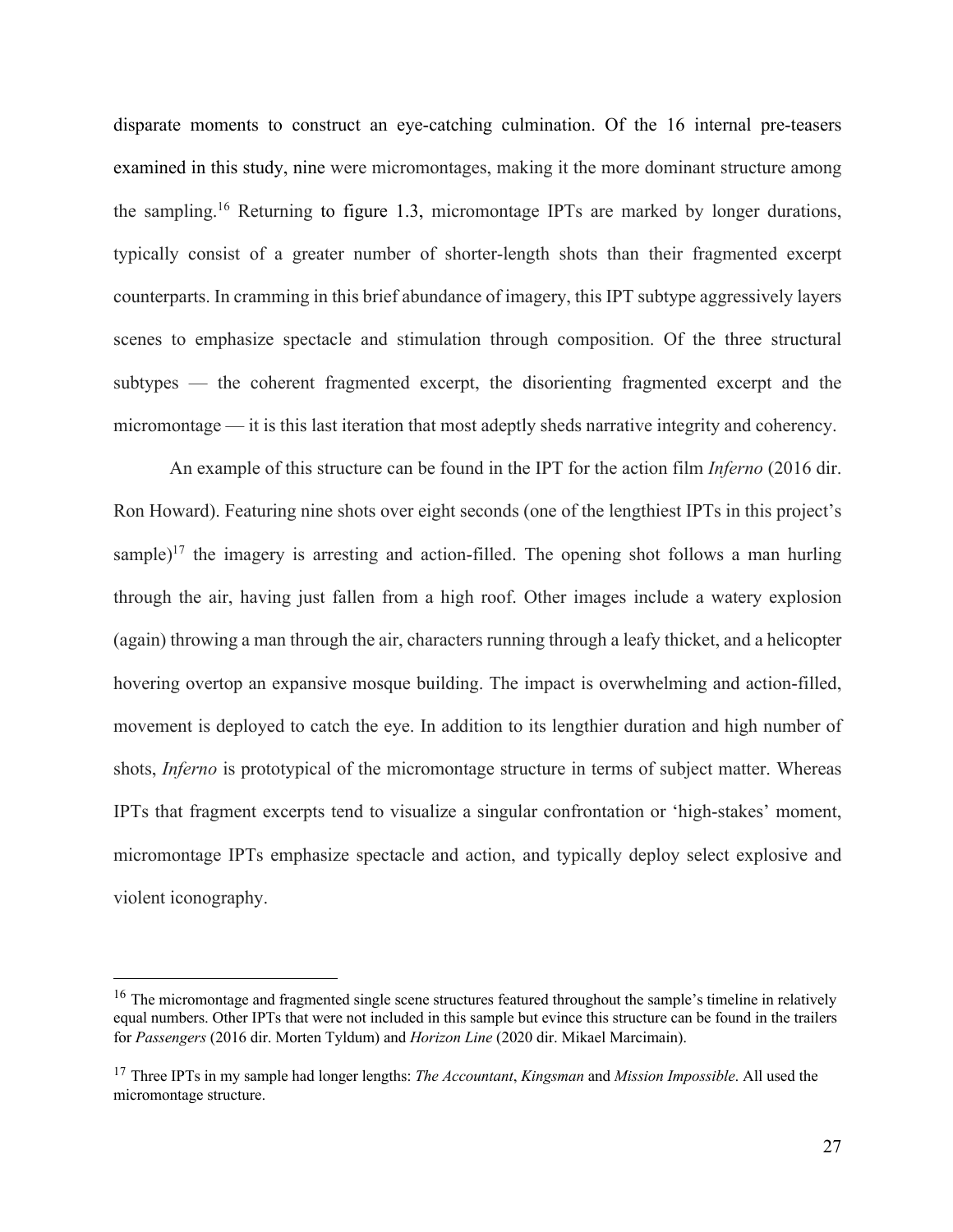The micromontage is marked by several patterns when it comes to content; guns and gunfire, explosions, and car crashes are among the most popular. Every micromontage IPT in this project's sampling featured *at least* one of these three tropes (see Table 1.1). <sup>18</sup> These spectacleladen seconds are visually eye-catching — quick-moving, and violent. While the aforementioned fragmented excerpt IPT emphasizes affective impact by abridging a 'high stakes' narrative moment such as a confrontation or fight, the micromontage uses iconography that abstract this theme of *impact* further. This imagery of car crashes, guns and explosions may contain the affective undertones of a climactic or combative encounter, but in this structure such visuals are more aggressively extracted from narrative.

This emphasis on spectacle *as* promotion reflects Leon Gurevitch's "cinema of transactions" (368) — a digitized extension of Gunning's cinema of attractions detailing how CGI imagery promotes not just the film or its narrative, but the technology itself. Gurevitch traces in this 'transaction' a doubling of promotion and a displacement of promotional effort onto the spectacle (and the means of the spectacle) itself. While CGI spectacle features in *all* IPT structures, the micromontage's layering of the trailer's most visually arresting shots recalls a promotion of spectacle itself.<sup>19</sup> Keith M. Johnston describes a similar tendency in Hollywood trailers specifically, which he terms the "special effects 'star" (94). However, Johnston ultimately

<sup>&</sup>lt;sup>18</sup> Another possible explanation for the specificity of this iconography is the domination of specific genres amongst blockbuster Hollywood films. All may be identified as Action, Adventure, Thriller, Sci-Fi, War or — in the singular case of *Split*, Horror.

<sup>&</sup>lt;sup>19</sup> This doubled promotional effort of CGI features in the fragmented excerpt structure as well, as exemplified in the single scene of *Kong: Skull Island* IPT, where Kong fights massive dinosaurs and roars into the camera. Gurevitch terms such imagery "both literally and metaphorically the money shot of the film" (376) to account for the fact that this CGI is both costly to produce, and also becomes 'the face' of a film's promotional campaigns, featuring heavily in its promotional media.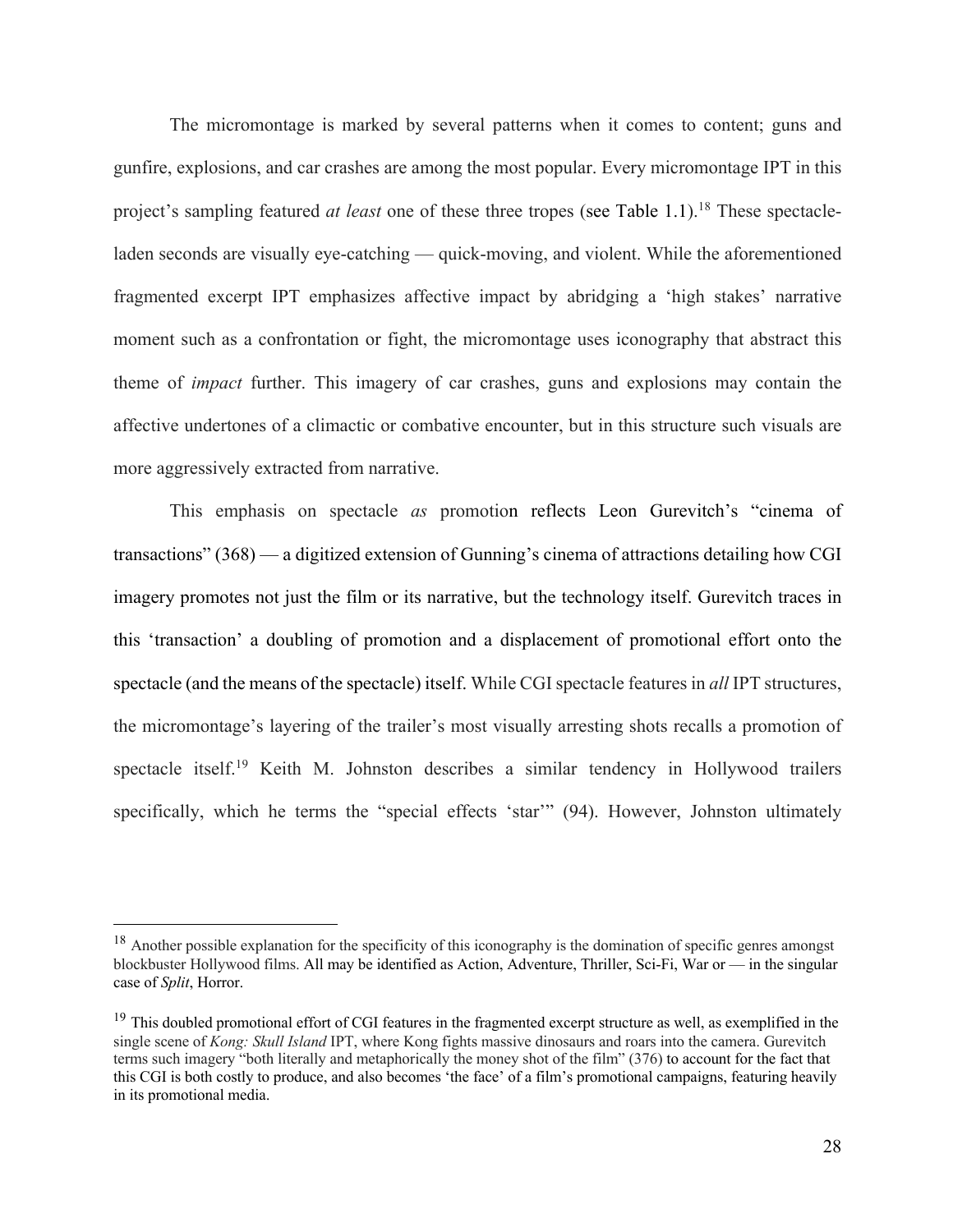concludes that this promotion of the technological means of spectacle never fully subsumes the promotion of narrative throughout Hollywood's trailers.<sup>20</sup>

My argument is that spectacle *does* subsume narrative in the Hollywood Twitter trailer's internal pre-teaser — though most purely in the micromontage and less pronouncedly in the fragmented excerpts. Though gun-fire, explosions and car-crashes feature vividly in micromontage IPTs, these visuals are condensed to pure movement — no aftermath or conclusion is offered. The representation of an explosion or car-crash in a brief flash — often portions of a second — strips away narrative from the image and purifies the spectacle. The persuasion occurring at the level of the micromontage IPT is not investment but affective entrapment, wherein the imagery stimulates and transfixes through movement or violence. The condensed run-time, rapid editing and brief shot lengths solidify the micromontage IPT's suitability for affect and atmosphere, best condensed through fast spectacle than slow storytelling.

The micromontage's use of movement between shots is also constructed within the frame, wherein this structure often relies on frenetic or else highly mobile cinematography. Echoing the IPT's fast-paced editing, this adds another layer to the convention's emphasis on tempo and velocity. This characteristic further reveals an awareness of the conditions of the Twitter timeline. The micromontage IPTs for *Kingsman: The Golden Circle* (2017) and *Jumanji: Welcome to the Jungle* (2017) adhere to Twitter-optimized aspect ratios and feature highly mobile shots. Both tactics embed the heightened competitiveness of the timeline, the site of the scrolled-upon encounter. In an effort to catch otherwise roaming eyeballs, the movement within the frame is

 $20$  Johnston is specifically speaking of trailers from the 1950s, late 1970s and early 1990s.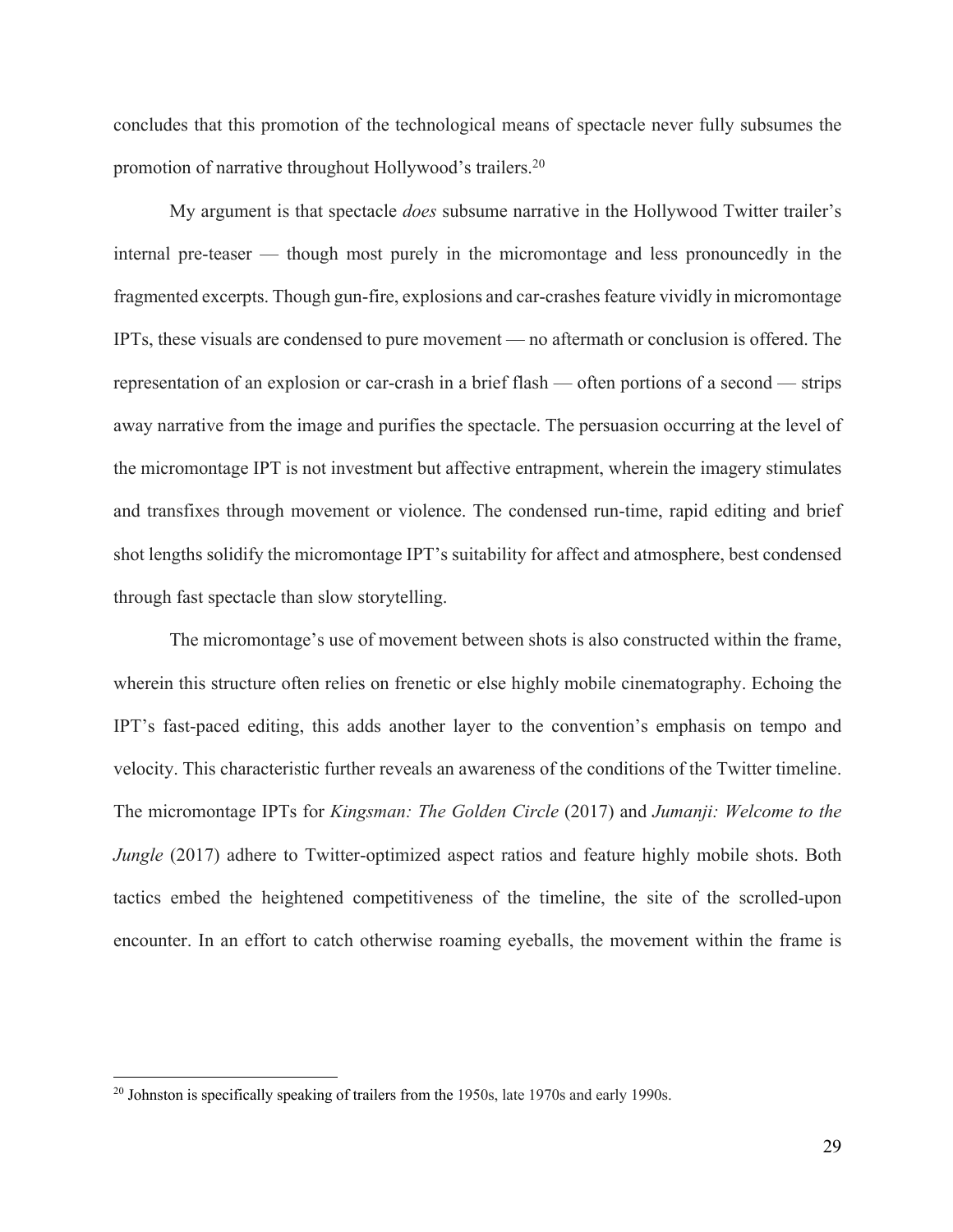frenzied and hyperactive.<sup>21</sup> The temporal pressure and information abundance of social media culture intensifies the pursuit of spectacle in the Hollywood trailer, which must compete with other stimuli on the timeline.

## **1.2.2 Rhythm: Pulses and Crescendos through Editing and Sound**

A specific tempo marks the internal pre-teaser. This sampling's two earliest IPTs — for *Jason Bourne* (2016) and *Independence Day* (2016) — follow a formula to achieve this pattern. Both are fragmented, single scenes represented through shot-intertitle-shot editing. Interspersing each shot with a black title card, the IPTs offer similar viewing experiences: brief snapshots of imagery interrupted by direct addresses to the audience. The intertitles force a periodic pause in the action. While I have shown how the internal pre-teaser denies the viewer narrative context or closure, the pulsing shot-intertitle-shot constructs this denial on a smaller level by refusing the satisfaction of images moving into one another. In some way, narrative contextualization depends on the closure of this gap, after all — how did Jason Bourne lose his shirt?

But other IPTs recreate this rhythmic pulse in slightly different ways. The IPT for *Split*  $(2016)^{22}$  constructs a similar, albeit slightly quicker tempo. While the average shot length of the *Bourne* and *Independence Day* IPTs are 1.6 seconds and 1.5 seconds, respectively, the average shot length of the *Split* IPT is just 1 second. Instead of interrupting its shots with intertitles that directly address the viewer, the *Split* IPT inserts quick black fade-outs between its four shots. Again, this tactic disorients the viewer — the spatial and temporal relations between the shots of

<sup>21</sup> Gurevitch has written about this mobility tactic as deployed in Michael Bay's *Transformers* franchise, "scopic mobility *within the frame* [is] increasingly deployed in the attention economy as a means of combating the potential mobility of viewer attention *across frames* (to other competing spectacular material)" ("The Transforming Face").

<sup>&</sup>lt;sup>22</sup> Shared by the Twitter account  $@$ splitmovie on October 26, 2016.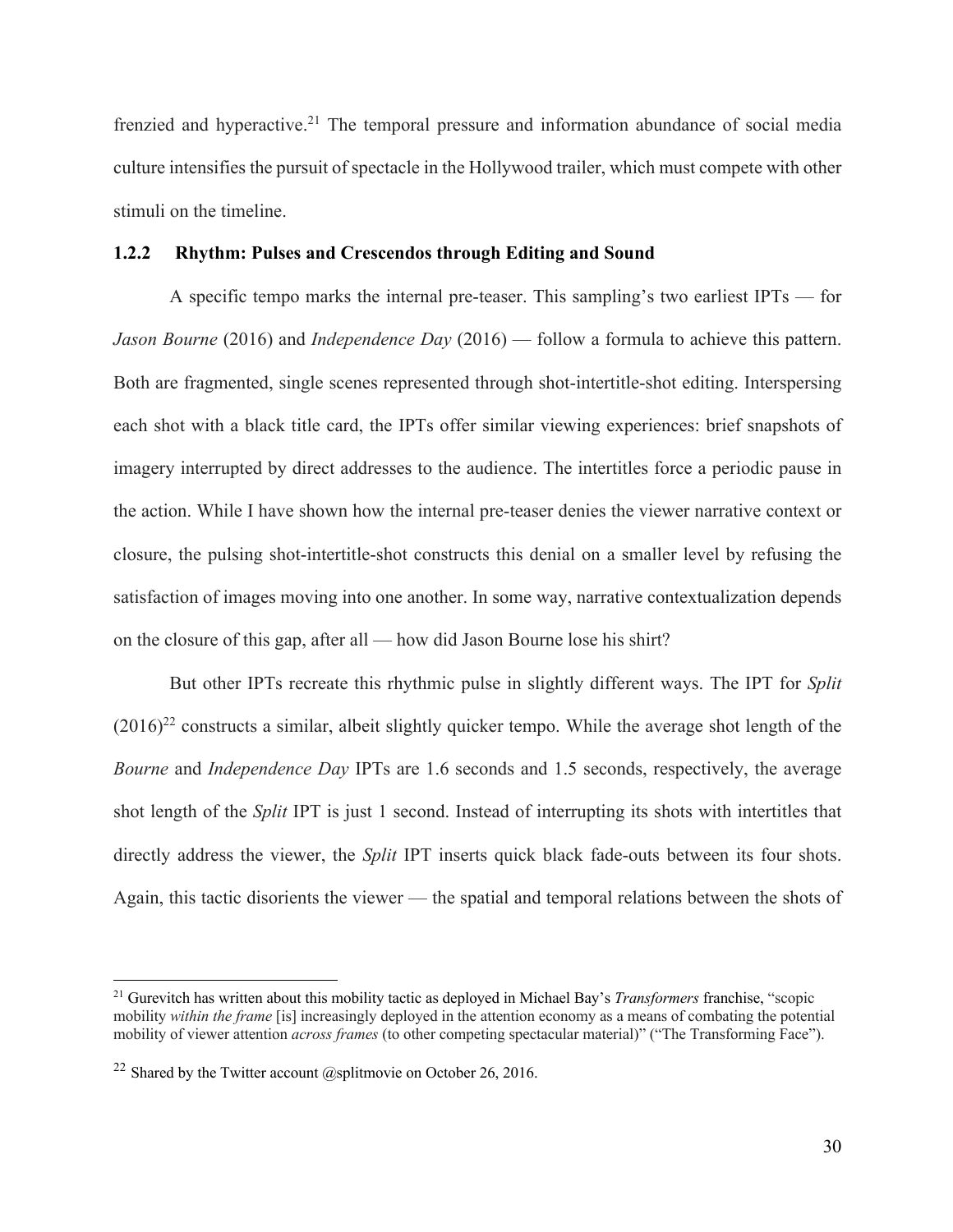the *Split* IPT are further obfuscated by this editing pattern. While all three of these examples fragment a singular scene, the fade-outs or title-cards can confuse viewers of this fact, particularly in the case of *Split*.

This editing pattern also features in micromontage IPTs. The internal pre-teaser for *The Accountant* (2016 dir. Gavin O'Connor), rhythmically inserts intertitles throughout its 10 shots. Rather than follow a shot-intertitle-shot editing pattern, *The Accountant* IPT offers 2-3 shots between each intertitle. This greater number of shots cuts down the duration of each visual, which on average is only shown for 0.7 seconds. In sum, both structures of IPTs — fragmented single scene and micromontage — may edit in temporal pauses via black-outs or intertitles. In addition to obscuring the relations between shots (and thus disorienting the narrative for the viewer), this tactic is used to achieve a pulse-like tempo.

More frequently used than intertitles or fade-outs, sound is a favoured technique for constructing a pulsing rhythm. The sound of a clock ticking lends a countdown-like urgency to the rhythmic editing of *The Accountant'*s IPT. The *Independence Day* version includes three loud metallic thrashes, interspersed evenly through its duration. *Inferno*'s micromontage IPT uses a lilting chime (layered with heavier 'swoosh' sounds that are synched to shots of explosions). The *Magnificent Seven* (2016 dir. Antoine Fuqua) IPT incorporates five loud 'pounds' with every beat. The IPT for *Arrival* includes a siren-like alarm that rings out periodically, as does the IPT for *Venom* (2018 dir. Ruben Fleischer). The *Kong* IPT features rhythmic chanting. The IPT for *Mission: Impossible Fallout* (2018 dir. Christopher McQuarrie) uses the iconic beats of its themesong. The *Spider-Man* IPT uses the whir of a helicopter. Other examples, such as the IPTs for *Kingsman* (2017 dir. Matthew Vaughn) and *Jumanji: Welcome To The Jungle* (2017 dir. Jake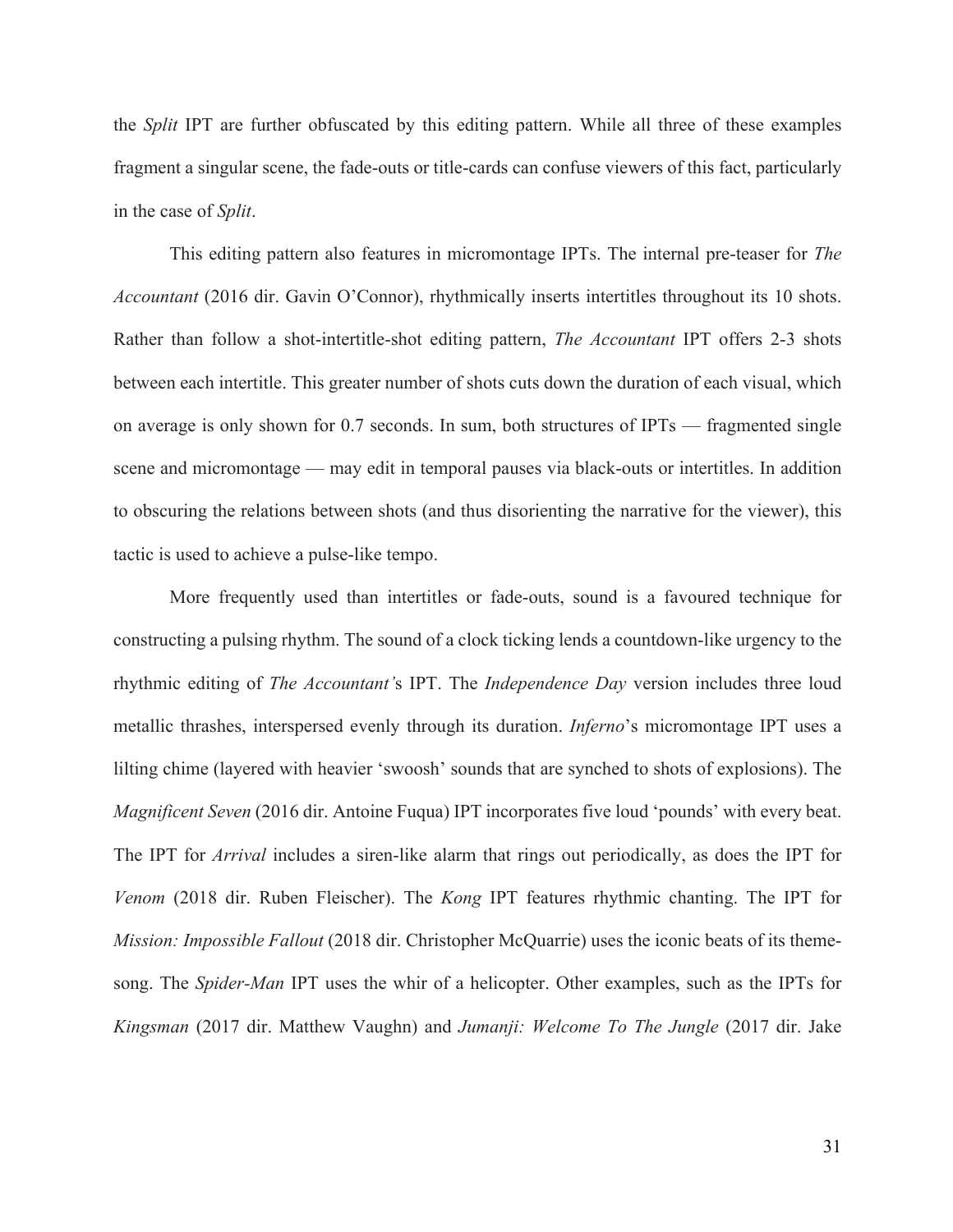Kasdan) simply construct a periodic booming that stands out amongst its heavily layered soundscape.

Sonic periodicity is a critical component of the internal pre-teaser's formula. Though the above examples utilize vastly different sounds to achieve this patterned tempo, the *pulse* is a sonic motif that appears throughout. We may consider this rhythmic characteristic a central component to the internal pre-teaser's quintessential atmospheric intention: *urgency* (and indeed this is most literally constructed in IPTs that use alarm sounds to achieve their pulses, such as the IPTs for *Arrival* and *Venom*) The sonic periodicity amplifies the crescendo effect — the fundamental rhythm underlying the internal pre-teaser's soundscape. A sonic pulse simply draws attention to the progression of growing intensity, the escalating volume or number of sounds that increase the IPT's sense of urgency.

The pulse and the crescendo are intertwined as central rhythmic characteristics of the internal pre-teaser. Regardless of the variance in tempo, the sonic beats are frequently overcome by an increasingly chaotic sound mix. The thrashing theme song for *Mission: Impossible* is drowned out by a rush of screeching metallic noise as Tom Cruise hurls towards an imminent car crash. A similar crescendo of sound anticipates the collision between Spiderman and the helicopter — its whir is heightened into a pounding pressure in the IPT's final microseconds. Sometimes this anticipation is intensified by music or a snippet of dialogue. <sup>23</sup> In the *Split* IPT, a brief exchange is layered onto a growing rumble. A creepy James McAvoy delivers the line, "Someone's coming for you…" The young female protagonist (played by Anya Taylor-Joy) responds, "Who's

<sup>23</sup> Music and voice-over appear less frequently in the internal pre-teasers of this sample. Apart from *Mission: Impossible Fallout*, the only other IPT to feature music is *Billy Lynn's Long Halftime Walk.* Voice-over is heard only in the IPTs for *Billy Lynn* and *Spider-Man*: *Homecoming*.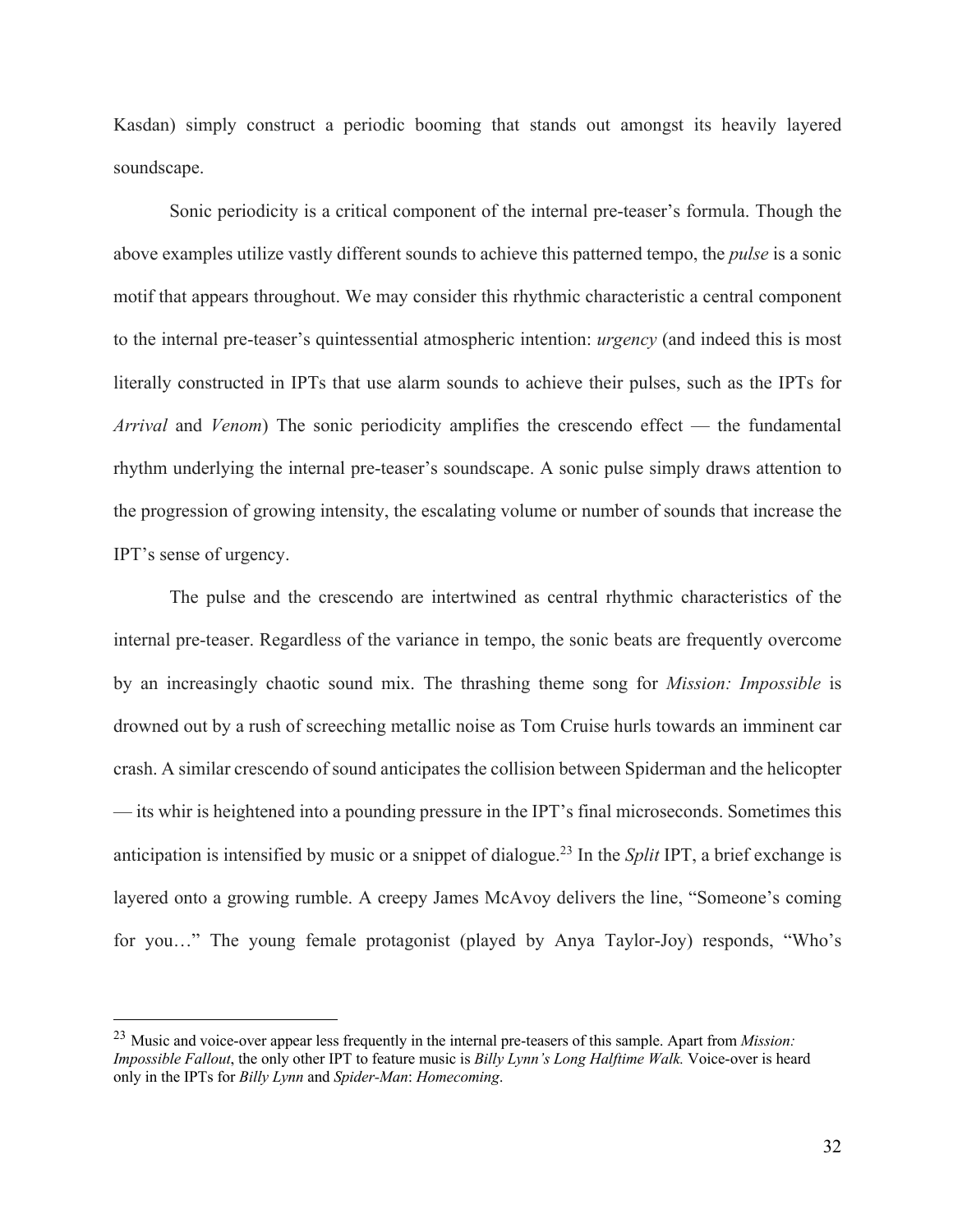coming?" as the sound mix grows louder and macabre. Suddenly, a metallic screech fills the audio as Taylor-Joy's character is suddenly pulled out of frame.

Ramping up to its climax, the internal pre-teaser's heaviest sonic moment is synched to its 'Official Trailer' title-card. It is here that the intensity culminates — the title-card is the single visual offered at the end of this parade of audiovisual stimulation. The IPT has created hype for *this moment*, the beginning of the full-length trailer. The 'Official Trailer' title-card arrives with sonic gravity, dominating the mise-en-bande of the IPT. This moment produces a wall of sound that carries the same weight as the iconic BRAAAM — made famous by the *Inception* trailer, released in 2010. Indeed, if it isn't the actual BRAAAM sound effect heard when the 'Official Trailer' title card appears at the crescendo's climax (see IPTs for *Inferno* and *Kingsman*) then it is a strikingly similar iteration.

The synchronization between the sonic climax and the 'Official Trailer' title-card features consistently throughout this sample, suggesting the critical role sound plays in constructing the IPT's urgent and accelerating rhythm. This also gestures to the final anatomical element of the internal pre-teaser: written text. While the 'Official Trailer' title-card is a core ingredient of the IPT, other written text elements such as subtitles and intertitles are commonly used. The consistency of these features further demonstrates how the internal pre-teaser marks a strategy of social media optimization.

## **1.2.3 Written Text and Self-reflexivity**

The inclusion of intertitles and subtitles exhibits a consciousness of the social media viewing experience. Recall the marketing post detailing key characteristic of *thumb-stopping* media, "Text or subtitles draw people in. Videos with text are 11% more likely to be viewed and generate 28% higher completion rates. With a sound-off strategy in mind, the use of text in video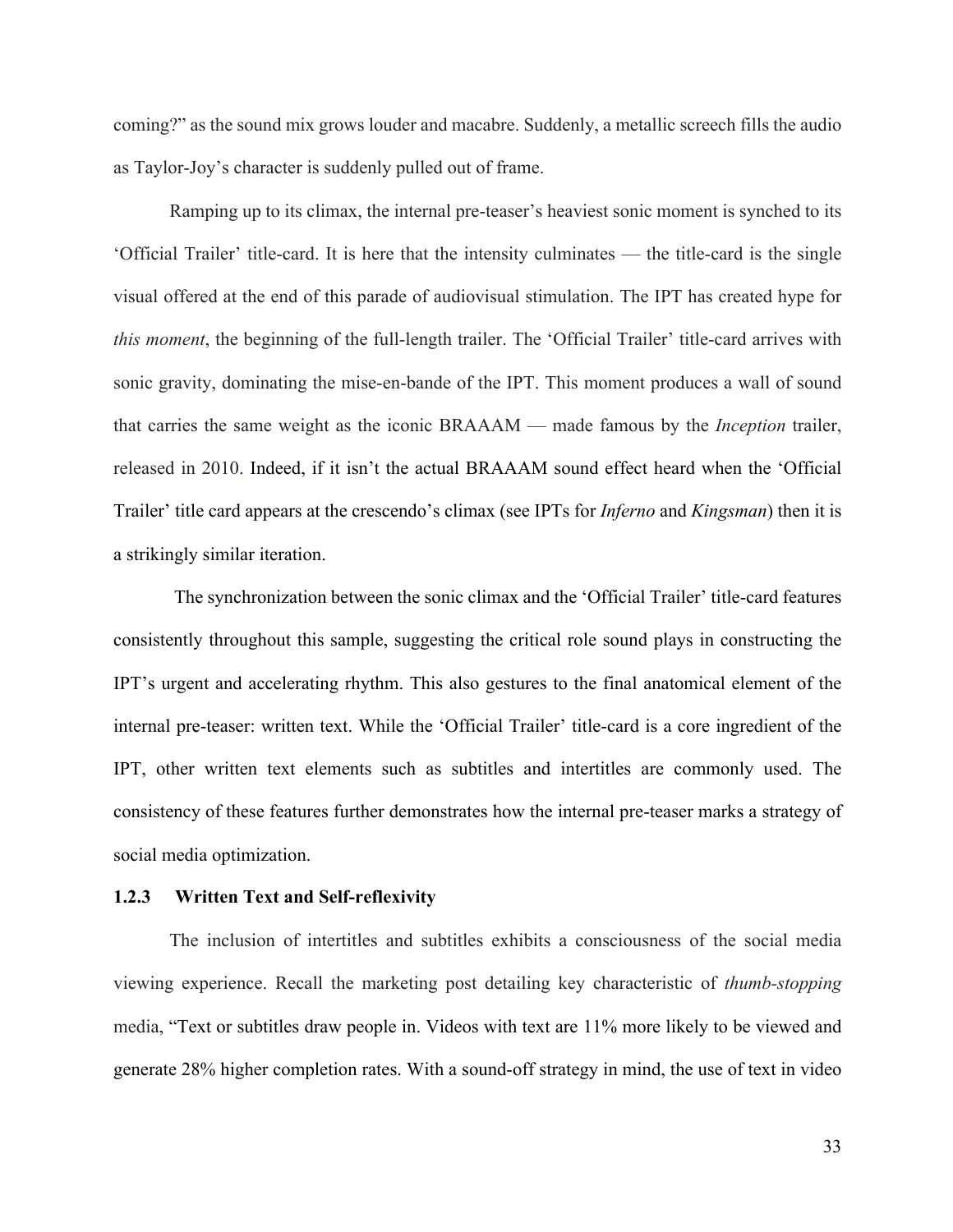is a very effective creative approach" (@LizCowie). Though, as we have seen, sound constitutes a critical element of the internal pre-teaser convention, there remains a risk that the viewer will be presented with a *muted* video, especially on Twitter where videos autoplay in a muted state. The internal pre-teaser mediates this risk by including title-cards and oftentimes subtitles<sup>24</sup> — although CC features are not present in the sample.<sup>25</sup> The most unvarying textual feature is the 'Official Trailer' title card.

The 'Official Trailer' title-card halts the visual and sonic experience preceding it. It clearly signals the climax of the internal pre-teaser, and announces the beginning of the trailer proper. Though there are slight variances in the wording of these announcement title-cards, they uniformly perform several functions. First, the 'Official Trailer' title card marks an abrupt shift in tone and tempo — the internal pre-teaser is marked by an acceleration and urgency that does not extend to the trailer, which prefers to begin in a slower paced way. Second, the 'Official Trailer' title card also works to reorient the viewer, who likely — as we have seen — has scrolled upon an evanescent flash of audiovisual stimulation that offers little narrative context or detail. The appearance of the 'Official Trailer' title-card ends this barrage of spectacle,<sup>26</sup> and implies to the viewer that the following spectatorial experience will smooth out any confusion. Lastly, this titlecard solidifies a separateness between the trailer proper and the preceding seconds, it distinguishes the two persuasive strategies differentiating the IPT from the trailer.

<sup>24</sup> See IPTs for *Inferno*, *The Magnificent Seven*, *The Kingsman: The Golden Circle*, *Kong: Skull Island.*

<sup>&</sup>lt;sup>25</sup> Unsurprisingly as Twitter did not roll out the ability to add closed captions in the form of .SRT subtitles until March 2019 (Dennebaum).

<sup>26</sup> In all the IPTs sampled, only one — the IPT for *The Accountant* — did not have such a title card. I have identified *The Accountant* as an IPT however for its inclusion of all other elements. It demonstrates the micromontage and periodic intertitles, pulsing rhythms and crescendoing tempo. The IPT ends with a prolonged fade to black, before beginning the trailer with the Warner Brothers studio logo. The blatant switch in tone and tempo that occurs during this black fade-out solidifies my interpretation of it as an IPT.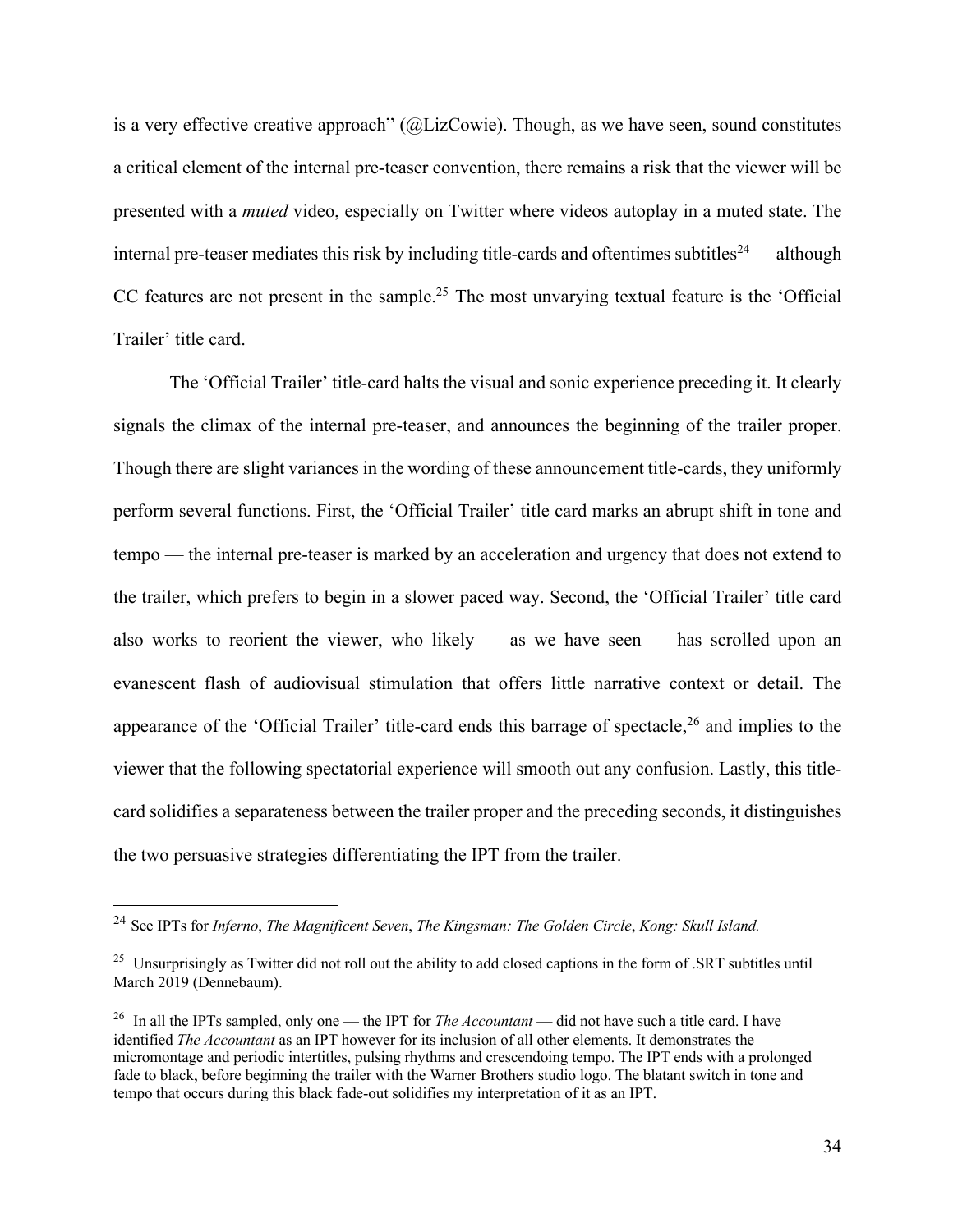One may be tempted to identify *any* opening segment that briefly flashes a title-card (or studio logos)<sup>27</sup> an internal pre-teaser. However, such widely set criteria provide too loose a definition — pauses or narrative breaks in Hollywood movie trailers are common around the five or ten-second mark. The wording of "Official Trailer" is critical here because it does something different. *It is a self-reflexive admittance that the previous seconds were not, in fact, the trailer*. This is perhaps why, as we noted in the beginning of this chapter, the IPT feels jarring for so many. It is a device that does *not* seek to lull a viewer into its narrative. The 'Official Trailer' title card calls attention to its own audiovisual trap, politely offering the full trailer experience as consolation.

This self-reflexivity also arises in subtitles or intertitles that absorb the logic or language of its social media surroundings. Hashtagged phrases or '@' signs appear in the IPTs for *Arrival* (#WhyAreTheyHere), *Billy Lynn's Long Halftime Walk* (@BillyLynn) and *Kong: Skull Island* (#KongisKing). While the hashtag in *Arrival*'s IPT is confined to a single opening title-card, both *Billy Lynn* and *Kong* overlay their internet-speak throughout the entirety of the IPT. After their 'Official Trailer' announcements, these texts do not appear in the full-length trailer. The 'Official Trailer' title card sifts out this written text, further differentiating the IPT from the trailer. Beyond tone, tempo and atmosphere, the written text exposes a social media strategy that is most pronounced in the trailer's opening seconds, in the internal pre-teaser.

The written captions embedded in the tweets containing these trailers are also notable. In the case of *Arrival*, the hashtagged slogan, #WhyAreTheyHere appears both in the tweet's caption

<sup>&</sup>lt;sup>27</sup> See the trailer for *I, Tonya* (2017) located at https://twitter.com/ITonyaMovie/status/925739219330351104. Note how the tone and tempo carry over from the opening segment to seamlessly develop into the trailer, even though studio logos are briefly shown at 0:18 seconds.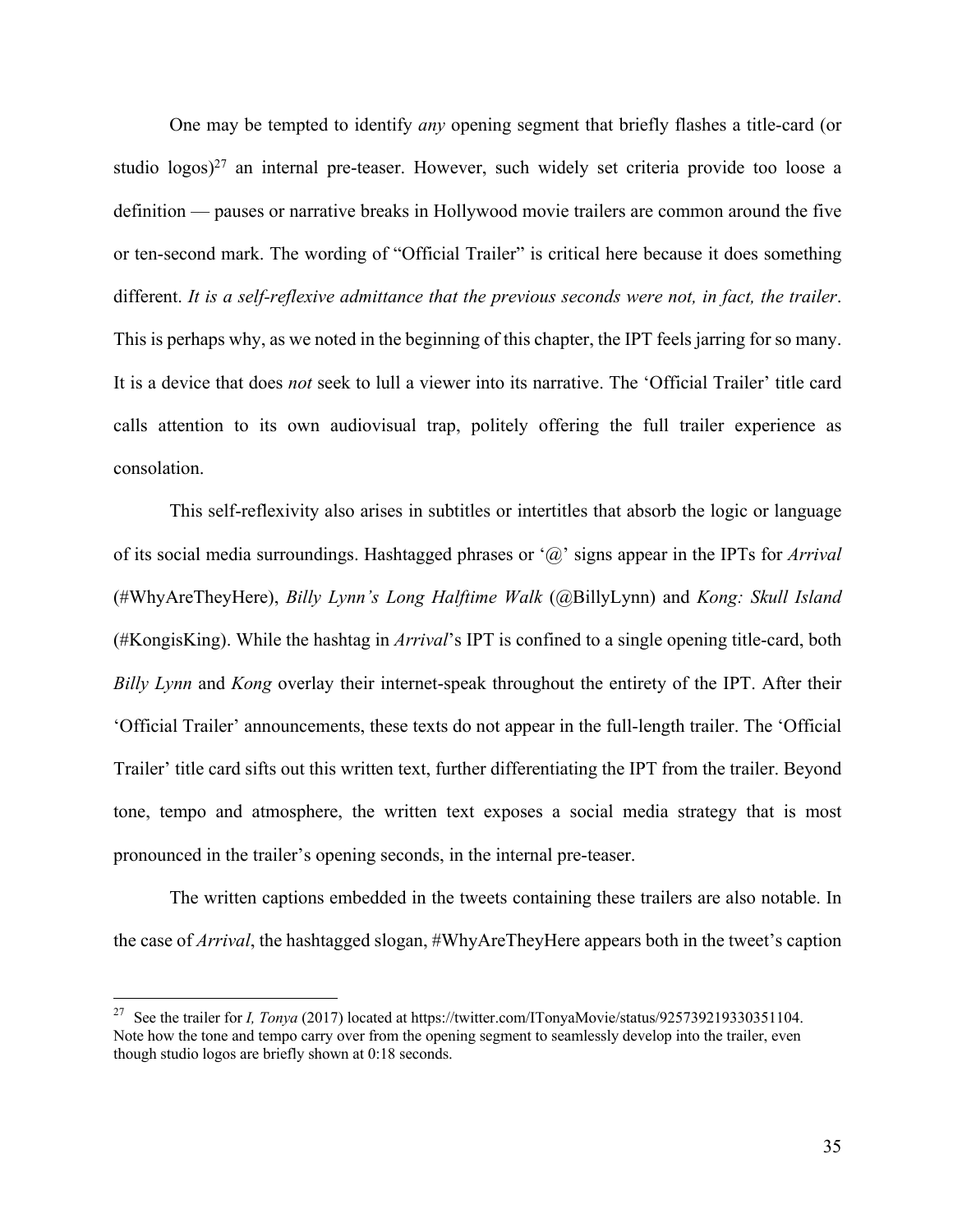and within the IPT itself. Transcending the boundaries between trailer and tweet, the messaging ties the interface together with the text. This collusion foreshadows the sharing of network temporalities between the platform and the IPT — mediated through autoplay, immediacy and speed.<sup>28</sup> In terms of tweet captions, the word "Watch" is included in the body of every tweet discussed so far,<sup>29</sup> an action command that feels unnecessary given a video autoplay environment. Nine tweet captions further specify this command with the word "now" in their body — again a word that feels largely extraneous in the context of autoplay, but yet reveals a desperation for immediate compliance in their viewer. The urgency of the IPT both absorbs and transcends the text, appearing not only in the conditions of the platform but also within the captions that mediate its encounter. 30

### **1.3 Conclusion**

The trailer for the animated comedy film, *The Grinch* (2018 dir. Yarrow Cheney and Scott Mosier) provides this sample's lone anomaly. Composed of a single shot, the image lacks visual spectacle or a rhythmic crescendo. Instead, the title character and his dog stand in front of a mirror and fix their hair before the 'Official Trailer' title-card appears. While more study of the interaction between genre and the IPT formula is needed, the *Grinch* IPT — which is also the most recently uploaded of all examples<sup>31</sup> — is likely a parody of the convention. Pointing to a

 $28$  This I will take up in the final chapter of my thesis.

<sup>29</sup> Except for *The Grinch* IPT.

<sup>30</sup> In this way, we may draw upon Gerard Genette's *paratext*, although not in the commonly used framework made popular by Jonathan Gray in *Show Sold Separately* (2010). Rather than position the trailer text [paratext] against the film [text] we may position the trailer *as* text and the tweet and Twitter interface as varying levels of paratext that mediate this encounter.

<sup>&</sup>lt;sup>31</sup> Shared to Twitter on March 8th, 2018.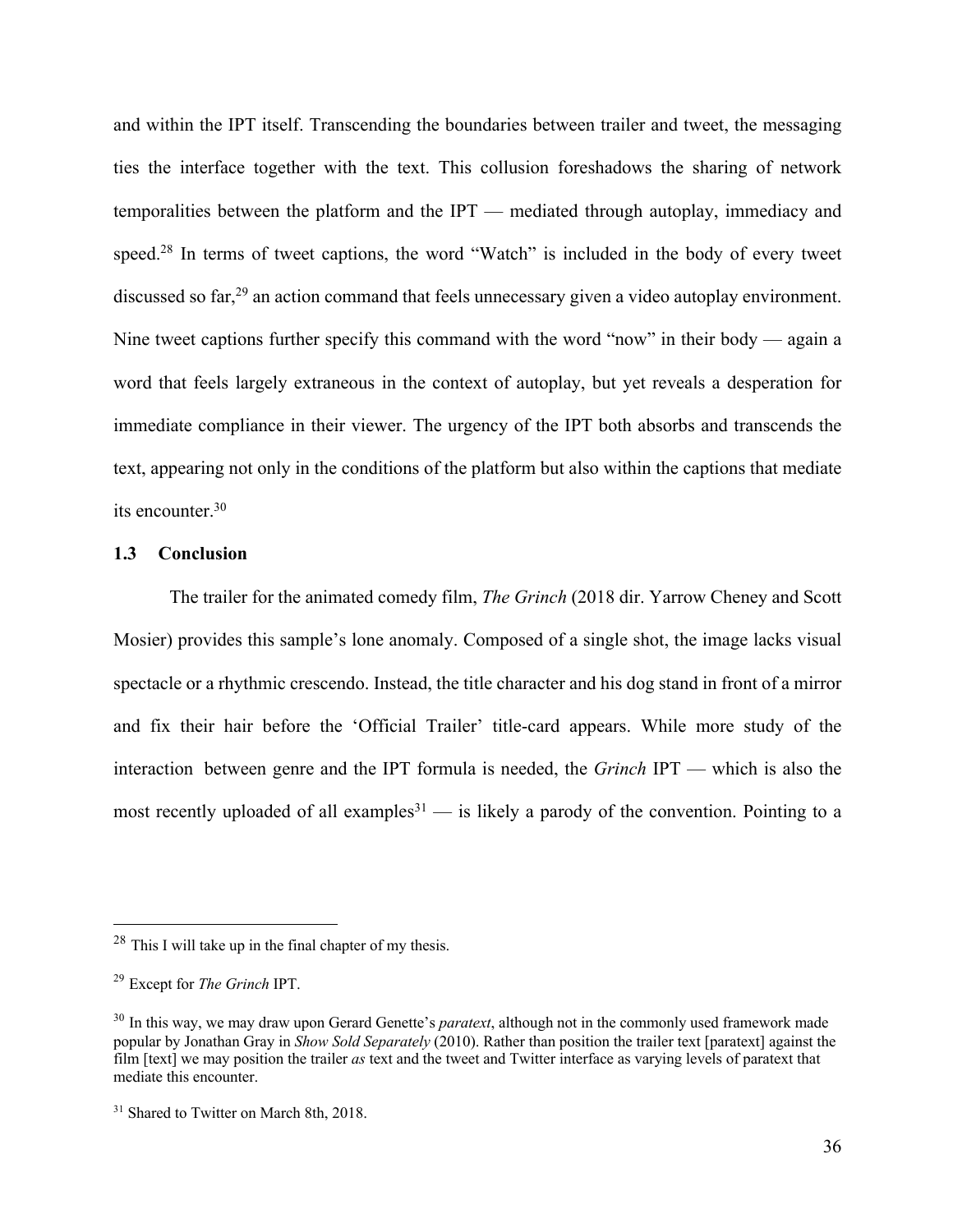possible loosening of the IPT formula since this selected period, this anomaly reiterates the need to further explore this convention's evolution in the years since 2018.

Overall, the internal pre-teaser does not just depend on its position as separate-yetconjoined with the trailer text. It has other elements to its formula, including atmosphere, tempo and tone that diverge from the beginning of the trailer affixed to it. While the inclusion of an 'Official Title Card' designates its separateness, as we see in *The Grinch*, the title-card alone is not enough. Rather, the internal pre-teaser must comprise of elements that foreground a consciousness about its social media conditions. Specifically, it is guided by a temporal logic that absorbs the immediacy and incessancy of the Twitter timeline. Its self-proclaimed urgency is aggressive and, for many, off-putting.

The discomfort of the IPT may arise from its blatant deviation from the more narrativecentred strategies of its theatrical ancestors. Though Hollywood trailers have long balanced spectacle with story, I have argued the IPT to be more focused and assertive. Whereas traditional trailers use spectacle in combination with various rhetorical strategies that emphasize narrative,<sup>32</sup> the IPT sharpens and intensifies "its energy outwards towards an acknowledged spectator rather than inwards towards the character-based situations essential to classical narrative" (Gunning 59). This 'reach outward' is aggressive because the environment of *the scroll* is fiercely competitive, full of information flows that may easily overwhelm the user. The internal pre-teaser must stun to survive, to subsume the viewer into its own flow, and therefore has no choice but to sacrifice coherent narrative for more immediate stimulation. As the next chapter explores, this strategy is

<sup>&</sup>lt;sup>32</sup> Kernan provides the most comprehensive overview of such rhetorical strategies. She details how Hollywood trailers tend to use rhetoric that promotes genre, story, or stardom.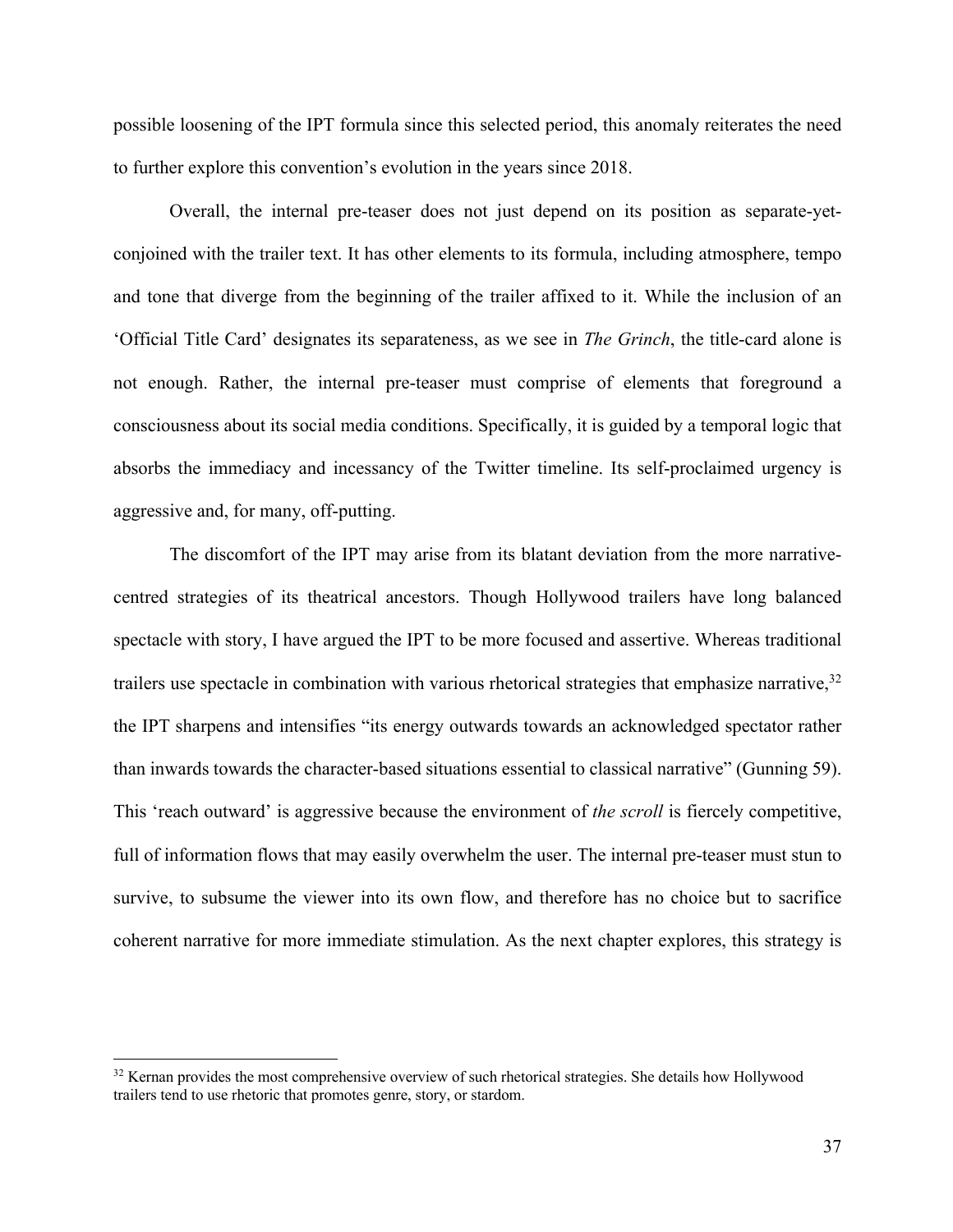directly associated with the temporal pressures of platforms such as Twitter, as well as the movement of the scroll and viewing behaviours it normalizes.

This argument about the IPT's optimization for Twitter, especially, is bolstered by the fact that a number of trailers in this sampling were also uploaded to YouTube, where they did not feature an IPT. Of the 15 trailers uploaded concurrently to both Twitter and YouTube,<sup>33</sup> six did not include internal pre-teasers in their YouTube versions.<sup>34</sup> Apart from this omission of an IPT, the trailers were otherwise identical. This finding indicates an emphasis on platform-specific design in Hollywood's promotional campaigns, and illustrates how internal pre-teasers tend to feature more frequently in Twitter trailer iterations. As will be explored in the following chapter, this further suggests the platform's pronounced suitability for this convention. Though other players such as YouTube contributed to the emergence of the IPT convention, we may infer from the frequent coupling of IPTs and Twitter trailers specifically, the notion that the IPT is best optimized for the incessant, 'real-time' temporal conditions of the platform.

There is also the awkwardness of happening across an IPT whilst watching a trailer on YouTube — especially when one has specifically searched up the trailer to watch. Under these conditions, the obtrusive quality of the IPT is exaggerated because, frankly, it is unnecessary. It may not be surprising then that the articles decrying this device reference YouTube videos more than tweets (see Plante, Guerrasio). Some articles even gesture to disapproving YouTube comments to support their claims:

<sup>33</sup> The only exception was the trailer for *Spider-Man: Homecoming*, which was uploaded onto YouTube on December 9<sup>th</sup>, 2016 after it was tweeted on December 8th.

<sup>34</sup> The trailers whose YouTube counterparts did *not* include IPTs are for the films *Hacksaw Ridge, Arrival, Split, Kingsman: The Golden Circle, Mission: Impossible Fallout* and *The Grinch*.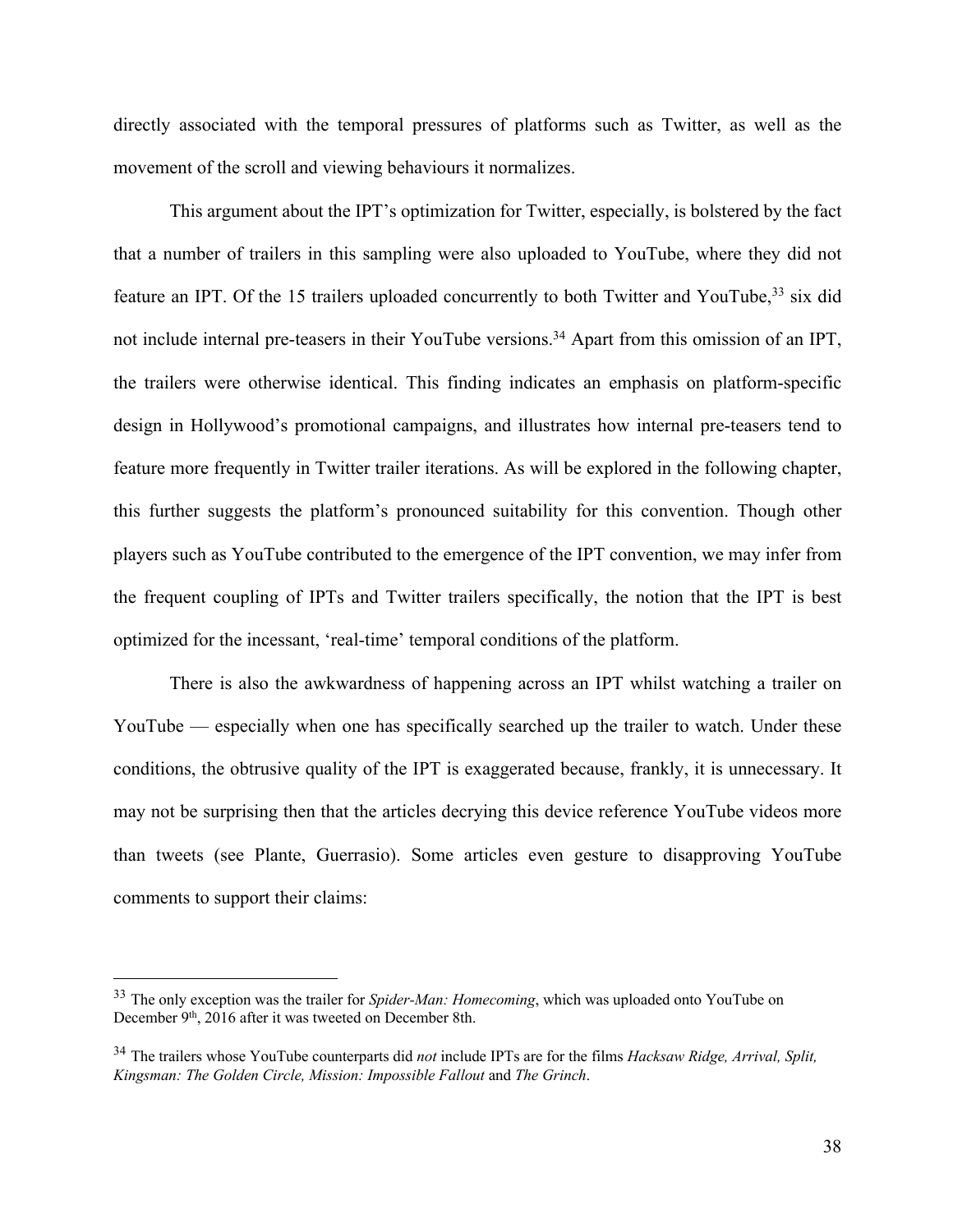YouTube commenters have caught it. One asked of the '*Billy Lynn's Long Halftime Walk'* trailer, 'Why the hell is there a trailer for the trailer you're about to see? And about *'Inferno'* one wrote, 'First I watched an ad, then I watched a trailer for the trailer then I finally watched the trailer' (Guerrasio).

Although there is reference to a tweeted trailer, the majority of illustrations used in Guerrasio and Plante's articles come from the YouTube platform.

In a more observant article for Adweek, Chris Thilk connects the emergence of this trend with the conditions of *the scroll*. Whereas the YouTube encounter with the trailer text typically relies on some degree of premeditation, other platforms — such as Twitter and Facebook — use interfaces that construct an alternative viewing situation and actively deliver information to the user. As a marketing and advertising trade publication, Adweek recognizes the platform-specific intentions in the teaser-within-a-trailer trend:

> But, you may be wondering, why do we need to be convinced since we've already made the decision to watch it by clicking play or opening the link in a new tab? The answer comes when you stop thinking about watching it on YouTube and start thinking about it playing as a native video on Facebook or Twitter (Thilk).

While the effect of the IPT may be jarring and unnecessary on YouTube, the convention is cushioned by platforms that normalize the scroll. Though Thilk refers to both Facebook and Twitter, it is my position that the latter is uniquely suited to the internal pre-teaser convention. Infused with network temporality and vanguarding immediacy and passive consumption, the shared temporalities of Twitter and the IPT cloak its persuasive operations. Amidst the incessant information stream that the Twitter timeline provides, the internal pre-teaser's *jolt* of urgency and acceleration blends right in. It is less detectable — and by extension, most effective — in this environment.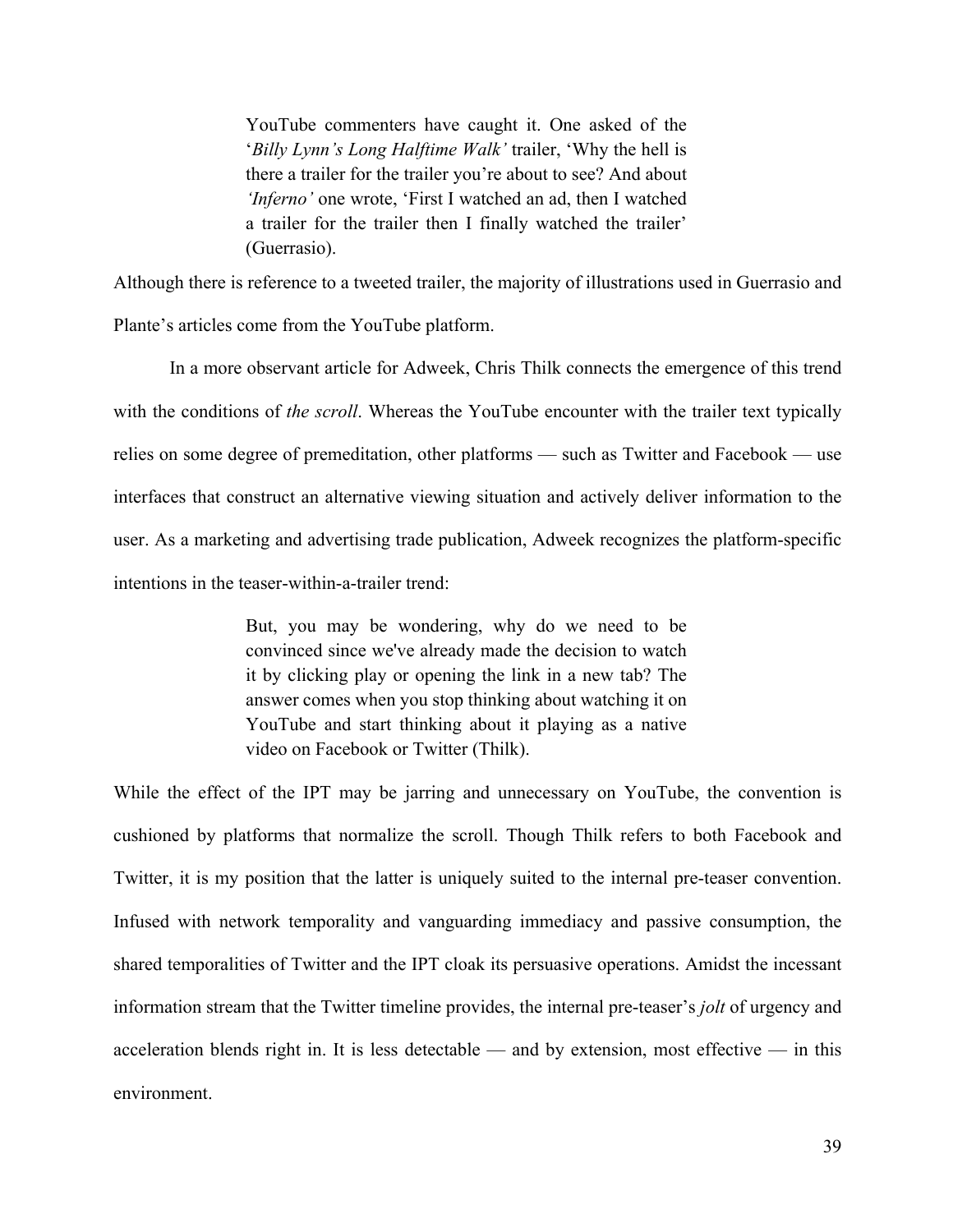

**Figure 1.1 Quick Rise in Publicly Archived Twitter Accounts**



**Figure 1.2 Rising Popularity of Embedded Trailer Videos on Promotional Twitter Timelines**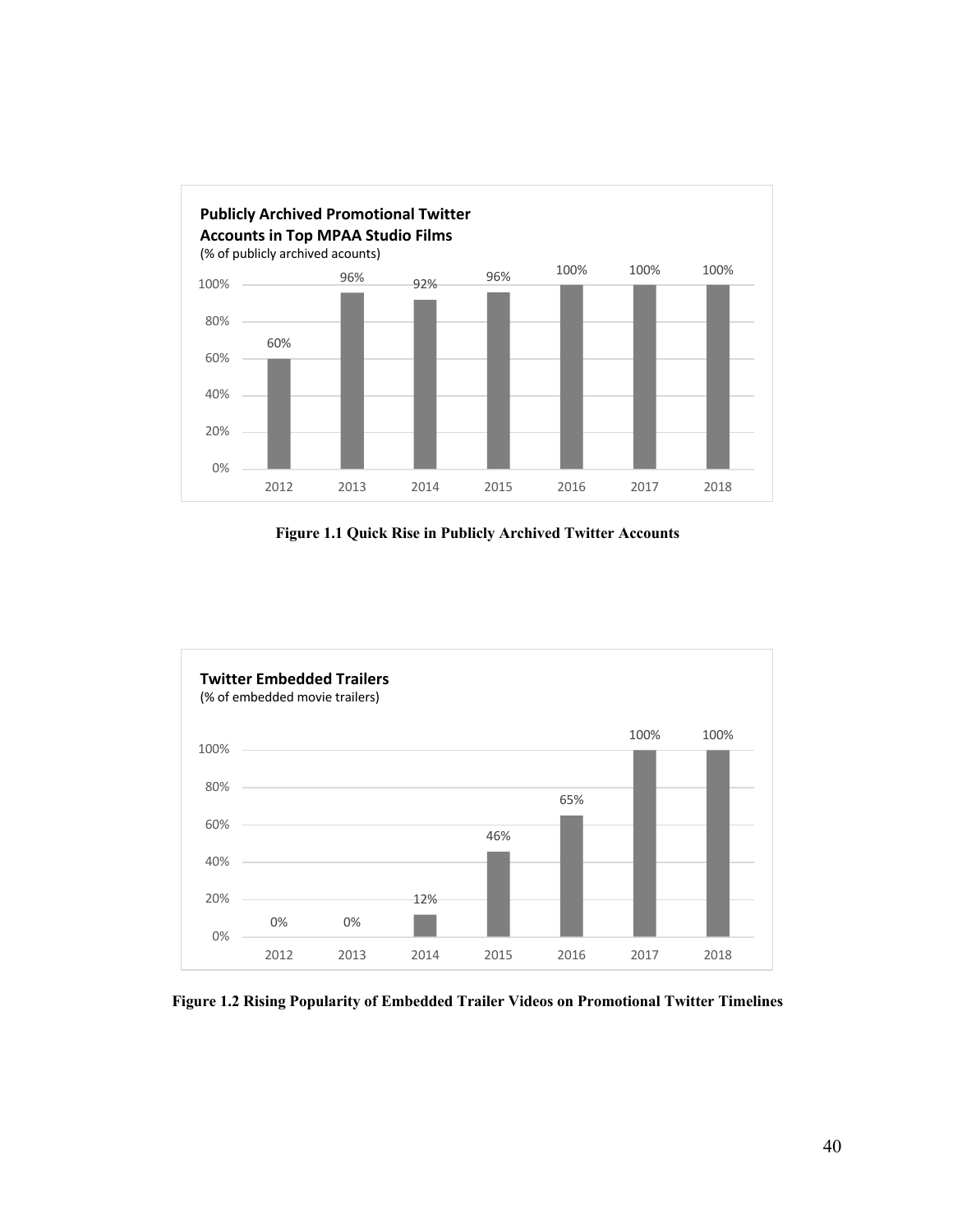

**Figure 1.3 Variances in Form Between IPT's Two Structures**

| Title                                 | Guns or Gunfire | Explosions | Car Crash |
|---------------------------------------|-----------------|------------|-----------|
| Inferno $(2016)$                      |                 |            |           |
| Billy Lynn's Long Halftime Walk (2016 |                 |            |           |
| The Accountant (2016)                 |                 |            |           |
| The Magnificent Seven (2016)          |                 |            |           |
| Hacksaw Ridge (2016)                  |                 |            |           |
| Kingsman: The Golden Circle (2017)    |                 |            |           |
| Jumanji: Welcome to the Jungle (2017) |                 |            |           |
| Mission: Impossible Fallout (2018)    |                 |            |           |
| Venom(2018)                           |                 |            |           |

**Table 1.1 Patterns of Iconography in Micromontage IPTs**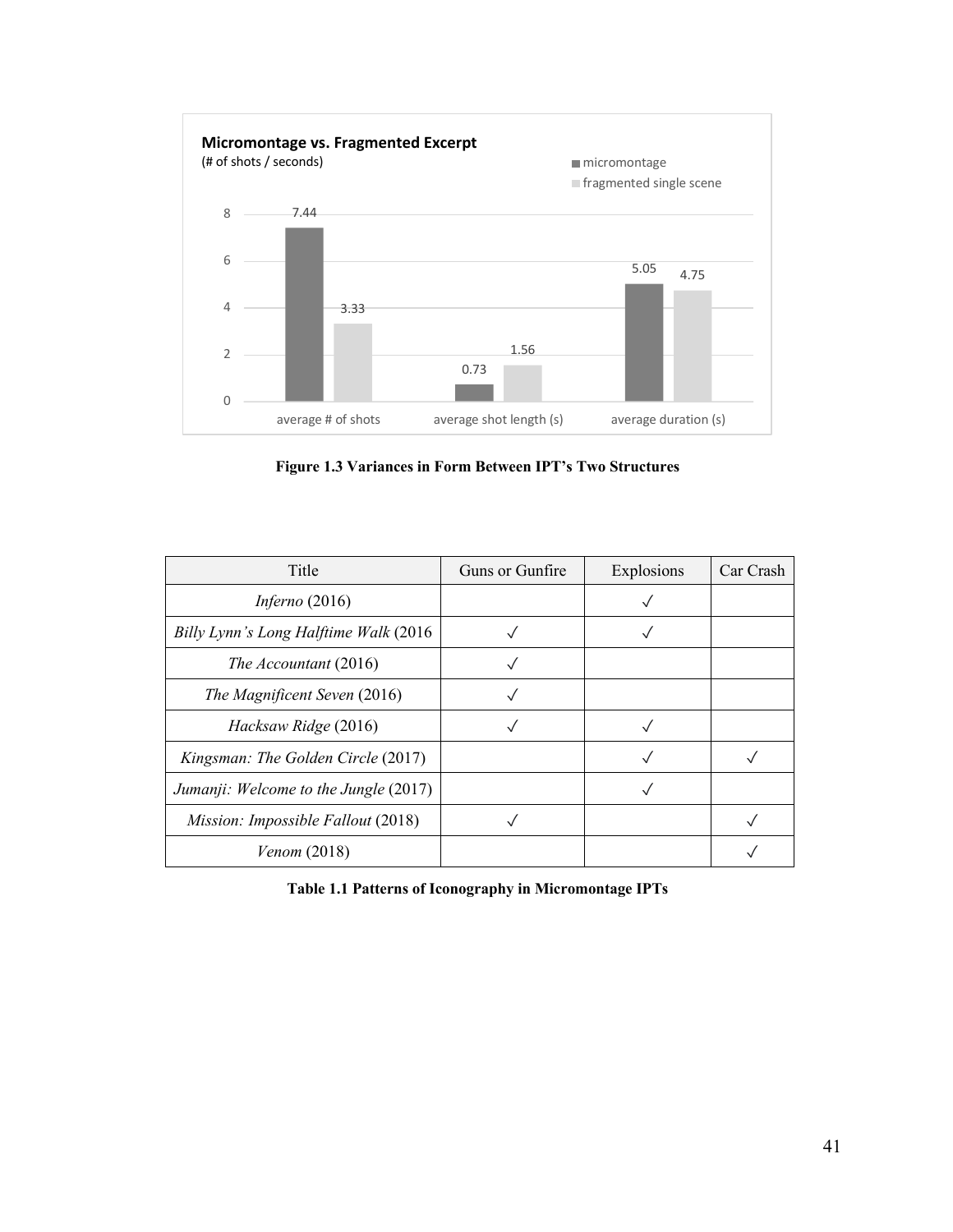# **Chapter 2: Origins of the Internal Pre-Teaser**

The sudden explosion of internal pre-teasers in Hollywood trailers around 2016 is demystified by considering the technological precursors leading up to this period. This chapter identifies several events spanning Twitter's evolution, online advertising formats, and subsequent industry policy changes that culminate in a distinct "moment of disruption" (Johnston 24) in recent Hollywood trailer history. These events shape the convention of the internal pre-teaser, which has since evolved and continues to appear in contemporary forms. Released during the writing of this thesis, current movie trailers still feature the structural and aesthetic characteristics outlined in the previous chapter. As descendants of the 2016-2018 internal pre-teaser, present day trailers offer key similarities and some notable differences.

For example, the Twitter-embedded movie trailer for *Horizon Line* (2020 dir. Mikael  $Marcimain$ <sup> $1$ </sup> illustrates both similarities and differences. The trailer's opening seconds feature a micromontage of action-packed visuals. Among the eleven shots: a person falling out of a plane, bloodied characters, and a plane diving lightning in a massive storm. A title-card flashes between the fourth and fifth shot, "FROM THE CREATORS OF 10 CLOVERFIELD LANE AND THE SHALLOWS". A pulsing heartbeat establishes an eerie soundscape, while a brief moment of dialogue features both sonically and visually: a man asks a woman, "Can you fly this plane?" to which she responds, "No". At this moment the rhythmic sound and editing escalate into a thrashing and metallic urgency. On the lengthier side compared to its 2016 ancestors, the 'Official Trailer' title-card halts the surge of sound and ends the IPT at 0:08 seconds. The announcement reads "HORIZON LINE TRAILER PREMIERE", evidencing a strategy of *metahype*, "a marketing

<sup>&</sup>lt;sup>1</sup> Shared to  $@$ HorizonLine's official promotional Twitter account on October 9th, 2020.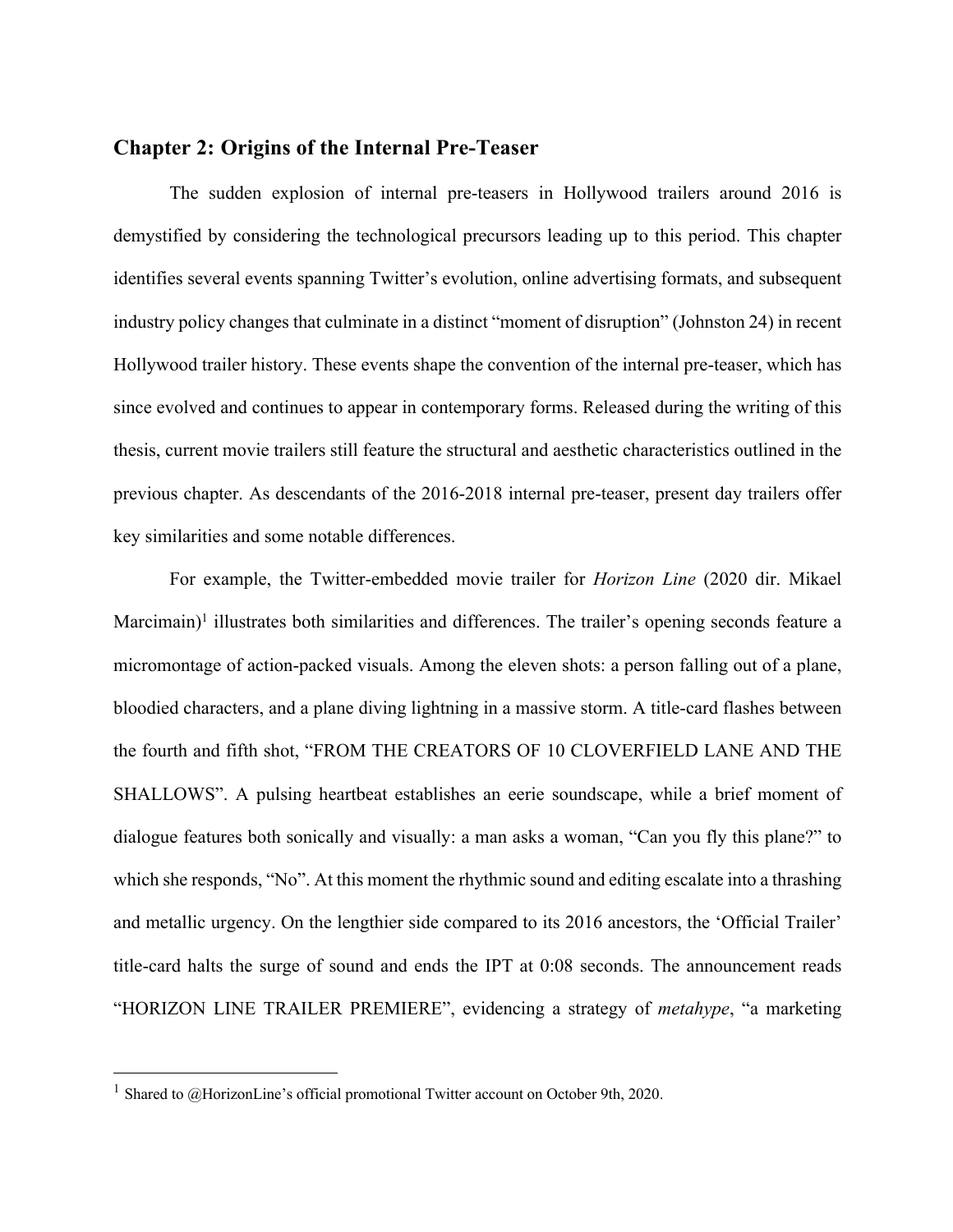technique in which brands promote their advertisements as if they're cultural events unto themselves" (Plante). Foregrounding the event of the trailer's first release within the text (even though the text is archived and repeatable on the timeline), the *Horizon Line* IPT's tactic of metahype recalls the multimedia (GIF, videos or images) countdowns to the trailer launch that appear in earlier Twitter campaigns. 2

The IPT continues to proliferate online in innovative forms that necessitate further study. Rather than take on this exhaustive task, this chapter moves backwards to contextualize the events leading up to the emergence of their shared ancestor — the 2016 internal pre-teaser. Arguing for the importance of several technological developments to this ongoing evolution, I outline how the internal pre-teaser came to be the first generation of movie trailers *optimized* for social media's network temporality. This chapter introduces three key players in this evolution: the propagation of network temporality and passive consumption by the Twitter platform; the invention of 'TrueView' advertising on YouTube; and the relaxing of MPAA guidelines for movie trailer formats. Following discussion of these three components, I parse out the advent of autoplay as a salient manifestation of network temporality. In conclusion, I posit Twitter's adoption of autoplay to be the culminating and critical event leading up to the internal pre-teaser.

### **2.1 Twitter, Network Temporality and Passive Consumption**

The social media juggernaut Twitter is also one of the most salient manifestations of network temporality. The history of Twitter doubles as a discourse on the characteristics and ideals of network temporality, and it is through an analysis of this history that I identify the core temporal

<sup>2</sup> Several early examples of this strategy can be found on the Twitter timeline for *Jason Bourne* (2016) and in the @ApesMovie Twitter campaign for *Dawn Of The Planet Of The Apes* (2014 dir. Matt Reeves). Both share material counting down to the release of the trailer.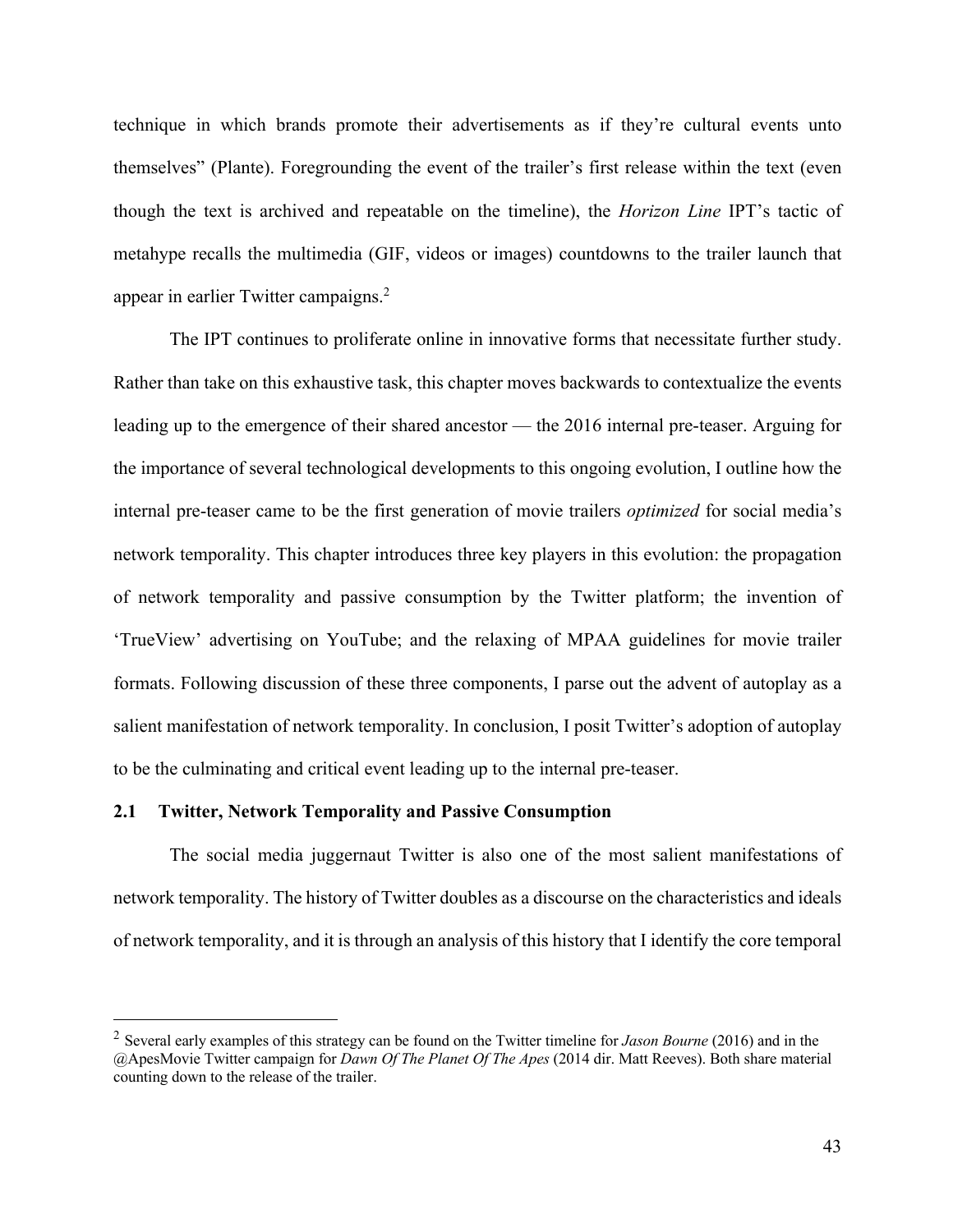tenets that guide my inquiry: immediacy and incessancy. Embedding these values in its architecture and culture, Twitter emphasizes incessancy and immediacy, which shines light on the development of the internal pre-teaser. While most discussions of network temporality *can* extend to contemporary social media culture generally, it is Twitter specifically that most explicitly centres issues of temporality in its interface, branding and rhetoric.

Twitter was founded in 2006 by ex-Google engineers Evan Williams and Biz Stone and tech-entrepreneurs Jack Dorsey and Noah Glass. It was first launched as a microblogging site, enabling users to send simultaneous updates to large groups via a mobile SMS interface ("Twitter Launches"). Though earlier initiatives to solicit digital social networks existed — most notably Myspace (launched in 2003) and Facebook (launched in 2004) — Twitter's model of interconnectivity differed in several key ways. First, Twitter adopted terminology that put less emphasis on the social nature of the connections within their network. Rather than adopt the language used by Myspace and Facebook  $-$  i.e. 'friends' and 'friending'  $-$  Twitter's nomenclature conceptualized a less intimate breed of networking. Opting for the terms 'followers' and 'following', Twitter underscored its ability to connect users not just to one another, but to the larger bustle occurring around them.<sup>3</sup> Instead of promoting the who in one's network, Twitter's interface *promoted the network itself*.

Twitter also distinguished itself from other social networking platforms via its simplicity and accessibility. As Dhiraj Murphy notes, Twitter's microblogging concept borrowed heavily from already wide-spread SMS architecture, making "the learning curve for using Twitter… relatively low" (3). Twitter encouraged its users to write 'tweets' — succinct messages capped at

<sup>&</sup>lt;sup>3</sup> This early branding was exemplified through Twitter's collaboration with the South by Southwest (SXSW) convention in 2007, an event during which Twitter launched as an official participatory tool (Calore).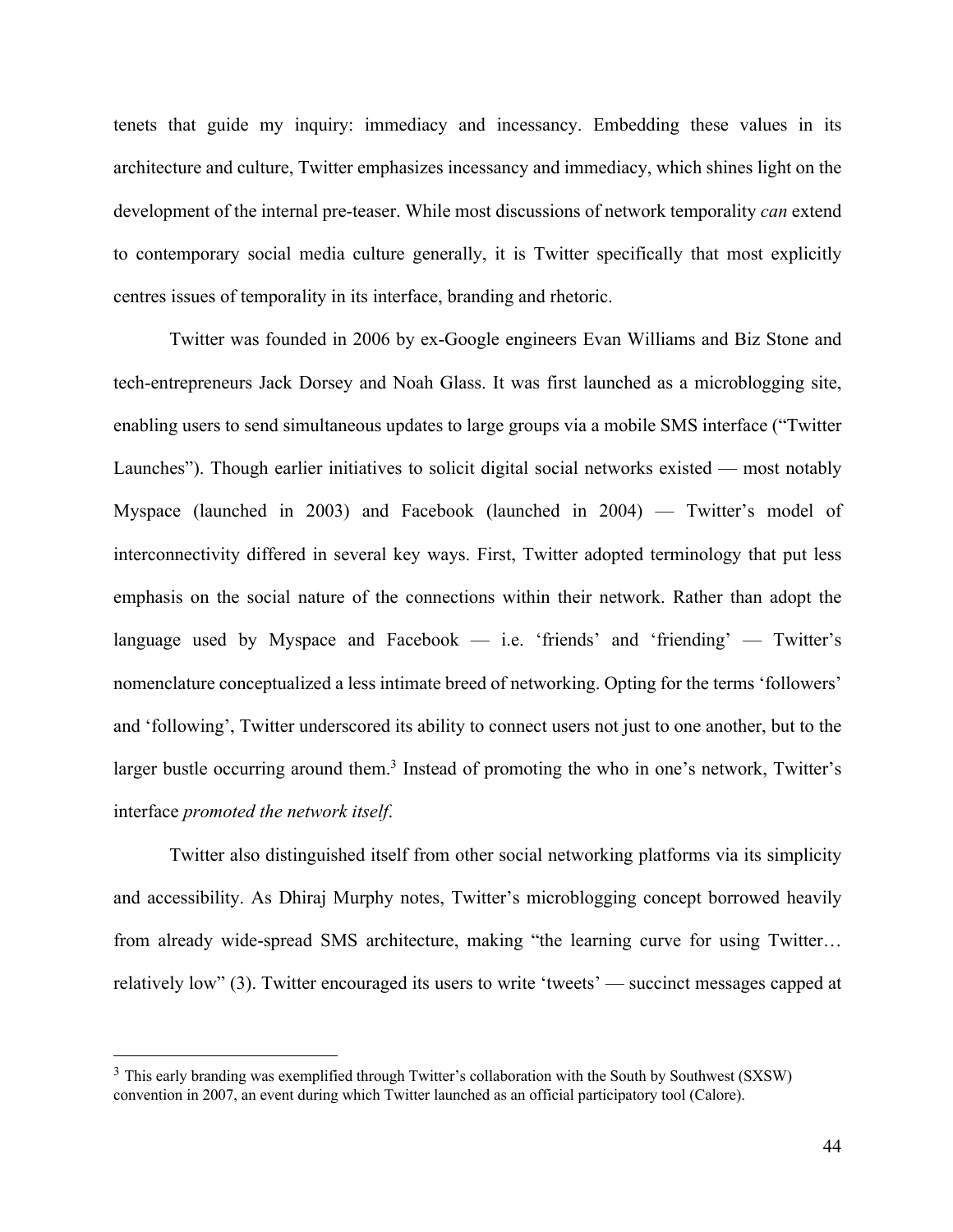140 characters — by providing a catchy and uncomplicated prompt on its homepage. The original prompt, "What's your status?" was later refashioned in 2009 to a more open-ended "What's Happening?" (Stone). Embracing the nebulous range of utilities it provides its users, Twitter has been described more recently as "a platform, a product, a service, a water cooler, a time square, a microphone" (Kapko 2017). Touting an accessible and open-ended interpretation of online networking, the microblogging 'gizmo' evolved into a globalized jack-of-all-trades for personal, commercial, journalistic and political means.

Twitter's foregrounding of instantaneity and liveness in both its rhetoric and interface strengthens its efficacy as a global networking tool. Consider Twitter's post-2009 homepage prompt, "What's happening?" — a quintessential embodiment of its quest to accumulate real-time information from its users. Emboldened by an accessible interface, millions offer their answers. The result is an ever-updating Twitter *time*line, an "increasingly precious resource of connectivity flowing nonstop through the site's veins" (van Dijck 81). This valuation of 'real-time' is further solidified in Twitter's brand statement, which appears throughout its website, "Twitter is what's happening in the world and what people are talking about right now" ("About Twitter's APIs"). In 2008, Twitter implemented the "trending topics" (which came with a "trending topics" sidebar) and hashtag indexing to better organize its information streams and afford connections across users. Incremental updates — such as 'Retweeting' in 2009 – were introduced regularly, designed to make it easier to navigate, find, and connect amongst this unremitting information cascade.

Twitter quickly became one of the most powerful and widespread information and communication technologies (ICTs). In 2011, then-CEO Dick Costello began describing Twitter as an "information network" — a clear departure from its origins as a microblogging service (van Dijck 79). Twitter's success was partly due to its temporal prowess, and, more specifically, its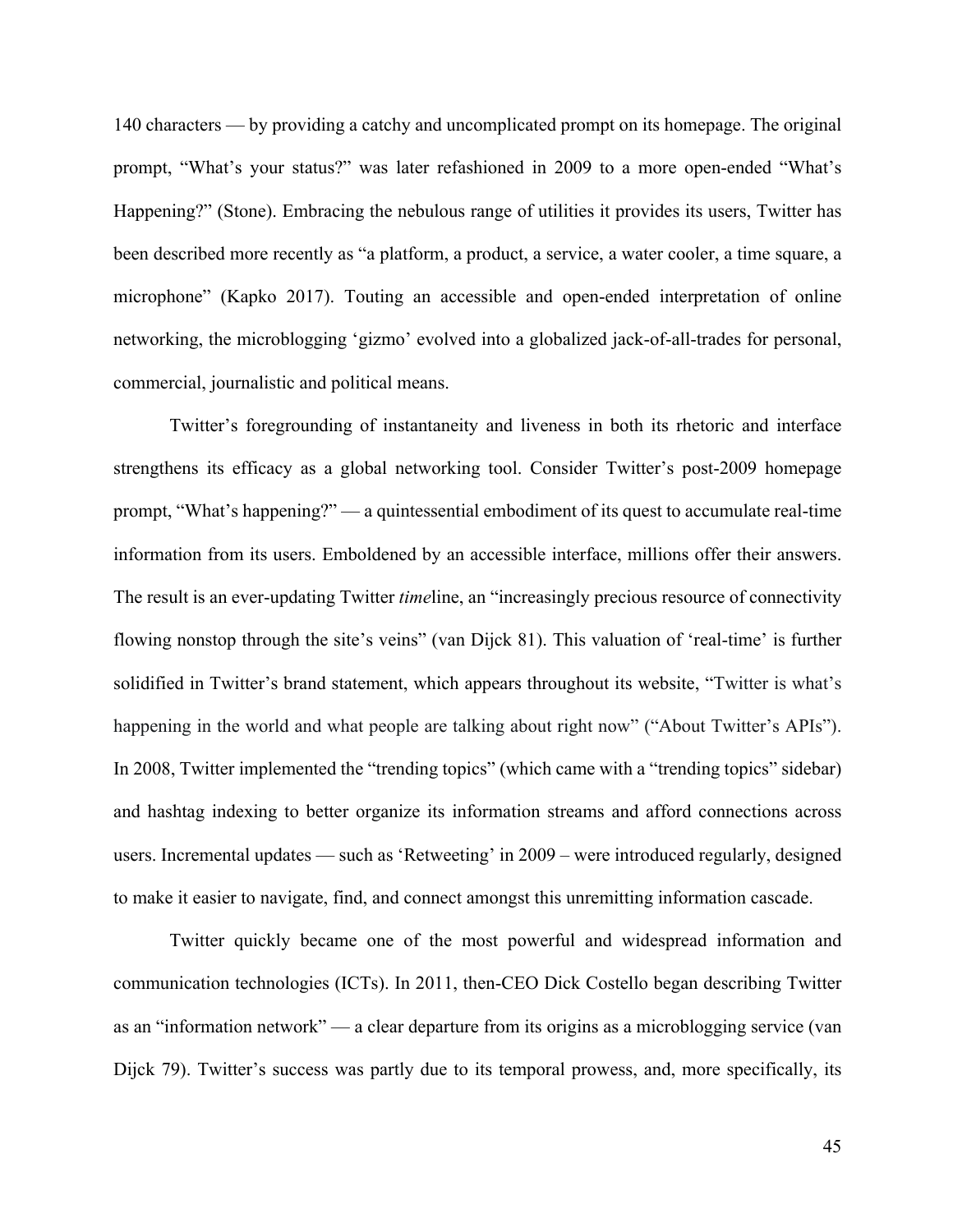potency as a 'real-time' tool. José van Dijck notes in 2013, "Twitter's strongest asset in the competition with other platforms is its ability to generate enormous amounts of 'live' streams of short-lived online traffic that can be minutely tracked in real time. Neither Facebook, nor Google+ nor YouTube is equipped to serve that function" (87). The temporal framework of immediacy and liveness encapsulates the ideals of a globalized networked society, and Twitter is exemplary of the technologies vanguarding these velocities.

Incessancy is a second tenet of network temporality embedded in Twitter's rhetoric — it is not just access to 'real-time' information that the app promises, but access to *constantly updating* 'real-time' information. Prototypical of the information and communication technologies that have ushered "*instantaneity, real time,* and *24/7* [into] the social and technological lexicon" (Hassan and Purser 11), Twitter and other social media sites strive to reaffirm this artificial normalcy. Yet, as Jonathan Crary argues (and rising anxiety levels corroborate), there remains a clear disconnect between network temporality and human capacity. Crary writes, "the effectiveness of 24/7 lies in the incompatibility it lays bare, in the discrepancy between a human life-world and the evocation of a switched on universe for which no off-switch exists" (30). Divorced from earthly rhythms, screen technologies haunt with endless artificial light — notifications that there is *always* something happening somewhere.

An overt illustration of this disconnect comes via Twitter's 'While You Were Away' feature, introduced on January 21st, 2015 (@ptr). The update essentially provided an information recap, curating top-performing tweets that a user may have missed when not using the site.<sup>4</sup> Following the user's return, Twitter presented the tweets in a brief summary under the

<sup>&</sup>lt;sup>4</sup> The same press release offers a vague explanation for how 'top tweets' are selected, informing the public that this decision is "determined by engagement and other factors" (@ptr).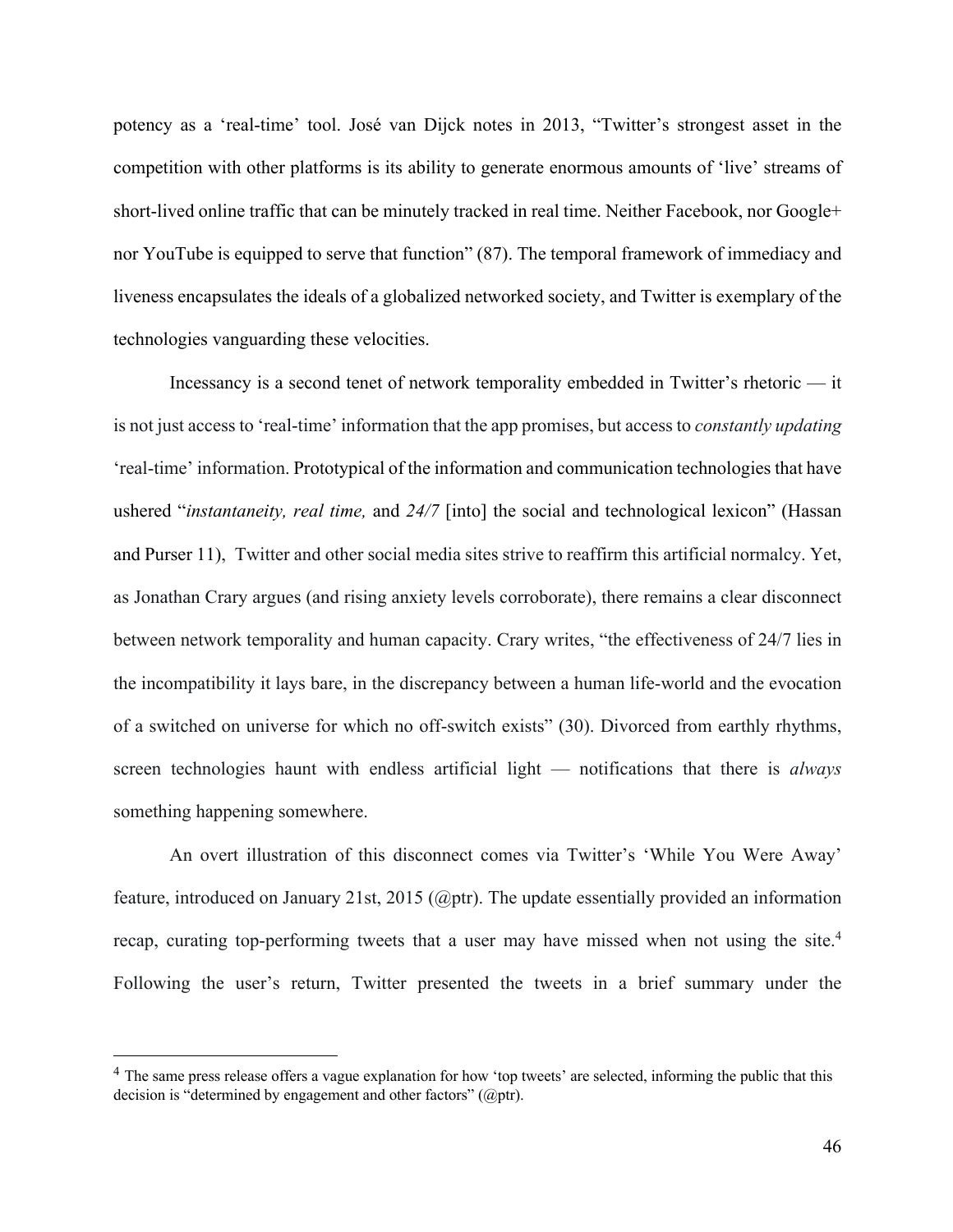inconspicuous headline, "While You Were Away…". The update made headlines as Twitter's first experimentation with a non-chronological, more algorithmic timeline (Welch) and blatantly evidences the foregrounding of *incessancy* as both a key brand characteristic and a user motive. 'While You Were Away' not only provided a pervasive reminder that its users were falling behind in the information stream, but it also communicated the fact that, in constructing a recap during the interim, Twitter itself was *always* on. Consider the rhetoric of the press release announcing the new feature, "our goal is to help you keep up — or catch up — with your world, no matter how much time you spend on Twitter" (@ptr). An inherent acknowledgement of the incompatibility between human time and Twitter's networked time, the statement's double wording ("keep up or catch up —") betrays the paradox in its promise. Twitter depends on its users never truly catching up.

Twitter depends on its users never catching up because there is a profit to be made from every attempt. In April 2010, the site first moved to monetize its 'resource of connectivity' by introducing the first stage of its advertising model, 'Promoted Tweets'. <sup>5</sup> In the first phase, advertisers were limited to purchasing space on the 'search results page' for select keywords (McGee), but 'Promoted Tweets' was soon extended to individual timelines in October 2011 ("Promoted Tweets in Timeline"). Following this update, advertisers could purchase space directly on a user's timeline. Amongst millions of user-submitted tweets, 'Promoted Tweets' (advertisements) now intermixed freely. Under this revenue strategy, every minute spent scrolling the timeline translated to profit potential for advertisers. Twitter embraced its new identity as a

<sup>&</sup>lt;sup>5</sup> Shortly after, Twitter unveiled 'Promoted Trends' in June 2010, allowing advertisers to purchase space on the 'trending sidebar'. Interestingly, the first brand to utilize 'Promoted Trends' was Disney-Pixar, who bought the space to promote the release of *Toy Story 3* (2010 dir. Lee Unkrich) (Quin).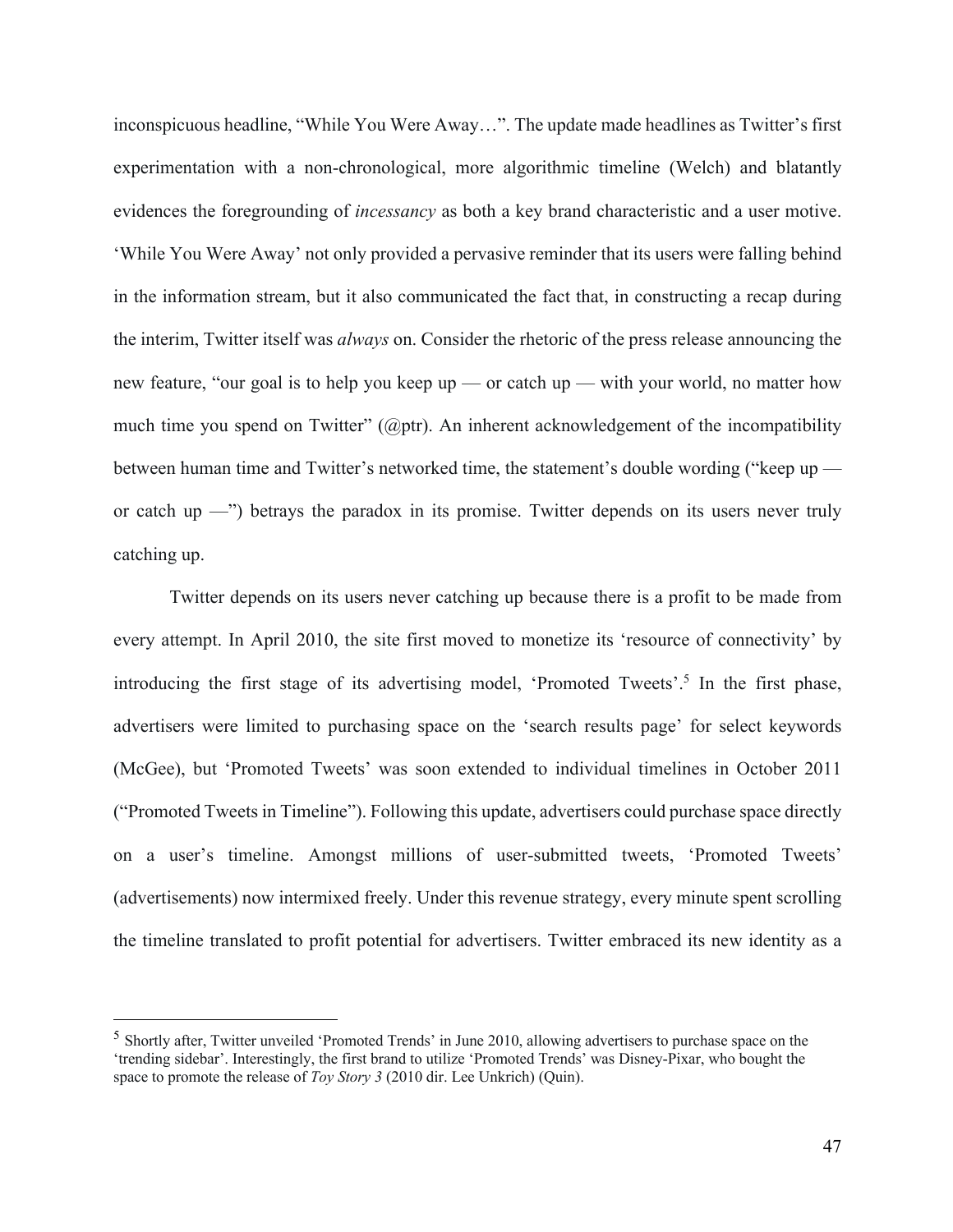cut-throat arena in which commercial interests battled for the information age's ultimate currency: attention.

Coined by economist Herbert Simon in 1970, the attention economy describes the inversion that occurs when a society has "a wealth of information [that] creates a poverty of attention and a need to allocate that attention efficiently among the overabundance of information sources that might consume it" (Simon 40). Twitter offers a fertile example of such an environment, wherein users must ration their attention — *and* their time — if they wish to retain control whilst navigating the site. A critical intervention comes from James Williams, who unpacks Simon's use of the term 'abundance' in his 2018 book on the attention economy. Williams argues it is not the *historical* abundance of information relative to the past that is critical to the development of an attention economy, but, "a *functional* [abundance] … whether the amount of information is above or below the threshold of what can be well processed given existing limitations (15). Similar to the discrepancy between human temporal rhythms and incessant network temporality, information overabundance lays bare human limits. Twitter, in offering endless information embedded in network temporality, makes a doubly impossible promise.

Williams locates a dangerous outcome in the dovetailing of information overabundance with network temporality — the loss of power and control. He illustrates this loss of power with a metaphor about the popular game, Tetris:

The goal of Tetris is to rotate, stack, and clear different configurations of blocks as they rain down one by one from off screen, which they do at a constantly increasing rate of speed. The total number of bricks waiting off screen for you to stack is infinite – the game can keep going for as long as you can – but their infinitude, their abundance, is not the problem. The challenge of the game, and what ultimately does you in, is the increasing speed at which they fall. In the same way, information quantity *as such* is only important insofar as it enables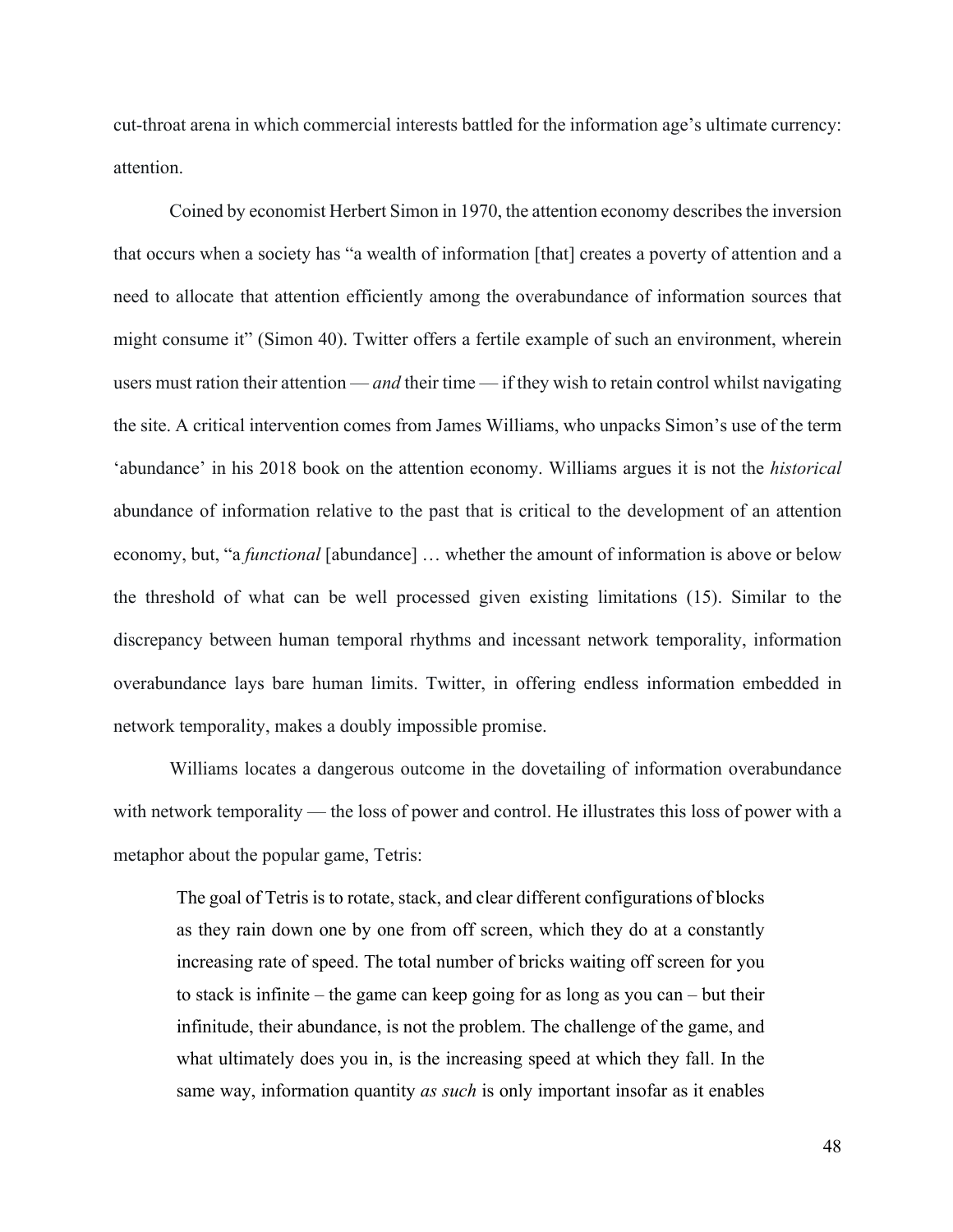information velocity. At extreme speeds, processing fails. So the main risk information abundance poses is not that one's attention will be *occupied* or *used up* by information, as though it were some finite, quantifiable resource, but rather that one will *lose control* over one's attentional processes (15).

Through infusing its abundance of information with a *sense* of time pressure, the Twitter timeline recalls the game of Tetris. Following Williams, this climate becomes primed as a space for the negotiation and misappropriation of power.

We might trace a 'friendlier' manifestation of this struggle over control in Twitter's incremental encouraging of *passive consumption* in its users. Twitter's early major updates in 2008 and 2009 — hashtags and trending topics — helped inaugurate this standard. When Twitter first launched, users were entirely responsible for choosing who to follow and what information to consume. Each tweet in a user's timeline arrived from a known and actively chosen source. The advent of 'Trending Topics' in 2008 shifted this process by bringing topics and conversations *to the user* via a 'Trending' sidebar. Whether one clicked to see more or not, users were made aware of other information, discourse that they may have not otherwise sought out. Retweets did a similar thing: information was now able to reach the timelines of non-followers when retweeted by an account that *was* followed. The strict avenues afforded to users to opt into *'following' or 'not following'* became less enforced, and therefore less afforded. Twitter, under the guise of optimizing user experience, found new ways to inject streams of information into a user's view.

The dovetailing pressures of incessant, 'real-time' information abundance becomes therefore associated with a struggle over power. The exact environment of Twitter constructs a terrain where this battle plays out. Even further, the monetization of that terrain through a 'Promoted' (paid ad) revenue strategy intensifies the stakes. Each incremental incursion Twitter rolls out in this arms race is cleverly packaged in specific rhetoric, favouring terms like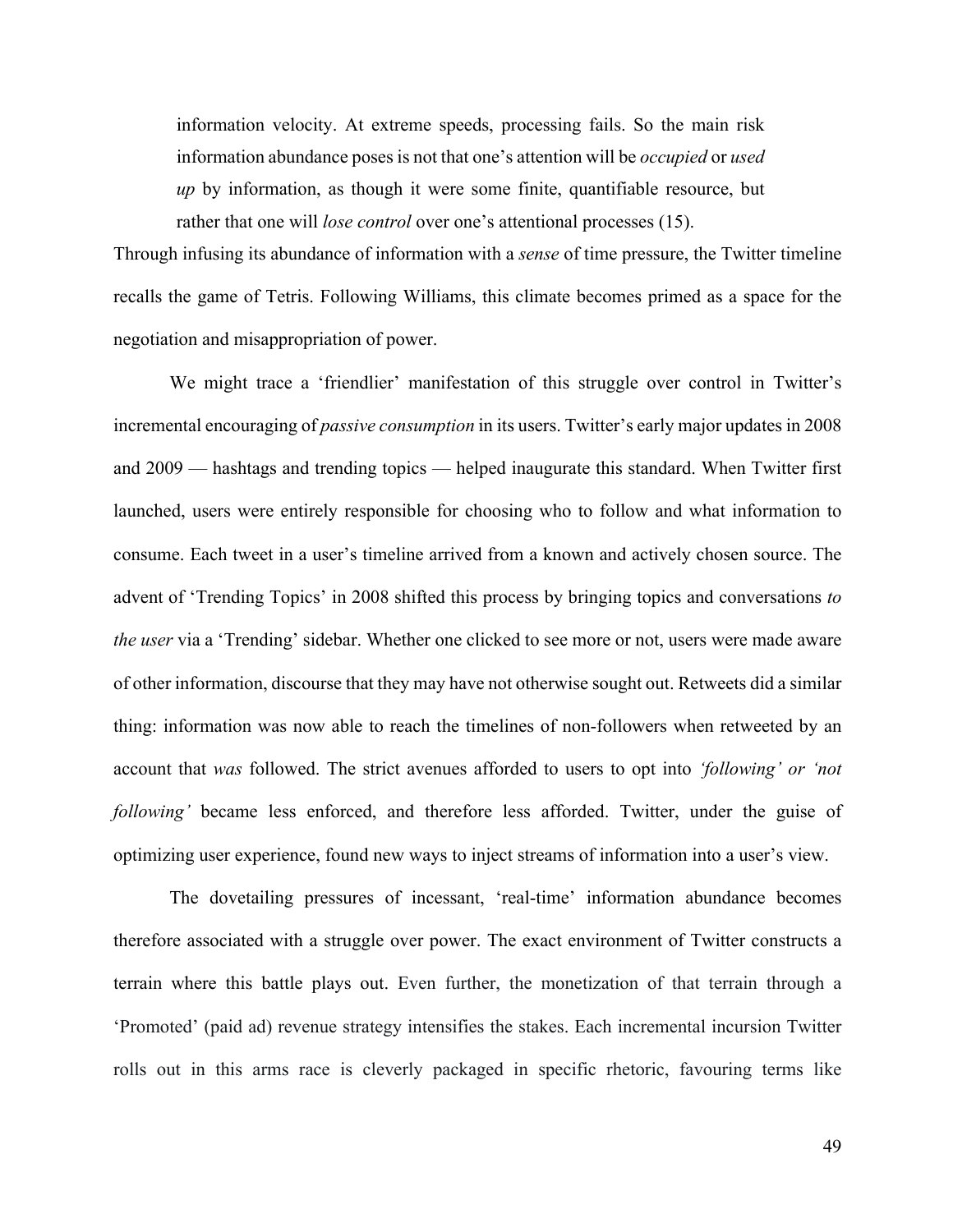*streamlining* and *optimization* that connote positive and beneficial outcomes. The updates or devices associated with these terms are more likely to satisfy the demands of the capitalist corporations heading them. 6

This is the exact terminology used to announce Twitter's adoption of video autoplay in June 2015 — the critical provocation underlying the 2016 origination and widespread appearance of the IPT in Hollywood trailers. However, several other factors, unfolding concurrent to this evolution, play a major part in this development. The connection between Twitter, its adoption of autoplay, and the internal pre-teaser cannot be considered in isolation. We have seen how Twitter's interface updates and branding rhetoric embed network temporality and encourage passive consumption, which then demystifies the conditions and logic of the IPT's environment. The following discussion of two other major players, YouTube and the Motion Picture Association of America (MPAA), edges us towards a more comprehensive contextualization of the origins of the internal pre-teaser.

### **2.2 Innovations in Advertising: YouTube's TrueView and the MPAA**

As Twitter evolved from "autonomous utility promoting user connectedness into an information network exploiting user connectivity" (van Dijck 86), passive consumption played out in different ways across other social media sites experimenting with revenue models. YouTube, which was purchased by Google in 2006, was developing a multi-faceted marketing strategy aiming to "capitalize on streaming video's viral marketing potential" (van Dijck 125). This strategy included branded video channels, Promoted Videos (similar to Twitter's 'Promoted Tweets' wherein relevant Promoted Videos appear in the right-hand sidebar of the video watch

 $<sup>6</sup>$  This is a point I expand on in the following chapter.</sup>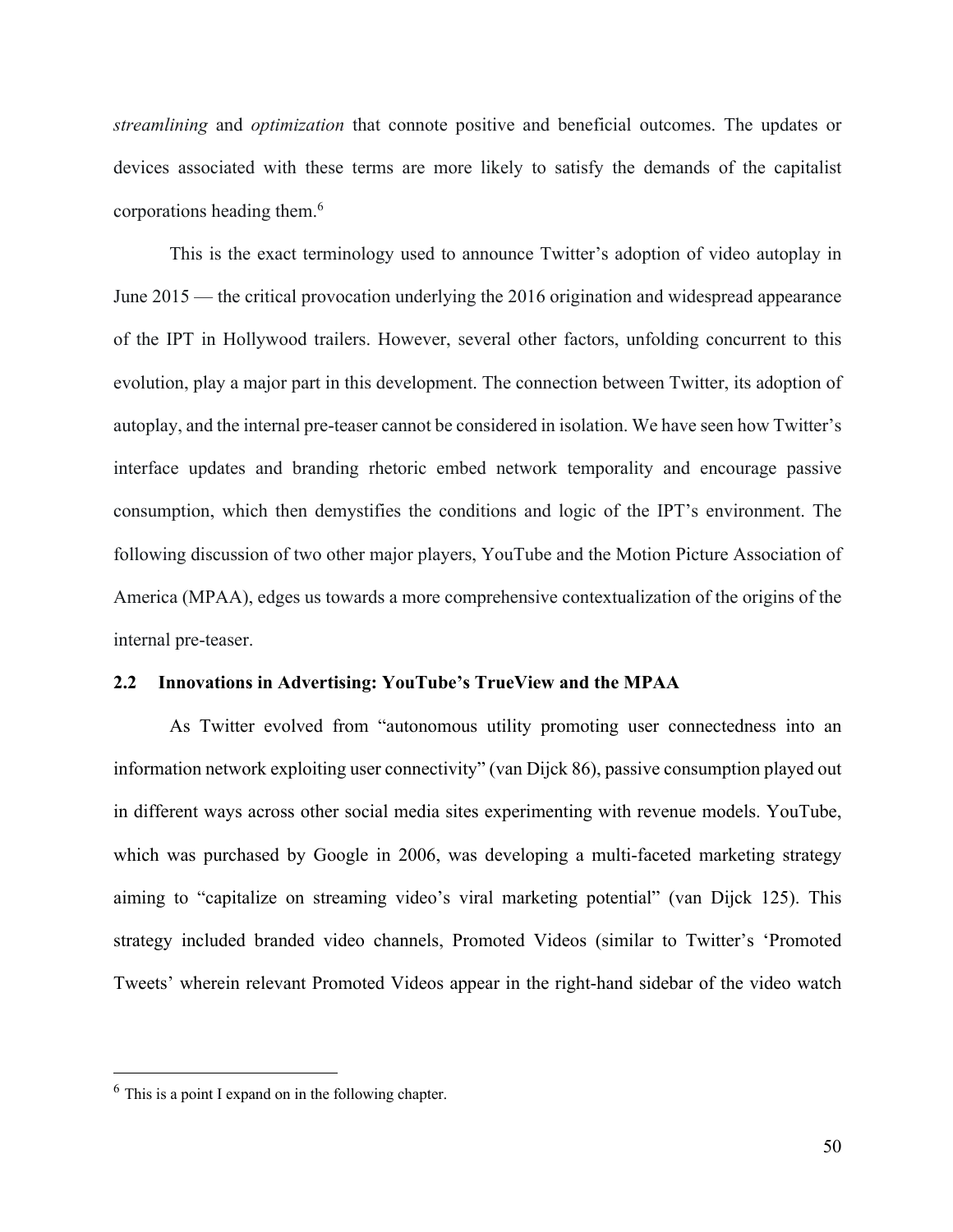page), and in-video advertising.<sup>7</sup> YouTube's in-video advertising model enabled advertisers to purchase either 'pre-roll' space (before the selected video) or insert their ads within the video's runtime as a sort of micro-commercial break. This advertising stream becomes critical to the development of the internal pre-teaser with the adoption of TrueView in 2010.

The TrueView advertising format is the result of Google "investing significantly to make display advertising better for users, advertisers and publishers" (Mohan). The product of exorbitant research and development efforts, TrueView is an interactive variation of in-video advertising designed to "create opportunities for viewers to engage with your brand on a deeper level" ("About Interactive Videos"). In essence, TrueView offers viewers "the option to skip an ad if they don't want to watch, or to choose from multiple ads the one they want to watch" (Mohan). While a video advertisement plays, a countdown of 5 seconds eventually offers the viewer the option to skip directly to the desired video content, rather than watch the ad in its entirety. In addition, "advertisers are billed only if the user watches at least 30 seconds (or the complete advertisement, if it is less than 30 seconds long)" (Pashkevich et al. 451). While pre-roll video advertisements ran on YouTube prior to 2010, this update shifted the conditions of the encounter, embedding a temporal reminder through a 'countdown' that foregrounded the option to skip. Advertisers were afforded the choice — they could opt either for TrueView or the more traditional, unskippable ad format. By July 2012, 70% of in-stream advertisements had adopted the former, and TrueView became the dominant format for in-video advertising on YouTube (Pashkevich et al. 452).

The massive success of TrueView advertising is largely indebted to the apparent benefit it offered both advertisers and ad-viewers — its reputation as a "win-win" innovation in advertising

 $<sup>7</sup>$  There are dozens of iterations of ad streams available on YouTube. For the purposes of this project, issues of</sup> passive consumption are best illustrated by TrueView's in-video advertising.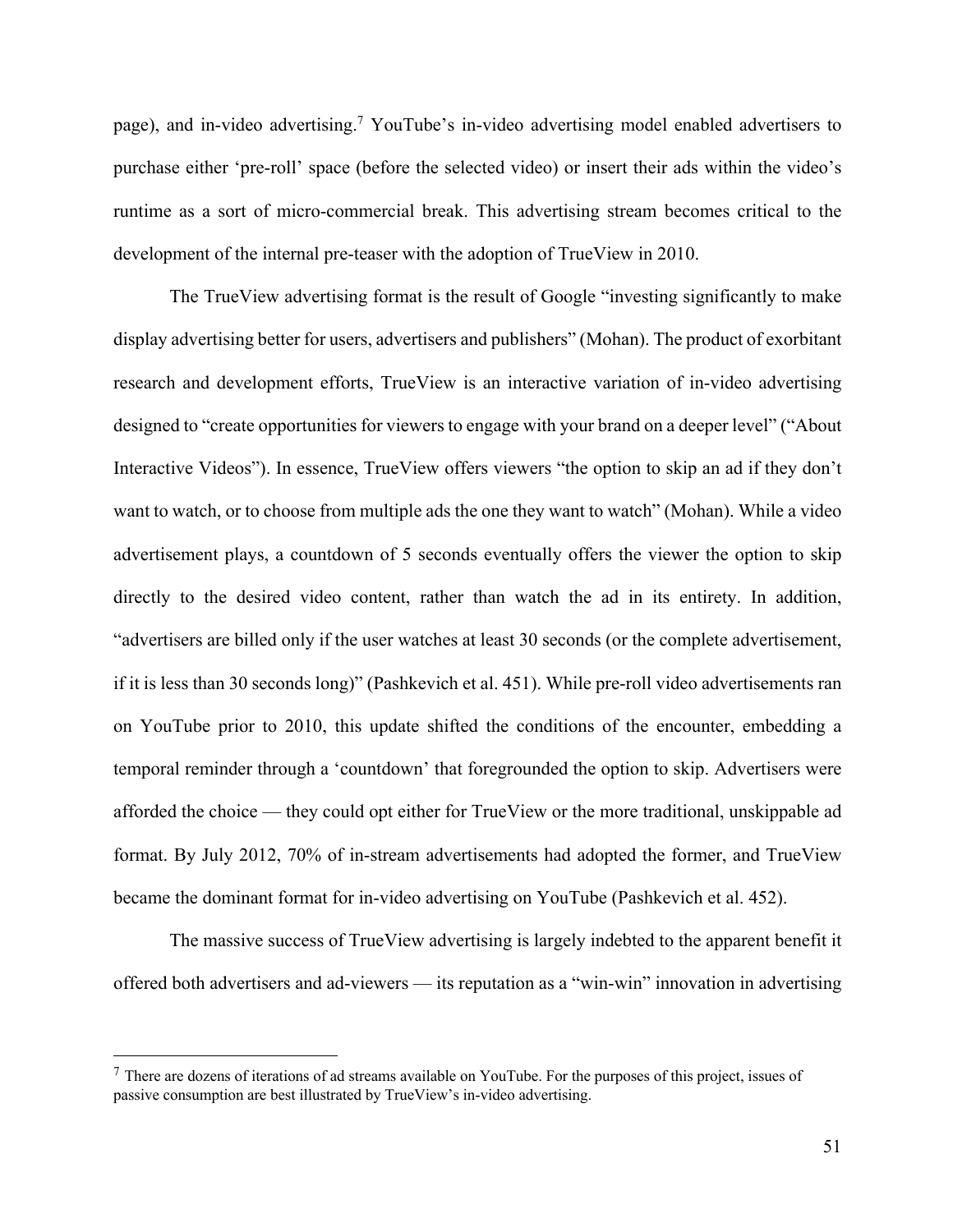persists today ("TrueView"). TrueView promises that advertisers pay only for 'real' views by 'interested' viewers (viewers who had elected to *not* skip the ad) and promises viewers more agency over what advertisements they watched. Of course, this illusion of choice is nonetheless artificial, as advertisers establish the rules of the game by opting to use the TrueView format in the first place. But even so, studies claimed that skippable ads not only reduced the negative impact of advertising on users, but *empowered* them. A 2012 study by Pashkevich et al. assert, "YouTube's TrueView instream video advertisements appear to have succeeded in substantially reducing the negative user impacts of online advertising without sacrificing the value of such advertisements to advertisers. This is a substantial accomplishment" (457).<sup>8</sup> This study equated "watch time" (total time spent watching YouTube videos) as a proxy for negative or positive impact, finding that TrueView advertising (compared to non-skippable advertising) lengthened the time spent on YouTube (454).

Others note the inherent power imbalance that undermines this concept of 'empowering' advertisements. "The 'most empowering' menu is different than the menu that has the most choices" writes Tristan Harris, a former Design Ethicist at Google*.* Whether advertisers opt to utilize a TrueView format does not afford any real benefit to the viewer, who is still made to encounter the advertisement, "If you control the menu, you control the choices" (Harris). Regardless of the validity of this 'empowering' effect, even those with pro-TrueView biases acknowledge how the new format breaches a previous boundary. Pashkevich et. al continue, "giving users the choice to view (or not view) may actually increase this advertising effectiveness by engaging users in the advertising process" (457). In offering viewers a 'right to choose', TrueView implicates the viewer in the advertising transaction.

<sup>8</sup> The researchers Pashkevitch et al. are all Google employees at the time this study was published in 2012.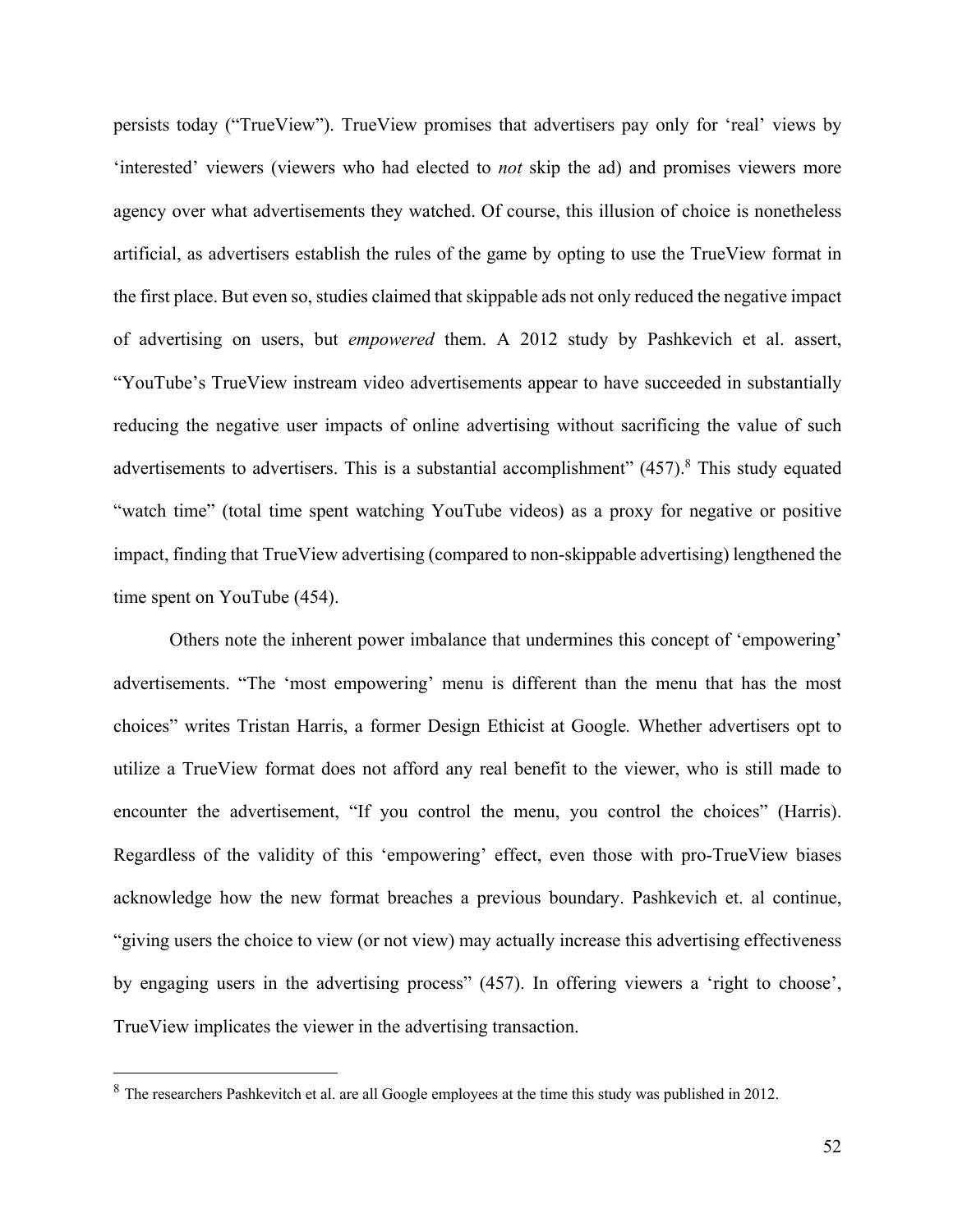This new format also incentivized advertisers to make their opening five seconds irresistible. Shortly after the announcement of TrueView, ThinkWithGoogle.com, Google's inhouse advertising agency, targeted advertisers with articles about how to create video campaigns 'optimized' for this new, time-pressured format ("Tips for Creating Effective Video Ads"). With viewers now able to choose to opt-out of a video advertisement, the onus of holding the viewer's attention fell on the production team and the video itself. As Google helpfully reminds, "Make sure the video you create for your ad is engaging. Remember, you don't have a captive audience because viewers can skip a video after 5 seconds" ("Tips for Creating Effective Video Ads"). Advertisers faced intensified pressure to construct video advertisements that could perform, that is, to effectively transform this choice to click skip into an illusion. The invention of the TrueView advertising format escalated certain priorities of video production by concentrating the need to 'hook' the viewer, to persuade them to stay beyond the first five seconds.

It did not take long for the pressures of TrueView advertising to have an effect on longstanding and established advertising video formats that were *not* optimized for such exposition. Such was the case for online movie trailers mandated under the Motion Picture Association of America (MPAA) guidelines. A trade organization descended from the Hays Code,<sup>9</sup> the MPAA is the trade federation of America's major studios and keeps U.S. government censorship away from the industry through self-regulation. Their Classification and Ratings Administration (CARA) department reviews and rates the films and advertising material that studios voluntarily submit. The incentive encouraging studios to submit lies in securing distribution amongst large American theatre chains. In other words, "if you want to compete in the movie market, you need to have a

<sup>&</sup>lt;sup>9</sup> The MPAA began as the Motion Picture Producers and Distributors Association (MPPDA) of which William Hays — who later established the Hays Code in 1930 —was president. In 1945, Hays retired and the MPPDA was renamed the Motion Picture Association of America (MPAA) ("G is for Golden").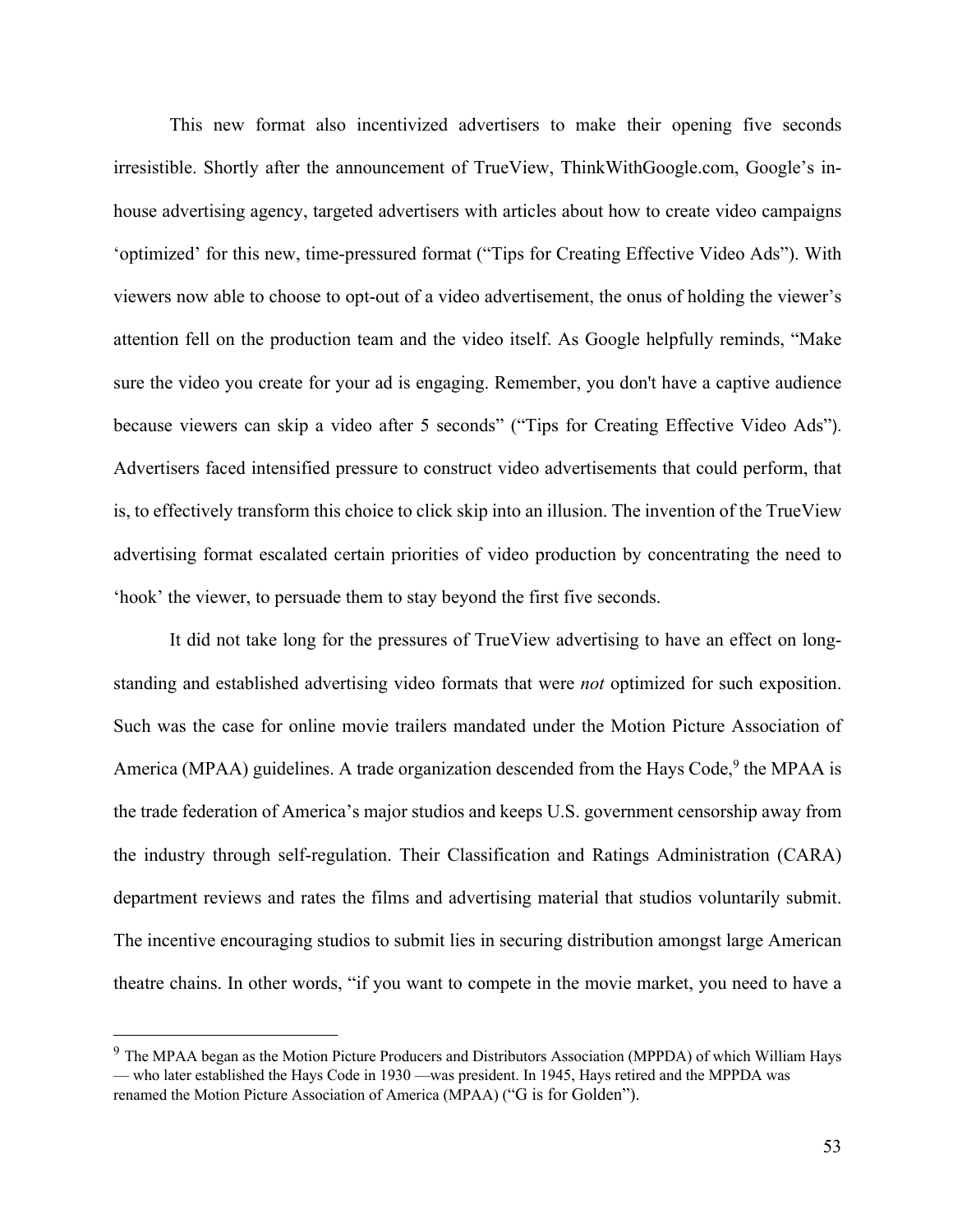rating" (Roos). Hollywood films competing for box-office success therefore depend on the approval of their advertising material by CARA, and abide by the guidelines they establish.

The MPAA's Advertising Administration reviews all advertising and publicity materials for films rated by the MPAA, and approves (or does not approve) them depending on the placement. Up until 2013, the MPAA approved theatrical movie trailers for two audiences only, either for "All Audiences" (A "G" rating, meaning unrestricted or general audiences) or "Restricted Audiences" (An "R" rating, meaning viewers under 17 must be accompanied by an adult guardian) ("2006 MPAA Advertising Handbook").<sup>10</sup> Use of the official MPAA rating tags, otherwise called Trailer Tags, were required to be shown on all trailers for rated films. Even teaser trailers, defined by MPAA as "a trailer issued before the motion picture has been rated" ("2006 MPAA Advertising Handbook" 24) required Trailer Tags indicating suitability for all audiences.

The MPAA further mandated the placement and location of Trailer Tags. They were to be "placed at the head of the trailer" (28) and were required to play for either 5 seconds (theatrical trailers) or 4 seconds (for television spots) (handbook page 9). This variance in placement duration speaks to an inherent acknowledgement of the different temporalities structuring theatrical or television viewing experiences. In the cinema, movie trailers had a comparatively captive audience whereas television viewers were free to change the channel. Understandably, the MPAA allowed television trailers a more ephemeral Trailer Tag placement to account for the competitiveness of the TV environment. Of course, the rapidly evolving digital environment escalated an even greater temporal pressure, one which even the four-second TV Trailer Tag was surely unequipped for.

 $10$  Changes came in 2013, when the MPAA's "Advertising Administration made changes to the tag accompanying movie trailers to clearly display to audiences that "the following preview has been approved to accompany this feature," making it clear that the trailers being viewed prior to a film were suitable for the film's intended audience" ("G is for Golden").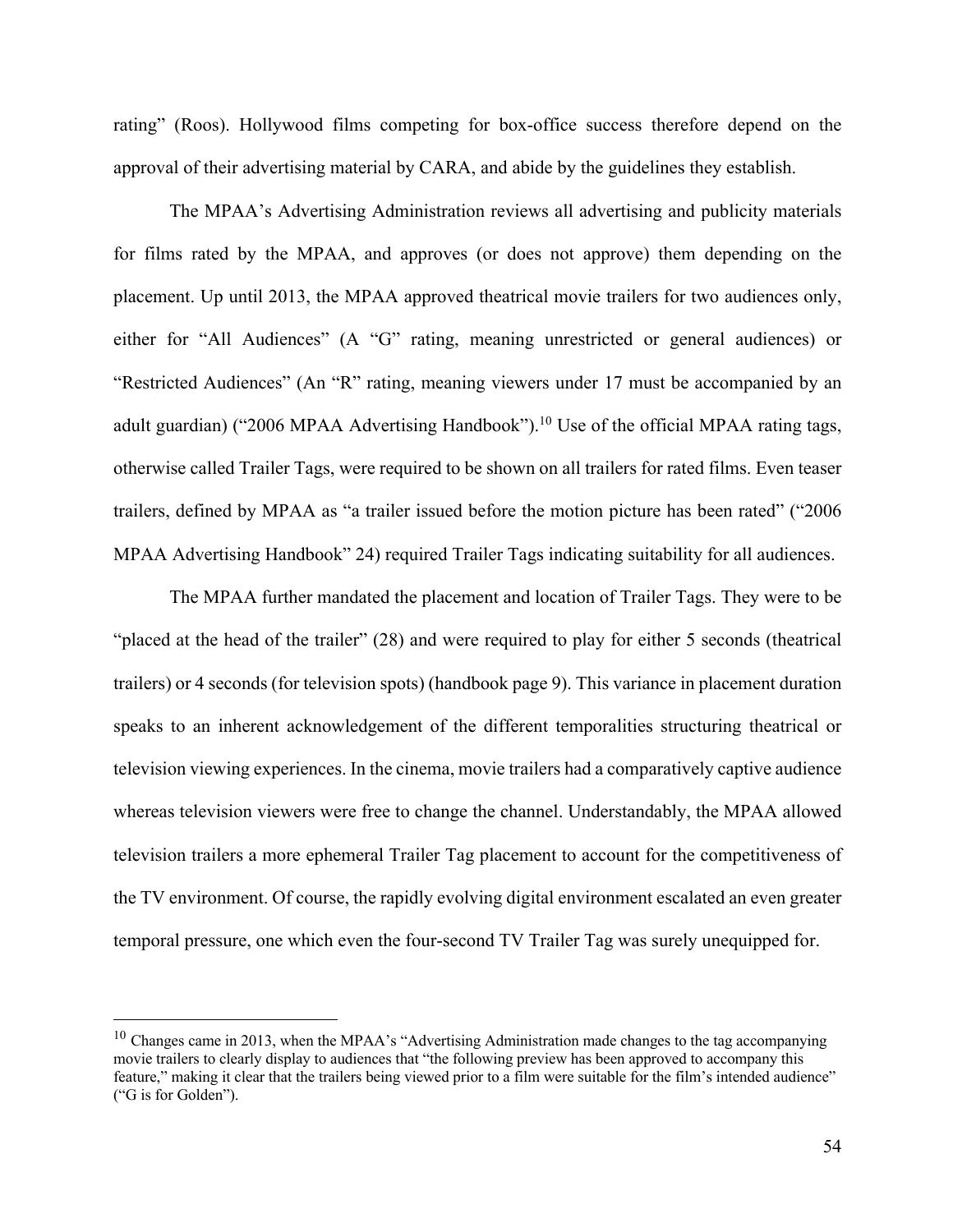This is precisely what unfolded in 2012 - 2013 when Warner Brothers began strategizing the promotional campaign for the 2013 superhero film, *Man of Steel* (dir. Zack Snyder). The blockbuster film — which went on to rank as the fourth top-grossing film of 2013 — was allotted an expansive marketing campaign that included paid ad placements of the *Man of Steel* movie trailer on YouTube, thereby optimizing its TrueView in-video format. In its early stages, the Warner Brothers marketing team identified the misalignment between the temporal pressures afforded by the TrueView in-video format, and the customary Trailer Tag shown in the trailer's opening five seconds (Davidson). Put differently, Warner Brothers perceptively understood that the quickness necessitated by the TrueView format rendered this five-second Trailer Tag an outdated and costly policy. This prompted discussions between Warner Brothers executives and representatives of MPAA's online marketing department, which ultimately resulted in the *Man of Steel* trailer<sup>11</sup> becoming the first MPAA studio trailer approved to run online as a paid ad without Trailer Tags (Davidson).

This development — the result of an intuitive "soft policy change" (Davidson) rather than rigid consultations and meetings — was soon picked up across other MPAA studios. In freeing the movie trailer from the obligation of a five-second Trailer Tag, Hollywood's trailers were better empowered to adapt to the temporal demands of TrueView and other online skippable ad formats. Interestingly, this policy change was not explicitly announced in the MPAA's 2014 advertising handbook, which mandates Trailer Tag placement in theatrical and online trailers but uses less specific wording in a section titled *Internet Advertising.* <sup>12</sup> Rather than completely renovate

<sup>11</sup> The specific trailer in question is titled, *Man of Steel - "Fate of Your Planet" Official Trailer* and has been archived on the official Warner Brothers YouTube page. It can be found at www.youtube.com/watch?v=NlOF03DUoWc (Davidson).

 $12$  Under this section, the MPAA advises that "The official motion picture site must include on its splash page the Full Rating Block and hyperlinks to www.mpaa.org and www.filmratings.com, as must any trailer for the motion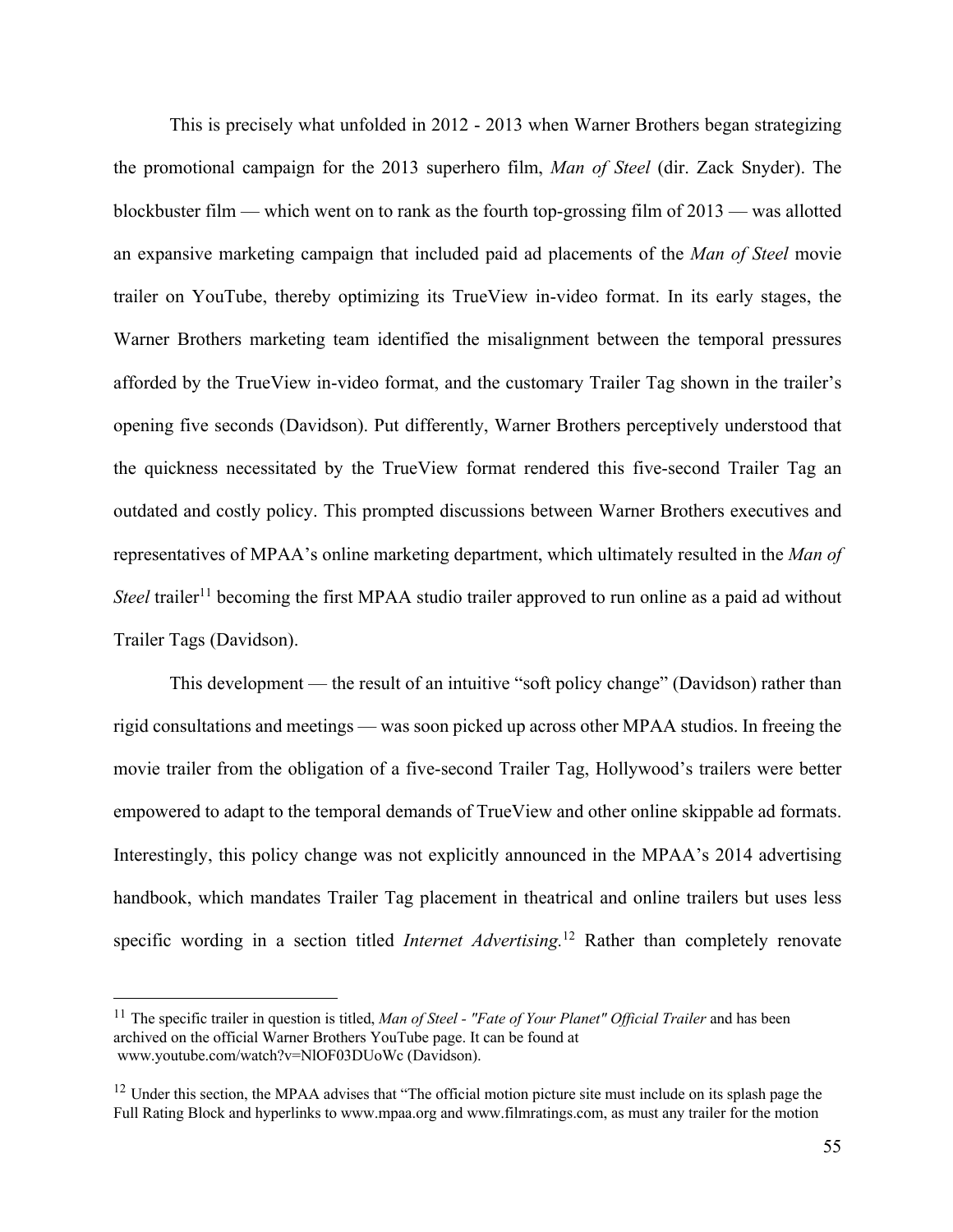placement policy for online trailers, the impact of the *Man of Steel* campaign simply expanded the options. To this day, some internet-circulated MPAA trailers continue to display Trailer Tags in their opening seconds while others do not. But for movie trailer agencies and production houses eager to optimize for an environment of immediacy — in other words, anxious not to 'waste' those precious first five seconds — the decision is clear.

One might expect Hollywood's internal pre-teaser to develop shortly after this liberation of the trailer's opening seconds, and indeed the perfect match of TrueView's five-second countdown and the Trailer Tag five-second stipulation points to this. During this period, other predecessors can be found — specifically in the extended trailer for *Dead Man Down* (2013 dir. Niels Arden Oplev)13 which offers a pretextual hybrid: an extended type of internal pre-teaser *and* a MPAA Trailer Tag feature in its opening act. The promotional YouTube account for *Dead Man Down* (@DeadManDownMovie) offers a collection of archived iterations of promotional texts, including movie trailers, TV spots and exclusive clips. The film's official trailer is its earliest archived video, shared in January 2013 and begins with the customary 5-second Trailer Tag. However, it is the second video archived on its YouTube page — titled "Extended Trailer" — that offers insight into the internal pre-teaser convention's predecessors.

This "Extended Trailer" is composed of the official trailer with the addition of a 21-second opening sequence edited in prior. While not fully liberated from the mandatory inclusion of MPAA Trailer Tags — which appear *after* this opening sequence — this early text hints at practices that

picture exhibited on the Internet. If the motion picture has not yet been rated, the splash page shall include the "This Film Is Not Yet Rated" tag in a box in place of the Full Rating Block. The Full Rating Block shall be included on the site immediately after the motion picture has been rated. (Internet Trailer Tag examples are contained in Appendix E) (11). The wording under *Theatrical Trailers* and *Television Advertising* is more unequivocal, directly referencing the duration necessary for Trailer Tags to be displayed ("Advertising Administration Rules" 9-10).

<sup>13</sup> Found at https://www.youtube.com/watch?v=xGr0vUe41vM.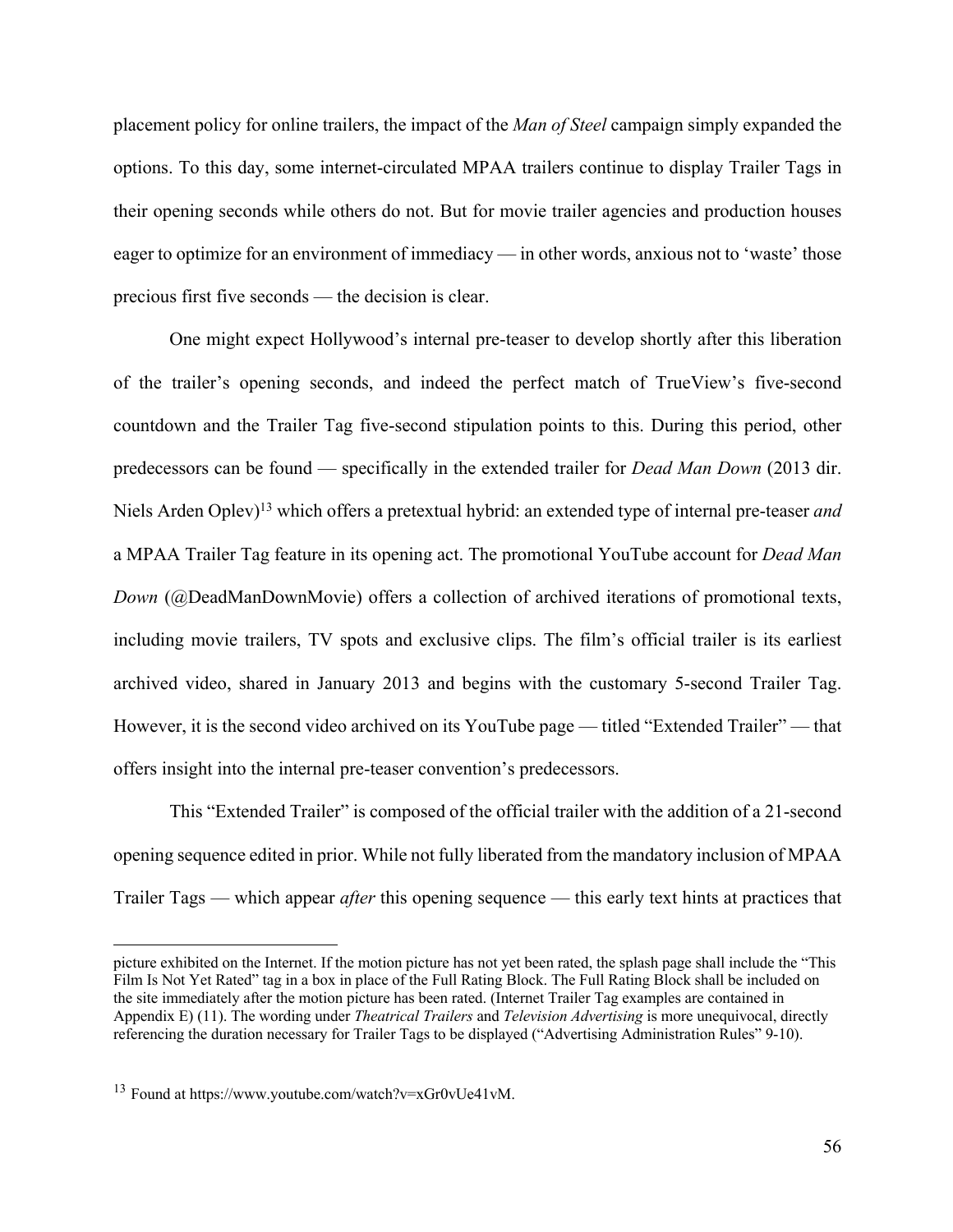may have preceded the convention's solidification. Specifically, the editing together of short teasers to the finalized, MPAA-approved trailers to offer an "extended" version (Yang). While the IPT convention involves a lack of MPAA trailer tags — and thereby does not 'extend' the text so much as supplement it, the aesthetics and structural similarities are striking. Including a car crash and gunfire, pulsing soundscape and intertitles, this sequence resembles an expanded, slowerpaced version of the formula that later exploded through Hollywood trailers in 2016.<sup>14</sup> While autoplay would later cause this strategy to condense and congeal as the internal pre-teaser proper, the logic of "extending" that permeates through this prototype-like amalgamation differentiates from the later convention, which treats the inclusion of the IPT as a supplement for social media optimization, rather than a narrative extension.

It was not until another technological development, the invention of autoplay on Twitter, that this temporal pressure intensified enough to *streamline* this strategy. The incorporation of a 'teaser' no longer constituted an 'extension' of a trailer — as in the case of *Dead Man Down* — but became hyper-condensed, erasing any true 'extension'. The convention of an internal yet separated 3-10 second opening segment only appeared widely among MPAA studio trailers some time later. The consistent formula evidenced in this project's sample did not appear until April 2016 — three years after the 2013 release of both the *Man of Steel* and *Dead Man Down* trailers. While the MPAA's 'soft policy change' primed the big-budget Hollywood movie trailer for the structural creativity that would eventually create the internal pre-teaser, the temporal pressure of TrueView was not enough on its own. The guaranteed eyeballs promised by autoplay escalated temporal pressure for trailers. It was no longer enough to tease, but now one had to truly

<sup>14</sup> The strangeness of this teaser/trailer combination in this *Dead Man Down* (2013) extended trailer is commented on by viewers. A top comment on a third-party archived copy of the extended trailer reads, "its trailerception" (LETZUPLOADIT).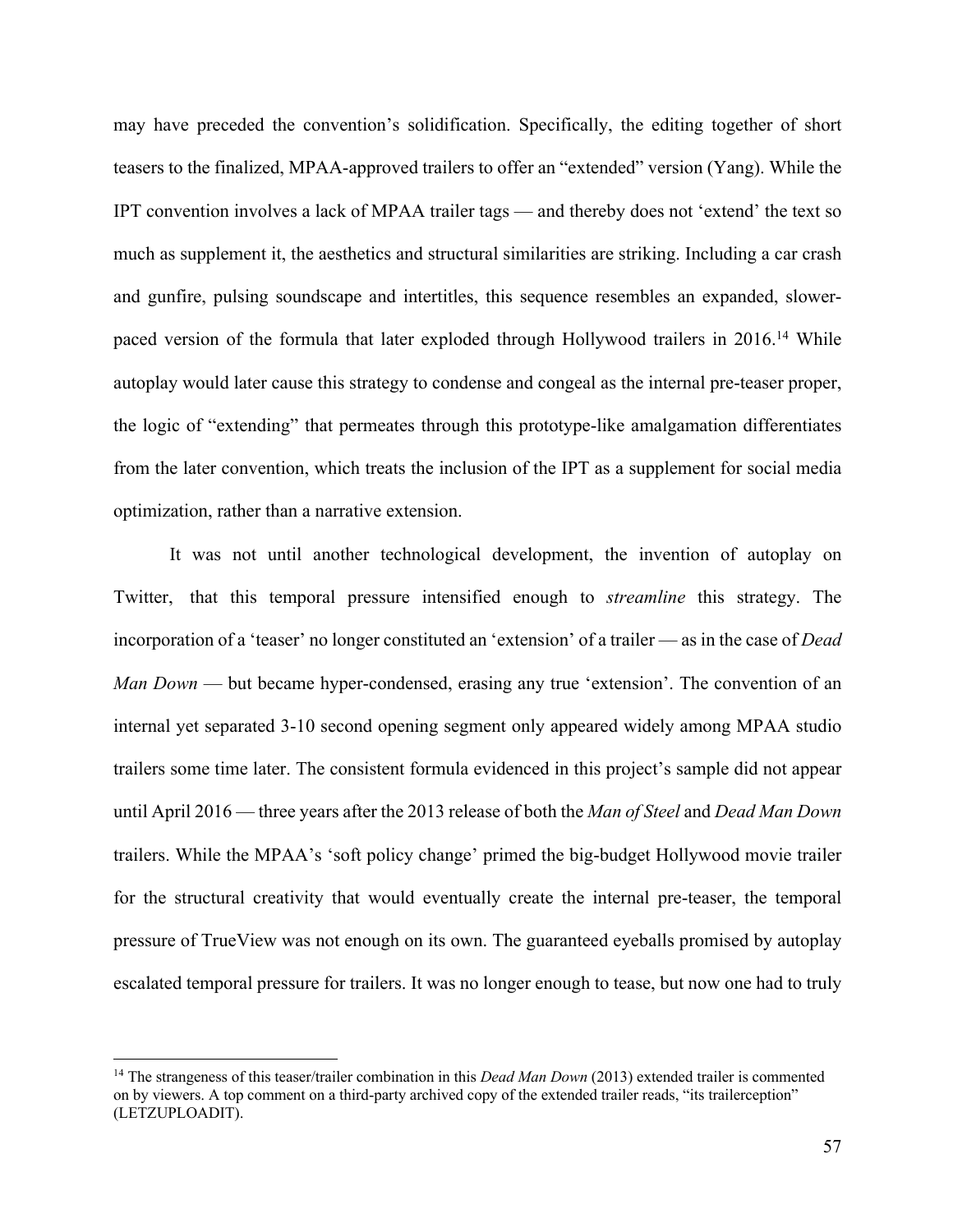hook — and *fast*. The adoption of autoplay on Twitter pushed the IPT to evolve from amorphous and accidental beginnings to become a concentrated and deliberate formula.

### **2.3 The Age of Autoplay**

In June 2015, Twitter announced its implementation of video autoplay. It was not the first nor the only social networking site to do so — Facebook pioneered video autoplay on its mobile app in September 2013 and later extended the update to its web feed (Constantine). Since then, video autoplay has become a default feature of countless social networking platforms and websites. Most iterations of this architecture create a similar experience: users browsing a website will scroll upon (or open) a page prompting embedded videos to immediately play upon this exposure. The autoplaying videos are most often muted unless clicked upon, yet the resounding cultural response remains one of disdain. Brian X. Chen writes for the *New York Times*, "Nobody seems to like autoplay videos — not even people I've talked to in the ad industry. The indiscreet videos demand your attention while burning through your mobile data plan and sucking up your batteries. Yet they have become a necessary evil for many media publishers trying to survive in the digital age" (Chen). Yet from Facebook and Instagram to Netflix and TikTok, autoplay persists as the default condition for video media.

While autoplay is a web-wide phenomenon, its implementation on the *Twitter platform* is critical for the internal pre-teaser's emergence as a convention, less than a year later, in April 2016. Apart from the relative proximity of the two events, this connection is bolstered by a history of collaborations between Twitter interface updates and Hollywood campaigns, beginning with Disney/Pixar's purchase of the first 'Twitter Trending Topic' advertising slot to promote *Toy Story 3* (2010) (Siegler). As well as highlighting the trailer for *Fifty Shades of Grey* (2015 dir. Sam Taylor-Johnson) in its 2014 press-release introducing promoted videos (@regandc), Twitter also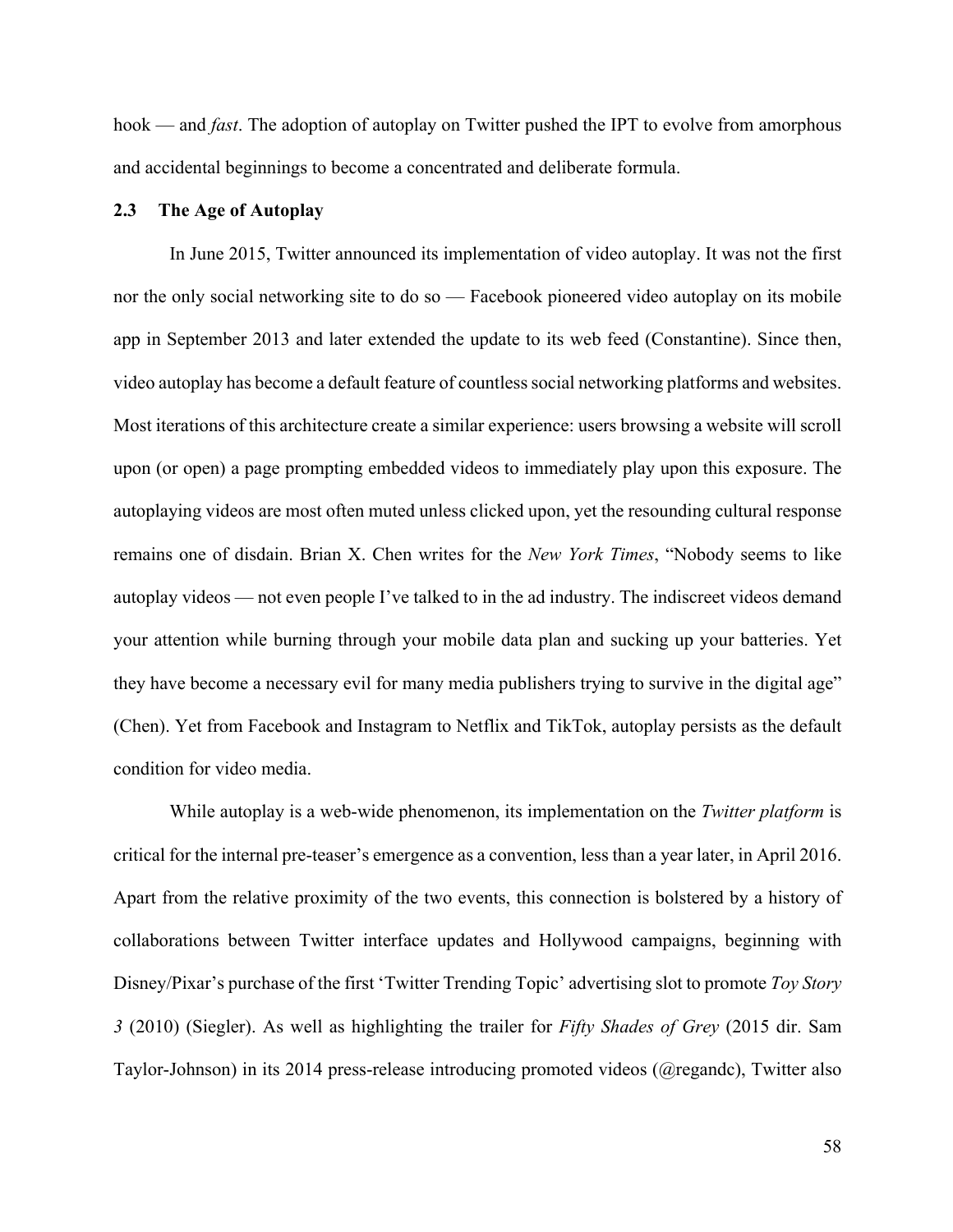distributed movie trailers as embedded video media — otherwise called 'native video content' prior to rolling out this ability to its general users, as demonstrated in the tweeted trailers for *Lucy*  (2014 dir. Luc Besson) and *Dawn Of The Planet Of The Apes* (2014 dir. Matt Reeves). <sup>15</sup> Twitter's implementation of autoplay meant that all native videos began playing automatically once scrolled upon, and this update — while positioned as equally beneficial to users and advertisers prioritized commercial interests. Consider the accompanying press release, "By introducing autoplay and taking a stance on viewability, we think Twitter is now the premier platform for marketers to share and distribute the best video content in the world" (@regandc).

But the most salient impact of autoplay on Twitter lies not just with its blatant foregrounding of commercial interests, but with the intensification it brings to an already extreme temporal environment. As immediacy and incessancy are foregrounded in the platform's architecture and rhetoric, video autoplay transforms network temporality's rule into a dictatorship. Contextualized against its history of incrementally encouraging passive consumption through new architecture and updates to its interface, Twitter's video autoplay presents its most aggressive pursuit of this aim, taking away the Twitter user's ability to *not* engage with the video material. Increasingly injected into one's timeline from external sources — via Retweets, Promoted Tweets and other features — this material became streamlined in its delivery to the viewer. In other words, the Twitter user was no longer required to actively opt into receiving information *or* — in the case of video information — playing it. Video autoplay then becomes the most salient affront to user agency, and the most important ammunition in securing passive consumption.

<sup>&</sup>lt;sup>15</sup> 20th Century Fox and Universal were no doubt included as "select content publishers and verified users" (@regandc) for whom Twitter enabled this feature in 2014. The trailer for *Lucy*, shared May 22nd, 2014 can be found at https://twitter.com/ApesMovies/status/480047582777847808?s=20. While the trailer for *Apes*, shared June 20th, 2014 can be found at https://twitter.com/ApesMovies/status/480047582777847808?s=20.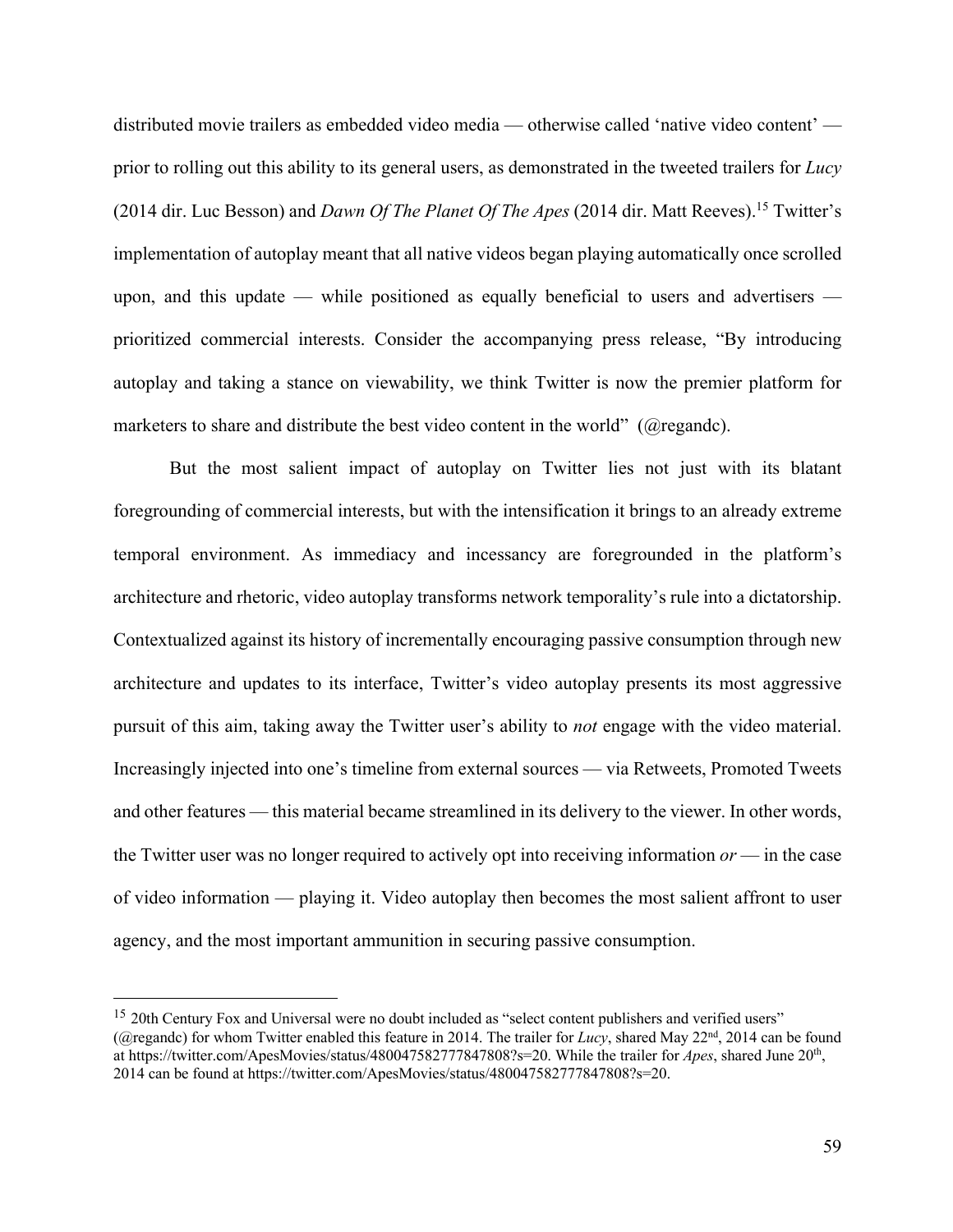The press-release announcing autoplay packages the update as "a more streamlined consumption experience" (@regandc) and this rhetoric reveals the underlying logic of the internal pre-teaser. Though the connotations of terms such as *streamline* and *optimization* are positive, connoting greater efficiency, ease and productivity, the updates attached to this language come with unwelcome intrusions. In the case of Twitter autoplay, the 'streamlined' video actively implicates the viewer, and in doing so dominates the encounter and forces a passivity in the spectator. Even if she chooses not to watch the video — and therefore scrolls onwards or else clicks the 'pause' button — autoplay necessitates her engagement, it establishes the rules of the game. The right *not* to engage becomes displaced, and this loss of agency has been met with widespread criticism (see Chen, Engst). The association between the rhetoric of 'streamlining' and the exertion of control is a theme that the following chapter expands on.

The bottom line is that the aesthetics and structure of the internal pre-teaser reveal an inherent awareness of these conditions. It subsumes the immediacy and competes with the incessancy that are the conditions of Twitter — and social media culture generally. The internal pre-teaser has been plainly attributed to social media, consider the statement from an anonymous trailer editor in a 2019 AMA Reddit thread titled, *I'm a pitch-sizzle and trailer editor for top studios, directors, and agencies. AMA!*. When asked about the update of internal pre-teasers by a Reddit user, the AMA author (@BauerBourneBond) points directly to research on online viewing behaviours, and even mentions the placement of Trailer Tags:

> It comes from YouTube, Snapchat, and Instagram viewing behaviors. We had a company meeting on this when it first started to be a thing studios were asking for, and simply is just hard statistical facts. Greencard + Studio Logos? 75% drop off. Flashy 3 second intro straight into the trailer?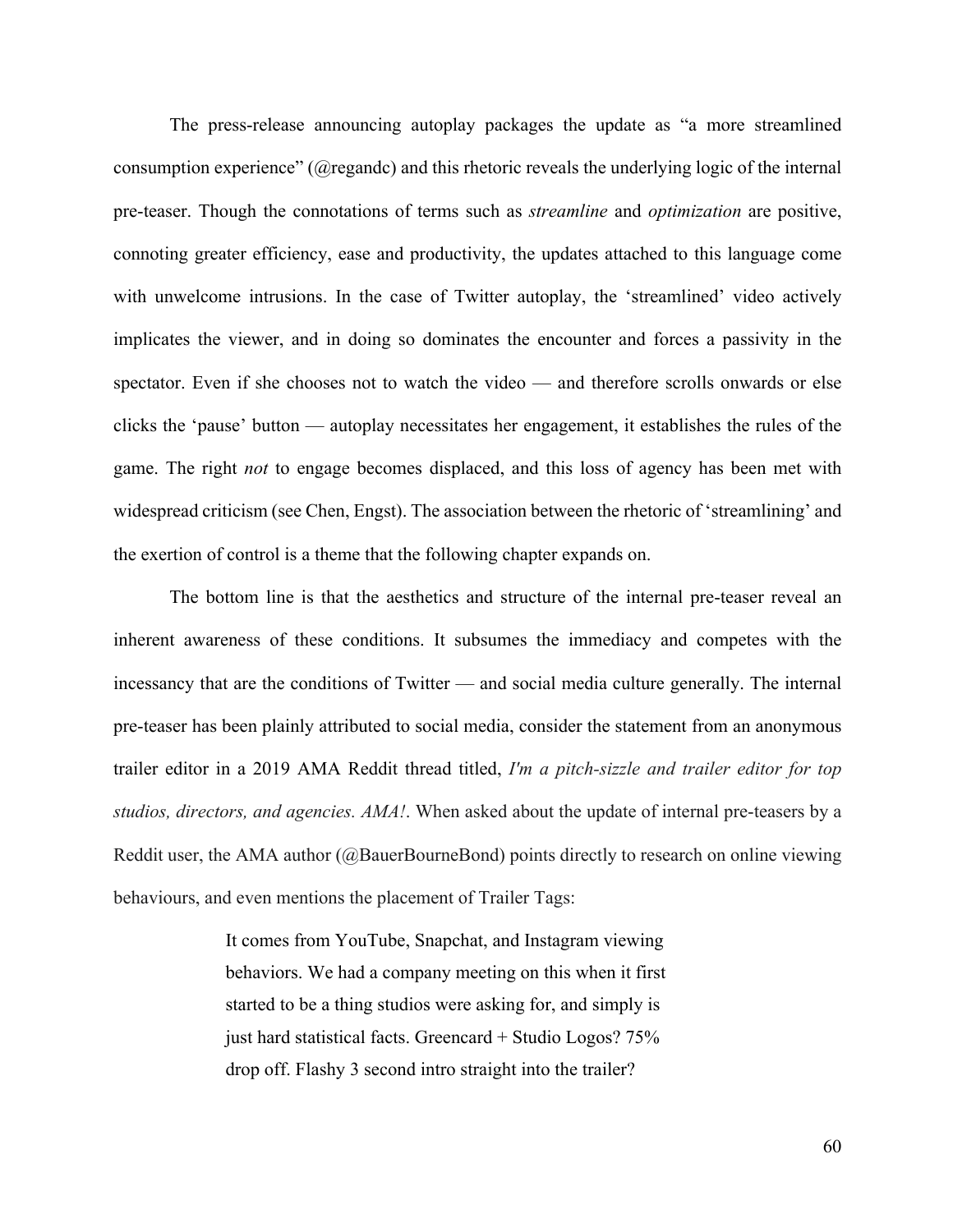300% retention. It's crazy, but the numbers back it up.

(BauerBourneBond 2019)

Although the AMA author makes no mention of Twitter in this statement, the answer indicates how social media viewing behaviours are foregrounded in the production of contemporary movie trailers.

# **2.4 Conclusion**

This chapter traces a series of online events that I have argued directly contributed to the emergence of the Hollywood internal pre-teaser. Condensed to 3-10 seconds and located at the immediate opening of an online trailer text, the internal pre-teaser subsumes the immediacy necessitated by a hypercompetitive information overabundance. While the relaxing of MPAA Trailer Tag guidelines paved the way for creative and eye-catching openings, it was the invention of autoplay that truly sparked the need for *immediacy* at the level of the text. Predestined to be viewed by autoplay, the movie trailer takes on the temporal pressure to *keep* the user watching. 16 This is why the usage of the term 'retention' by  $@$ BauerBourneBond is so important, as it connotes a continued possession or control of the viewer. The internal pre-teaser comes to reflect a text anxious about the relative agency of its viewer, it is no longer given the comfort of the darkened cinema's collective and stationary crowd. This anxiety manifests through a convention that seeks to *recreate* the bodily control of theatre-goers, who must abide by social, temporal and physical constraints. The internal pre-teaser is Hollywood's greatest weapon, not just to compete with teeming timelines but to exert the control it is no longer afforded.

<sup>&</sup>lt;sup>16</sup> It is ironic to consider how the TrueView ad format foregrounded its ability to afford choice, and yet in the years following this invention, great pains have been taken to revert this 'choice'. Herein we may trace a renewed prioritization of persuasion, in which videos scramble to make their ads videos feel 'unskippable'.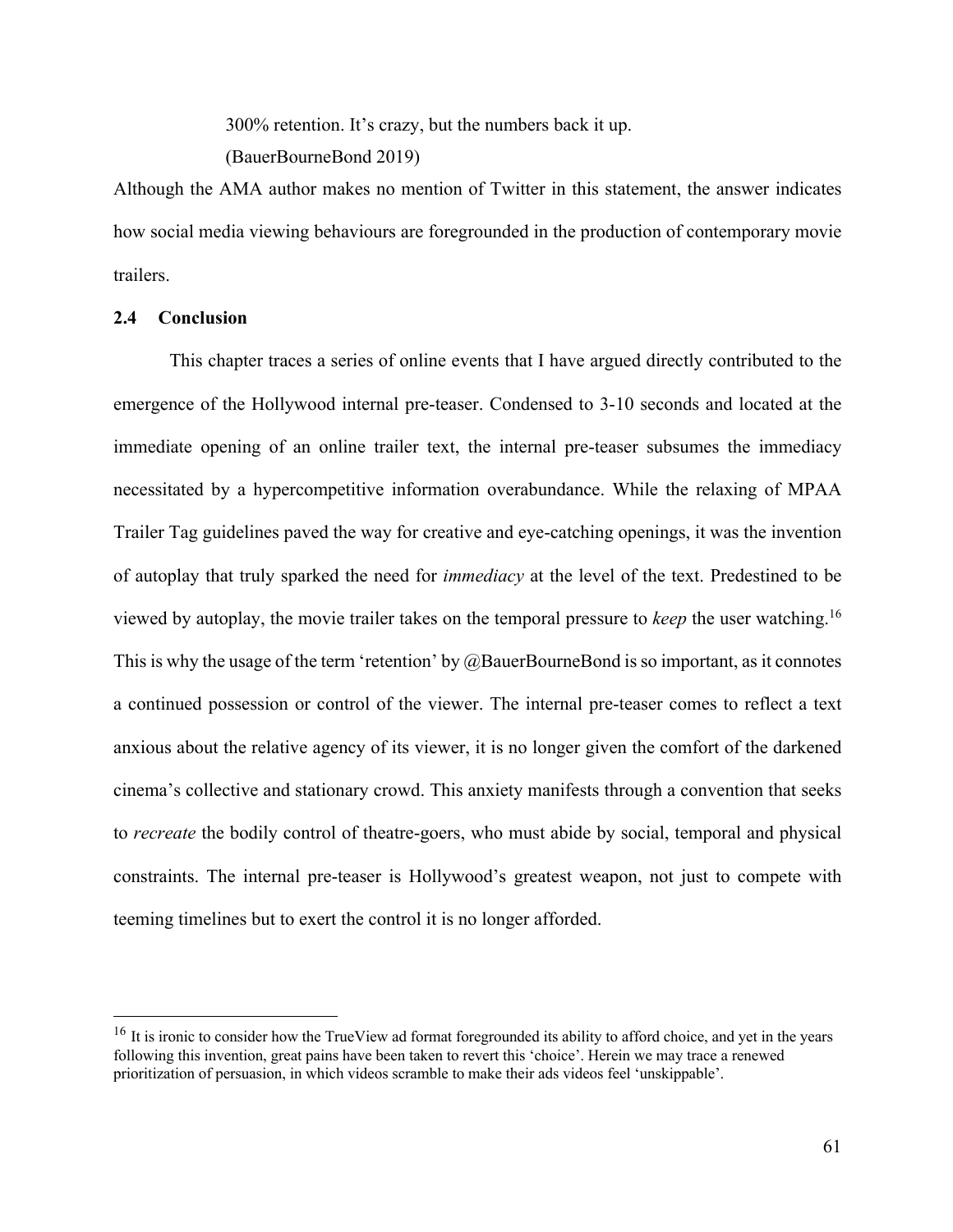When writing this chapter, Ishared the Twitter trailer for *Horizon Line* (2020) with a friend. I offered him my phone and scrolled to the tweet containing the video. He was busy and didn't want to watch the trailer at first, but I insisted. Holding the phone, he took steps to the kitchen to carry on with a task — attempting to multitask whilst dutifully obliging my request. But as the internal pre-teaser began to play, he stopped in his tracks. I watched as the small screen overtook him, and he swayed slightly in place, staring down at the phone. It was this *physical* impact of the internal pre-teaser, its ability to render the viewer into a sort of frozen stasis, that fascinated me. It was not just this effect, but the velocity with which the Hollywood trailer achieved it — mere seconds was all it took to immobilize.

The emergence of the internal pre-teaser was not unforeseen nor unexpected — although its concentrated outbreak in 2016 might have felt that way to some. Rather, the convention arises from a gradational intensification of temporal pressures structuring online viewing experience, best symbolized in autoplay and *the scroll*. This chapter designates contributing events, from Twitter and social media culture, interface technology, video advertising and industry to offer a timeline of the internal pre-teaser's origination. This retrospective lens enhances our understanding of the IPT's function; what it pursues and how. As the *Horizon Line* (2020) trailer attests, the internal pre-teaser's arrival does *not* represent an isolated moment, but a growing overlap in the tactics of Hollywood and Big Tech. Though at one time these two cultural conglomerates ruled over separate screens, their territories become one under an attention economy. It is through the internal pre-teaser we may begin to understand how Hollywood and Big Tech have joined forces to capture and retain.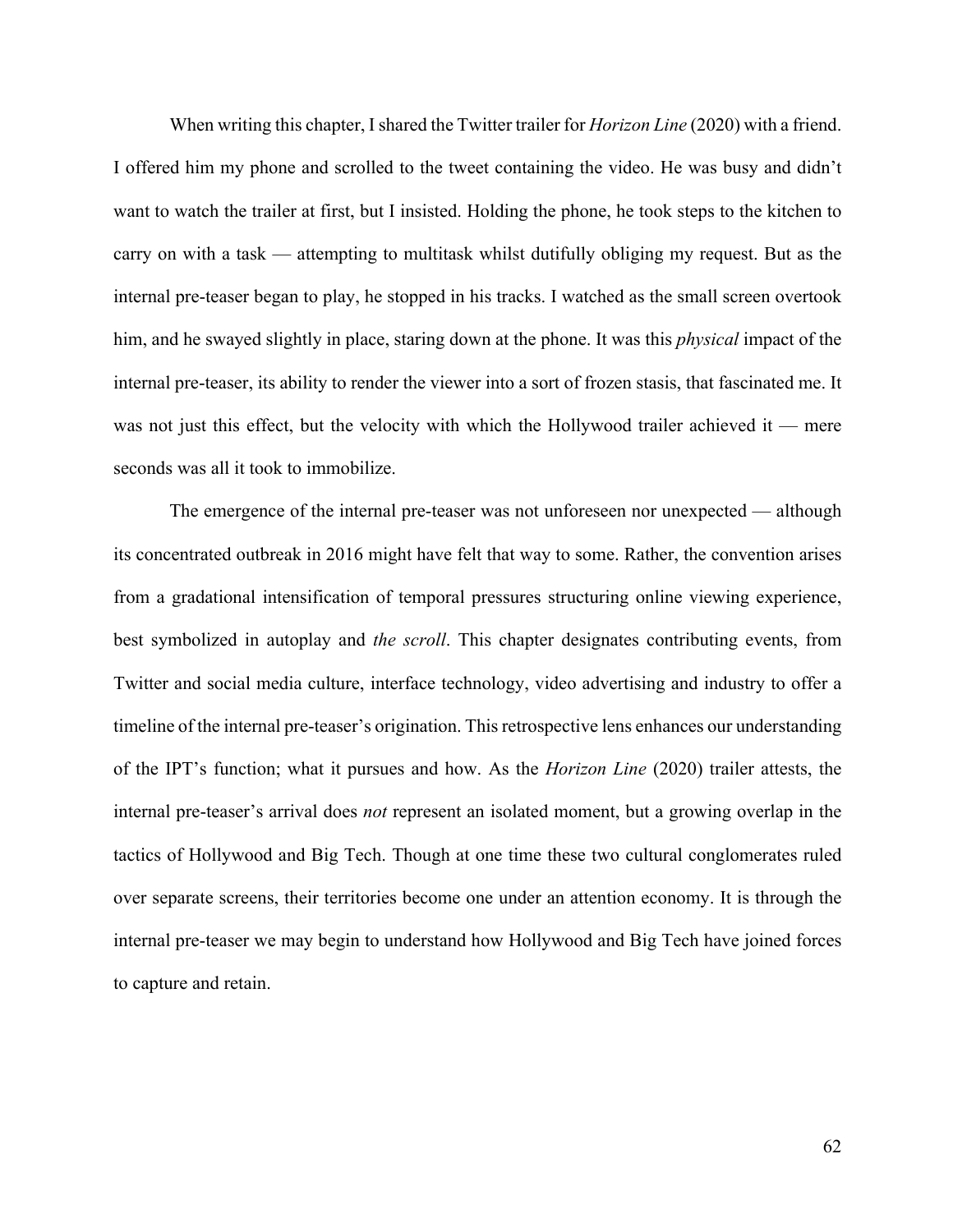# **Chapter 3: Implications of the Internal Pre-Teaser**

Extending the logic of automation central to Twitter's autoplay feature, the internal preteaser constructs a spectatorial experience that is *at home in the scroll*. Its aesthetics and structure are complicit in these operations, they conspire in foregrounding network temporality. Put simply, the internal pre-teaser is optimized for embeddedness in the Twitter timeline. While the previous chapter delineated the origins of these conditions, this chapter unpacks what exactly is implied in the IPT's *optimization*. How does this collusion between text/platform produce political outcomes, wherein narrative and distance are subsumed for more immediate, sensorium aims? How does this interplay represent a shift in the site of persuasion, on the level of the Hollywood trailer text?

Only after Twitter's advent of video autoplay was the formulaic convention of the IPT solidified. Ensuring that all native<sup>1</sup> videos on the timeline played instantaneously once scrolled upon, video autoplay added to the temporal pressures of digital watching. <sup>2</sup> Meanwhile, Twitter users were increasingly subject to architecture promoting passive engagement. The internal preteaser arrives at this juncture, otherwise described as the attention economy. Under these conditions, *eyeballs* become the central target, and autoplay becomes "a necessary evil for many media publishers trying to survive in the digital age" (Chen). While autoplay primes the capturing of attention, the internal pre-teaser deploys an "adrenaline aesthetics" (Duffy) and calculates an *atmosphere of urgency* to impact through structure, editing and sound. By bringing this strategy to the timeline, the internal pre-teaser works to retain the dominated gaze.

 $<sup>1</sup>$  Recall that 'native' is the term Twitter uses to refer to media that has been uploaded directly to the platform,</sup> otherwise, embedded media.

 $^{2}$  As I point out in the previous chapter, these temporal pressures were directly normalized by the prior advent of TrueView in-video advertising, which overlaid a 5-second countdown on video advertising media.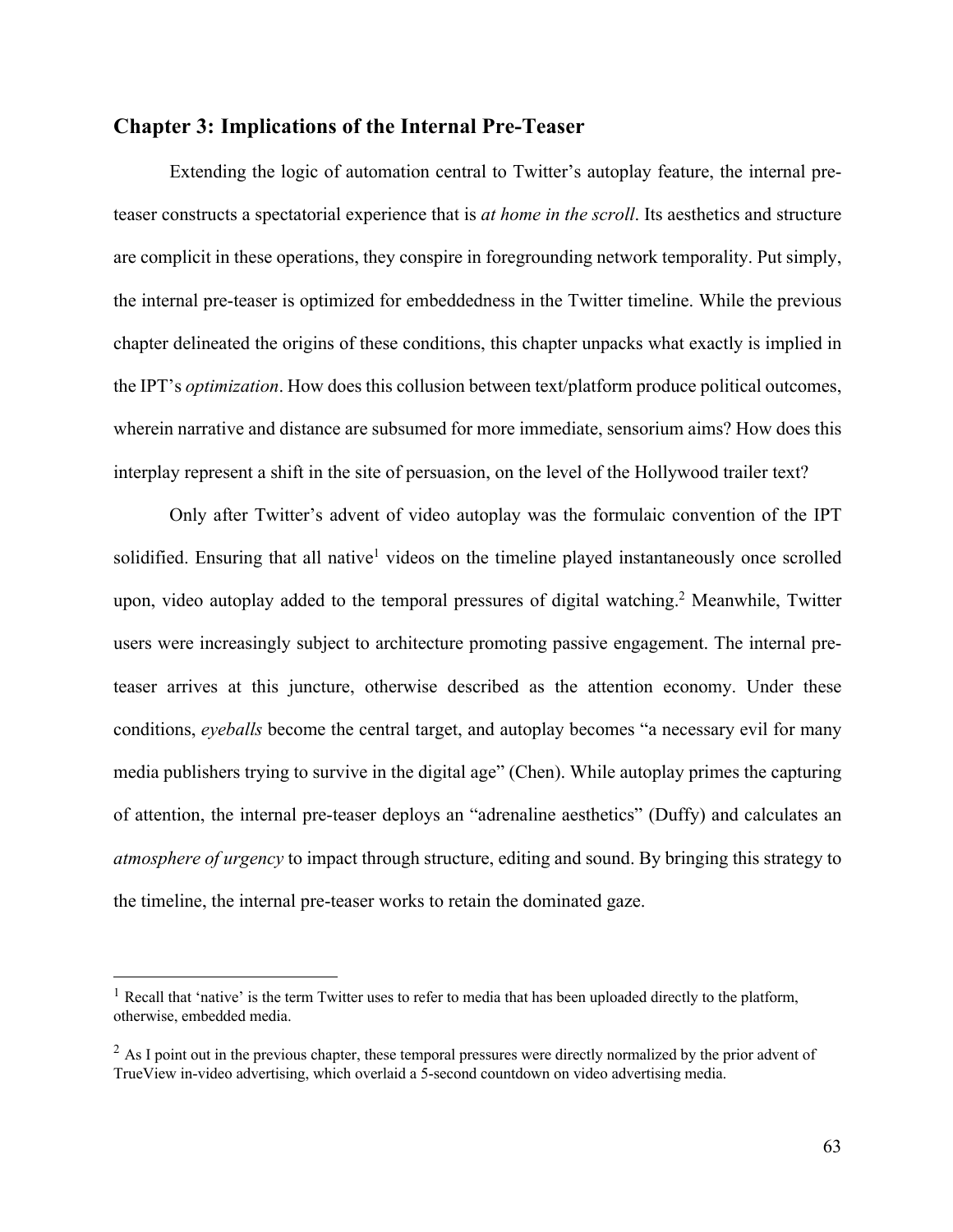What are the consequences of autoplay's temporal pressure? How do text and platform interact to exploit this environment? These are the primary questions addressed in this chapter, which will first parse out the concepts of immediacy and incessancy to offer a theory of autoplay. Armed with a thorough explanation of the IPT's conditions, we then move to the text itself. A close analysis of the internal pre-teaser for *Kingsman: The Golden Circle* (2017) illustrates how formal elements reflect the tensions of the timeline, particularly in relation to speed and control. I conclude by establishing the internal pre-teaser as the weaponization of the Hollywood trailer that recasts its central mode of persuasion. Ultimately, the IPT is deployed to dominate social media viewing experiences and reinforce capitalist needs.

### **3.1 Speed, Immediacy and Optimization**

It is difficult to dismiss the current era's pursuit of speed, and much academic discourse exists on the subject. Though it has a strong population of defectors,<sup>3</sup> the cultural fantasy of fast relies on a promise of ultimate efficiency. It is this fantasy that Big Tech ardently propagates, as illustrated by two current slogans for the latest products from Apple and Google: "Blast Past Fast" ("iPhone 12") and "Starts fast. Goes fast. Stays fast" ("Pixelbook Go"). The coupling of speed and productivity dates back to the beginning of industrial modernity, wherein technological advances revolutionized capitalist production, liberating many from lengthy, labour-intensive tasks. Indelibly beneficial under a capitalist society, the virtues of *speed as progress* were bolstered by a moral component — a belief shared among progressives and capitalists that human betterment depends on constant forward motion (Tomlinson 23).

Binding economic ideals of productivity and efficiency with moral connotations of improvement, the cultural narrative of speed *as* progress persuades and persists. At the core of this

<sup>&</sup>lt;sup>3</sup> Such as the Slow City and Slow Food movements (see Wajcman).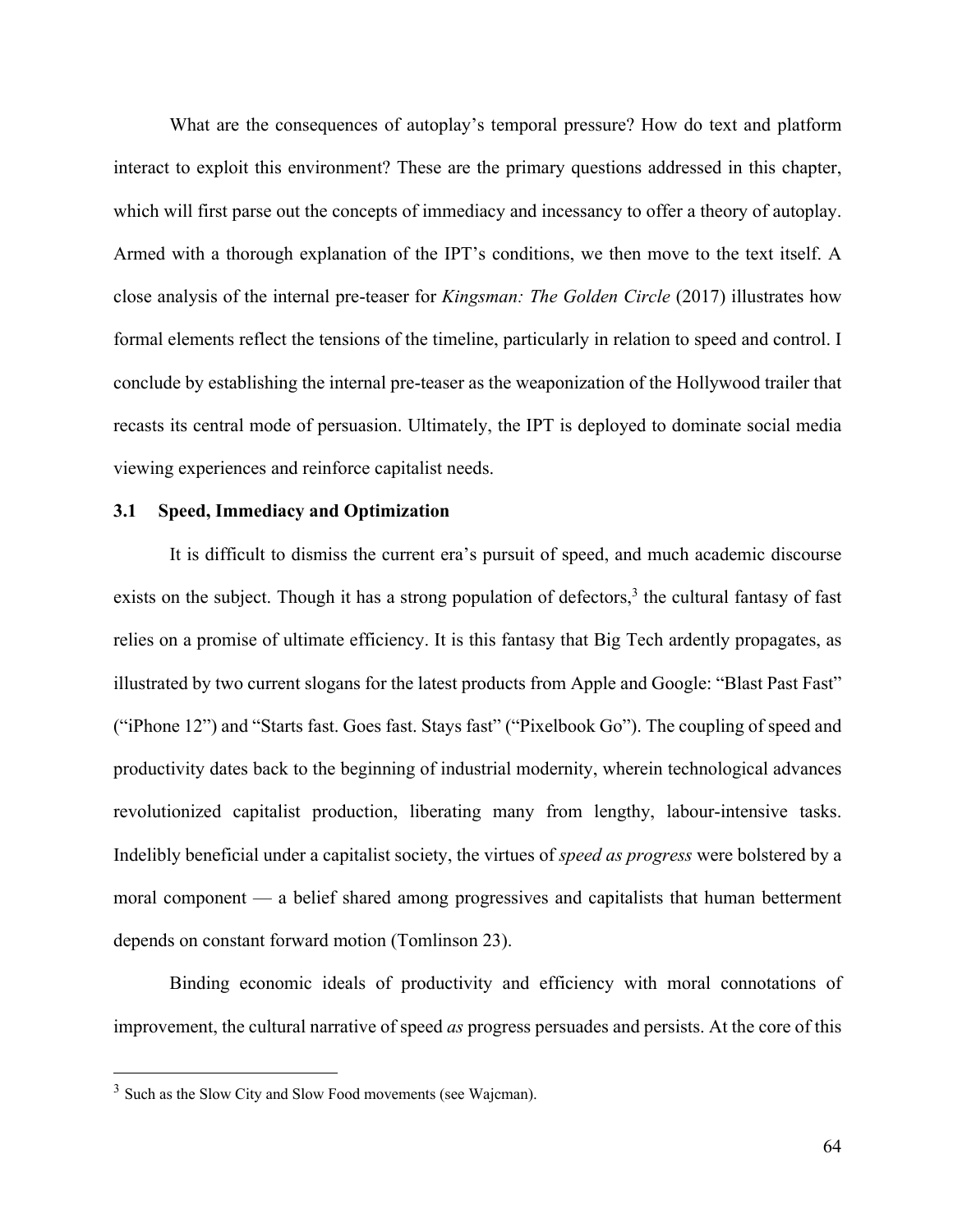equation lies the promise of technology; John Maynard Keynes famously prophesied that increased productivity due to technology would result in a need for only three hours of work a day (Wajcman 163). The association between progress and speed extends to taint *technology itself* with connotations of progress. And while history has failed to realize this "emancipatory impact of machines," (Tomlinson 22) the pursuit of this fantasy continues. Needless to say, these are the aspirations reaffirmed and exploited by Apple and Google, among other tech conglomerates.

In her book, *Pressed for Time: The Acceleration of Life in Digital Capitalism*, Judy Wajcman argues that the co-evolution of technology with work establish "a growing sense of time pressure" (163) that feeds into a cycle of trying to alleviate this pressure through more 'smart' gadgets and devices. While Wajcman attributes our constant *sense* of being rushed to shifts in expectations around work and labour in the digital age,<sup>4</sup> she critiques "the extent to which speed itself has become the ultimate rationale for technical innovation" (178). Apart from promising to alleviate our temporal stress by somehow, finally, being 'fast enough', these devices rely on promotional rhetoric that extends to the economic ideals of speed: efficiency, productivity and progress. This rhetoric, as I have alluded to, features terms like *optimization* and *streamlining*. It is this exact language — and logic — that video autoplay depends on.

The first line of Twitter's press release for autoplay reads, "Today we're introducing a more streamlined consumption experience for all native videos, GIFs and Vines on Twitter" (@regandc). The connotation of this term, streamline, borrows heavily from speed's legacy of

<sup>4</sup> For example, she discusses the "autonomy paradox", a term proposed by Melissa Mzmanian, Wanda Orlikowski and Joanne Yates to describe how corporate lawyers, venture capitalists and other workers who operate by implicit "anytime, anywhere" policies regard the personal email possibility of their blackberry favourably, as enhancing "flexibility, control and competence" and yet the consequences of this "compulsive connectivity" heightens expectations of work, which "reduces personal downtime and increases stress" (103).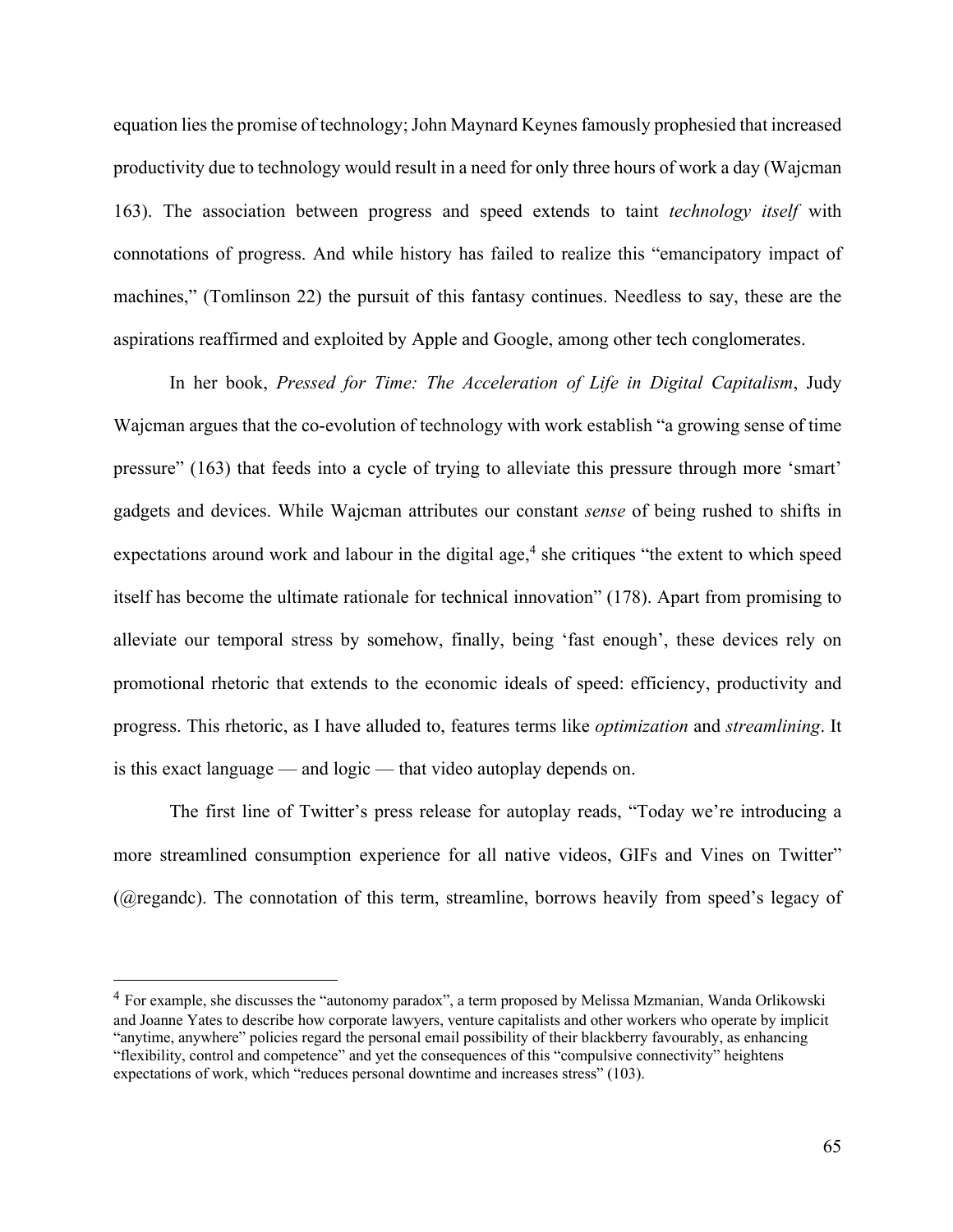efficiency and improvement. Recreating the emancipatory promise of industrial machinery, autoplay offers a 'time-saving solution' to the laborious process of selecting a video to watch. However, while terms like streamline and optimization conjure up the pleasures of speed — of productivity and progress, efficiency and ease — we might ask whether it is speed truly being sold. It is true that autoplay streamlines video consumption, but it does not do this by *speeding up* the process. Rather, autoplay abolishes the process completely.

We can infer from definitions of *streamline* a better understanding. Google's Oxford English Dictionary defines the verb as, "design or provide with a form that presents very little resistance to a flow of air or water, increasing speed and ease of movement" ("Streamline" [Oxford University Press]). Cambridge Dictionary offers a wider interpretation, "to change something so that it works better, esp. by making it simpler" ("Streamline" [Cambridge Dictionary]). A definition for the adjective use of the term by the Oxford English Dictionary reads, "Efficient; simplified, having inessentials removed" ("Streamlined, adj." [OED online]). While speed does appear as a single shard of its connotation, these definitions reveal a different logic at the core of 'streamline'. To streamline is to pursue structural simplicity, to actively eliminate 'inessential' resistance — clunky processes that slow down movement across distances. The temporality more suited to this rationale is *immediacy* rather than speed.

While the latter describes an acceleration of the crossing of a distance or process (between Point A and Point B, for example), the former collapses this space entirely. John Tomlinson illustrates with the metaphor of a physical journey — while mechanical speed may reduce the significance of the journey, such speed ultimately conserves "the will, the force and the effort involved in the overcoming of distance" (90). With speed, Tomlinson explains, "the gap between here and there, now and later, what we desire what we can expect to receive, was *preserved* in the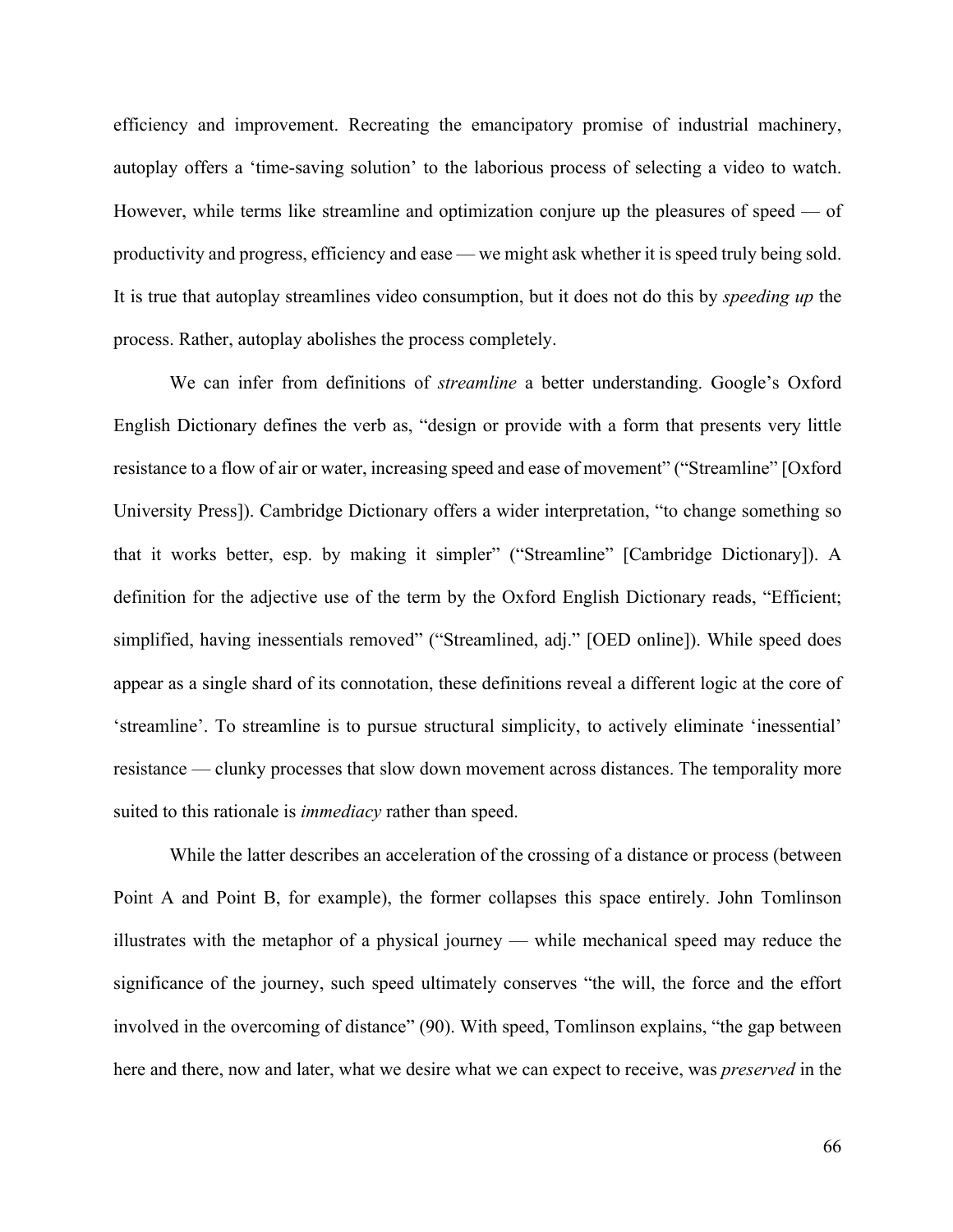necessity of effort [and] in the application of will" (90). The aid of speed in overcoming distance does not erase human effort. This is different from immediacy, which collapses the space between Point A and Point  $B$  — as Tomlinson describes, "the culture of immediacy, by contrast, involves as its core feature the imagination that *the gap is already closed*" (90).

It is this collapse of process — this denial of a 'gap' — that is at the core of autoplay. As the unsurpassed pursuit of efficiency, immediacy regards process as 'inessential' and therefore dissolves it. The idea of 'streamline' embeds this logic of efficient simplification. In her book, *The Mantra of Efficiency*, Jennifer Karns Alexander details the history of this impulse in Western culture, beginning with the waterwheel — where we may also trace the literal beginnings of the term streamline. Alexander underscores the shared emphasis on the notion of 'flow' in terms of both efficiency and the globalization of a network economy (149). The ideology of immediacy (that undergirds this ideal of a global network) shares with efficiency a desire to stamp out interference, streamlining ultimately strengthens flow. Alexander observes that efficiency remains critical in today's world "not only because traditional manufacturing operations continue [but also as] a tool of avoiding disruption" (161). Efficiency's denial of disruption and immediacy's expulsion of interference ultimately coalesce in an application — and often, reaffirmation — of authority.

### **3.2 Autoplay, Control and The Detemporalized Present**

"My favorite aspect of Twitter has long been the personal immediacy — seeing what's happening in my world right now" writes Jack Dorsey (who later became Twitter's CEO) in a 2008 entry on the website's blog (Dorsey). Previously, I showed how Twitter incrementally embedded *immediacy* as a guiding temporality through persuasive architecture encouraging passive consumption. Recall the adoption of 'Trending Topics — announced in 2008 in response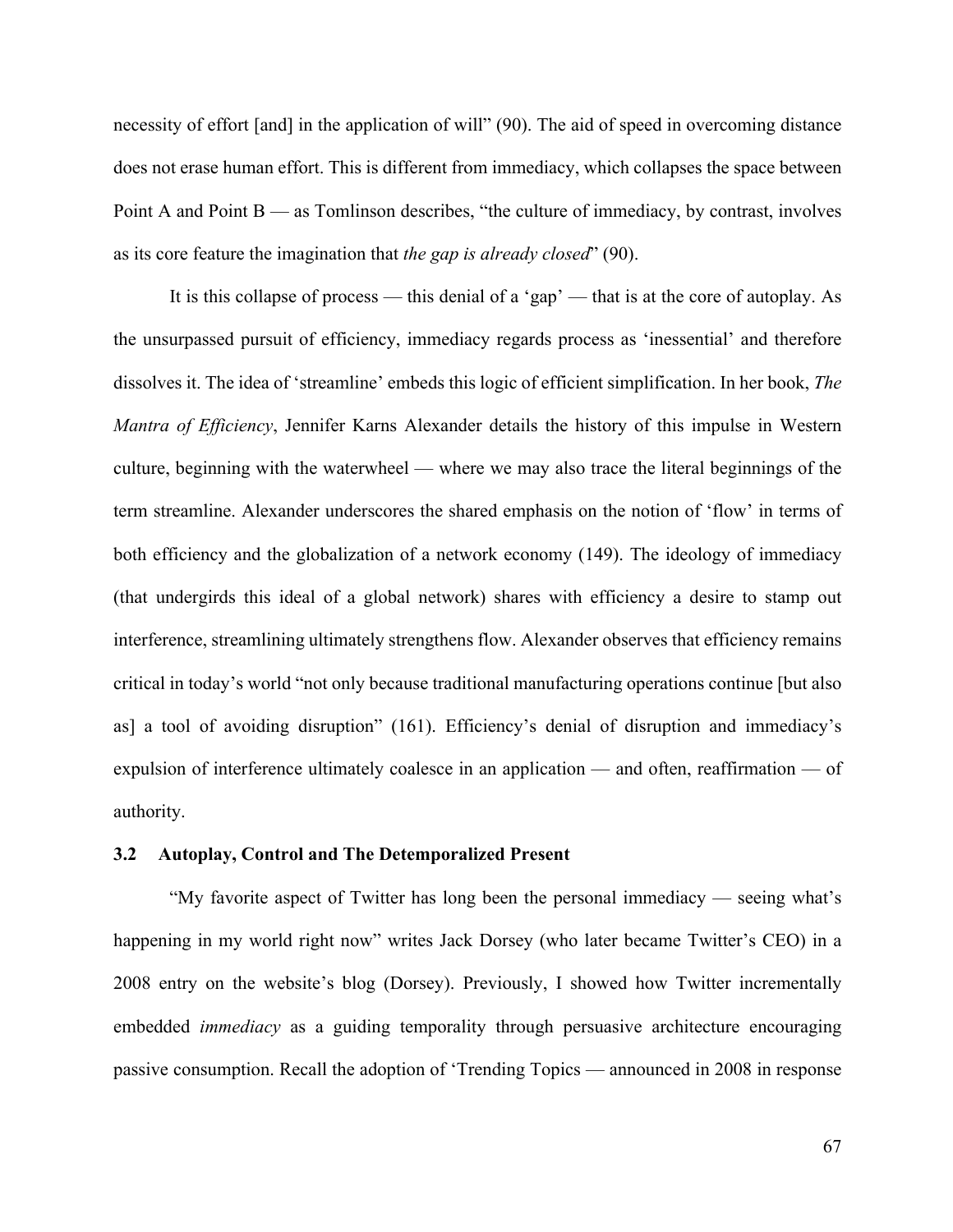to the heavy usage of the search bar by Twitter users. Designed to 'streamline' this process, 'Trending Topics' did not offer a *faster* system (where users could search up their desired topics or fiddle between searches at a quicker rate) but instead made this arrival of new information immediate, reflecting the new "*telos* of consumption" (Wajcman 172) that emphasizes delivery rather than desire. The 'Trending Topics' update funnelled information directly to users through a default sidebar and in turn eschewed the 'inessential' — the actual human process of searching.

This 'Trending Topics' example underscores the collapse between desire and delivery that marks the ideology of immediacy, in which "effortful speed" becomes displaced by "effortless mediated delivery" (Tomlinson 80). We trace in this collapse the erasure of *process* and, by extension, user agency. Dorsey even acknowledges the activeness of the platform in shaping his interests, "At a glance I'm able to see what the world considers important in this moment, which lights a path to explore what matters to me" (Dorsey). Of course, the instantaneity implied in 'at a glance' erases the euphemism of 'a path' but such paradoxes seem central to the rhetoric associated with tech updates. Whereas this language touts the personal benefits of speed, what it actually sells is *immediacy*, which prioritizes the demands of capitalist consumerism.

Autoplay is an exceptional materialization of these operations. It relies on connotations of productivity but serves singularly the means of extinguishing interference. Though, as the 'Trending Topics' update illustrates, video autoplay is not the first Twitter feature to foreground immediacy, it *is* the more controversial exemplification. Although an abundance of websites and platforms have worked to normalize autoplay in recent years, the feature continues to receive considerable backlash in the press, even amongst those working in tech (Chen). This revulsion is attributable to video autoplay's blatant elimination of human interference and denial of consent.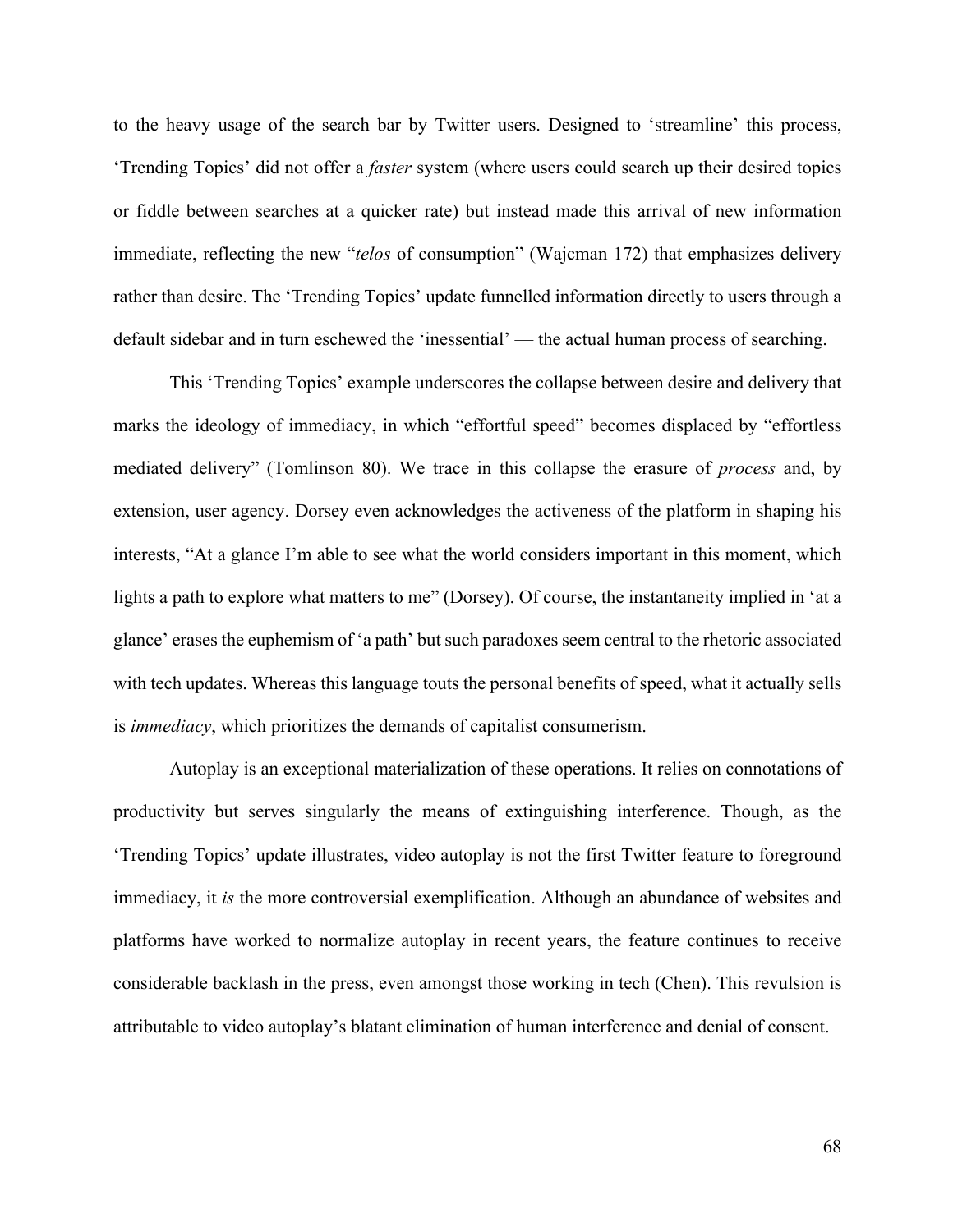In a piece titled "#DeathToAutoplay", technology writer Adam Engst decries Netflix's Apple TV version of the feature (specifically an iteration which auto-plays video clips as a user's mouse browses over content options). Engst introduces the topic with choice words, "...there's one trend that's so blatant, so patently offensive, so callously disrespectful of our time and attention, that we can no longer sit by and suffer. I am of course speaking of the dreaded auto-play videos". The article criticizes the lack of *process* afforded to viewers, "It's difficult even to read the show's description in that amount of time, much less reflect on whether you might want to watch the show" (Engst). Whereas autoplay's immediacy is often deployed for greater efficiency, the ironic outcome here is a *diminishment* of the Netflix viewer's efficiency — they are being constantly interrupted and distracted. The collapse in process blocks out space for decision-making and reasoning — that which Netflix's model of efficiency may regard as 'inessential'.

Autoplay's offensiveness may be further attributed to video media's tendency to draw attention to the act of perception itself — and thereby, the means of that perception. Engst notes that the content of Netflix's autoplaying material is sometimes "wildly inappropriate" for children, citing a Tweet by TechCrunch reporter Sarah Perez, <sup>5</sup> "So I opened @netflix today and it shouted "let's fuck this party in the mouth!!" Seriously? Thank god my kid wasn't in the room. Do you even think about this stuff, Netflix?". Offending content undermines autoplay's sleight of hand by calling attention to the user's lack of agency and loss of consent. When the video itself is disagreeable or unpleasant (therein escalating an awareness of the act of viewing), these operations become more visible.

<sup>5</sup> This tweet can be found at https://twitter.com/sarahintampa/status/1091734215199211522. Accessed 13 January 2021.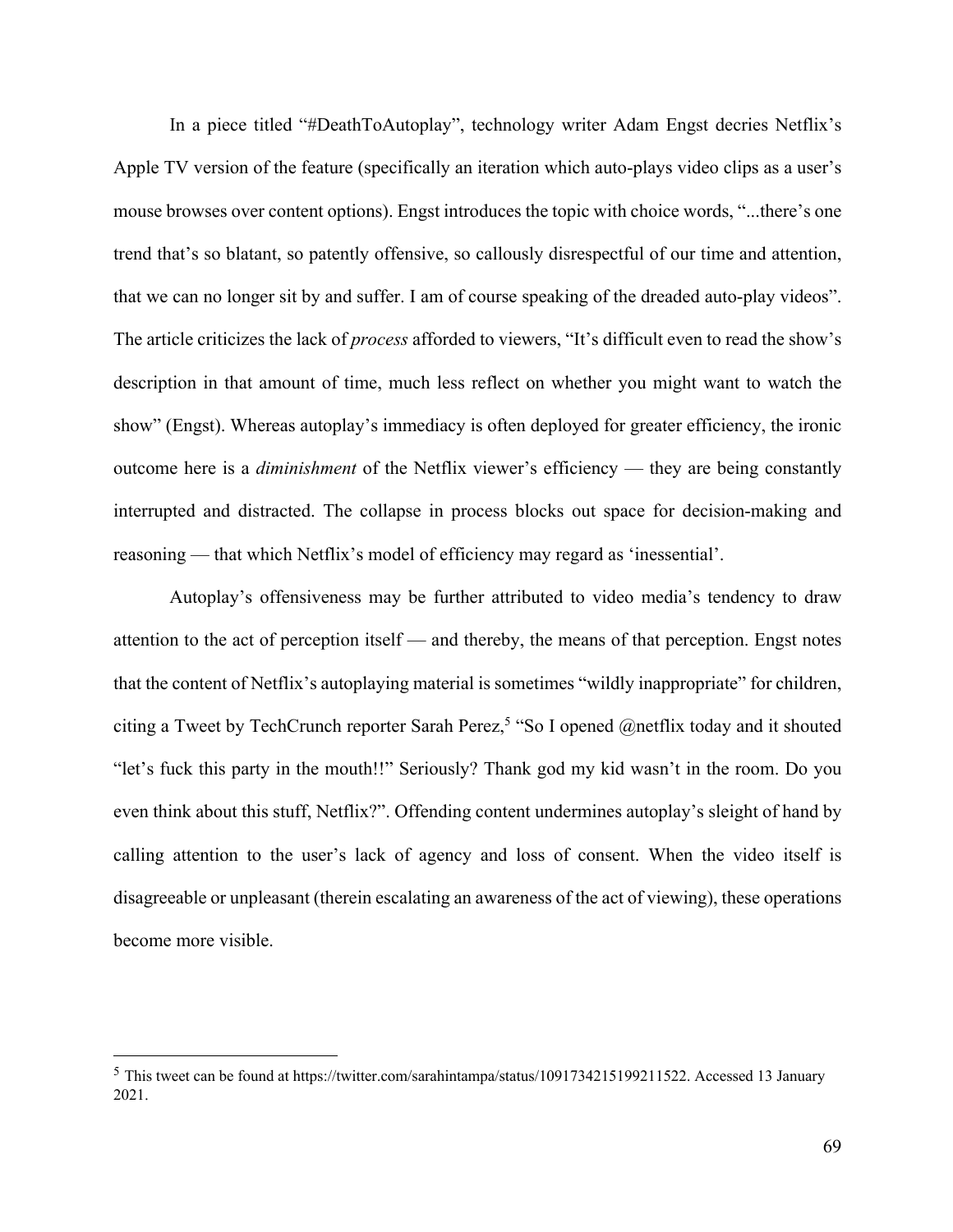A tragic example comes in 2015 when a double homicide was captured in a video that was both live-streamed and uploaded afterward to Twitter and Facebook. <sup>6</sup> The footage was unfortunately mass-circulated online, and many unwittingly viewed the video as it autoplayed on their timelines. In an article for the *Journal of Media Ethics*, Hillary Jones explored the tweeted discourse that followed this event. Her rhetorical analysis found that, while an early minority of tweets responded directly to the content of the video's material, the discourse soon became overwhelmed by the topic of autoplay and "indignation at their own loss of consent" (135). Major news outlets such as the BBC and *The Guardian* ran pieces that foregrounded the backlash against autoplay over the event that spurred it.<sup>7</sup>

As these examples show, the collapse of process by immediacy extinguishes consent. Because the terrain of consent lies in the present rather than the future or the past, it follows that we arrive at a new 'present' under an ideology of immediacy. Carmen Leccardi, following Hartmut Rosa's theory of social acceleration and recalling Wajcman's increasing sense of time pressure, argues that an ideology of immediacy makes "the dominating vision of the future as an open field of possibilities … [fade] away little by little" (29). Just as the distance between Point A to Point B collapses, so does the "sensation of a lack of time" surpass the subjective future and its potentiality (29). The future folds into itself and with it the space for consent dissolves, taking with it the confidence of possibility.

<sup>7</sup> For two online examples, see www.bbc.com/news/technology-34073206 and

<sup>6</sup> Reporter Alison Parker and photographer Adam Ward were shot by Vester Flanagan while conducting a live television interview in Roanoke, Virginia on August 26<sup>th</sup>, 2015.

www.theguardian.com/technology/2015/aug/27/facebook-twitter-users-complain-virginia-shooting-videos-autoplay.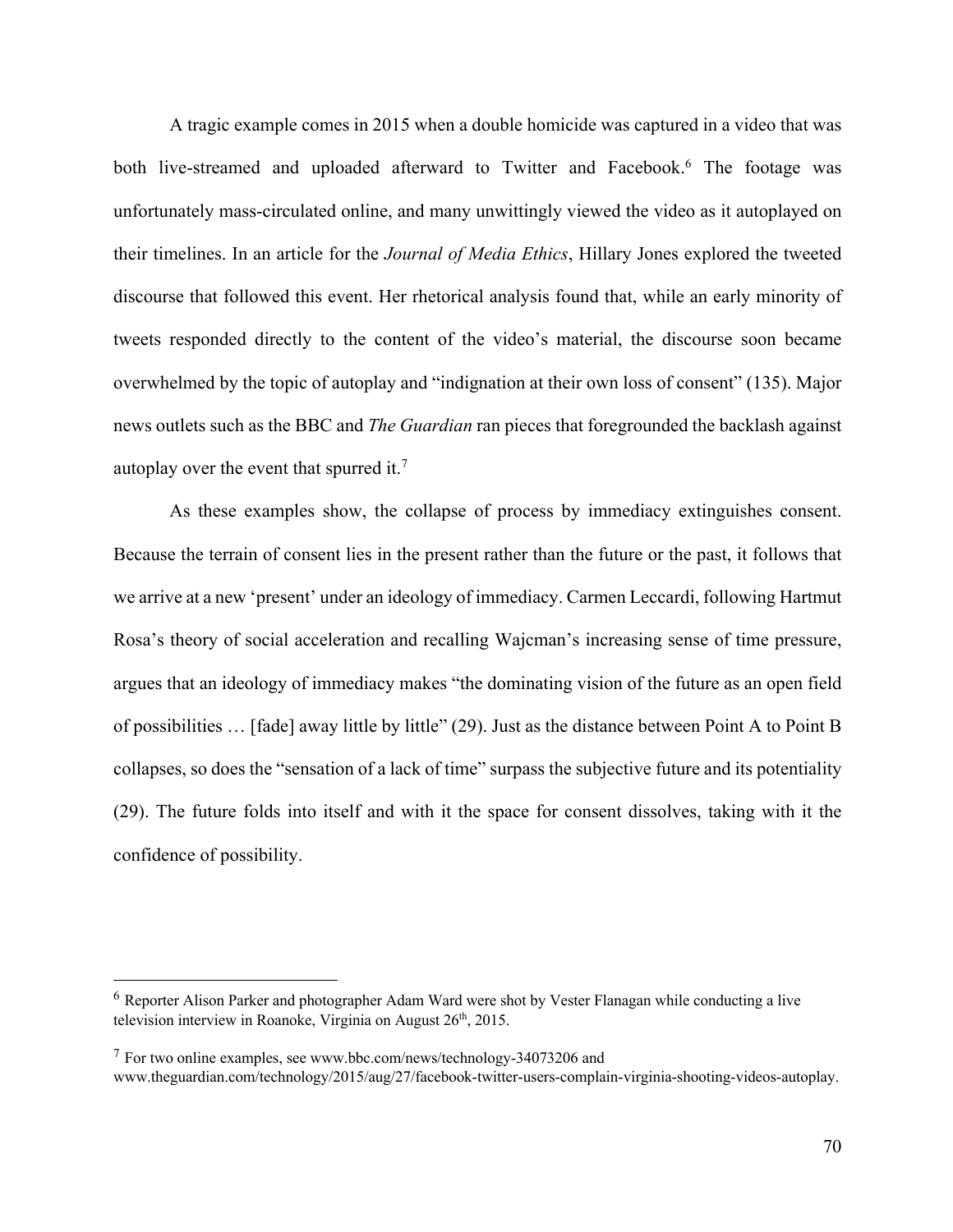Leccardi terms this the *detemporalized present* (29) and describes it as "a *loss* of the present as a space of choice and reflexive action"  $(30)$ . These are the exact circumstances of autoplay recall #DeathToAutoplay's central lamentation of how Netflix's iteration of the feature "interrupts whatever thoughts might be going through your head" (Engst). The unprompted experience afforded by autoplay overwhelms by wielding its (detemporalized) present like a weapon. This exertion is meant to dominate, a strong-armed persuasive tactic that retracts the future onto the present and thereby erases the future as a space for choice. As we will see in the *Kingsman* IPT, this process plays out both in the function of the internal pre-teaser and on the level of its text. In forcing the future (as both the beginning of the video and the climactic content of the trailer) into its preeminent seconds, the internal pre-teaser embeds this loss of possibility and consent.

To clarify, the instantaneity of autoplay is not new — Tomlinson describes earlier "impatient media" in the form of MP3 players, digital cameras and search engines, devices that "write out' the expectation of a gap between demand and delivery" (132). With these technologies, the user is trained to *anticipate* immediacy. The MP3 user implicitly expects that, after this song, another will play. However, the critical difference between impatient media and autoplay is that the latter dissolves the gap between demand and delivery *without first establishing the user's expectations*. In other words, many feel that there *should* be a gap. That autoplay deals in attention through video media makes this procedure especially jolting. Impatient media also offers an exchange of value and convenience that makes their collapse of process more digestible. The digital camera bestows an instant photograph in exchange for the loss of the interim. But autoplay's benefits are deeply unbalanced, blatantly prioritizing the needs of marketers. The domination of attention, which is personal and intimate, through such blatant means incites the frustration expressed in the above discourse.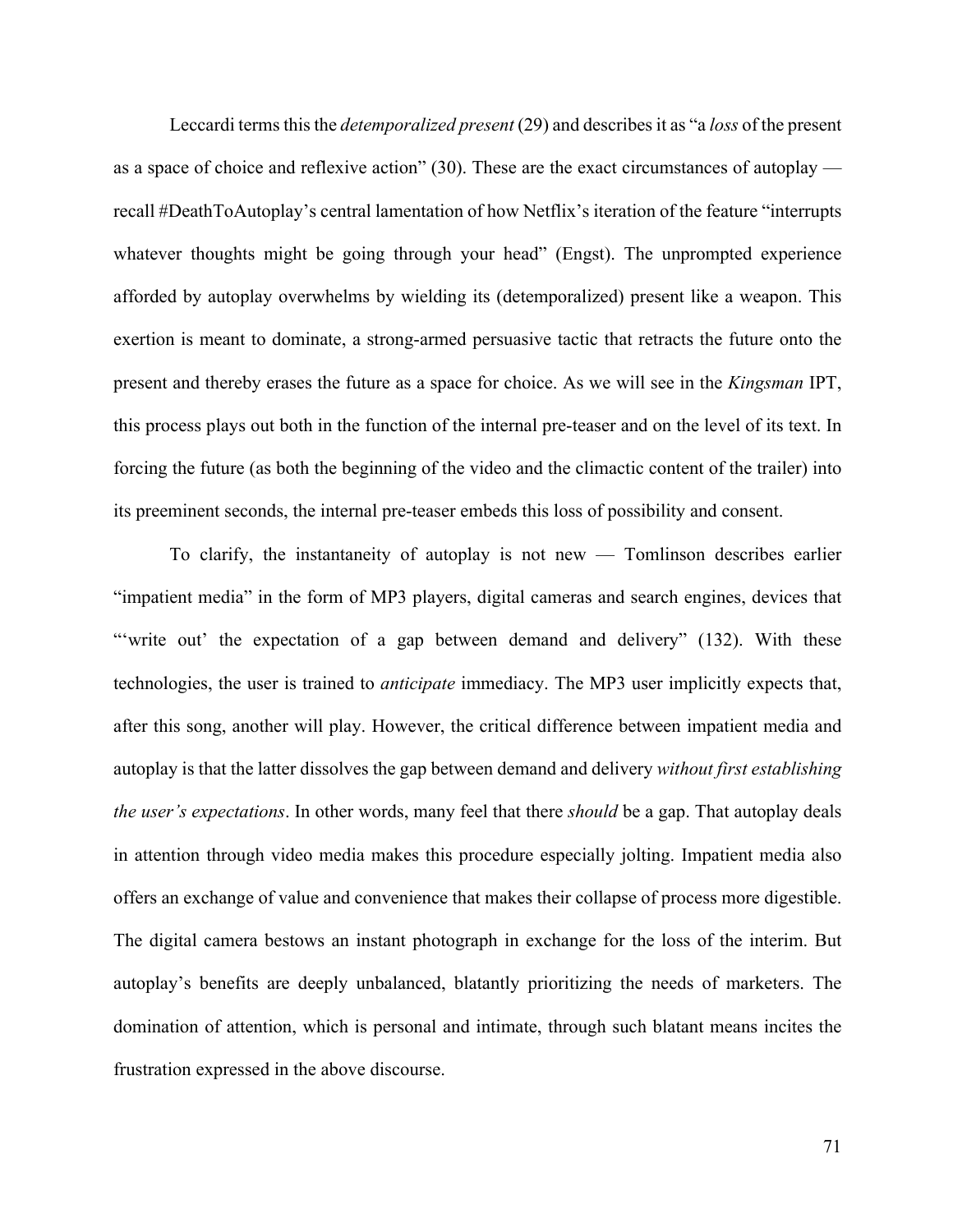### **3.3 Incessancy and Glare**

The prevailing theme of a reduction in human capacity is compounded by the 24/7 incessancy that also structures the Twitter timeline. Incessancy, the second tenet of network temporality guiding this inquiry, exacerbates these issues. After all, the Twitter timeline not only teems with autoplaying videos, but it does so *constantly*. Just like immediacy, incessancy is foregrounded in the architecture and culture of Twitter (recall the 'While You Were Away' feature). While Wajcman explores how constant connectivity has splintered lived time into multiple "fluid" temporalities — that bring a new sense of time pressure — she ultimately attributes the resulting stress to shifting worktime expectations "that the devices magnify but do not in themselves cause" (170). Though less hopeful, my reading of incessancy aligns in acknowledging how Twitter propagates the felt obligation of incessancy, as well as how it materializes on the timeline.

This obligation may be associated with the primal drives that propagators of constant connectivity exploit. Platforms like Twitter and Facebook are especially seductive in their manipulation of the human impulse to communicate and be social. Jonathan Crary, in his book, *24/7: Late Capitalism and the Ends of Sleep*, describes how social media platforms feign "the semblance of a social world, but [is] actually a non-social model of machinic performance and a suspension of living that does not disclose the human cost required to sustain its effectiveness" (9). Trying to 'keep up' with algorithmic incessancy or constant connectivity has shown a wide range of ill effects, from increased stress levels to blurred boundaries between work time and leisure time, among others (Wajcman). Worse yet, even in leisure time there remains a pressure of productivity that platforms skillfully transmute into a compulsion to consume — it is for these reasons one might be unable to stop scrolling the Twitter timeline late at night, unwilling (or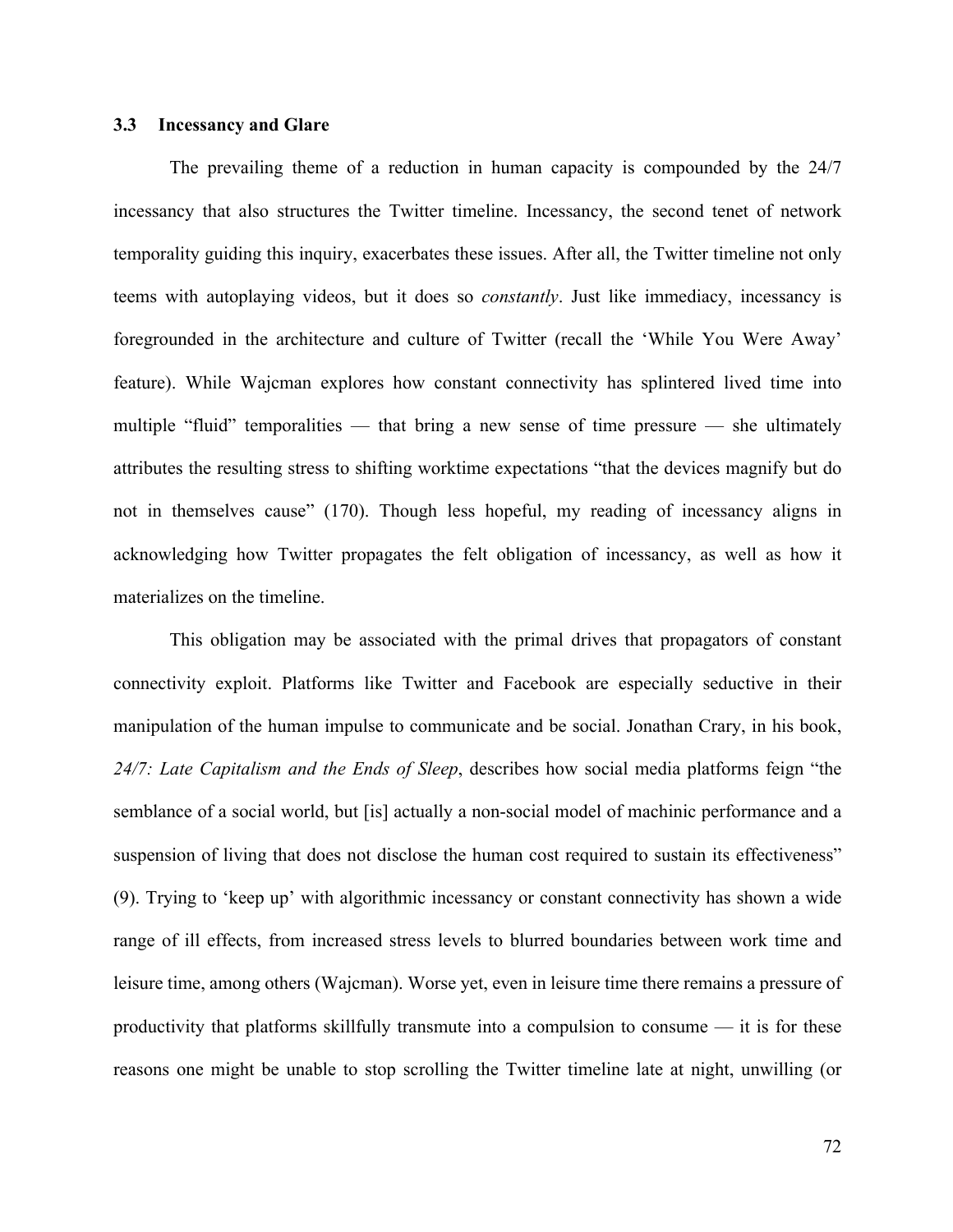unable) to surrender to sleep for fear of missing whatever irresistible factoid is up next on the feed. 8

Crary is concerned with how 24/7 incessancy numbs our perceptual capacities. He uses the term 'glare' to describe "not a phenomenon of literal brightness, but rather of the uninterrupted harshness of monotonous stimulation in which a large range of responsive capacities are frozen or neutralized" (34). This space of non-possibility recalls Leccardi's detemporalized present — Crary himself uses the term "future-less present" (35). While Leccardi focuses on how acceleration collapses the future onto the present, Crary considers how this prioritization of the present disregards the past. He writes, "The conditions of communication and information access on an everyday level ensure the systematic erasure of the past as part of the fantasmatic construction of the present" (45). The shallow and constantly erupting present of autoplay thereby dominates both the future (what is my next step?) and the past (what was I thinking about before?). The incessancy of a 24/7 world coalesces with an ideology of immediacy to champion the present above all else. "An illuminated 24/7 world without shadows" Crary argues, "is the final capitalist mirage of posthistory, of an exorcism of otherness that is the motor of historical change" (9). The present becomes detemporalized and wielded to reinforce capitalist hegemony — these are the conditions of the Twitter timeline.

### **3.4 Adrenaline Aesthetics**

Above, I expanded on immediacy and incessancy rather grimly, theorizing how they dovetail to expunge interference and control outcomes. This gave rise to an important distinction between speed — whose 'pleasures' are promoted in the language of *optimization* and *streamlining*

<sup>&</sup>lt;sup>8</sup> Crary deals in great detail with the concept of sleep, writing "sleep is an uncompromising interruption of the theft of time from us by capitalism" (10).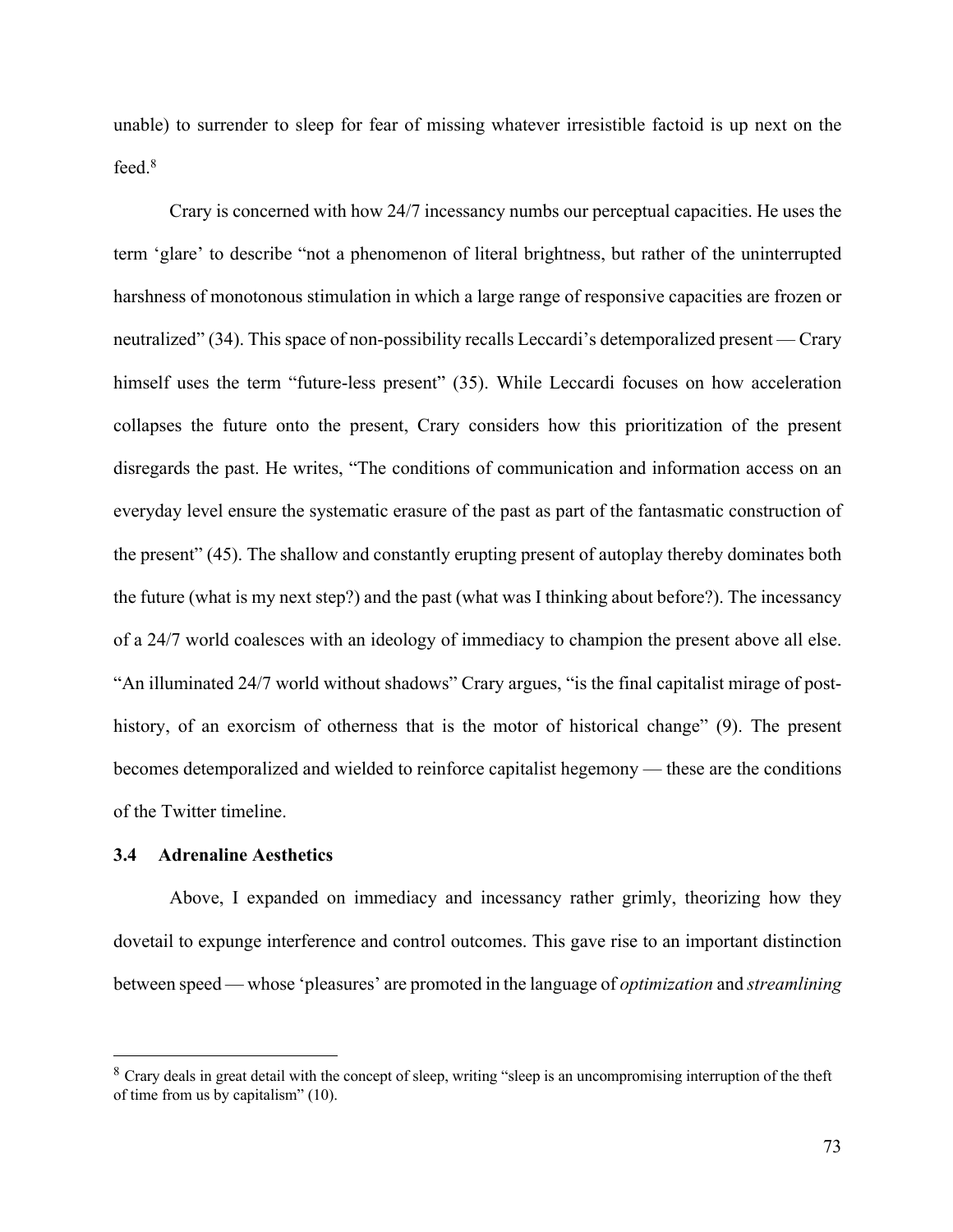— and immediacy. While immediacy is the true temporality embedded in video autoplay, it is critical to acknowledge that speed persists in the *text* of the internal pre-teaser. It is through a strategy of speed that the IPT most effectively colludes with its conditions. Here, I turn to the text to detail this partnership, positioning the internal pre-teaser's aesthetic strategy in context with glare — the viewing experience attached to the scroll's incessant abundance and autoplay's detemporalized present. The internal pre-teaser, as stated elsewhere, is optimized for the Twitter timeline — but how?

Consider the IPT for the action spy film, *Kingsman: The Golden Circle* (2017 dir. Matthew Vaughn). Shared to the film's promotional Twitter feed on April 24th, 2017, the trailer comes in a tweet that also reads: "'I hope you're ready for what comes next.' Watch the first trailer for #Kingsman: The Golden Circle, in theaters this September." (@20thCentury). The entire length of the embedded trailer text is 2 minutes and 51 seconds. The internal pre-teaser itself lasts only five seconds, during which a total of 10 shots are squeezed in before the customary "Official Trailer" title card. The average shot length of the *Golden Circle* IPT is 0.5 seconds.

This trailer is just one constituent of a sophisticated social media campaign that distributed platform-specific texts. <sup>9</sup> In addition to being posted on Twitter, the *Golden Circle* trailer was simultaneously uploaded on YouTube by 20th Century Studios' official YouTube account. Though both were posted on the same day, the two trailers evince several differences. Most immediately, the Twitter version of the trailer is formatted in a 1:1 aspect ratio (1200 x 1200

<sup>9</sup> A 2017 Twitter's marketing blog (authored by their in-house marketing division) identifies the *Golden Circle*'s Twitter campaign as an exemplary achievement, writing "It's no small task opening a sequel to a better domestic haul than its predecessor, but that's exactly what #Kingsman achieved over its opening weekend. "Clever" was the name of the social marketing game for the action-packed comic book comedy, with the momentum really kicking off the month prior." (Lapin et al.).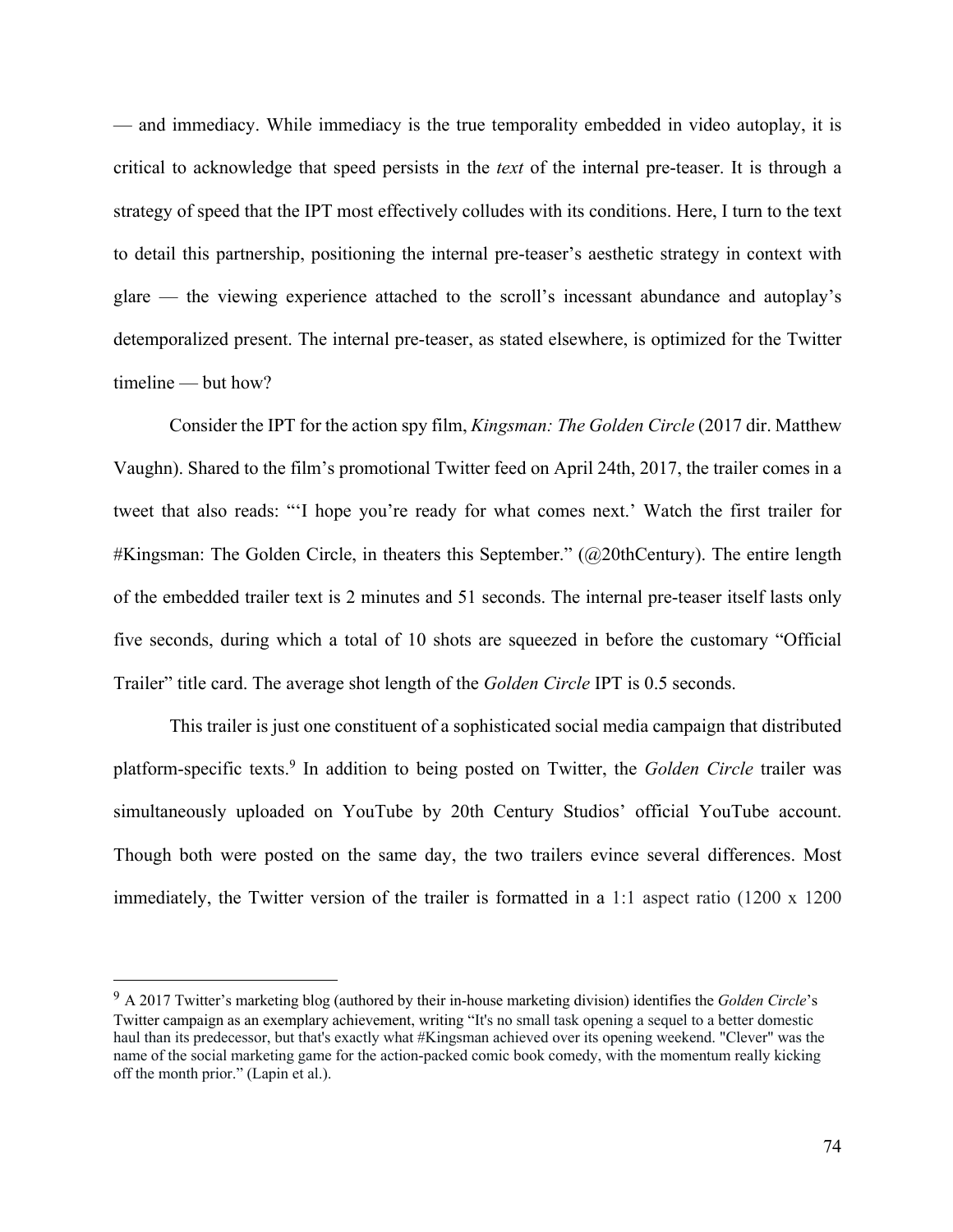pixels), contrasting the YouTube version that has a more traditional widescreen ratio. In addition, while the Twitter iteration overlays stylized subtitles onto the full-length trailer, the YouTube version does not.<sup>10</sup> The most relevant variation between the two trailers is that the IPT appears only in the Twitter version — corroborating my argument that the internal pre-teaser is uniquely optimized for the Twitter platform.

The exclusive appearance of the *Golden Circle* IPT in the Twitter-embedded trailer text underscores the degree of collaboration between text and platform. Even in just its frontal positioning, the internal pre-teaser embeds an emphasis on delivery that appeases the logic of immediacy. It pushes the climactic action into the present, unprompted, to 'hook' the audience who likely scrolled upon it unintentionally while browsing the timeline. By contrast, the YouTube version does not assume this same encounter. Whereas scroll-induced autoplay is the default on Twitter, on YouTube the user is more likely to have clicked a link or searched for the trailer. Accordingly, the YouTube trailer deploys a slower 'hook', engaging the viewer through more traditional strategies. Both iterations then foreground assumptions about the nature of the encounter, and this translates into the Twitter text's acknowledgement of autoplay and the scroll — immediacy and incessancy.

The *Golden Circle* internal pre-teaser is structured as a micromontage. It succinctly jumps through disparate scenes throughout its five-second duration, each scene extremely condensed, both in shot length and in number of shots. This brevity of frames responds to the immediacy of its conditions — it performs efficiently by crunching out pauses or breaks in its action. It is not just the movement between frames, but the movement *within* frames that bolsters this strategy —

<sup>&</sup>lt;sup>10</sup> Unfortunately, the author was denied the right to include screenshots of the *Golden Circle* trailer on YouTube and Twitter. Find them linked at https://twitter.com/20thcentury/status/856717770825715713 and https://www.youtube.com/watch?v=6Nxc-3WpMbg.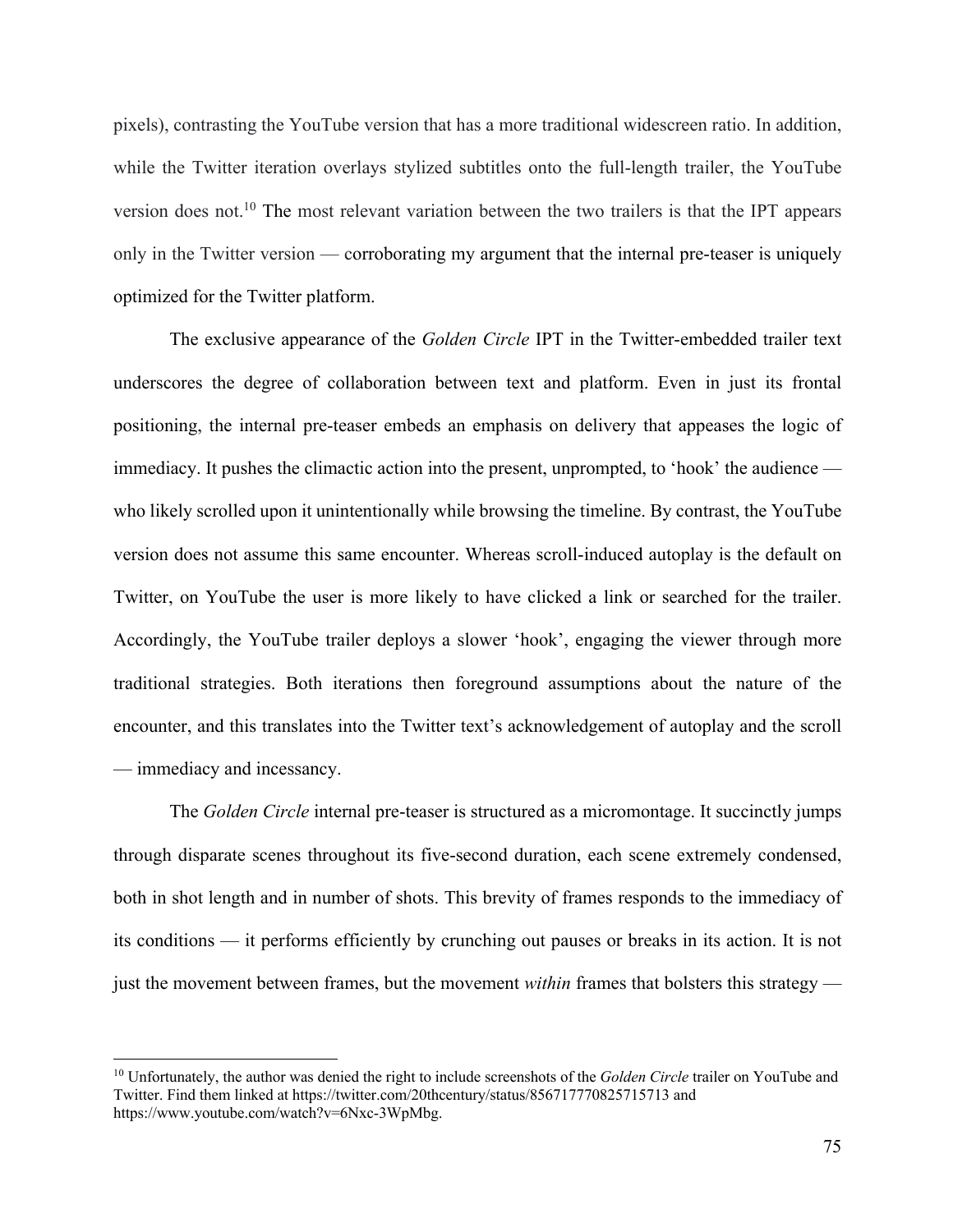the text's explosive visuals are marked by intensified rates of motion. The camera is always moving — jittering, shaking or zooming erratically. The heightened camera mobility reveals a self-consciousness of the incessant abundance of audiovisual stimuli surrounding the timelineembedded text, a direct appeal to the competitiveness of an attention economy (Gurevitch "The Transforming Face"). Sonically, crashing metallic sounds are punctuated by four thrashes, beats that are anchored to close-up shots of the faces of lead actors Taron Egerton, Halle Berry and Channing Tatum. The *Golden Circle* competes on the timeline by accentuating urgency and acceleration through structure, camera mobility and sound, exemplifying the IPT conventions outlined in Chapter 1.

This strategy of acceleration is further compounded by the *Golden Circle* IPT's representation of speed. It is telling that the text opens with a car chase (and eventual — or should I say immediate — crash) that is abbreviated over its first two seconds. Despite the extreme contraction, the chase/crash is communicated through four shots, $11$  a large sum of its ten shots total. No other 'scene' is visualized so excessively. We open with a long shot — a man flies through the air above two cars colliding on a street as the camera follows alongside them. The second shot brings the camera inside a car, where a man — presumably the same one, although this is unclear — violently jostles with another man in the back seat. In the next shot, a car (this one has a taxi sign on its hood unlike the car in the first shot) crashes suddenly into a cement structure. The final shot of the sequences is an extreme long shot, its scope is meant to capture the dramatic magnitude of an explosion far away. Whether the explosion is caused by the car's impact is unclear but implied.

<sup>11</sup> See https://twitter.com/20thcentury/status/856717770825715713.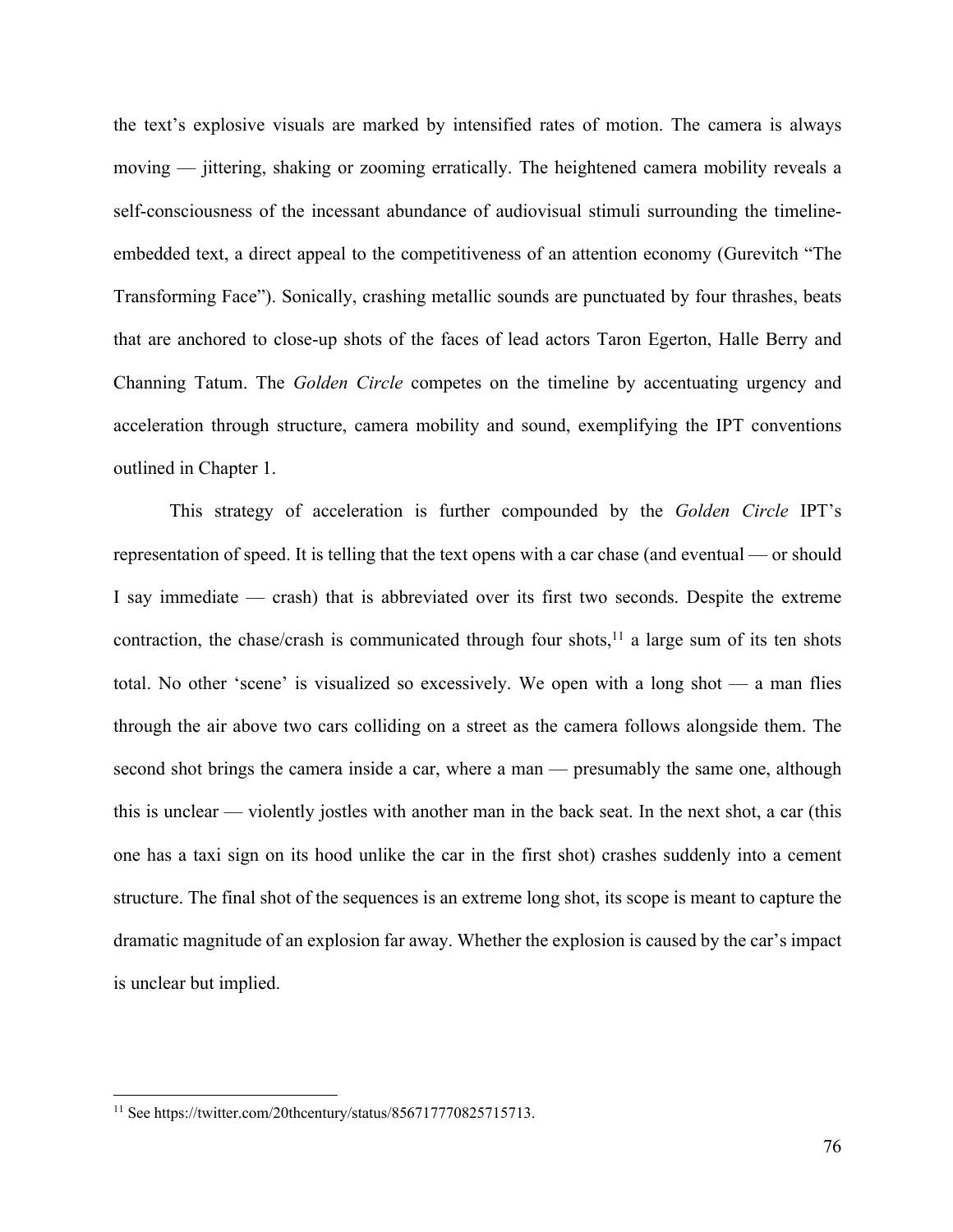It is only through applying a strategy of slowness to this sequence — parsing through it frame by frame — that its heavy narrative inconsistencies are apparent. The fact that the man flies above a car, and yet seems to be back inside the car in the next shot, or the obvious difference between the car in the first shot and the taxi in the third. Though the two-second duration at first appears to construct a linearity (through which we follow one car until it eventually crashes and finally explodes), this unravels upon more thorough inspection. The final image of a massive explosion makes implicit sense, but again no actual narrative connection is established. This submergence of narrative and emphasis on spectacle and speed gestures to a prioritization of affective impact above all else.

The affective impact of the *Golden Circle* IPT materializes not just through a strategy of speed, but through the iconography it (briefly) invokes. In the image of a car chase, we find a symbol of speed itself. As Enda Duffy explores in his book *The Speed Handbook, Velocity, Pleasure, Modernism*, the invention of the automobile signifies the emergence of the affective experience of speed. Duffy's central argument is that it was the automobile that first "repackaged [speed] as a sensation" (5) and brought forth a novel, individual pleasure in the form of adrenaline.<sup>12</sup> Film media is well-suited to both represent and embed this sensation of speed. Acknowledging how speed and the sensorium are essential to operations of both the automobile and film, Duffy joins others in regarding the car chase as "may be the most characteristic scene in film… from the beginning" (153). Working with early car chase films that recall Gunning's cinema of attractions, Duffy finds in the historical trope of the car chase a foregrounding of spectacle, wherein "the filming of speed" becomes capable of "transmut[ing] ordinary narrative suspense...

 $12$  Duffy explains that he uses the term 'adrenaline' "as a code word for a new intuition of the novel emotional, psychic, and somatic possibilities raised by the conjunction of the technological prosthesis of the automobile and the human organism" (113).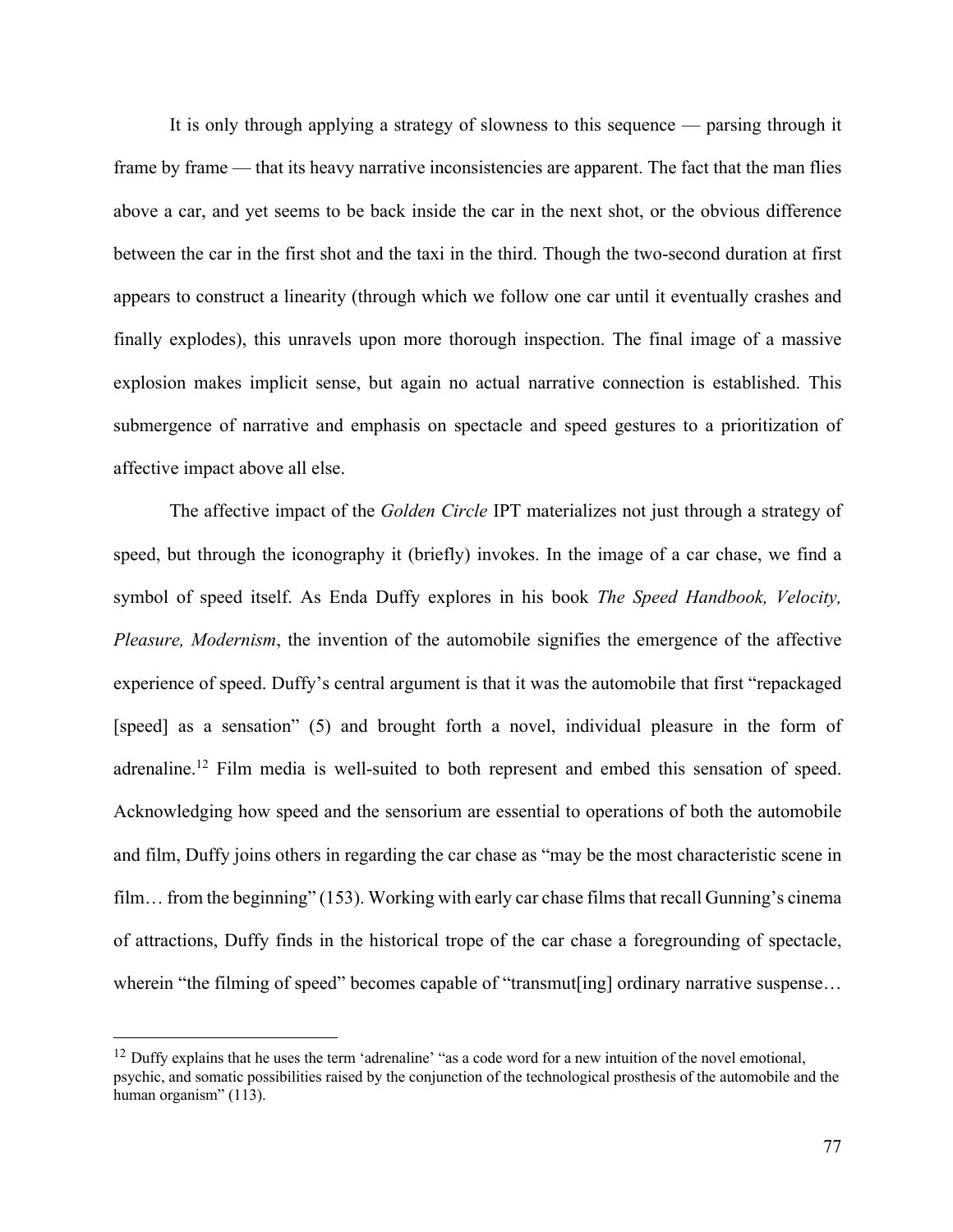into a format that induces a bodily sensation in the viewer" (153). I have already posited that the internal pre-teaser borrows from the handbook of a cinema of attractions, wherein spectacle and affect are prioritized over narrative. The central intervention of the internal pre-teaser is its ability to distill this strategy even further, sifting out narrative to manufacture a more potent and immediate affective hit, not unlike the impact of the taxi hurling into the cement structure.

The internal pre-teaser distills the image of the car chase into a flash of seconds. This abrupt and *jolt*-like delivery may depend more on the iconography of speed and the car chase, rather than an experience of the chase itself. Still, there is a foregrounding of impact, and this a point further emphasized by the act visualized — not just a car chase, but a car *crash*. We see (albeit fleetingly) in the third shot an image of the taxi car smashing head-first into a cement structure. The force of the impact causes the end of the car to lift in the air. Of course, the moment lasts a fraction of a second — the camera cuts away before any actual stasis takes hold. The IPT extracts the crash into pure movement, cutting away before any conclusion or aftermath. This iconography of the car crash (which also appears in the IPTs for *Mission: Impossible Fallout* and *Venom*) foregrounds the IPT's effort to exploit the domination of spectacle over perception. This twisted persuasive strategy is perhaps best encapsulated in the idiom, *it's like a horrible car accident, you want to look away but you just can't.*

The *Golden Circle* and other internal pre-teasers that visualize car crashes offer a literal representation of a prototypical strategy: the reliance on a sensation of speed to subsume (slow) narrative for (fast) affective impact. In this way, IPTs exemplify what Duffy terms, "adrenaline aesthetics" which refuse "critical distance and rational contemplation" and instead focus its effects on "the body and its sensorium" (9). As I have shown, rhythmic editing, crescendoing soundscape and visual spectacle emphasize the internal pre-teaser's *jolt*-like energy, even when the impact is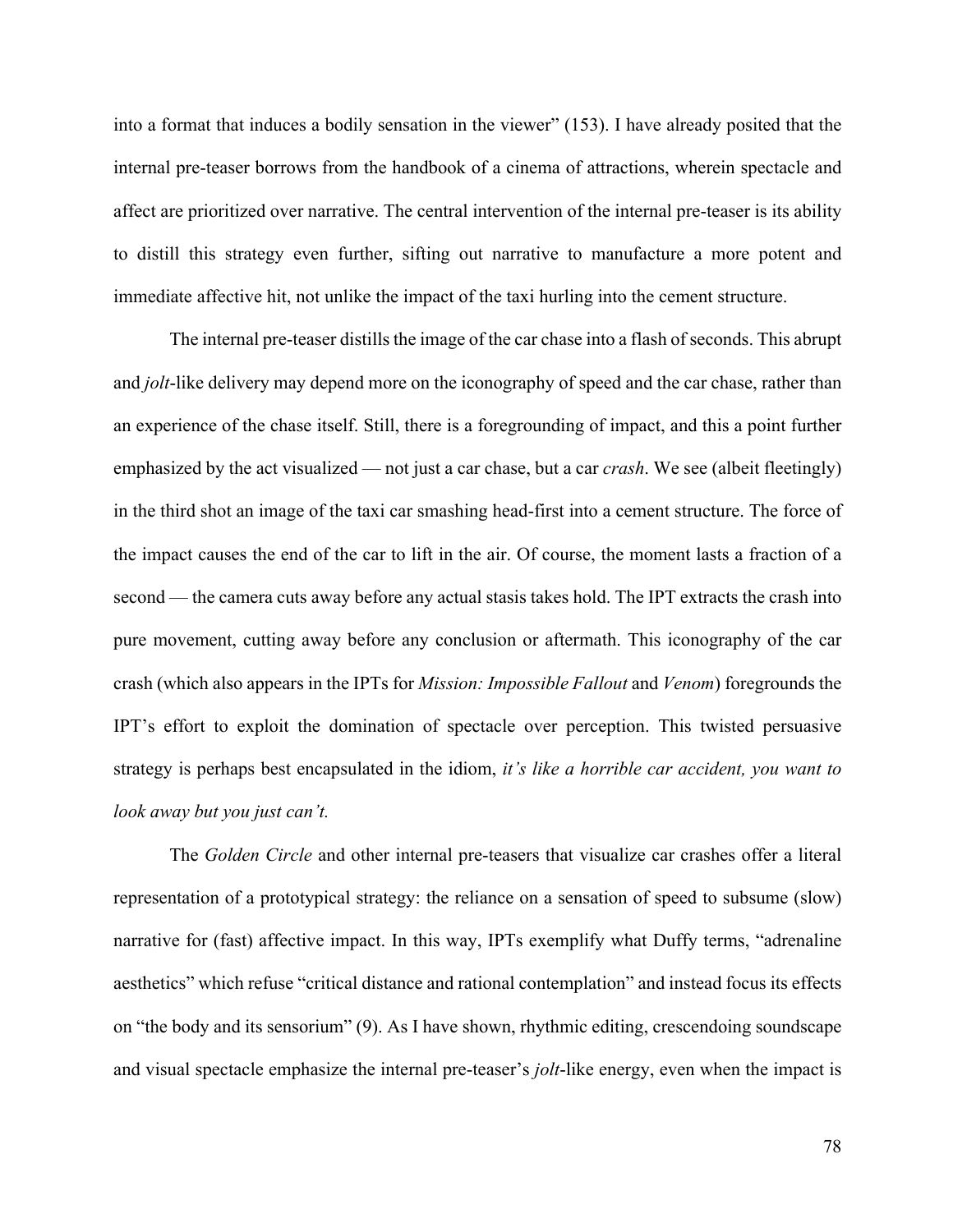not visualized explicitly through a car crash. The internal pre-teaser's use of adrenaline aesthetics chase a "seizure of attentiveness" (Crary 88) resembling the perceptual stasis experienced when one unexpectedly views a car crash — or, alternatively, violence (as fights or confrontations feature are also frequent IPT iconography). Put simply, the internal pre-teaser uses these tactics to 'hook' the viewer, *to stop the scroll*. In this pursuit of immediate, physical (non) action we trace the same impulses for control and authority embodied in immediacy and incessancy.

While the immediacy of the Twitter timeline expunges process — thereby exerting a control over the encounter, the timeline's incessancy compounds this authority by wearing down the user's perceptual responsiveness. Together, these temporal pressures establish an encounter that is predisposed to create an unwitting viewing experience, at least for a brief moment. But the internal pre-teaser only needs a brief moment, its efficient deployment of spectacle, adrenaline aesthetics, iconography and speed are difficult to ignore. Its "outwards reach" (Gunning) foregrounds *impact*, it operates with a mode of urgency. Seamlessly conspiring with the Twitter timeline, the internal pre-teaser integrates the movie trailer into the scroll. These seconds demand attention, and yet stealthily it hides its operations from detection.<sup>13</sup>

The viewer is finally allotted space after the *jolt*'s climax — which corresponds to the reorienting function of the 'Official Trailer' announcement. The desperate efforts of the internal pre-teaser hang in suspension as the viewer finds space in the title-card's break of affective bombardment — does she stay to watch the full trailer? Or scroll on? The previous three to ten seconds constitute a significant investment in a hypercompetitive attention economy. It might be enough to trigger a rationale of sunk cost — having unwittingly invested this much already, the

<sup>13</sup> Recall that internal pre-teasers on *Twitter* specifically are lacking from discourse on this convention, which more often discusses other platforms such as YouTube.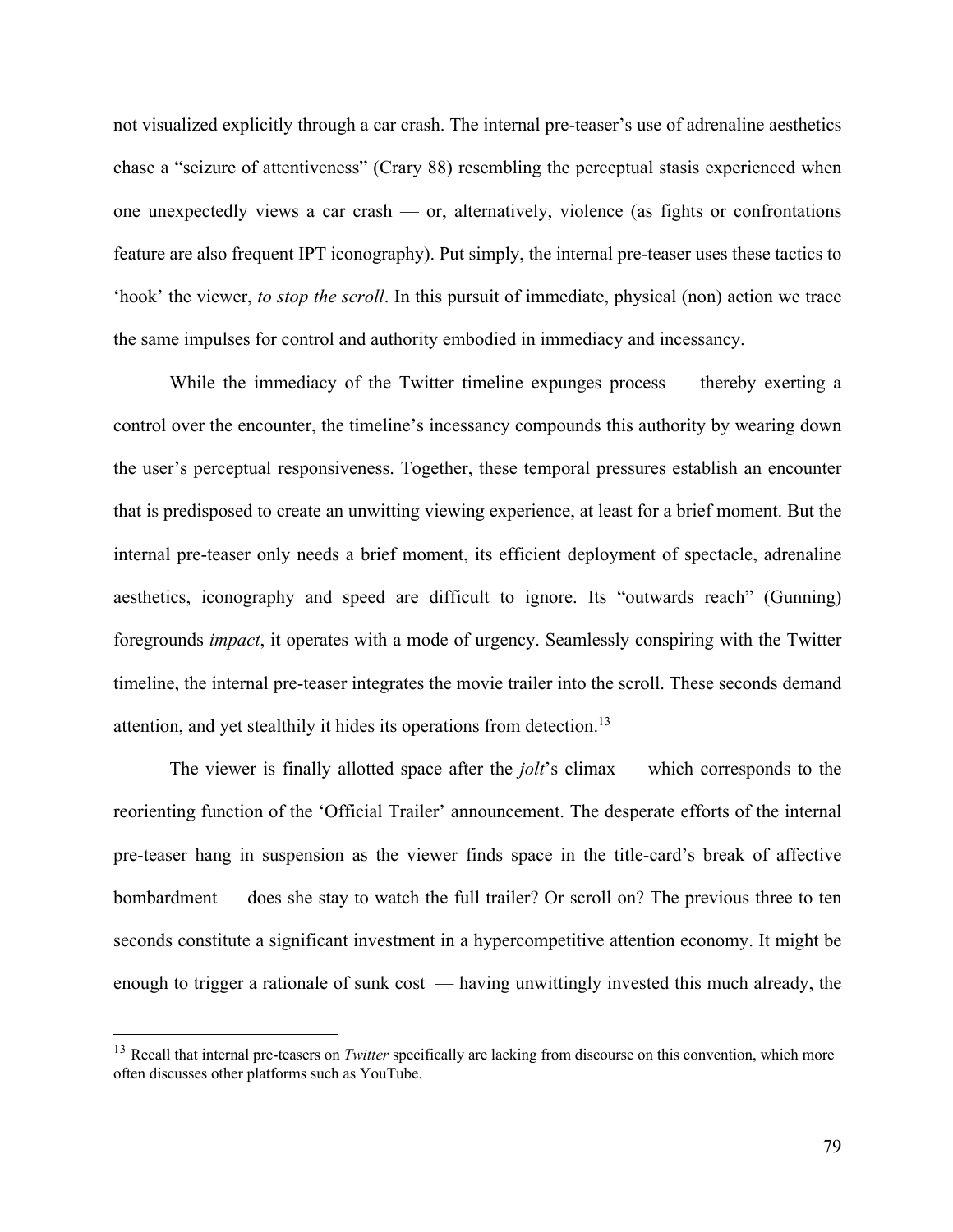viewer is now more likely to continue the endeavour (Arkes and Blumer). This rationale offers an internalization of attention *as* capital, the conditions of the Twitter timeline and the attention economy as a whole.

Alternatively, a more narrative-centric rationale may tempt the viewer into making this larger investment. In the case of micromontage IPTs like *The Golden Circle*, which subsume narrative coherence for affective impact, the viewer may want to rectify this narrative disorientation. Those IPTs that fragment a single scene may act more traditionally, using an excerpt to tease an unknown outcome or context. But this rhetorical strategy, wherein key story details are omitted to stoke the viewer's curiosity or interest (Kernan) appears less frequently in this project's sampling. Most often, narrative is not presented to generate curiosity (which would require more pointed 'establishing' of a story world) but rather, *disorientation*. Instead of establishing a story and leaving out a few pieces, the IPT offers *only* the pieces — and does so in a speedy flash. The viewer is not so much buying the ticket to access unknown details, but continuing the trailer to clarify the details that were given. 14

Regardless of how this decision unfolds, it is the IPT's efficacy in stopping the scroll that is of interest. I have shown how the internal pre-teaser strikes by infusing speed throughout its strategy and aesthetics. Bolstered by the immediacy and incessancy of its interface, the internal pre-teaser's form directly responds to its embeddedness. The aims are pursued by both platform and text, and this harmony veils the operations. The perceptual numbing of a 24/7 incessancy (both its subjective obligation *and* materialization in information abundance) dovetails with the

<sup>&</sup>lt;sup>14</sup> We may also trace in this exchange the impulse towards productivity, wherein the viewer may be 'hooked' by the IPT and wishes to watch the trailer to contextualize the spectacular images, even if there is an acknowledgement that the viewer will not care to watch the film itself. I connect this to the same impulse of intensified information consumption that causes individuals to fall down a 'Wikipedia rabbit hole'.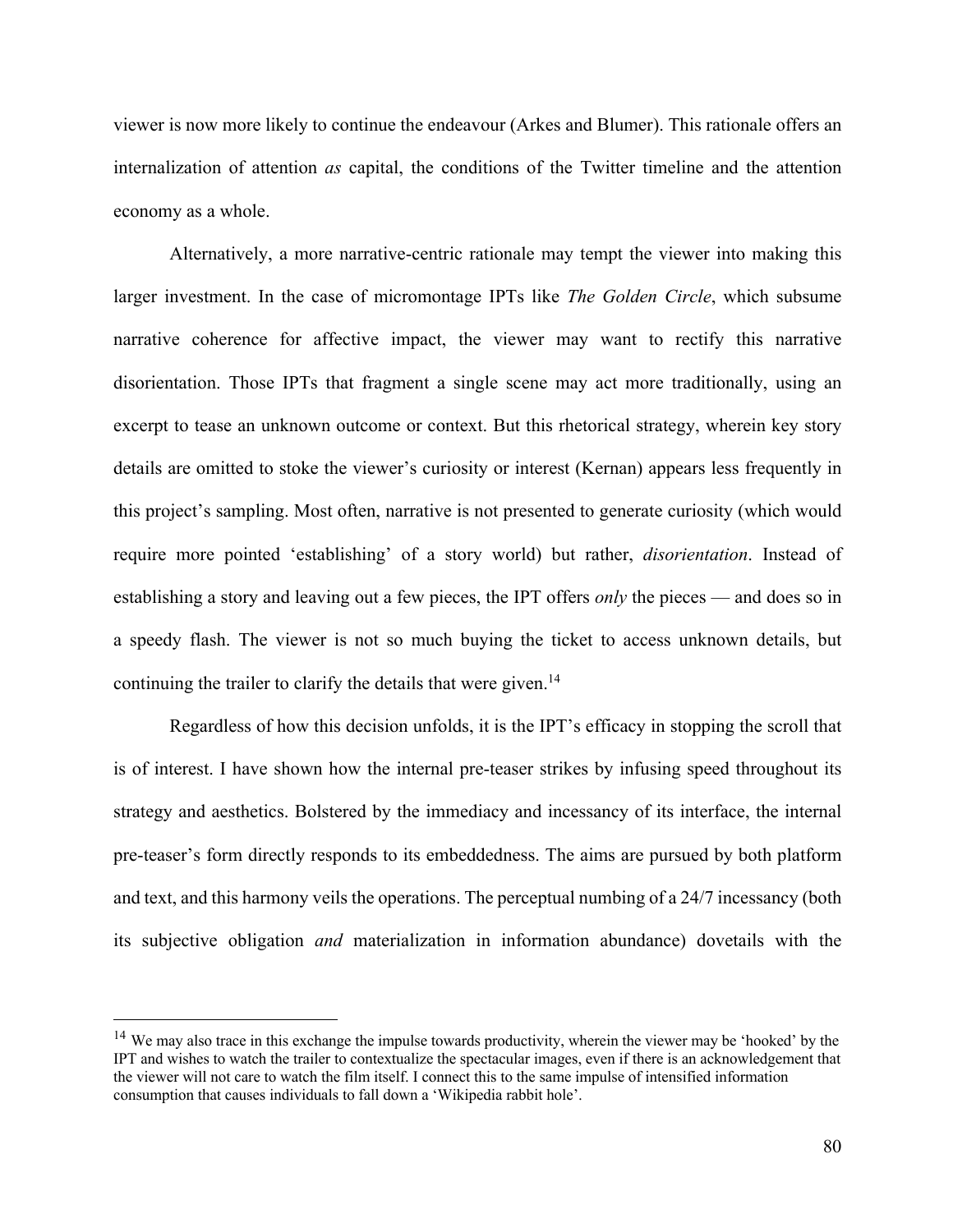detemporalized present of immediacy, which expunges interference. The internal pre-teaser enters into this equation by afflicting Crary's 'seizure of attentiveness', constructing a *can't quite look away* spectatorial experience that borrows from the car crash and the cinema of attractions. The timeline and the text pursue ultimate efficiency and productivity, and collude so that the entirety of this procedure is *streamlined*.

#### **3.5 Viewer as Thumb, Thumb as Cog**

Plainly visible in the *Golden Circle* example, the internal pre-teaser reveals an intricate collaboration between text and platform. It is critical to acknowledge how these two objects strengthen each other and chase an efficiency that ultimately seeks the (controlled) involvement of the human body. Though the evolution of devices like the internal pre-teaser reflects the increased competition of an abundant digital arena, I'd like to briefly consider how such advances also reflect a calculated effort to glean capital. In an age where attention is the ultimate currency, the development of new media conventions may increasingly blur the boundary between these two aims. The internal pre-teaser, in its foregrounding of *a physical stopping of the scroll*, is a suitable object through which to consider these issues.

The internal pre-teaser extends the automation logic of video autoplay, its central technological precursor. In collapsing interference, the immediacy of autoplay seeks to recreate the uninterrupted *flow* of visual media on-screen, a movement that reflects the ideals of a productive and forward-moving scroll. This flow may also describe the industrialization of visuality, the implication of the human body in what Jonathan Beller terms the cinematic mode of production. Beller argues that film "internalizes industrial movement and manifests it as forms of consciousness and sensuality" that is then "projected into bodies through the eye" (95) and points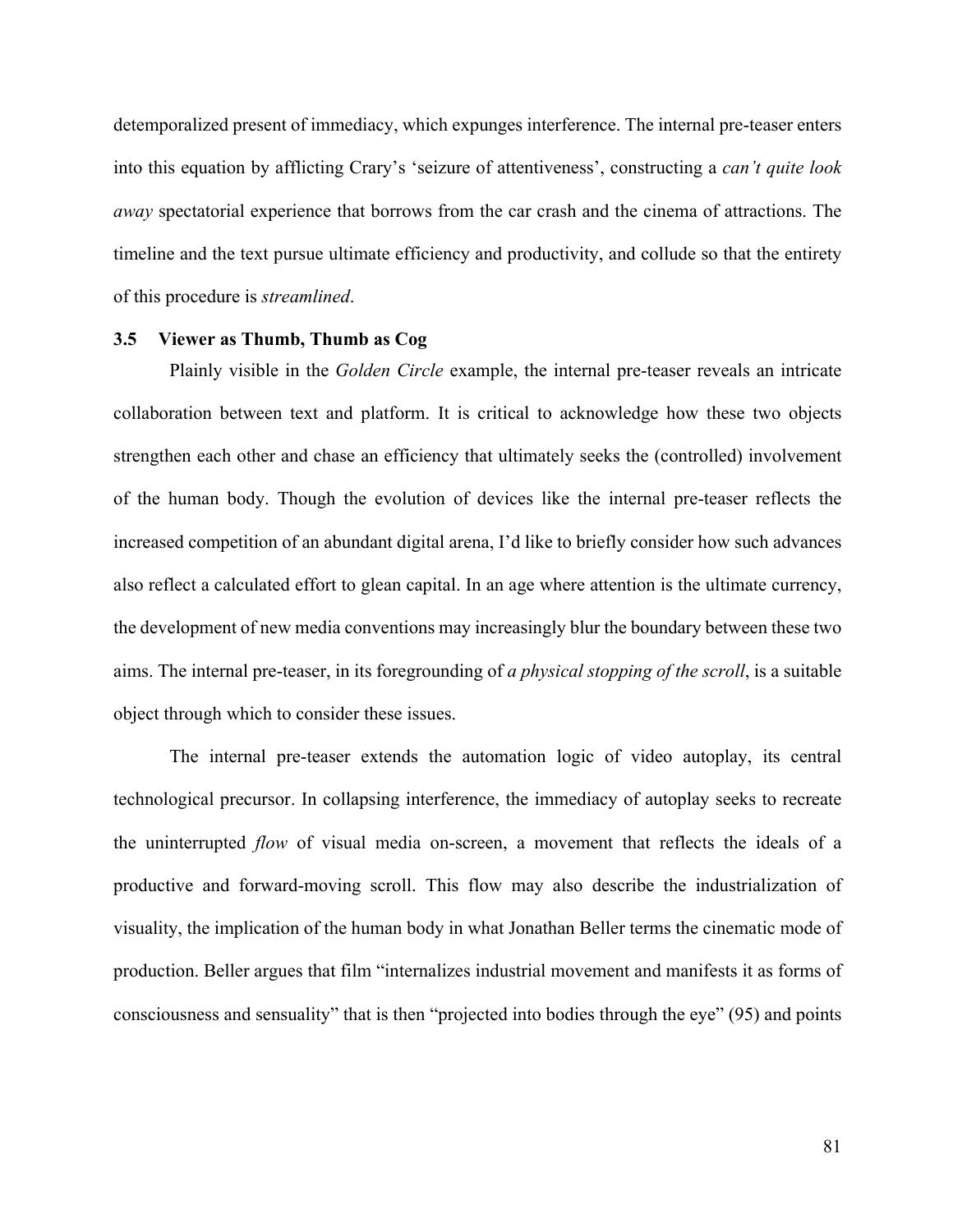to the efficacy of the montage in this process.<sup>15</sup> The collusion of the internal pre-teaser with its interface to cull attention is a purely economic process that extracts with machinic efficiency, *streamlining* the flows that circulate capital as image. By generating this sensual energy, the IPT exerts authority in this mode of production. The rhetoric of autoplay's press release, "a more streamlined consumption experience" (@regandc) may be better understood as the industrialization of labour processes.

I wish to consider the bodily implications of this process, how the collusion between platform and text 'reach out' to subsume the human body into a capitalist production. Terms like *thumb-stopping*, rampant in rhetoric of online attention-culling, demonstrate this attempt to procure a machinic response in the viewer. Evoking themes of *human* disembodiment, these terms reveal a desire to reduce the viewer to a limb, incapable of any true sight or critical engagement. This idea of creating visual content that might find an un-seeing subject recalls Paul Virilio's warning of a "sightless vision" (73). Virilio — whose preeminent writings on speed, technology and control irrefutably shaped the theorists engaged in this chapter — recognized a "crisis in perceptive faith" (75) in the juncture of technology's refashioning of speed and sight. It is in the interplay between IPT and autoplay, the amalgamated operation, that this crisis materializes. It is traceable in how the IPT cares less about its viewer making sense of a narrative, and instead retains labour that is the look.

Crary, too, is concerned with the sieving of thought and vision. He offers another discursive example of disembodiment, "even as a contemporary colloquialism, the term 'eyeballs' for the site of control repositions human vision as a motor activity that can be subjected to external direction

<sup>&</sup>lt;sup>15</sup> Beller argues that Eisenstein's montage "synthesizes the organization aspects of Taylorization and Pavlovian logic as cinematic practice" (120). The internal pre-teaser, I have shown, distills montage.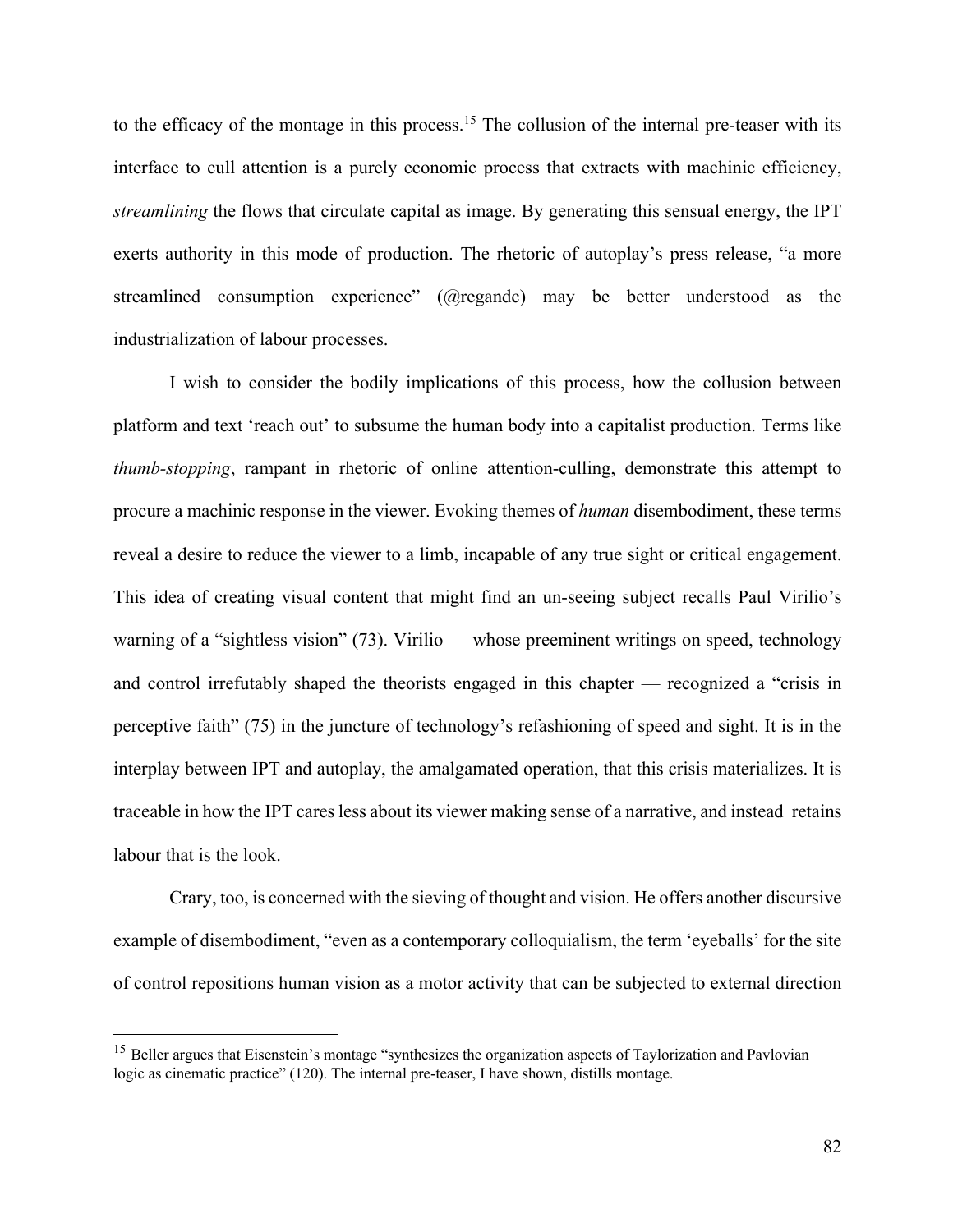or stimuli' (76). Recognizing in 'motor activity' the same as Beller — an internalization of industrial processes, Crary warns that such automation may foster "a disintegration of human abilities to see, especially of an ability to join visual discriminations with social and ethical valuations" (33). One recalls the ethical displacement illustrated in the horrible case of Alison Parker and Adam Ward's live-streamed murder. While the central loss of consent associated with this automation of sight prompted a short-lived rebellion against such technologies, it is telling that this discourse shadowed the violent event itself.

It is not enough to simply say that the internal pre-teaser aims to stop the scroll — although of course this is true. Rather, it is this operation entirely, the interplay between internal pre-teaser and autoplay, that gestures towards pressing issues of control, disembodiment, and cognition raised here by Beller, Crary and Virilio. The function of these operations, to exert an overall authority, recall our earlier discussion of immediacy and incessancy. Together, this interaction between text and platform (which I will refer to in shorthand as the IPT/autoplay encounter) works to render human sight subservient to purer, immediate labour. The rhetorical renouncement of the human (a complete and cognizant being) to a thumb (an incomplete part of something larger, incapable of thinking or seeing) underscores this logic. But what is this 'something larger' subsuming the un-thinking, and un-seeing thumb?

The *jolt* of the IPT/autoplay operation renders the viewer into this static thumb because this form is most susceptible to be overtaken by the flow — flows of the industrialization of vision or the circulation of capital. Jennifer Karns Alexander earlier connected the concept of flow to both global networks and efficiency — but it is interesting to consider the relationship between flow and mindlessness. To be *caught in the flow* is to be overtaken by external forces, to allow them to guide you through an action or process. Twitter's interface updates and autoplay are all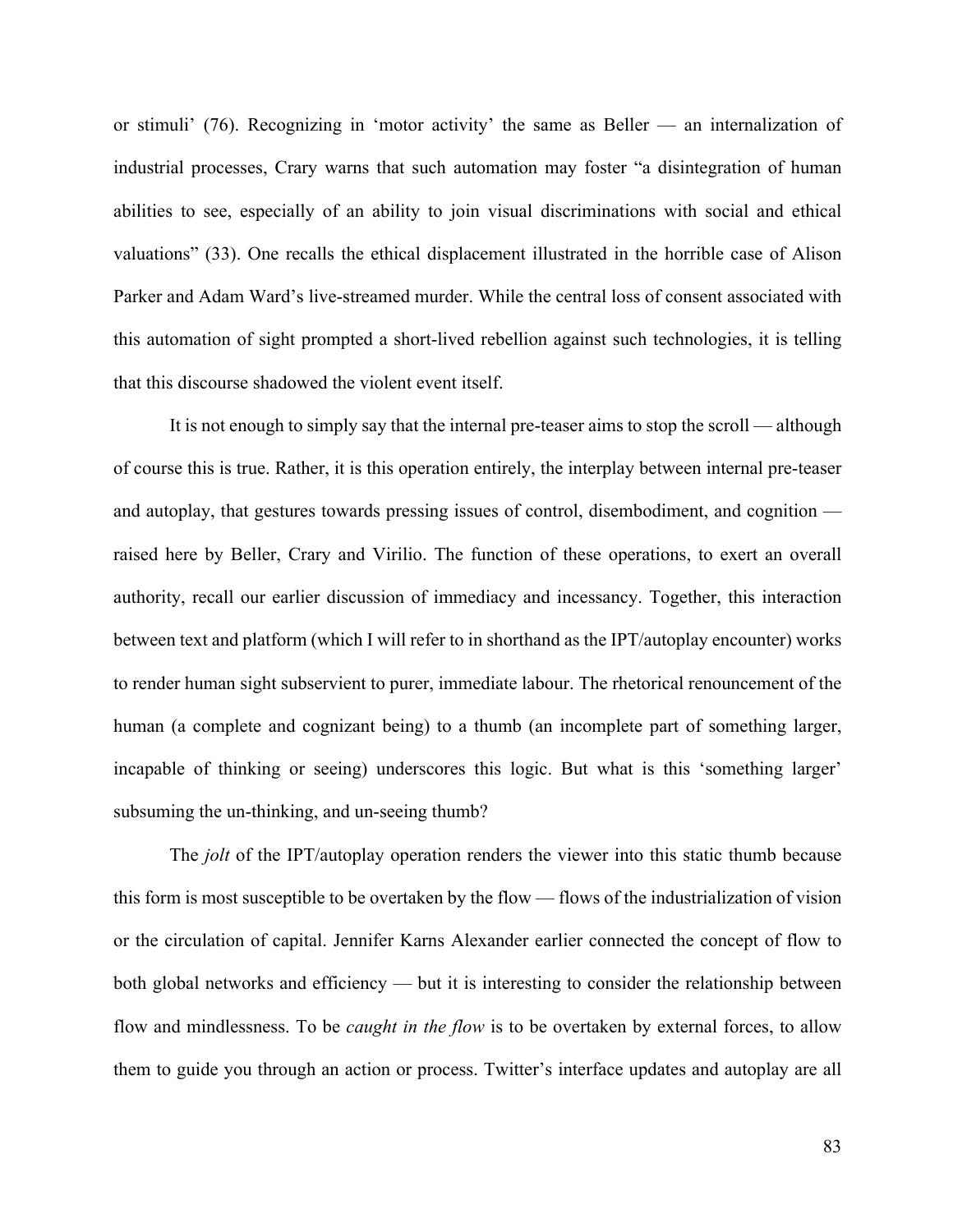agents of flow that aim to guide and, ultimately, overwhelm us. It is ironic that the affective hit of the internal pre-teaser requires stasis to achieve movement — to stop the viewer from scrolling on, and then implicate them in this flow — while the traditional trailer operates inversely, by attempting to *move* the viewer so much that they ultimately arrive, static, at a theatre.

### **3.6 Conclusion: Optimization = Weaponization**

We return to the assertion that the internal pre-teaser is *optimized* for the Twitter timeline. This notion of 'optimization' speaks to the harmony between interface and text, of how the internal pre-teaser absorbs the pressures of immediacy and incessancy. Optimization also recalls the tech industry's continued propagation of speed's virtues, of the ideals of productivity and efficiency that are always in reach *if* you purchase the new iPhone. I have shown how autoplay exploits this rhetoric, and how words like *streamline* depend on speed's pleasures but in fact harbour an immediacy that collapses process and interference. Words like *optimization* and *streamlining* then, reveal the impulses towards control and authority present in immediacy and incessancy, and by extension, the Twitter timeline.

The IPT text itself foregrounds a strategy of speed, presenting through an adrenaline aesthetics a direct appeal to affect and spectacle. It moves quickly and aggressively, foregrounding *impact* and sacrificing narrative linearity or coherence. The internal pre-teaser creates an immediate affective *jolt* that exploits the opportunities afforded to it by autoplay. In just two seconds, the *Golden Circle* internal pre-teaser gives us a car crash, deploying — even at the level of representation — speed to momentarily induce perceptual stasis. This prioritization of scrollstopping affect is ultimately designed to subjugate the viewer to larger forces, flows that circulate attention-capital. The viewer-as-thumb is most valuable in this efficient operation, which has less and less use for narrative. The site of the Hollywood trailer's persuasion migrates away from narrative and into this interplay of technology and affective impact.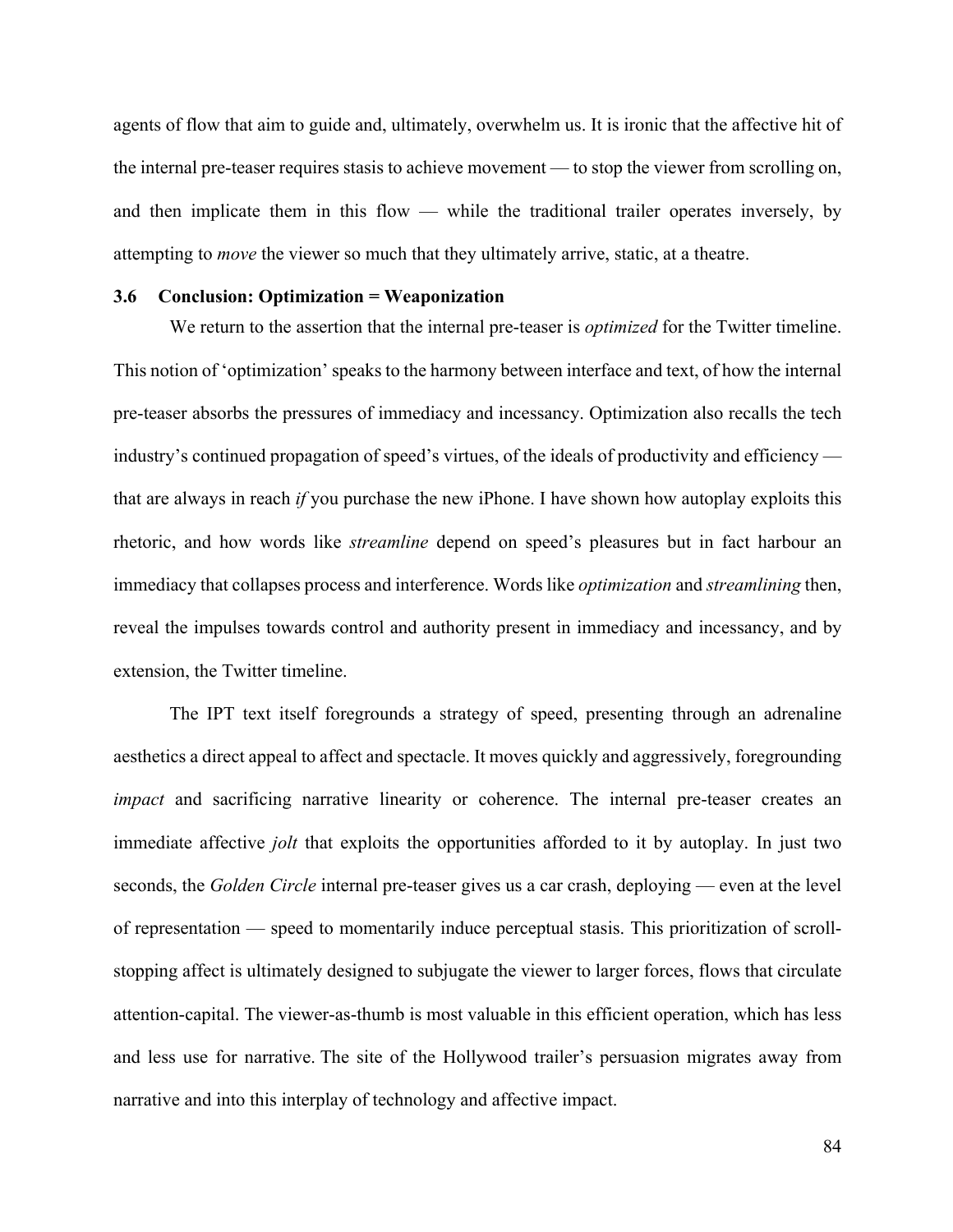This function of the internal pre-teaser suggests that it is a convention to be *wielded*. Designed to exert dominance in its encounter, I have shown the internal pre-teaser to be capable of impact. Together in its operations, it exerts control and hegemony, it persuades in a different way. These characteristics suggest a fresher understanding, a conceptualization of the internal preteaser as the *weaponization* of the Hollywood movie trailer. Consider the words of Michelle McLaughlin in a piece titled *What Movie Trailers Tell Us About Advertising's Evolution*, "the pretrailer merely adds an extra "weapon" to the studio's arsenal, allowing their trailer to be grabbed faster, by more people" (McLaughlin). Of course, the irony here is that the 'grabbing' is not done by the viewer, but by the text itself, which is designed to be perceptually arresting and starts without the viewer's consent. The border between optimization and weaponization may not be so clear cut. Both come with an agenda that does not often serve the needs of the other in its encounter. While the quest towards further optimization may be intoxicating, we must ourselves be wary of being streamlined.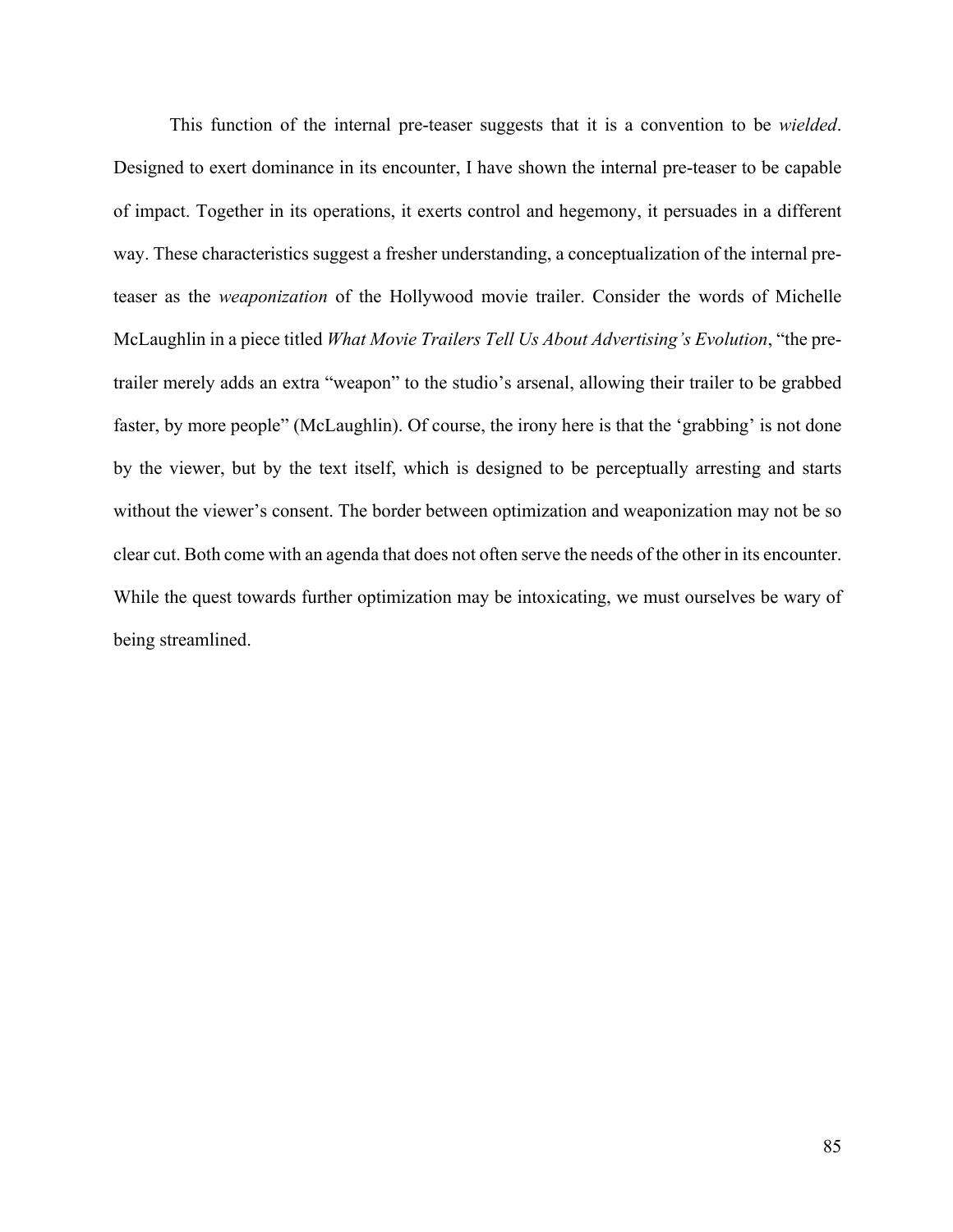### **Conclusion**

"To be preoccupied with the aesthetic properties of digital imagery" cautions Jonathan Crary, "is to evade the subordination of the image to a broad field of non-visual operations and requirements" (47). This thesis has tried to heed this warning, conceptualizing the internal preteaser as a function produced in the interplay between trailer and platform. Centering the movie trailer encounter as a stand-alone Twitter event, this work edges out from under the shadows of the trailer's source film and demonstrates a different way of thinking about the persuasive strategies of online Hollywood trailer texts. By studying the relationship between platform and trailer — rather than trailer and film — I have tried to sidestep the paratextual framework currently dominating trailer studies. This examination of the IPT shifts our focus to the *immediate* operations of the Twitter-embedded trailer text, which now must sell *itself* in the arena of the attention economy. In sum, I arrive at the internal pre-teaser as an object, operation, and entry to thinking about the present social media era of Hollywood trailers.

The internal pre-teaser is a convention of Hollywood trailers embedded in the scroll. The temporal pressures of the attention economy shape the convention's aesthetic and structural patterns, which ultimately serve the IPT's aim to *halt the scrolling thumb*. However, this impact is not achieved merely by the text's efficacy, but from the partnership it forges with its platform. This is the revelation of the internal pre-teaser — it exposes the recasting of persuasion in the online Hollywood trailer. Whereas rhetoric, spectacle and narrative once constituted the arsenal of the trailer text, now its effectiveness arises from reciprocity with co-conspirers; from the culture and rhetoric of Twitter and its architecture, to the formal properties, structure and subject matter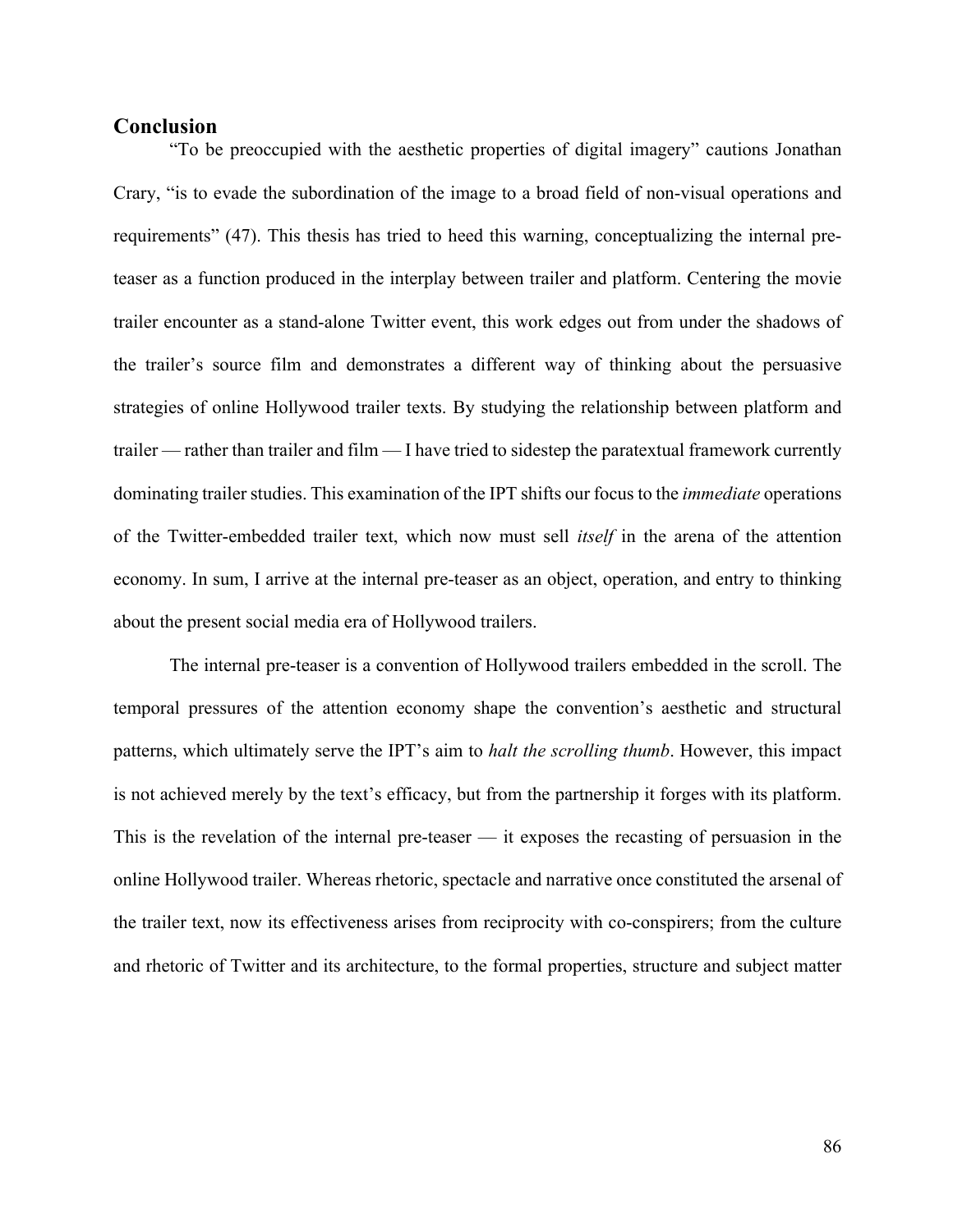of the IPT. <sup>1</sup> Unpacking the ramifications of this interplay between social media platforms and Hollywood's online promotional texts is the heart of this project.

I began this intervention by defining the internal pre-teaser as a hallmark of social media optimization, both affixed to and yet separated from the official trailer text. Embedding an *urgent*  atmosphere and foregrounding affect through its formal elements, the IPT responds to the pressures of network temporality. I detailed in the second chapter a timeline of events contributing to this pressure, tracking the rise of *immediacy* and *incessancy* throughout Twitter and YouTube advertising. Bolstered by the loosening of MPAA Trailer Tag guidelines, movie trailers joined other online video media in intensifying their persuasive strategies, the effects of which became concentrated to the video text's opening seconds when Twitter announced autoplay in 2015. It is this interplay — between platform, autoplay, and trailer text — that the internal pre-teaser symbolizes. While the timeline's immediacy and incessancy shape a passive observer, the IPT deploys a strategy of speed to transfix and stop the scroll. Herein we locate a more mechanical persuasion in the Hollywood text — where once it relied on its story, it now colludes with its technology to attract eyeballs.

Each of these three chapters adds a layer of understanding — demystifying and contextualizing the internal pre-teaser convention. Though narrative tangents surfaced briefly in close readings of aesthetics and subject matter, the fundamental intervention of this work is a theory of functionality. On the social media timeline, encounters with movie trailers are no longer destined to the presence or story worlds of their source films. Whereas traditional trailers felt more

<sup>&</sup>lt;sup>1</sup> Although findings regarding textual features may be helpful in historicizing social media-circulated trailer form. For example, the rise of muted autoplaying video on timelines such as Twitter may be moving trailers toward more text overlay, a feature that Hediger's historical analysis identified as decreasing in trailers after the 1960s (37). However, there is also the possibility that — rather than shifting *overall* trends in formal elements — the impact of social media is simply proliferating more variations of trailer texts per film, an assortment of texts that are individualized for each pattern's needs (recall the move away from "platform agnostic" material [Yang] mentioned on page 17).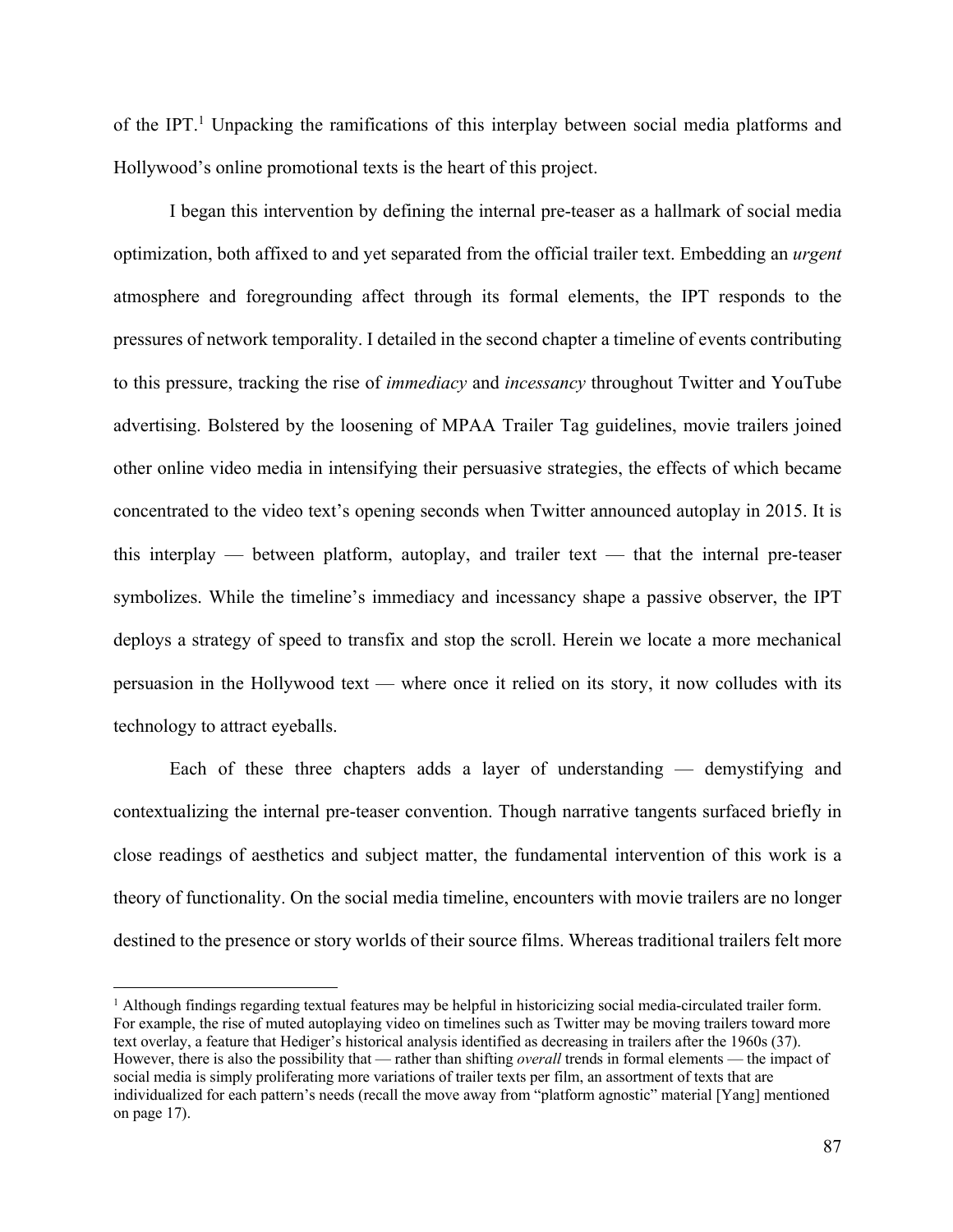intimate with their source texts, online trailers feel more intimate with their viewers. It is the social media platforms mediating this close contact that should be foregrounded in examinations of such encounters, from its architecture and interface to its culture and rhetoric.

The internal pre-teaser is a very concise text, and the sampling used for this project is similarly focused. Rather than attempt to conclusively describe the ever-growing proliferation of online movie trailers, my emphasis on Hollywood's tentpole films has helped sharpen my pursuit of IPTs. However, this sampling spans just three years (from 2016-2018) and this limited scope would greatly benefit from further concentrated research — especially work expanding beyond Hollywood. How have smaller studios produced conventions to respond to the temporal pressures of the timeline? How does this translate globally, where other social media platforms and cultures shape these encounters differently? Promotional media, which is by nature persuasive and controlling, is a critical media object to measure the effects of social media culture. In addition, even in the short time since 2018, rapid developments and new platforms have proliferated that have likely intensified these temporal pressures and shifted these encounters even further.

In terms of Hollywood trailers since 2018, it is surprising that many trailers circulating today do not include an internal pre-teaser (although I have referenced cases). One may have expected the convention to continue to expand in popularity, but it seems that the opposite might be true. We may trace one explanation for this in even the earliest timelines, wherein the internal pre-teaser circulated outside the trailer text. As early as *Jason Bourne* (2016)*,* the internal preteaser circulates not just inside the text, but sometimes also externally — as simply a shortened teaser. It is possible that a strategy of producing a greater number of *smaller* fragmented texts (rather than injecting a pre-teaser into the trailer text) has become a favoured technique simply due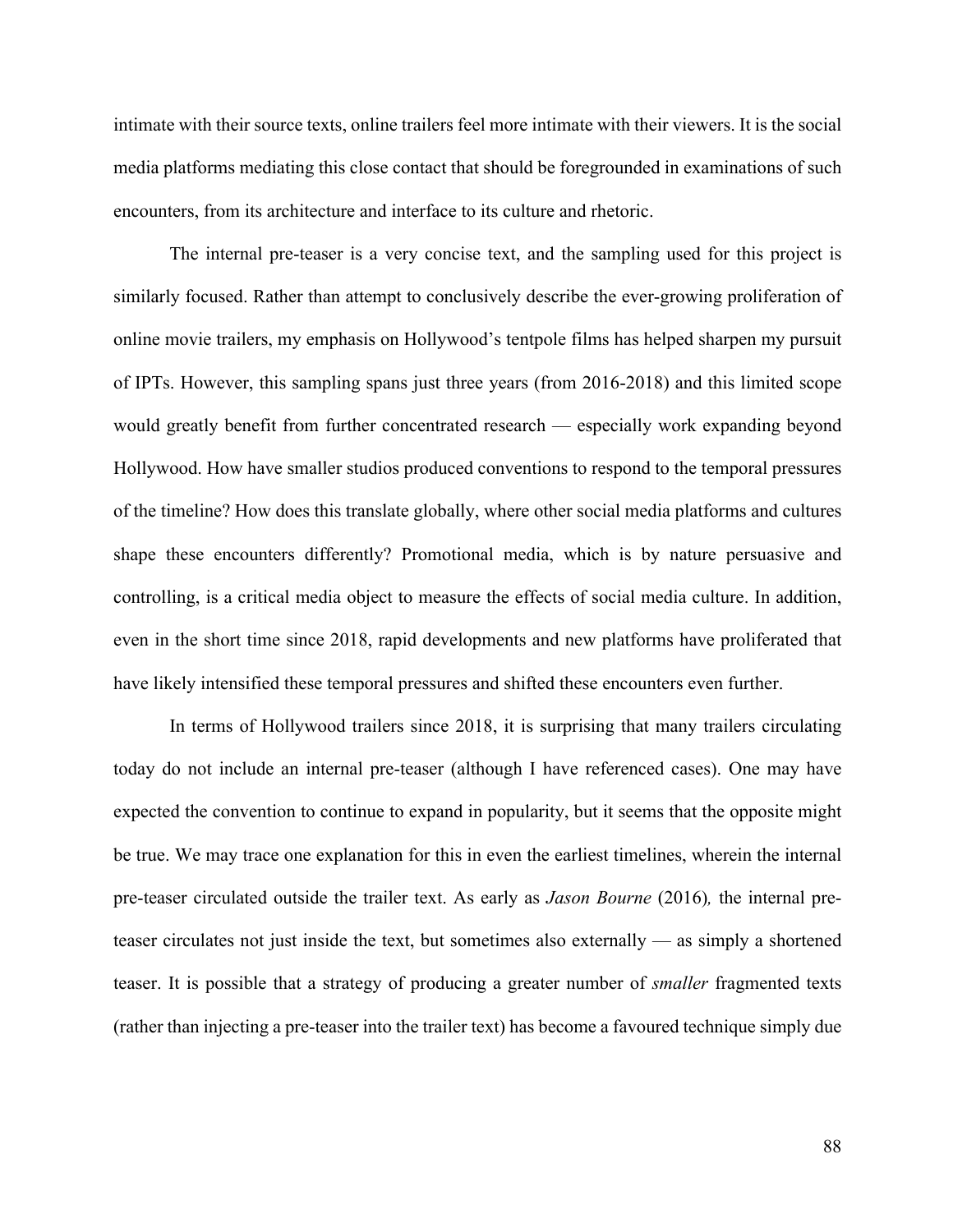to its increased "spreadability" (Jenkins). <sup>2</sup> There is only one encounter possible for the affixed IPT-trailer text, whereas dispersing several micro-teasers have a greater chance of being seen.

This theory points to interesting developments — how do the parameters of the encounter change when the teaser is no longer immediately followed by the trailer? Admittedly, this situation is (and was) more common in timelines, and perhaps this can account for the paratextual impulse rampant in recent trailer scholarship. In contrast to a singular tweet containing an IPT-trailer, two or three tweets circulating separate, shortened teaser texts may admittedly reach a wider audience. However, these encounters require the viewer to actively seek out the trailer text (or other promotional media) to learn more about the film — an action the IPT-trailer amalgamation does not require. In this case, the former's functionality must still *move* their viewers towards their source text. While I have tried to position the internal pre-teaser as a phenomenon that shifts from this encounter (wherein it only wishes to retain the viewer, to sell only the trailer itself) and therefore away from the popular lens of film and television paratextuality, we may consider how the further fragmentation and condensation of promotional texts trouble this opposition. The continued fragmentation and coalescence of promotional texts on the timeline — and its resulting spectrum of encounters and functions — demand further examination.

There is more to be understood about the internal pre-teaser through engagement with industry, who are at the forefront of the ongoing "interaction of trailers and technological change" (Johnston 125). The relative failure of the internal pre-teaser to find prevailing popularity since 2018 is elucidated in an interview with LA-based trailer producer Houston Yang. Yang attributes the decision to move away from the IPT to the personal tastes of executives and producers, those

<sup>2</sup> Jenkins defines the term "Spreadability" as "the potential—both technical and cultural—for audiences to share content for their own purposes, sometimes with the permission of rights holders, sometimes against their wishes" (3). Spreadability depends more on maximizing circulation than retaining an audience, and so the further fragmentation of individual ephemeral teasers would be better suited to this model.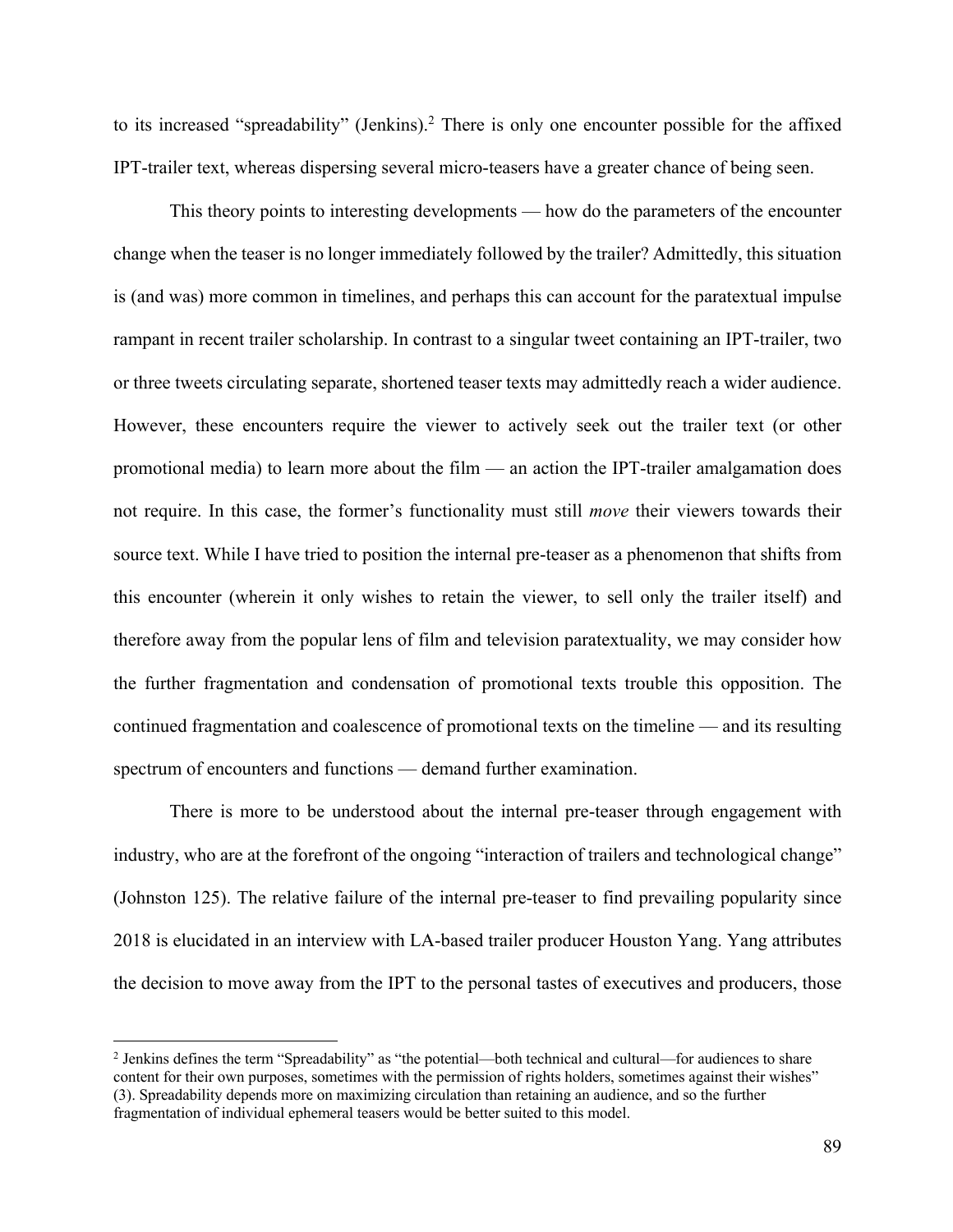who ultimately approve and finalize promotional texts. Similar to how YouTube's viewing experiences necessitate intentionality— unlike the flow of the scroll — that makes the IPT convention feel inappropriate and unnecessary, such executive meetings (where trailers are preliminarily screened and evaluated) likely prime encounters otherwise ill-suited for the IPT (Yang). As discussed, specific viewing conditions help cloak the IPT's operations from detection. In the context of a concentrated and deliberate appraisal, its *jolt* function may appear pronounced and obtrusive. It is understandable, then, that the IPT may not always pass the test.

The treasured opportunity to engage with industry professionals in this research has conferred this and other productive insights in this project. <sup>3</sup> As we become further enveloped in a social media culture wherein the texts themselves find partnerships in the platforms, it follows that academia and industry should continue to forge their own collaborations. <sup>4</sup> While this academic treatment of the internal pre-teaser conceptualized a powerful text capable of *physically* influencing its viewer (stopping the thumb), it is striking to compare this view with the reputation of this convention in the industry, where the role of editing the internal pre-teaser was often viewed as secondary, a "last-minute addition to the editing process" (Yang). Corroborating how the IPT extracts its content exclusively from the trailer text, this finding is surprising given the frontal positioning and potency of this convention.

While this study expounds the implications of the internal pre-teaser — and thereby attributes to it a significant capacity to influence — it is important not to overstate its perceived status in the trailer production culture. This is especially true when considering the industry's

<sup>3</sup> Particularly, the discussion of MPAA Trailer Tag policy changes and the identification of the *Man of Steel* (2013) as the first approved online ad to run without trailer tags (Davidson).

<sup>4</sup> I acknowledge some excellent endeavours into this exact goal, specifically Paul Grainge and Catherine Johnson's *Promotional Screen Industries* (2015).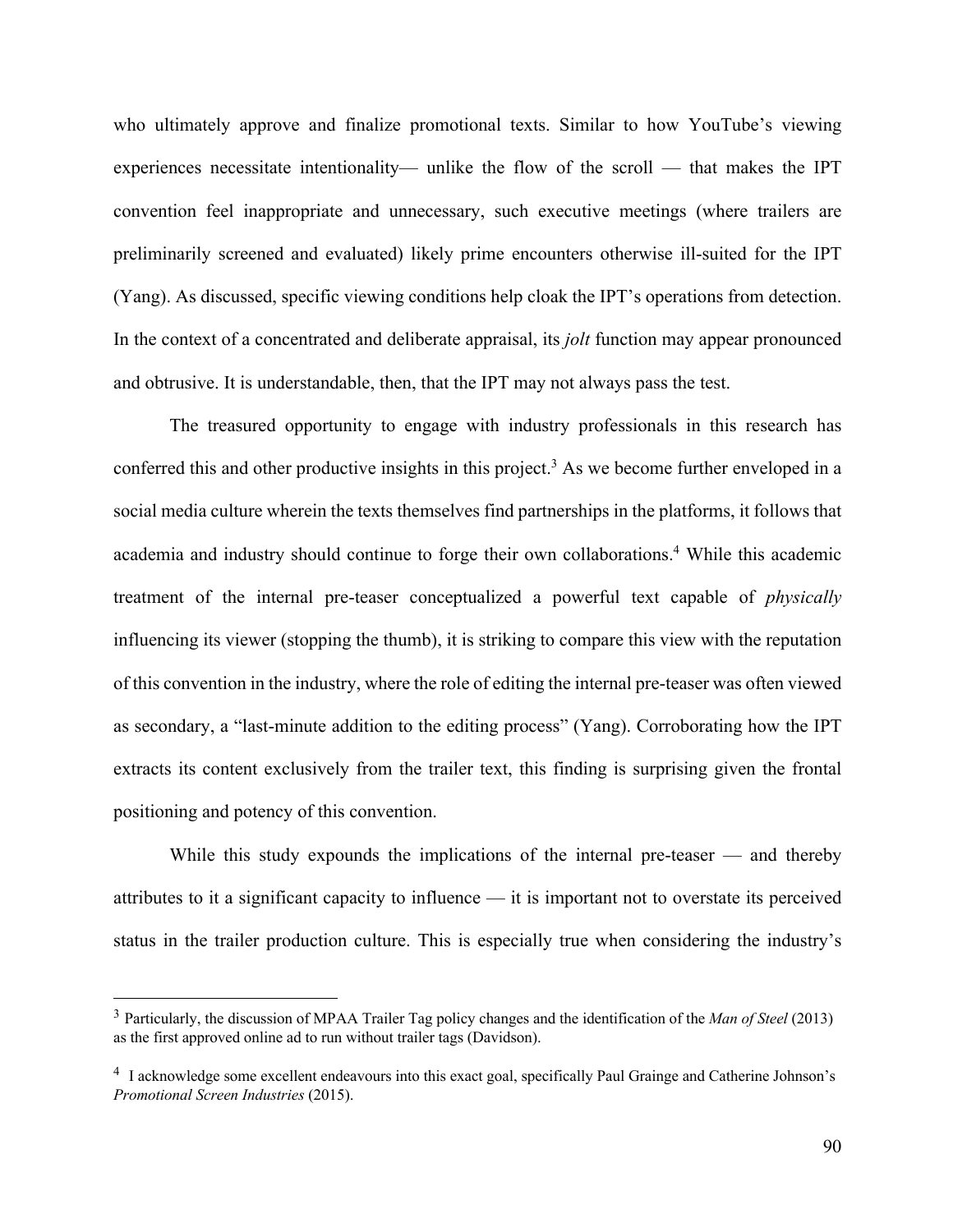attitudes about the internal pre-teaser, "We'd give [the editing task] to junior editors and say, want to cut a whole trailer? Let's start with 10 seconds and see how you do" (Yang). Relegated to a skill-testing exercise, this role of editing the internal pre-teaser was considered a menial task, attributed largely to junior editors who were required to cut the opening seconds from the final trailer text (Yang). This is surprising, given the intensified importance of these opening seconds in the scroll's immediate and incessant environment. Perhaps, as temporal pressures become even more intensified, the task of constructing micro-edits will gravitate back to experienced editors. However, without more collaboration with academia and industry, the nuances of these decisions and their implications on form and function will continue to be only speculative.

In sum, this project wishes to understand how a social media-driven logic of *optimization* and *streamlining* has infused the Hollywood movie trailer with new forms and functions. Today's tech-propagated values of immediacy and efficiency not only shape avenues of distribution most quintessentially in the advent of video autoplay — but also the production and development of the texts within these avenues. Combining analog research with algorithmic data, the market research of new trailer forms sharpens modern trailer texts down to the very beat (Yang). Just as social media platforms use scientific methods to compile data in interface design, eye-tracking and cognitive neuroscience, so has this research been applied to movie trailers.<sup>5</sup> As Jonathan Crary suggests, "passively and often voluntarily, one now collaborates in one's own surveillance and data-mining. This inevitably spirals into more fine-grained procedures for intervention in both individual and collective behavior" (48). Accordingly, the internal pre-teaser shows these processes bleeding into Hollywood trailers, and our continued engagement with these texts only furthers our involvement in these processes.

<sup>5</sup> See Oh, Chung and Han (2014), Liu et al. (2016), and Christoforou et al. (2017) for a few examples.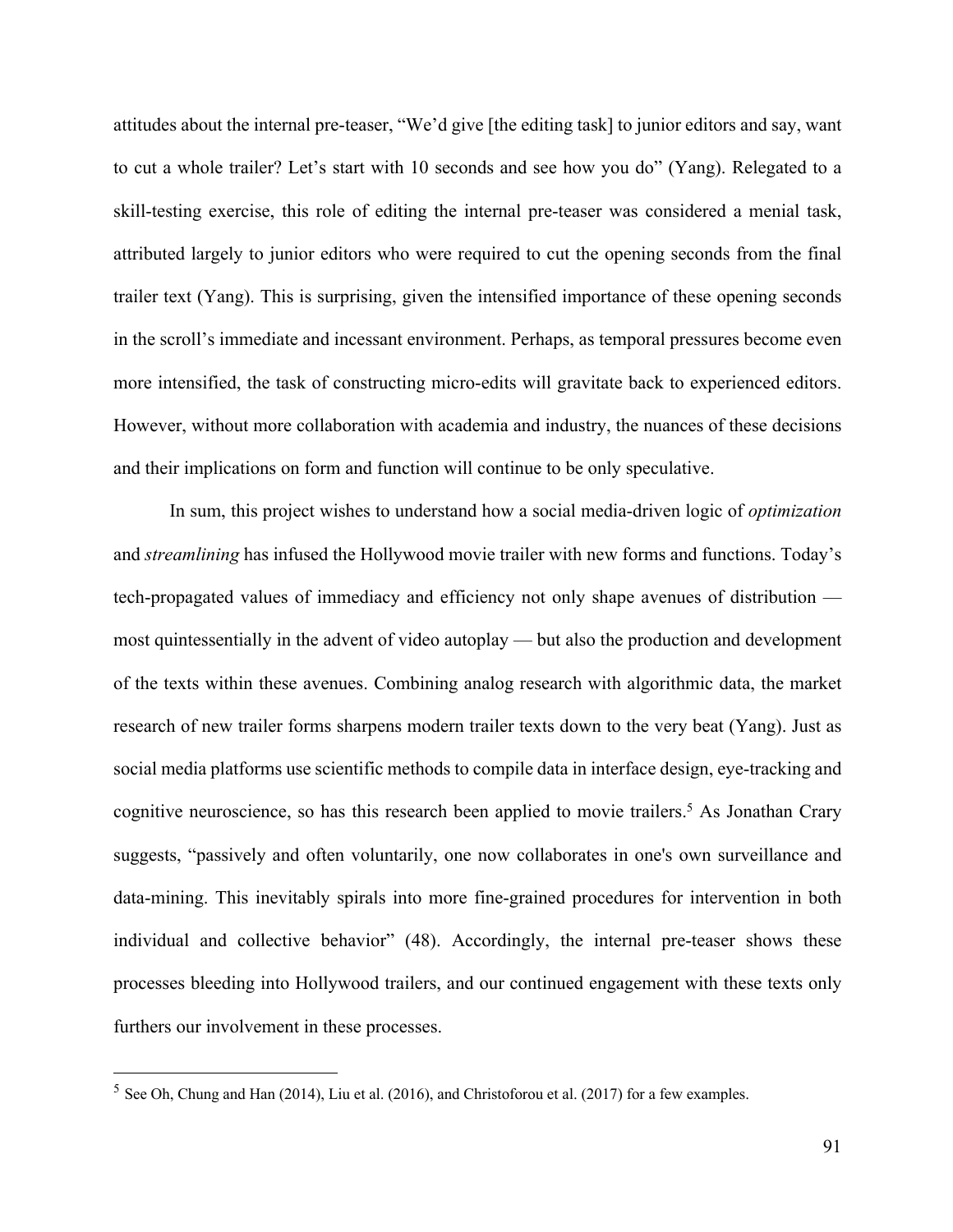Writing on impatient media<sup>6</sup> in 2007, John Tomlinson hesitates to attribute to technology the capability of shaping human actions and behaviours,

> I don't mean to suggest, applying some version of technological determinism, that these technologies have the power directly to produce or shape behaviour… I *do* mean to say that … technologies do have distinct and discernible inherent properties, and that these… *invite us* to respond to them in particular ways (131).

While this may have been true then, it is critical to grasp that today such technology *is* capable of directly shaping behaviours — and it is wielded as such. <sup>7</sup> Social media platforms have been especially proficient in this aim. As our attitudes, behaviours and rhythms become more ingrained with the flows of a social media(ted) world, it is critical to consider how the texts themselves absorb and reaffirm the values and temporalities of a networked time. This culture shapes the platform's interface and usage, which in turn alters the texts that proliferate through them. Somewhere within this incessant, streamlined flow, our encounters with these texts double as our encounter with this culture itself.

Every 'optimization' update fine-tunes algorithms that better engulf these components interface and platform, text and trailer, audience — into controlled flows. The capitalist hegemony of the Hollywood trailer endures. The timelines we scroll through cannot be viewed as empty vehicles for circulation and connectivity, the texts travelling through these spaces do not make the journey unchanged. As the internal pre-teaser shows us, platform-circulated Hollywood trailers absorb the conditions of their environment and, in doing so, sharpen their strategies. Fully

<sup>&</sup>lt;sup>6</sup> Recall Tomlinson describes impatient media as devices that "'write out' the expectation of a gap between demand and delivery" (132) and offers examples in MP3 devices, digital cameras and search engines.

 $^7$  A bill was introduced (though not yet backed) to the US Senate in 2019 that identifies autoplay and infinite scroll specifically as addictive devices to be banned. Titled the *Social Media Addiction Reduction Technology Act,* aims to "prohibit social media companies from using practices that exploit human psychology or brain physiology to substantially impede freedom of choice [and] require social media companies to take measures to mitigate the risks of internet addiction and psychological exploitation..." ("United States, Congress").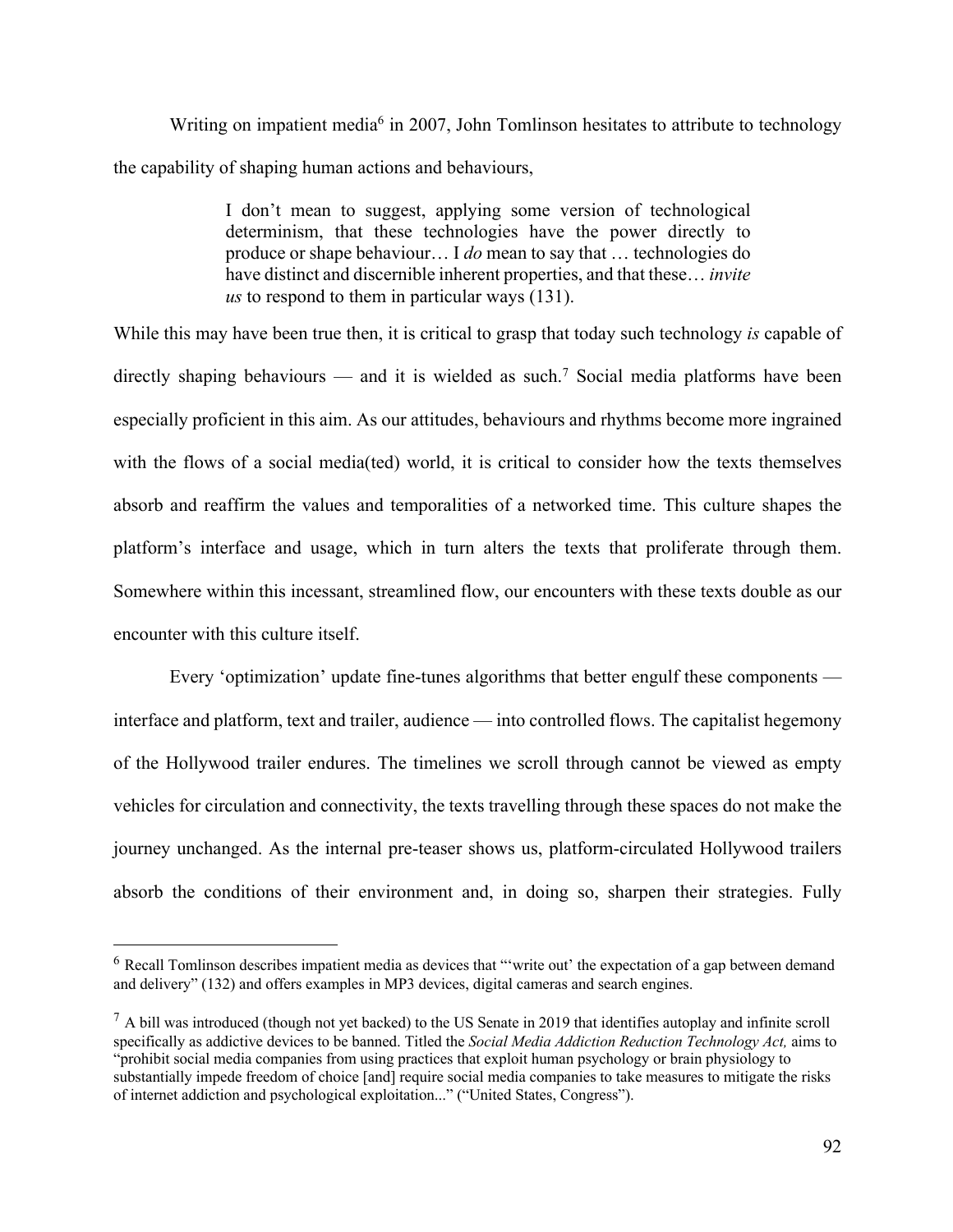comprehending the curves of this modern, scrolled upon encounter demands an approach that extends beyond the text and or its content. It is with a wider awareness we must consider the dovetailing components constituting the flow that overwhelms us. In the end, we must pay more attention to those encounters that grab our attention in the first place.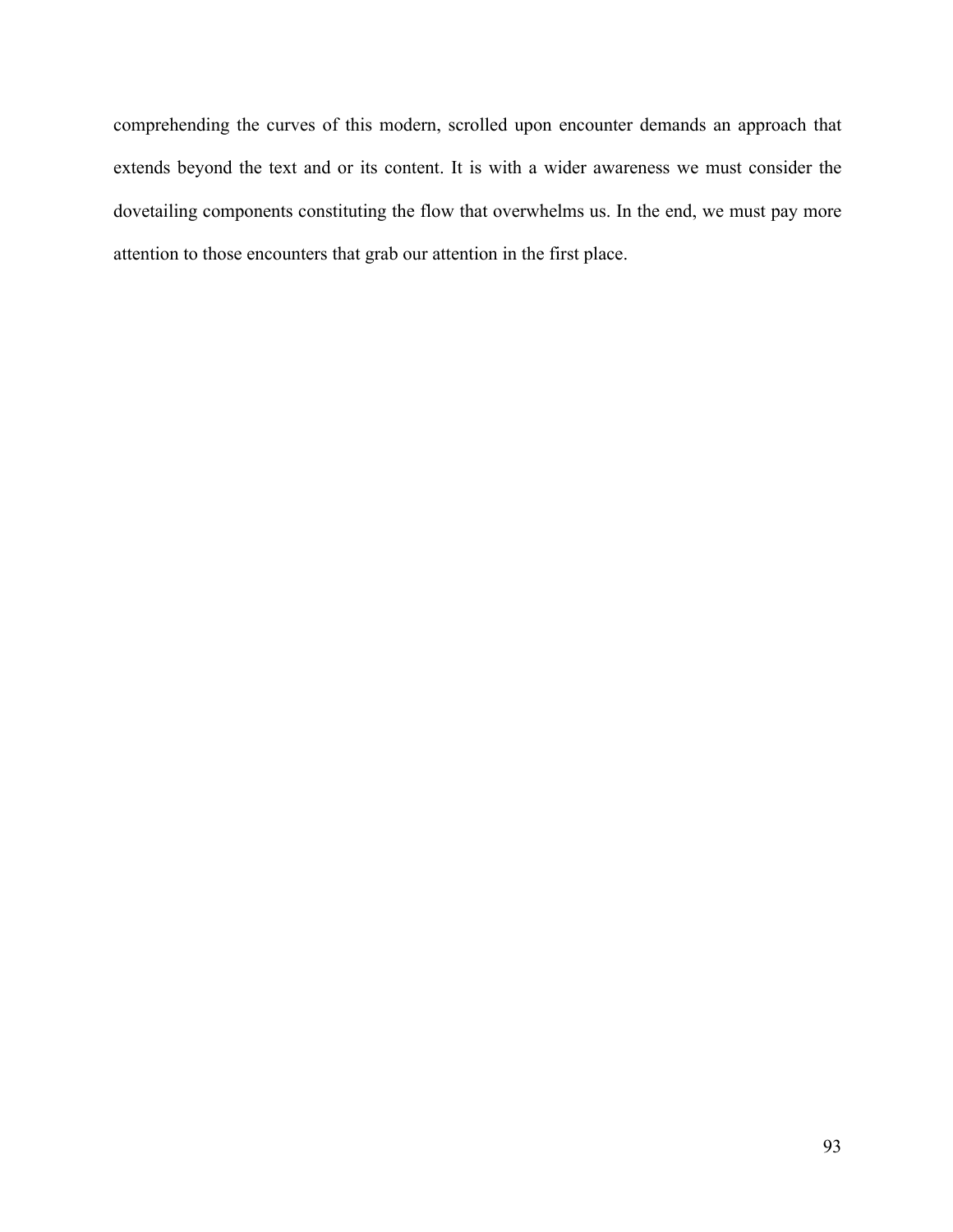# **Works Cited**

- @20thCentury. "'I hope you're ready for what comes next.' Watch the first trailer for #Kingsman: The Golden Circle, in theaters this September." 24 April 2017. Tweet. https://twitter.com/20thcentury/status/856717770825715713. Accessed 28 December 2020.
- *2006 MPAA Advertising Handbook*. The Motion Picture Association of America, Inc. 2006. "About Interactive Videos." *Google YouTube Help*,

https://support.google.com/youtube/answer/150471?hl=en. Accessed 28 December 2020.

- "About Twitter's APIs." *Twitter*, https://help.twitter.com/en/rules-and-policies/twitter-api. Accessed 28 December 2020.
- @AccountantMovie. "Who is #TheAccountant? WATCH @BenAffleck and @AnnaKendrick47 in the new trailer, and see it in theaters October 14." 12 May 2016. Tweet. https://twitter.com/accountantmovie/status/730918014703411200. Accessed 28 December 2020.

*Advertising Administration Rules*. The Motion Picture Association of America, Inc. 2014.

- Alexander, Jennifer K. *The Mantra of Efficiency: From the Waterwheel to Social Control.* Johns Hopkins University Press, 2008.
- Arkes, Hal and Catherine Blumer. "The Psychology of Sunk Cost." *Organizational Behavior and Human Decision Processes*, vol. 35, no. 1, 1985, pp. 124-140.

<sup>@</sup>ArrivalMovie. "Language is the first weapon drawn in a conflict. Watch the trailer for Arrival now #WhyAreTheyHere." 16 August 2016. Tweet. https://twitter.com/arrivalmovie/status/765547431916281856. Accessed 28 December 2020.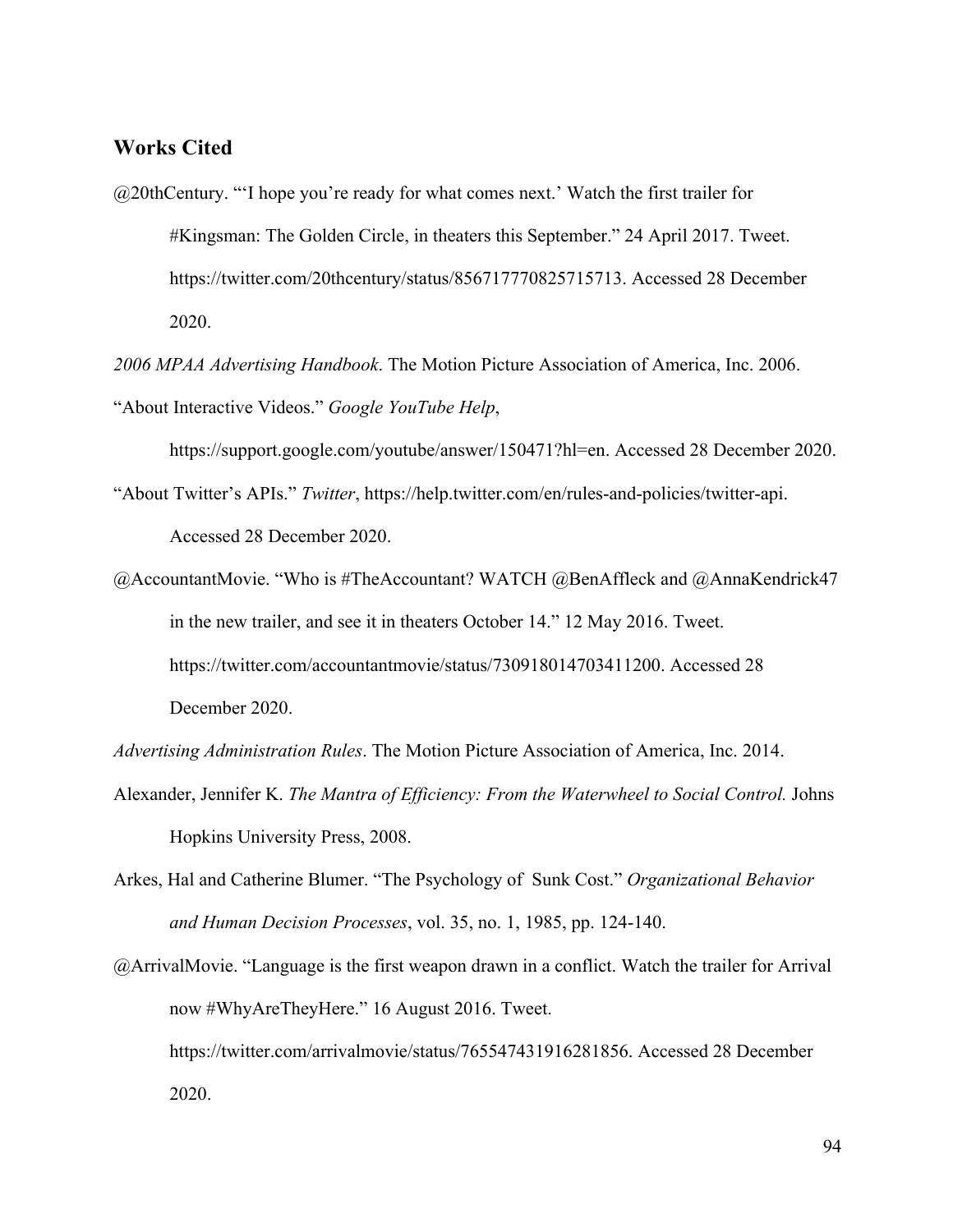Barnwell, Robert G. "Teasers & Trailers." *Guerilla Film Marketing*. Routledge, 2018.

Batchelor, Kathryn. *Translation and Paratexts*. Routledge, 2018.

BauerBourneBond. "I'm a pitch-sizzle and trailer editor for top studios, directors, and agencies. AMA!" *Reddit*, 2019. https://www.reddit.com/r/Filmmakers/comments/cpp1of/im \_a\_pitchsizzle\_and\_trailer\_editor\_for\_top/. Accessed 28 December 2020.

- Beller, Jonathan. *The Cinematic Mode of Production: Attention Economy and the Society of the Spectacle.* Dartmouth College Press, 2006.
- @BillyLynnMovie. "Watch the teaser trailer for #BillyLynn, directed by Ang Lee. In theaters November 11." 12 May 2016. Tweet. https://twitter.com/billylynnmovie/status/7307444 67196514308. Accessed 28 December 2020.
- Bolton, Doug. "Twitter is Experimenting with Putting Tweets Out of Order in Users' Timelines." *Independent*, 8 December 2015, www.independent.co.uk/life-style/gadgets-and-tech/ news/twitter-timeline-out-order-test-experiment-a6765371.html. Accessed 28 December 2020.
- Calore, Michael. "Twitter is Ruling SXSW." *Wired*, 3 September 2007. https://www.wired.com/2007/03/twitter-is-ruling-sxsw/. Accessed 29 December 2020.

Constantine, Josh. "Facebook Puts Its Web Feed in Motion with Auto-playing Videos." *Tech Crunch*, 11 December 2013, https://techcrunch.com/2013/12/11/facebook-autoplay-

Chen, Brian X. "Autoplay Videos Are Not Going Away. Here's How to Fight Them." *The New York Times*, 1 August 2018, www.nytimes.com/2018/08/01/technology/personaltech/autoplay-video-fight-them.html. Accessed 29 December 2020.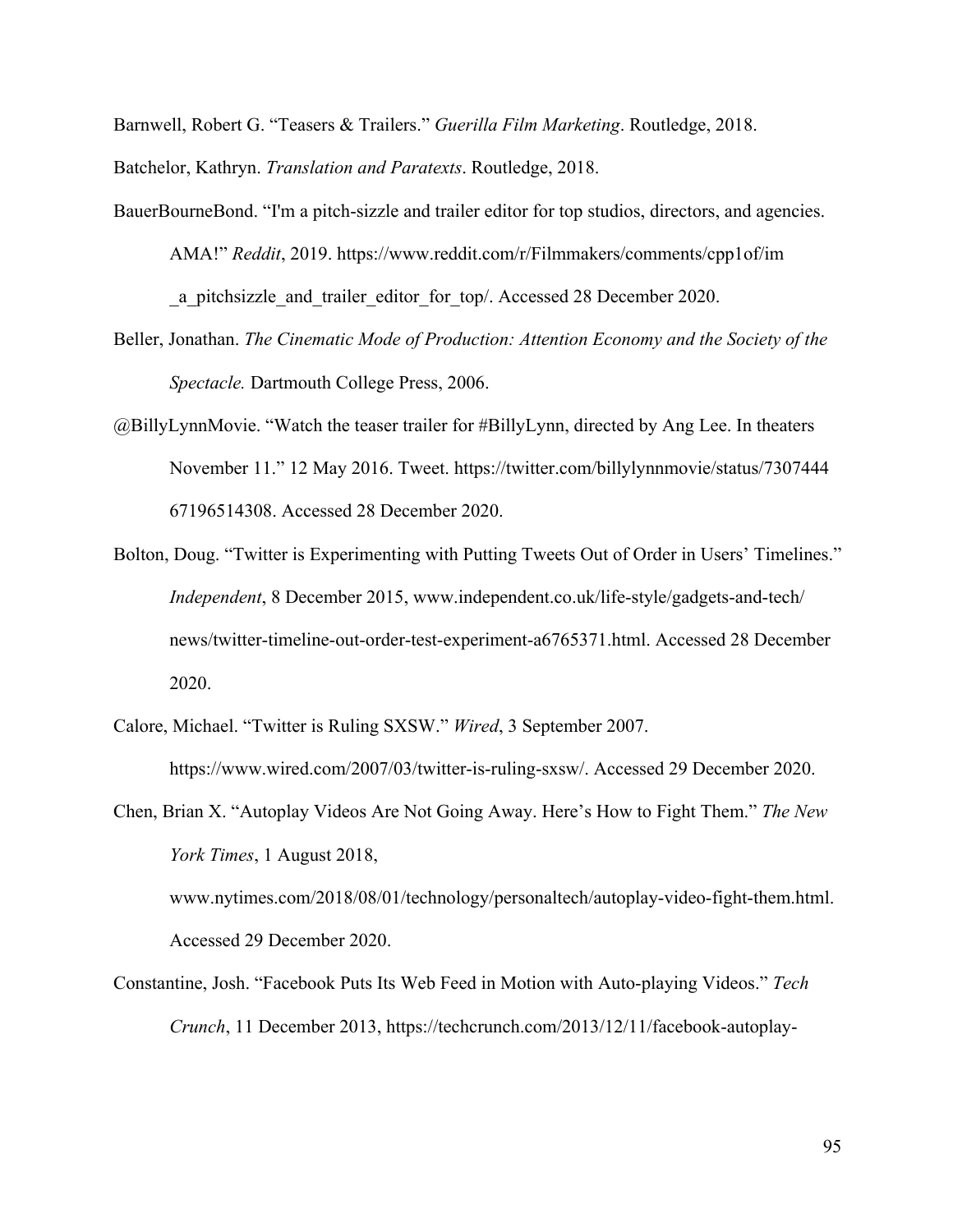video/#:~:text=On%20the%20web%2C%20auto%2Dplay,which%20case%20the%20aud io%20plays. Accessed 29 December 2020.

Crary, Jonathan. *24/7: Late Capitalism and the Ends of Sleep*. Verso, 2014.

Davidson, Jeff. Personal interview. 18 September 2020.

- Dennebaum, Matt. "Subtitles now available in iOS and Android." *Twitter Media*, 28 March 2019, media.twitter.com/content/media-twitter/en\_us/articles/blogs/2019/subtitles-nowavailable-in-ios-and-android.html. Accessed 1 January 2021.
- Dorsey, Jack. "Twitter Trends & a Tip" *Twitter Blog*, 5 September 2008, https://blog.twitter.com/en\_us/a/2008/twitter-trends-a-tip.html. Accessed 28 December 2020.
- Duffy, Enda. *The Speed Handbook: Velocity, Pleasure, Modernism.* Duke University Press, 2009.
- Engst, Adam. "#DeathToAutoPlay—No More Audio and Video That Plays Automatically!" *Tidbits,* 6 February 2019, https://tidbits.com/2019/02/06/deathtoautoplay-no-m ore-audioand-video-that-plays-automatically/. Accessed 28 December.
- "G Is For Golden: The MPAA Film Ratings at 50." Motion Picture Association of America, Nov. 2018. https://www.motionpictures.org/wp-content/uploads/2018/11/G-is-for-Golden.pdf. Accessed 5 June 2021.
- Genette, Gérard. *Paratexts: Thresholds of Interpretation.* Translated by Jane E. Lewin. Cambridge University Press, 1997.
- Gray, Jonathan. *Show Sold Separately: Promos, Spoilers, and Other Media Paratexts*. New York University Press, 2010.

Grainge, Paul and Catherine Johnson. *Promotional Screen Industries*. Routledge, 2015.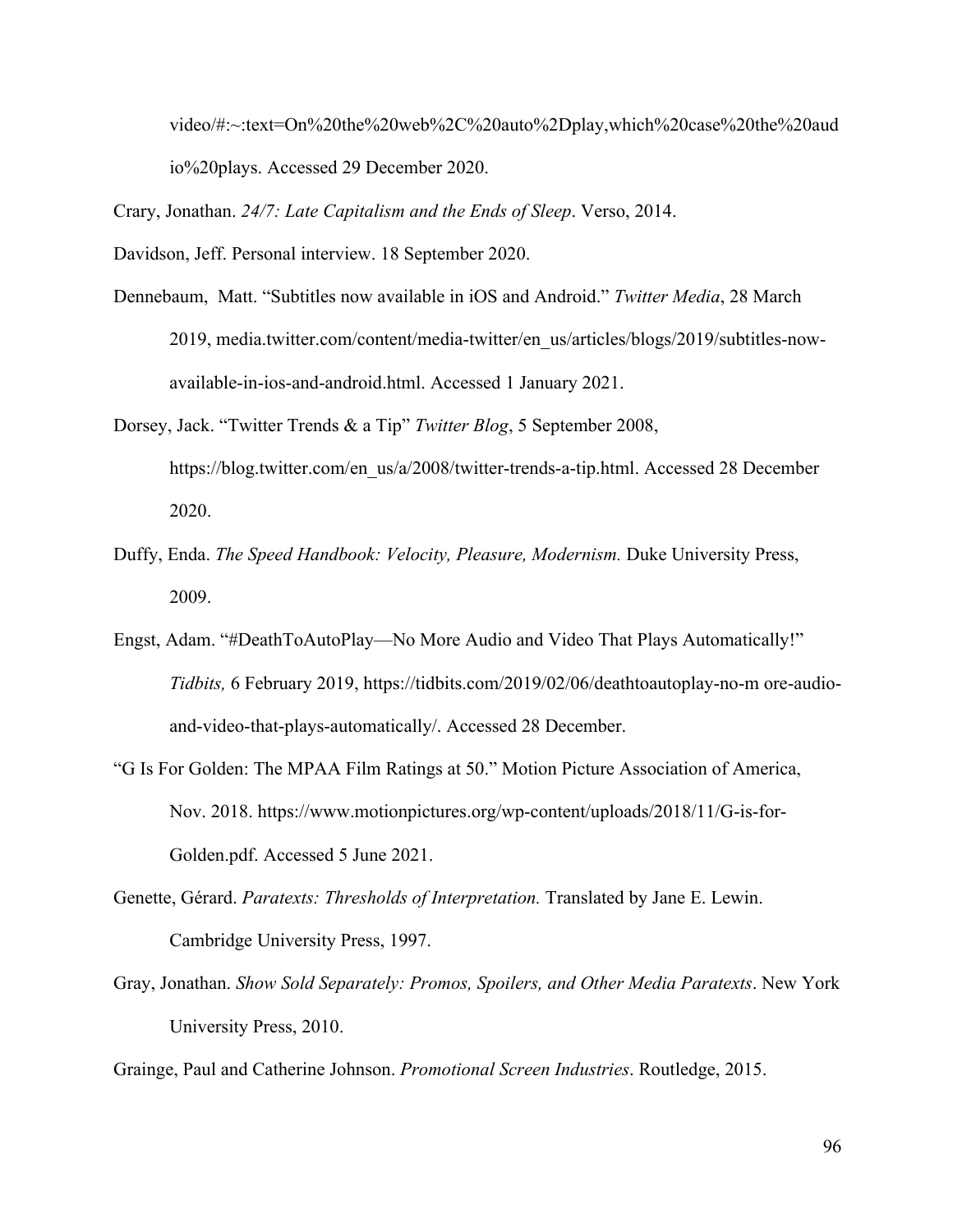- @GrinchMovie. "He's a mean one. #TheGrinch starring Benedict Cumberbatch, in theters November 9." 8 March 2018. Tweet. https://twitter.com/grinchmovie/status/971777581740634112. Accessed 28 December 2020.
- Guerrasio, Jason. "Movie Trailers Have A New Trick to Keep You Watching And the People Who Make Them Hate It." *Yahoo Finance,* 27 May 2016, https://ca.finance.yahoo.com/news/movie-trailers-trick-keep-watching-133800050.html. Accessed 28 December 2020
- Gunning, Tom. "The Cinema of Attractions: Early Film, Its Spectator and the Avant-Garde." *Early Cinema: Space, Frame, Narrative*, edited by Thomas Elsaesser and Adam Barker, BFI Publishing, 1990, pp. 56-62.
- Gurevitch, Leon. "The Transforming Face of Industrial Spectacle: A Media Archaeology of Machinic Mobility." *Senses of Cinema*, vol. 75, 2015, https://www.sensesofcinema.com/2015/michael-bay-dossier/industrial-spectacle-cinema/. Accessed June 5 2021.
- ---. "The Cinemas of Transactions: The Exchangeable Currency of the Digital Attraction." *Television & New Media,* vol. 11, no. 5, 2010, pp. 367–385.
- @HacksawRidge. "#HacksawRidge Based on the story of Desmond Doss, an American war hero who never fired a bullet. Watch NEW trailer." 28 July 2016. Tweet. https://twitter.com/HacksawRidge/status/758655882607538176. Accessed 28 December 2020.
- Harris, Tristan. "How Technology is Hijacking Your Mind from a Magician and Google Design Ethicist" *Medium Thrive Global*, 18 May 2016, https://medium.com/thrive-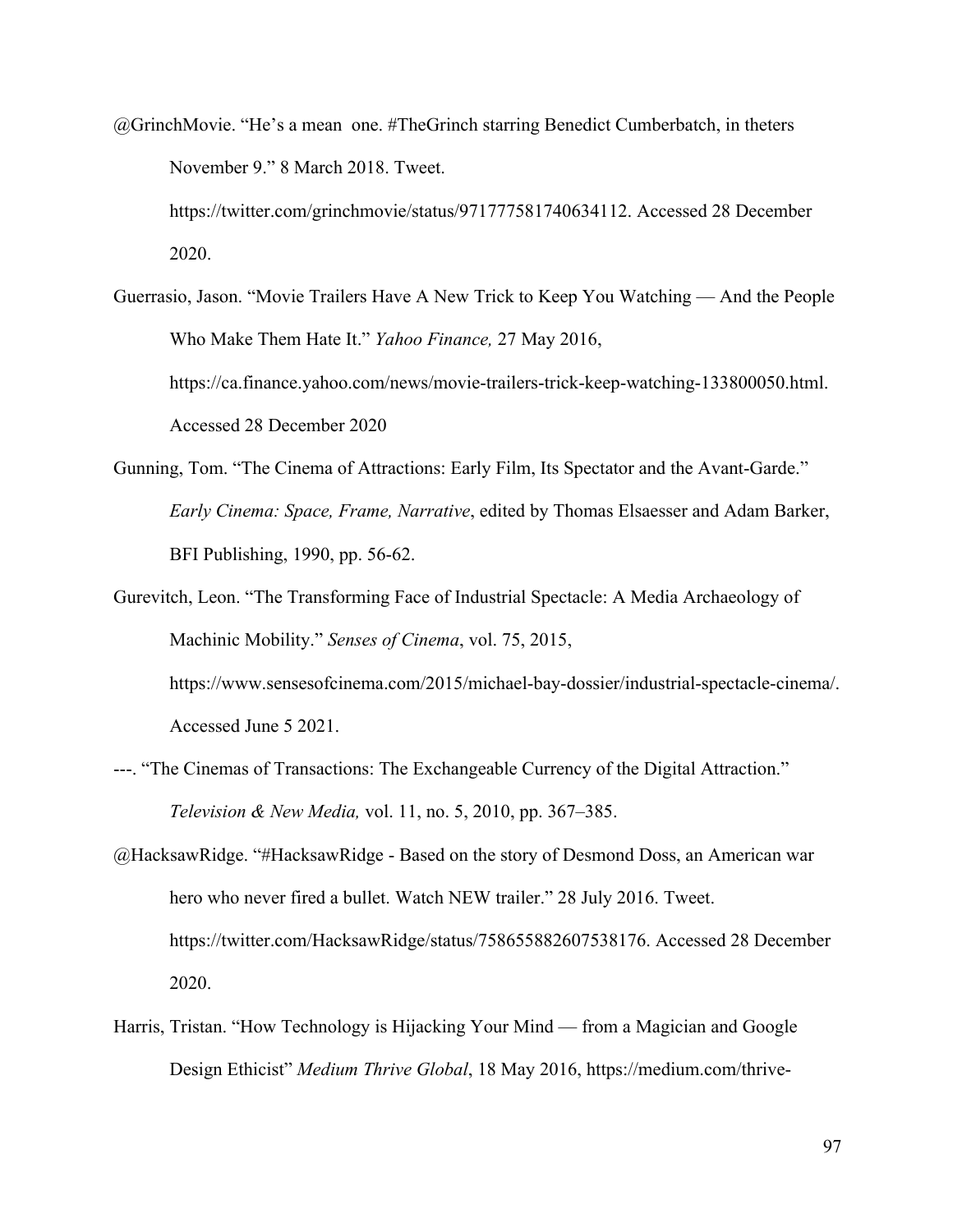global/how-technology-hijacks-peoples-minds-from-a-magician-and-google-s-designethicist-56d62ef5edf3. Accessed 29 December 2020.

- Hassan, Robert and Ronald E. Purser. *24/7: Time and Temporality in the Network Society*. Stanford University Press, 2007
- Hediger, Vinzenz. *Verführung zum Film: Der amerikanische Kinotrailer seit 1912.* Schüren Verlag Marburg, 2001.
- @HorizonLine. "Watch Allison Williams and Alexander Dreymon in the official trailer for #HorizonLine now - coming soon." 9 October 2020. Tweet. https://twitter.com/HorizonLine/status/1314551374093316096. Accessed 28 December 2020.
- @IndependenceDay. "Don't mess with Earth. Watch the new trailer for #IndependenceDay: Resurgence, in theaters June 24." 22 April 2016. Tweet. https://twitter.com/IndependenceDay/status/723406326961860608. Accessed 28 December 2020.
- @InfernoTheMovie. "Seek and find. Watch @TomHanks in the #InfernoMovie teaser trailer now." 9 May 2016. Tweet. https://twitter.com/infernothemovie/status/729672319 849799682. Accessed 28 December 2020.
- "iPhone 12 and iPhone 12 Mini." *Apple (CA)*, https://www.apple.com/ca/iphone-12/. Accessed 1 January 2021
- @JasonBourne. "This July, Matt Damon is #JasonBourne. WATCH the trailer now." 20 April 2016. Tweet. https://twitter.com/jasonbourne/status/72 2998369535184896 . Accessed 28 December 2020.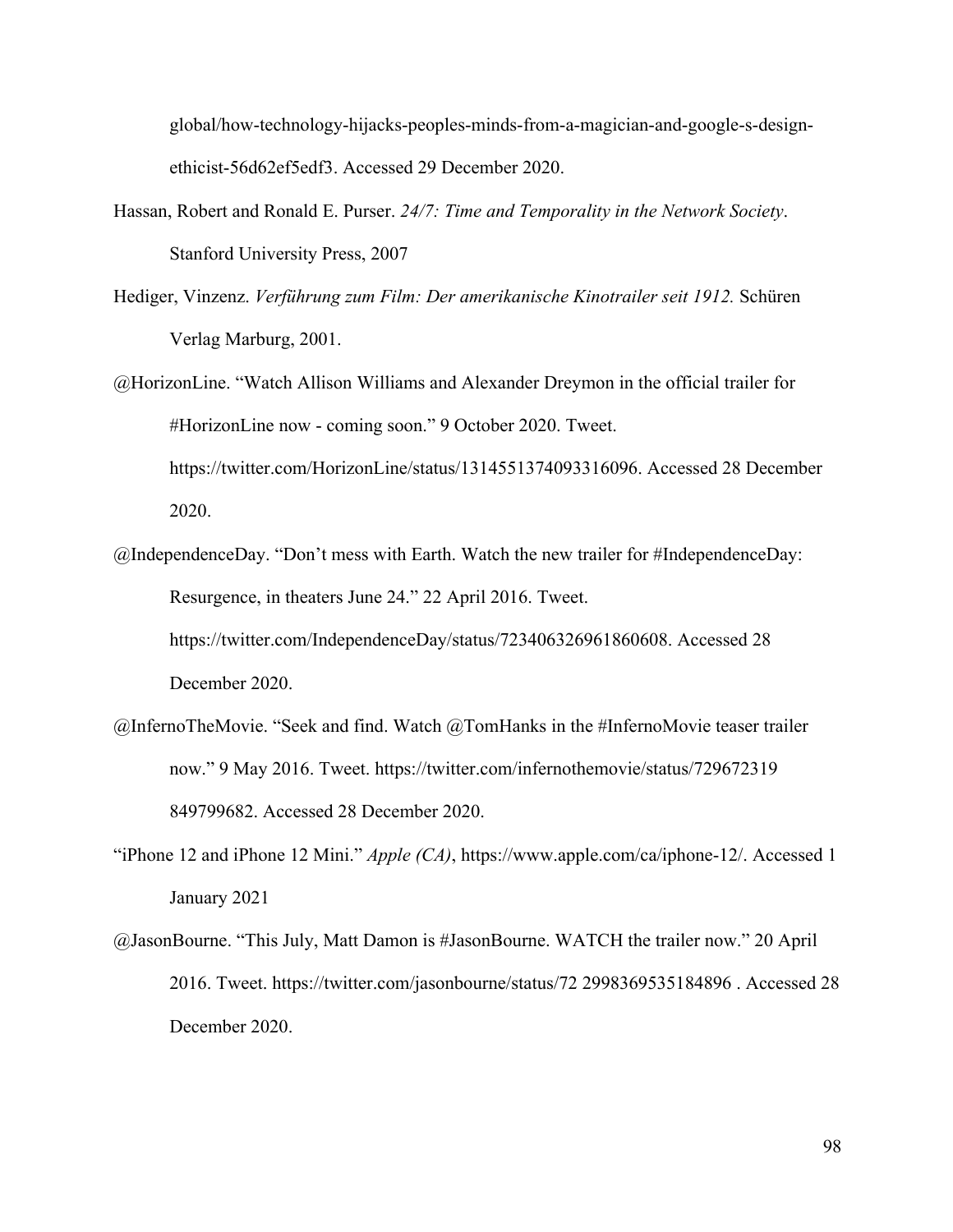- Jenkins, Henry. *Spreadable Media: Creating Value and Meaning in a Networked Culture*. New York University Press, 2013.
- Johnston, Keith M. *Coming Soon: Film Trailers and the Selling of Hollywood Technology*. McFarland, 2009.
- ---. "Researching Historical Promotional Materials: Towards A New Methodology." *Historical Journal of Film, Radio and Television*, 2019, vol. 39, no. 4, pp. 643–662.
- Johnston, Keith M., Jesse Balzer and Erin Pearson. "Talking Trailers: Promotional Materials, and the Value of the Paratextual Turn" *Cinephile,* vol. 14, no. 1, 2020, pp. 40-44.
- Jones, Hillary A. "From the Murder to the Medium: Displaced Ethical Engagement on Twitter." *Journal of Media Ethics*, vol. 32, no. 2, 2017, pp. 135–136.
- @JumanjiMovie. "The game has changed, but the legend continues. Watch the new trailer for #Jumanji: Welcome To The Jungle now!" 29 June 2017. Tweet. https://twitter.com/jumanjimovie/status/880410555219034112. Accessed 28 December 2020.
- Kapko, Matt. "Twitter CMO Finally Explains the Purpose of Twitter." *CIO*, 9 Jan. 2017, www.cio.com/article/3155138/twitter-cmo-finally-explains-the-purpose-of-twitter.html. Accessed 10 July 2020.
- Kernan, Lisa. *Coming Attractions: Reading American Movie Trailers*. University of Texas Press, 2005.
- Klecker, Cornelia. "The Other Kind of Film Frames: A Research Report on Paratexts in Film." *Word & Image*, vol. 31, no 4, 2015, pp. 402-413
- @KongSkullIsland. "On March 10, witness the rise of the King. Watch the NEW trailer for #kongskullisland! Get tickets now: bit.ly/kongtix." 27 February 2017. Tweet.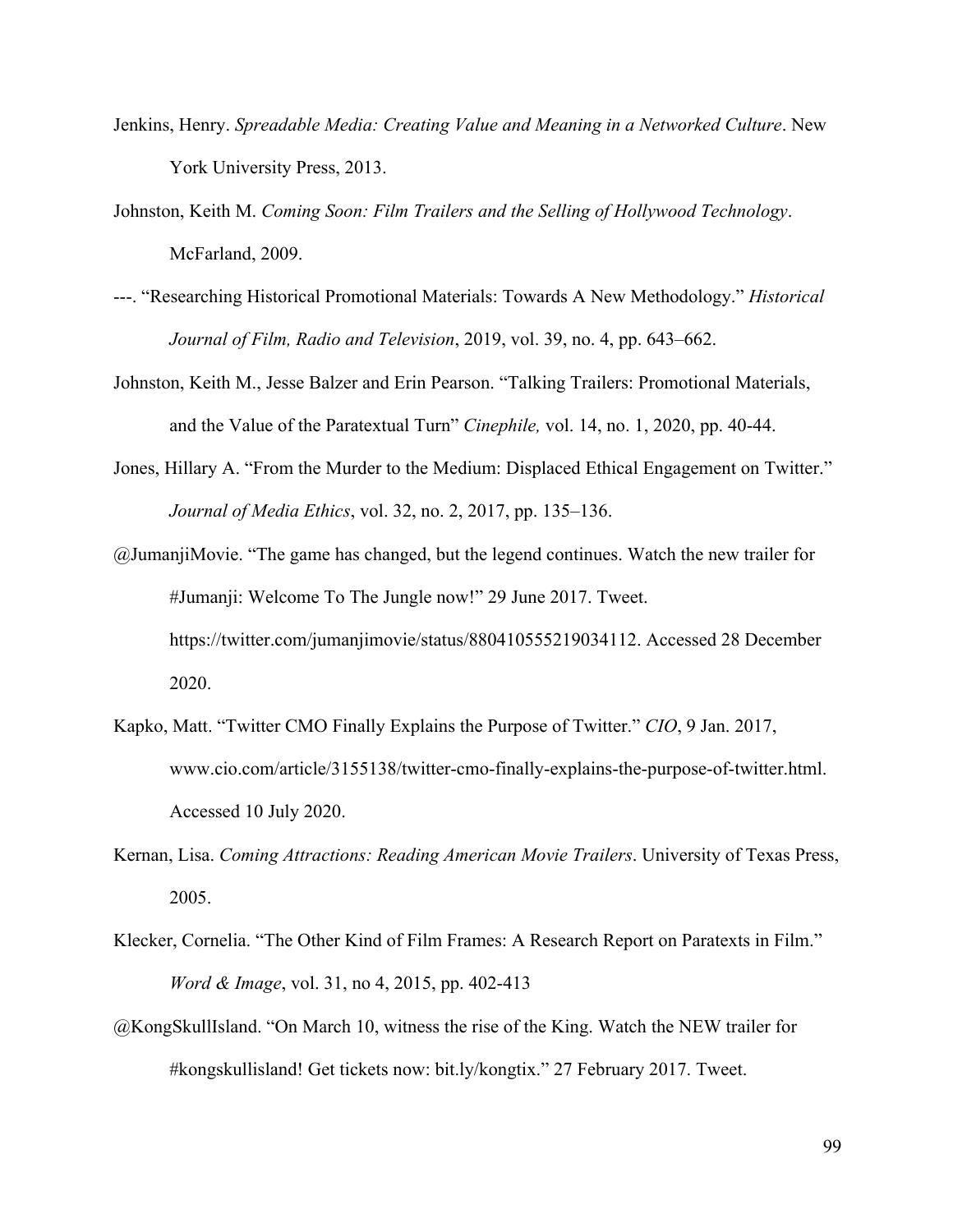https://twitter.com/kongskullisland/status/756943214850957312. Accessed 28 December 2020.

- Lapin, Lara et al. "How two film studios sparked fan intrigue and box office success." *Twitter Marketing*, 7 November 2017, https://marketing.twitter.com/en/insights/how-two-filmstudios-sparked-fan-intrigue-and-box-office-success. Accessed 5 January 2021.
- Leccardi, Carmen. "New Temporal Perspectives in the 'High-Speed Society.'" *24/7: Time and Temporality in the Network Society*, edited by Robert Hassan and Ronald E. Purser, Stanford University Press, 2007, pp. 25-36.
- @LizCowie. "How to Create Video with Thumb Stopping Power on Twitter" *Twitter Blog*, 9 February 2017, blog.twitter.com/en\_gb/a/en-gb/2017/how-to-create-video-with- thumbstopping-power-on-twitter.html. Accessed 28 December 2020.
- @Mag7Movie. "It's an impossible job, it's a job for SEVEN. Watch the new #Mag7 trailer now and see it in theaters 9/23." 18 July 2016. Tweet. https://twitter.com/mag7movie/status/755024405563006976. Accessed 28 December 2020.
- Marich, Robert. *Marketing to Moviegoers: A Handbook of Strategies and Tactics.* Southern Illinois University Press, 2013.

@Marvel. "It's time to suit up. Watch the official #SpiderManHomecoming trailer now and see the movie in theaters July 7!" 8 December 2016. Tweet. https://twitter.com/Marvel/status/807086004628758528. Accessed 28 December 2020.

McGee, Matt. "For First Time, Twitter Will Sow Promoted Tweets From Accounts You Don't Follow." *Search Engine Land*, 14 September 2011, https://searchengineland.com/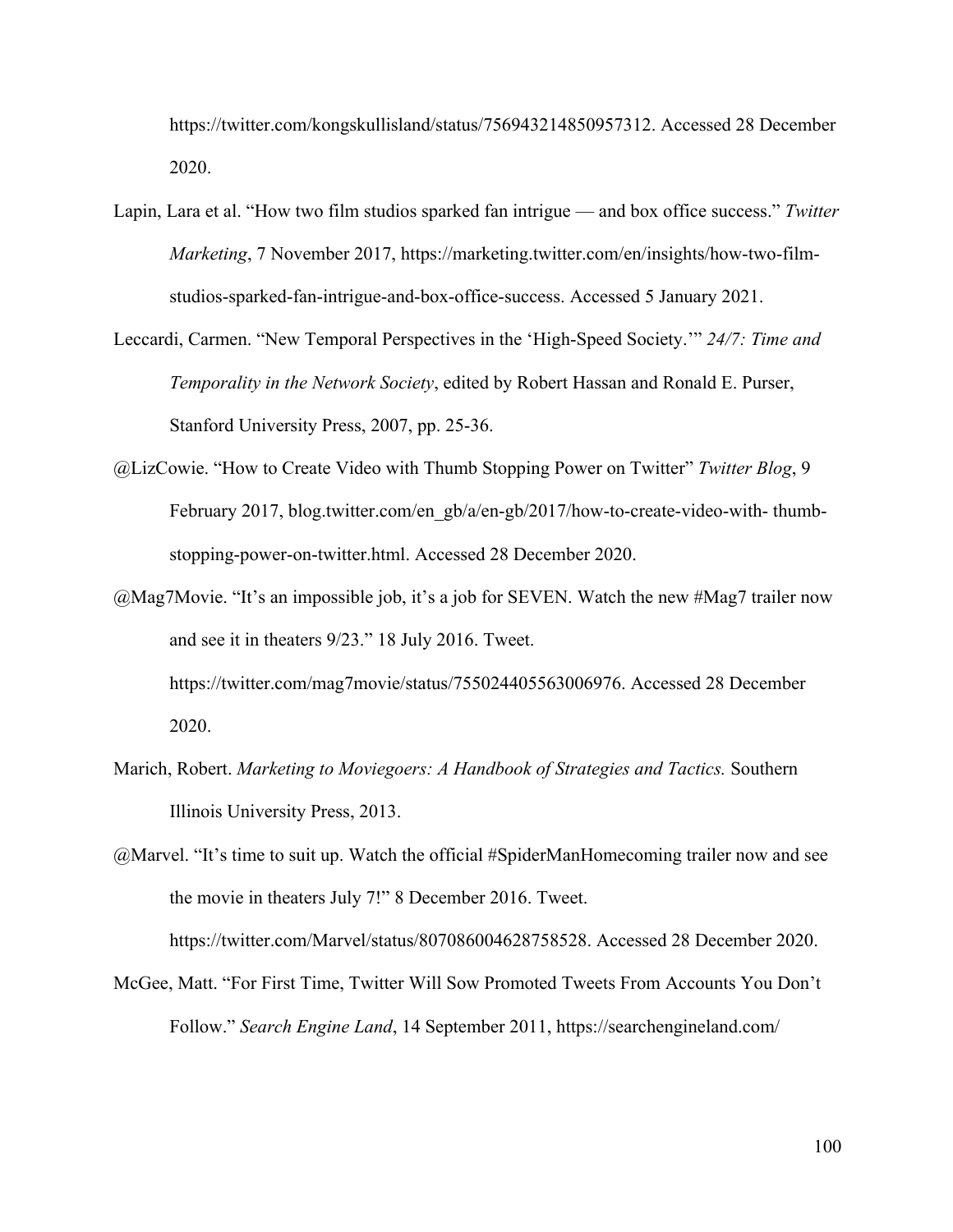twitter-will-show-promoted-tweets-from-accounts-you-dont-follow-92771. Accessed 28 December 2020.

- McLaughlin, Melinda. "What Movie Trailers Tell Us About Advertising's Evolution." *Extreme Reach*, 17 November 2016, www.extremereach.com/blog/what-movie-trail ers-tell-usabout-advertisings-evolution-2. Accessed 28 December 2020.
- $@$ MissionFilm. "The fuse has been lit  $Q$  Watch the official #MissionImpossible Fallout trailer starring @TomCruise. In theatres 7.27.18." 4 February 2018. Tweet. https://twitter.com/MissionFilm/status/960306465067081728. Accessed 28 December 2020.
- Mohan, Neal. "What Does the Future of Display Advertising Look Like?" *Google Official Blog*, 28 September 2010, https://googleblog.blogspot.com/2010/09/what-do es-future-ofdisplay-advertising.html. Accessed 28 December 2020.
- Motion Picture Association of America, Inc. *Theatrical Market Statistics Report*. MPAA. 2012. https://www.motionpictures.org/wp-content/uploads/2014/03/2012-Theatrical-Market-Statistics-Report.pdf. Accessed 15 January 2021.
- ---. *Theatrical Market Statistics Report*. MPAA. 2013. https://www.motionpictures.org/wpcontent/uploads/2014/03/MPAA-Theatrical-Market-Statistics-2013\_032514-v2.pdf. Accessed 15 January 2021.
- ---. *Theatrical Market Statistics Report*. MPAA. 2014. https://www.motionpictures.org/wpcontent/uploads/2015/03/MPAA-Theatrical-Market-Statistics-2014.pdf. Accessed 15 January 2021.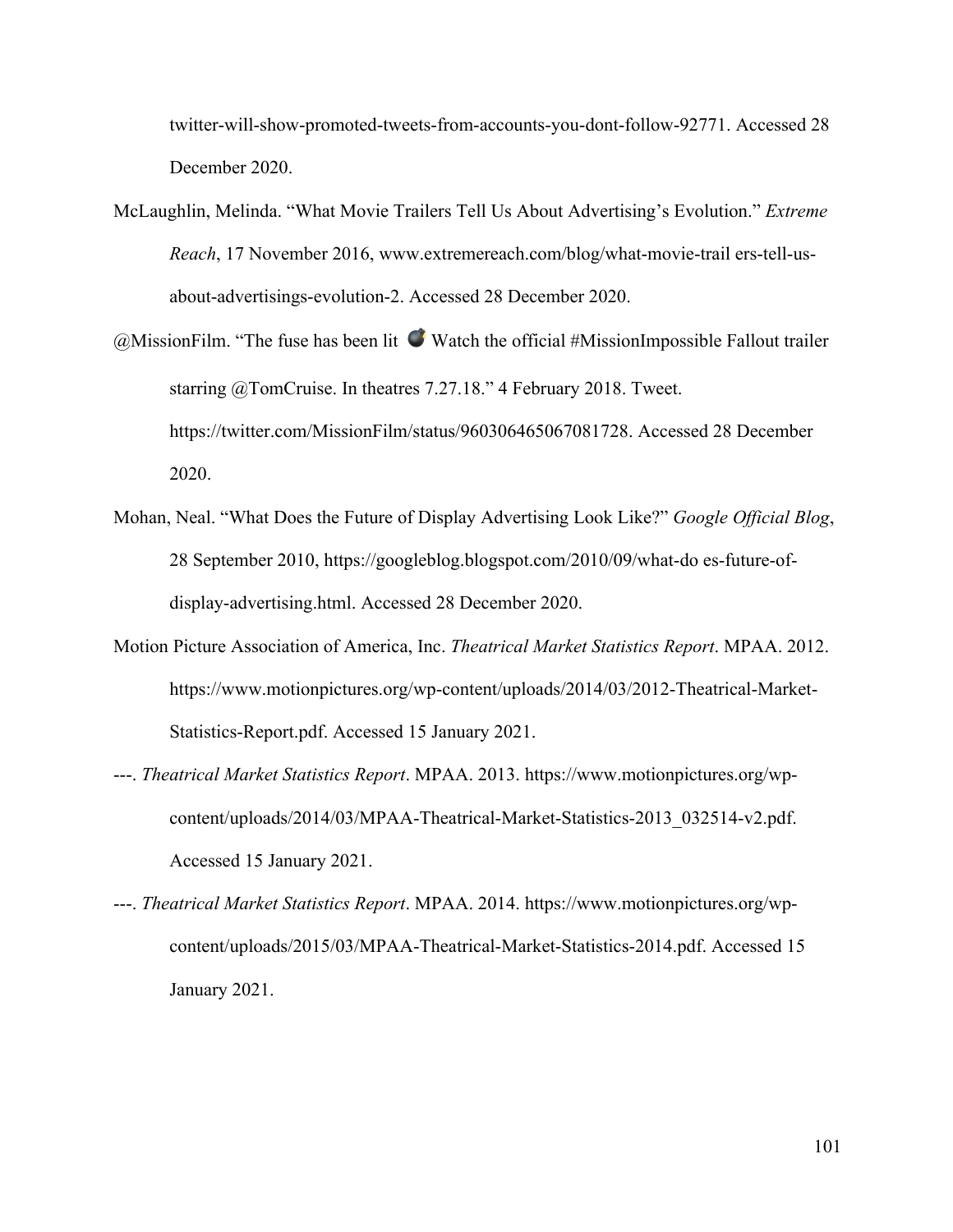- ---. *Theatrical Market Statistics Report*. MPAA. 2015. https://www.motionpictures.org/wpcontent/uploads/2018/03/MPAA-Theatrical-Market-Statistics-2015\_Final.pdf. Accessed 15 January 2021.
- ---. *Theatrical Market Statistics Report*. MPAA. 2016. https://www.motionpictures.org/wpcontent/uploads/2018/03/MPAA-Theatrical-Market-Statistics-2016\_Final-1.pdf. Accessed 15 January 2021.
- ---. *Theatrical and Home Entertainment Market Environment (THEME) Report.* MPAA. 2017. https://www.motionpictures.org/wp-content/uploads/2018/04/MPAA-THEME-Report-2017 Final.pdf. Accessed 15 January 2021.
- ---. *Theatrical and Home Entertainment Market Environment (THEME) Report.* MPAA. 2018. https://www.motionpictures.org/wp-content/uploads/2019/03/MPAA-THEME-Report-2018.pdf. Accessed 15 January 2021.
- Murphy, Dhiraj. "Twitter: Microphone for the Masses?" *Media Culture & Society*, vol. 33, issue 5, 2011, pp. 779-789.
- Nyren, Erin. "'The Lion King' Trailer Sets Disney Record For Most Views in 24 Hours." *Variety*, 24 November 2018, https://variety.com/2018/film/news/the-lion-king-mostwatched-trailer-in-24-hours-disney-1203035777/. Accessed 9 January 2021.
- Pashkevitch et al. "Empowering Online Advertisements by Empowering Viewers with the Right to Choose," *Journal of Advertising Research,* vol. 52, 2012, pp. 451-457.

"Pixelbook Go." *Google Store (CA)*, https://store.google.com/ca/product/pixelbook\_go.

Plante, Chris. "Why Movie Trailers Now Begin with Five-second Ads for Themselves," *The Verge*, 22 April 2016, www.theverge.com/2016/4/22/11487410/movie-trailers independence-day-jason-bourne. Accessed 28 December 2020.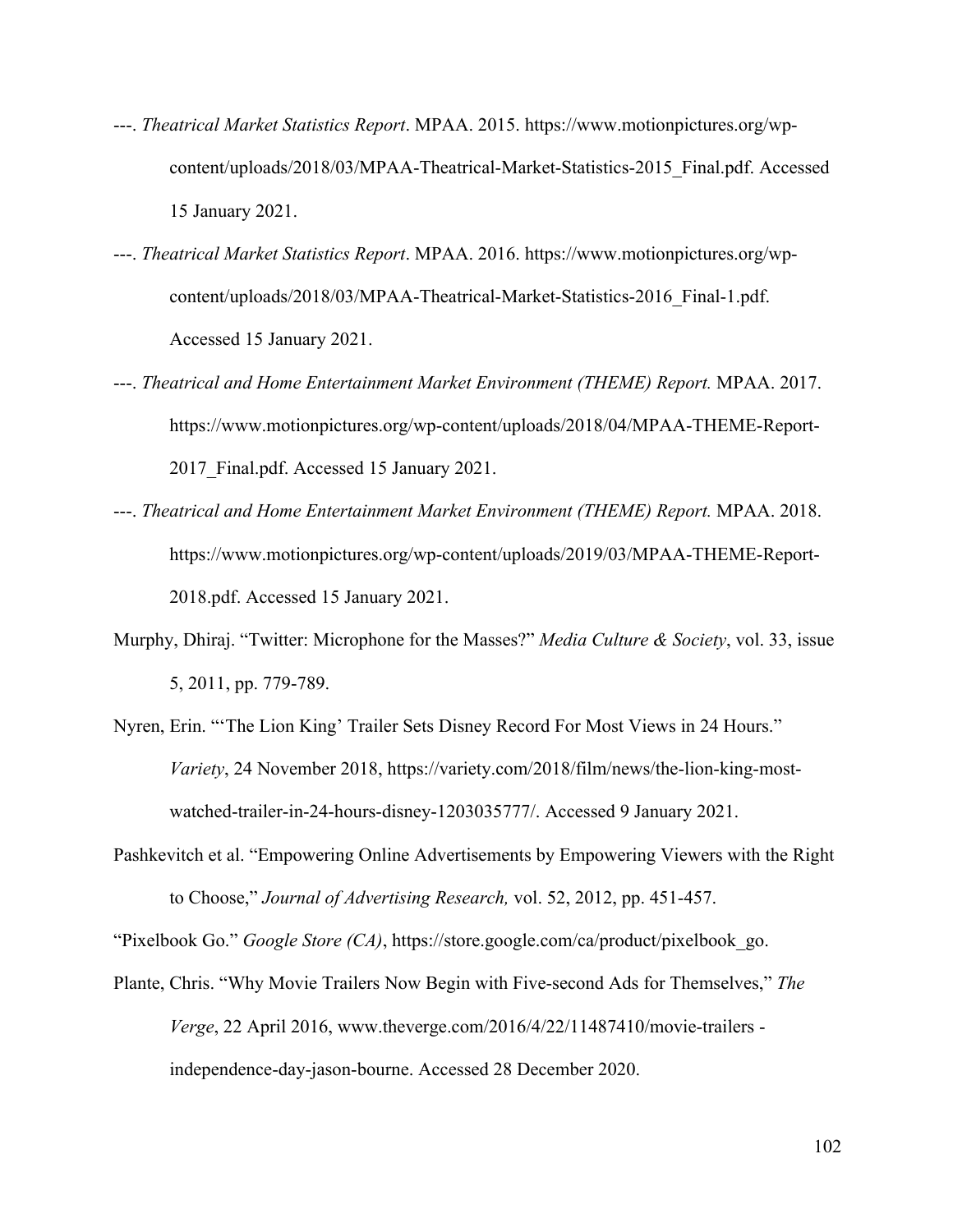"Promoted Tweets in Timelines." *Twitter Blog*, 25 October 2011, https://blog.twitter.com/en\_us/a/2011/promoted-tweets-in-timelines.html. Accessed 28 December 2020.

- @ptr. "While You Were Away…" *Twitter Blog*, 21 January 2015, https://blog.twitter.com/en\_au/a/2015/while-you-were-away-au.html. Accessed 28 December 2020.
- Quin, Rachel May. "The Evolution of Advertising on Twitter, And What Comes Next." *Audiense: Resources*, 9 April 2015, https://resources.audiense.com/blog/the-evolutionhistory-of-advertising-on-twitter. Accessed 28 December 2020.
- @regandc "Introducing Autoplay Video and a New Standard for Viewability." *Twitter*, 16 June 2015, blog.twitter.com/en\_us/a/2015/introducing-autoplay-video-and-a-new-standard-f or-viewability.html. Accessed 28 December 2020.
- ---. "Introducing Promoted Video on Twitter" *Twitter*, 12 August 2014, https://blog.twitter.com/en\_us/a/2014/introducing-promoted-video-on-twitter.html. Accessed 29 December 2020.
- Roos, Dave. "How the MPAA Works." *How Stuff Works*, https://entertainment.howstuffwor ks.com/mpaa.htm. Accessed 28 December 2020.
- Siegler, MG. "Disney/Pixar Buys The First Twitter Trending Topic Ad." *Tech Crunch*, 16 June 2010, https://techcrunch.com/2010/06/16/twitter-trending-topics-ad/. Accessed 29 December 2020.
- Simon, Herbert. "Designing Organizations for an Information-Rich World." *Computers, Communications and the Public Interest*. Edited by M. Greenberger. The Johns Hopkins Press, 1971.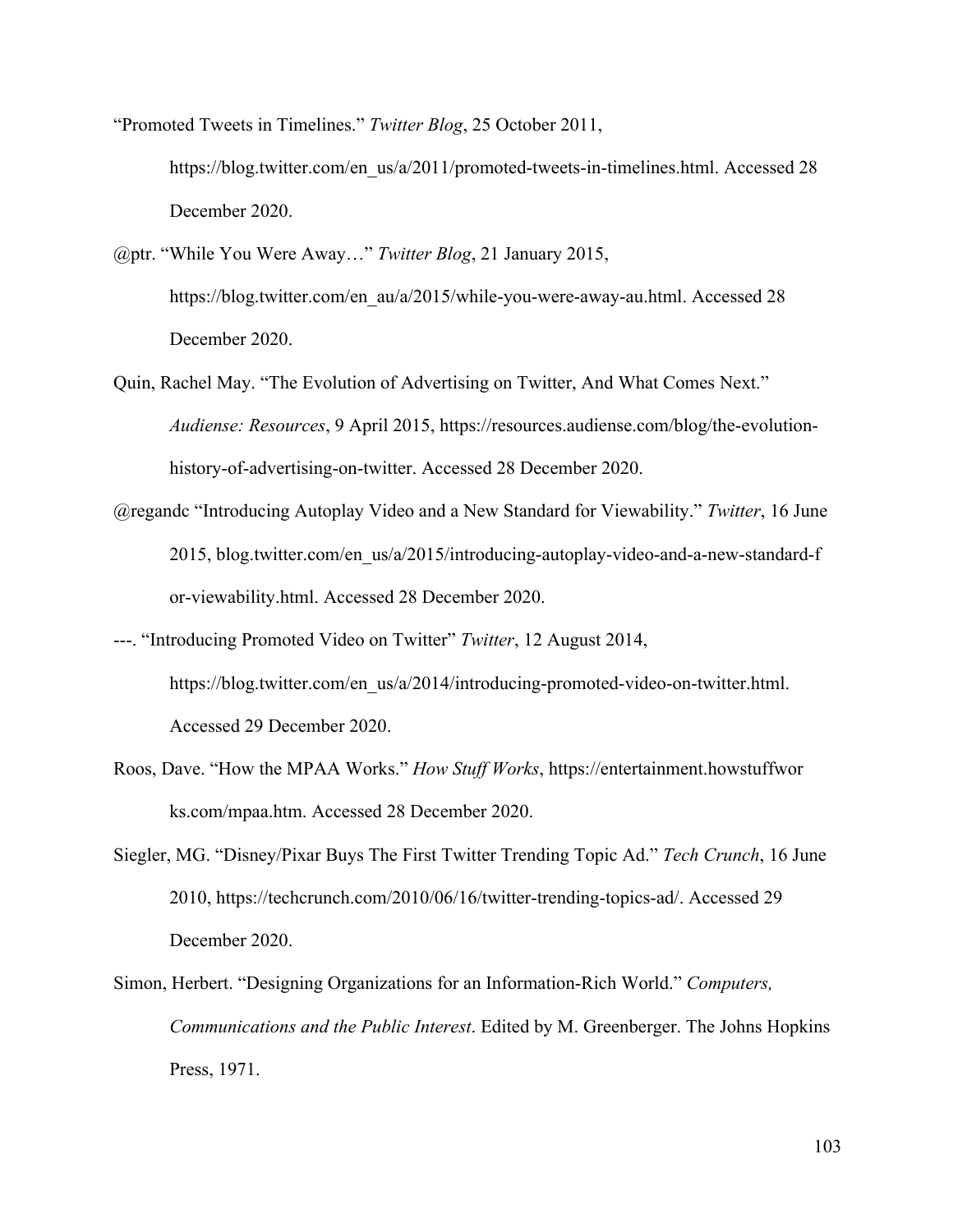- $@SplitMovie. "A subsense thriller from the mind of @MNightShyamalan, in theaters this$ January. Watch the new trailer for #Split starring James McAvoy now!" 26 October 2016. Tweet. https://twitter.com/splitmovie/status/791293327912022017. Accessed 28 December 2020.
- Stone, Biz. "What's Happening?" *Twitter Blog*, 19 November 2009, https://blog.twitter.com/en\_us/a/2009/whats-happening.html. Accessed 28 December 2020.
- "Streamline." *Oxford University Press*. Lexico.com, 2021,

https://www.lexico.com/definition/streamline. Accessed 12 January 2021.

- "Streamline." *Cambridge Dictionary*. Cambridge University Press, 2021, https://dictionary.cambridge.org/dictionary/english/streamline. Accessed 12 January 2021.
- "Streamlined, adj." *OED Online,* Oxford University Press, 2020, www.oed.com/view/Entry/191413. Accessed 13 January 2021.
- Thilk, Chris. "2 New Movie Trailers From This Week Show How Hollywood is Evolving the Format" *Adweek*, 23 September 2016, https://www.adweek.com/creativity/2-new-movietrailers-week-show-how-hollywood-evolving-format-173690/. Accessed 28 December 2020.
- "Tips for Creating Effective Video Ads." *Google Youtube Help*. https://support.google.com/youtube/answer/2375498?hl=en. Accessed 28 December 2020.
- Tomlinson, John. *The Culture of Speed: The Coming of Immediacy*. Sage, 2007.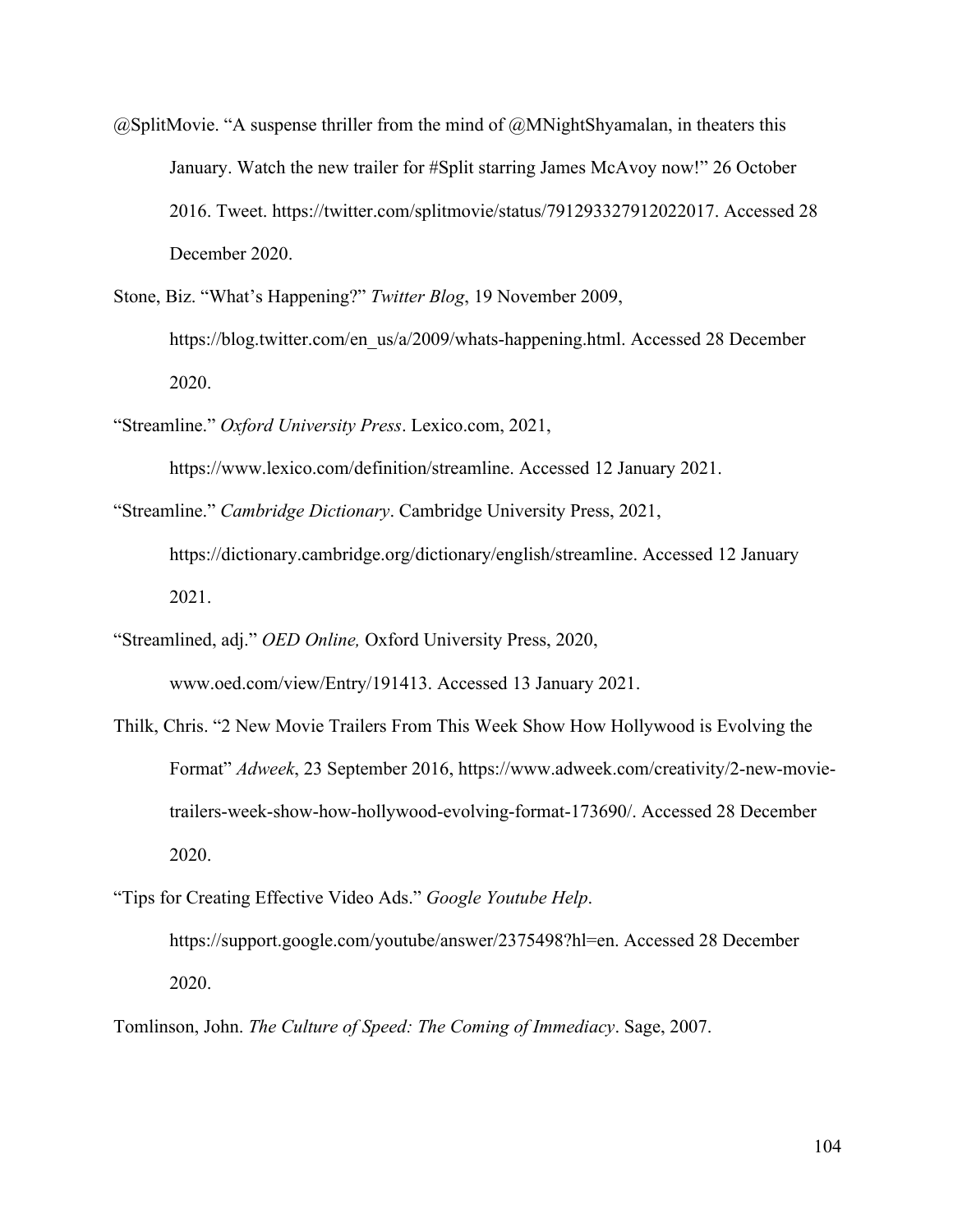- "TrueView" *Think With Google*, August 2016, https://www.thinkwithgoogle.com/intl /enca/marketing-strategies/video/youtube-trueview/. Accessed 28 December 2020.
- "Twitter Launches." *History.com*, 28 June 2019. www.history.com/this-day-in -history/twitterlaunches. Accessed 28 December 2020.
- United States, Congress. Senate, *Social Media Addiction Reduction Technology Act*. 116th Congress, 1st session, Bill. www.hawley.senate.gov/sites/default/files/2019-07/ Social-Media-Addiction-Reduction-Technology-Act.pdf. Accessed 28 December 2020.
- van Dijck, Jose. *The Culture of Connectivity: A Critical History of Social Media*. Oxford University Press, 2013.
- @VenomMovie. "Watch the #Venom teaser trailer now. 10.5.18." 8 February 2018. Tweet. https://twitter.com/VenomMovie/status/961600525090275329. Accessed 28 December 2020.
- Virilio, Paul. *The Vision Machine*. Translated by Julie Rose, Indiana University Press, 1994.
- Wajcman, Judy. *Pressed for Time: The Acceleration of Life in Digital Capitalism*. University of Chicago Press, 2015
- Watson, Amy. "Most Popular Movie Genres In North America From 1995 To 2020, By Total Box Office Revenue." *Statistica*, 16 September 2020, www.statista.com/statistics/188 658/movie-genres-in-north-america-by-box-office-revenue-since-1995/. Accessed 28 December 2020.
- Welch, Chris. "Twitter Stars Rolling Out 'While You Were Away' Recap to Users." *The Verge*, 1 January 2015, www.theverge.com/2015/1/1/7477471/twitter-rolling-out-while -youwere-away-recap. Accessed 28 December 2020.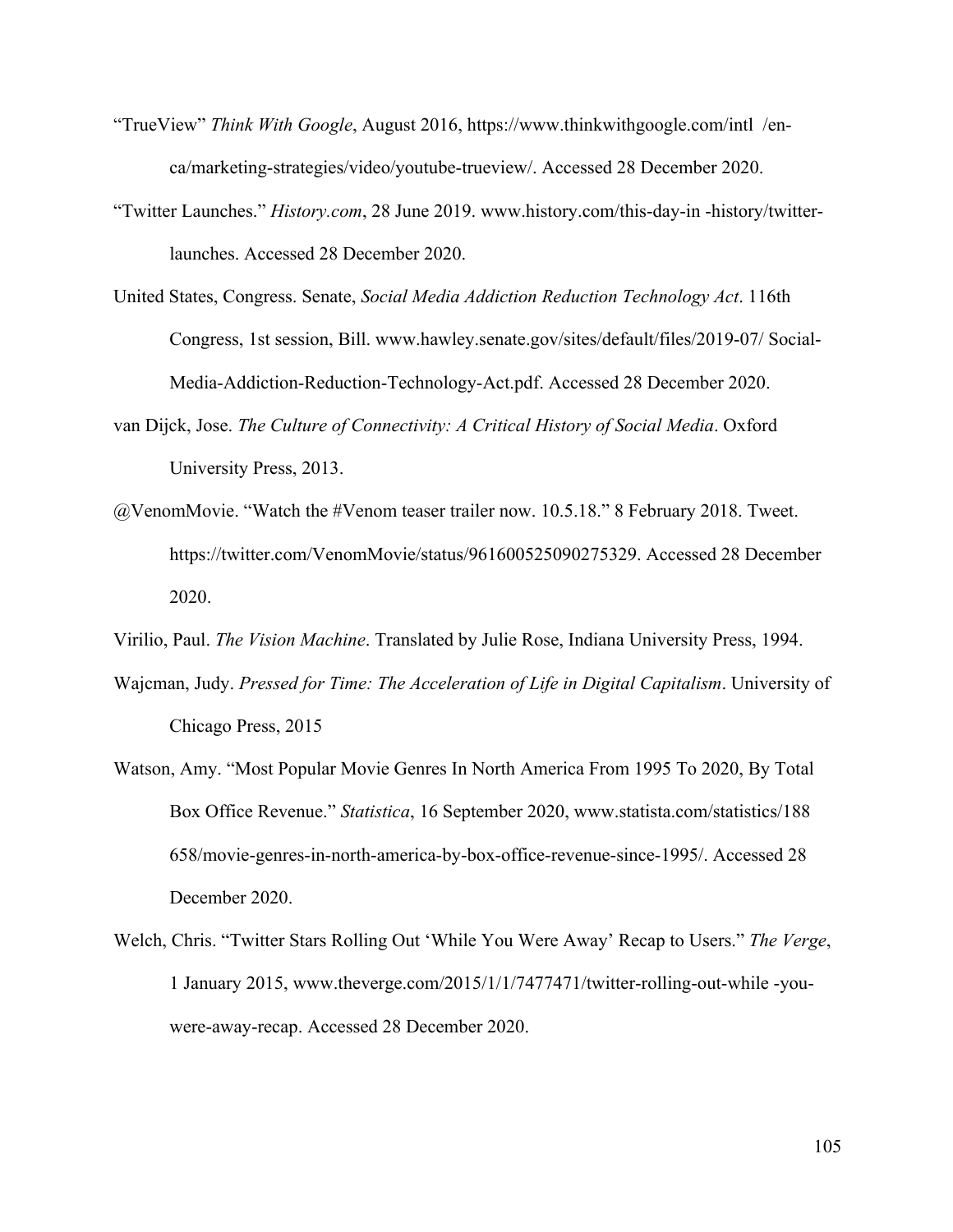- Williams, James. *Stand Out of Our Light: Freedom and Resistance in the Attention Economy.*  Cambridge University Press, 2018.
- Williams, Kathleen. "Fake and Fan Film Trailers as Incarnations of Audience Anticipation and Desire." *Transformative Works and Cultures*, vol. 9, 2012, pp. 44.

Yang, Houston. Personal interview. 30 December 2020.